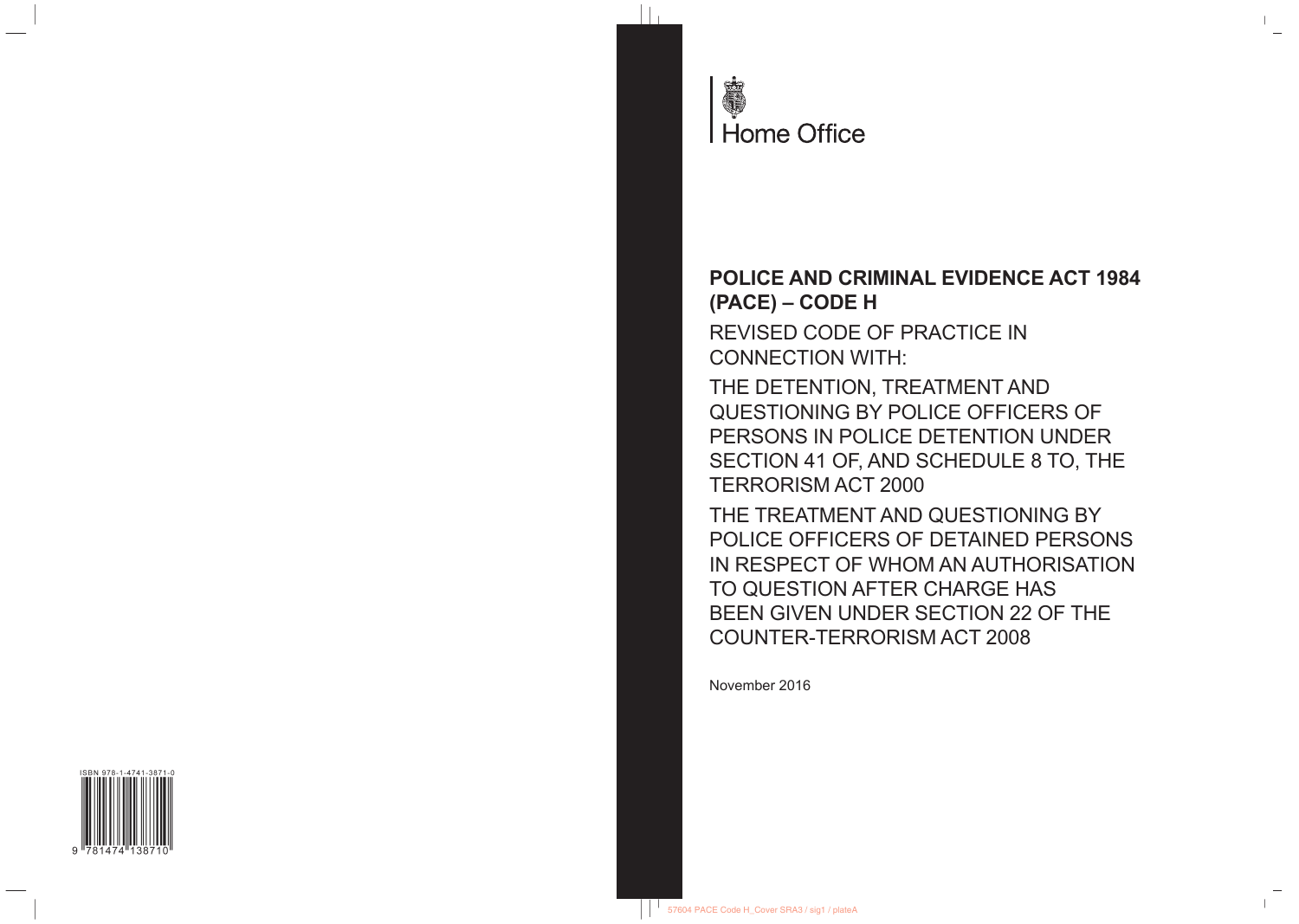# **POLICE AND CRIMINAL EVIDENCE ACT 1984 (PACE) – CODE H**

REVISED CODE OF PRACTICE IN CONNECTION WITH:

THE DETENTION, TREATMENT AND QUESTIONING BY POLICE OFFICERS OF PERSONS IN POLICE DETENTION UNDER SECTION 41 OF, AND SCHEDULE 8 TO, THE TERRORISM ACT 2000

THE TREATMENT AND QUESTIONING BY POLICE OFFICERS OF DETAINED PERSONS IN RESPECT OF WHOM AN AUTHORISATION TO QUESTION AFTER CHARGE HAS BEEN GIVEN UNDER SECTION 22 OF THE COUNTER-TERRORISM ACT 2008

Presented to Parliament pursuant to section 67(7B) of the Police and Criminal Evidence Act 1984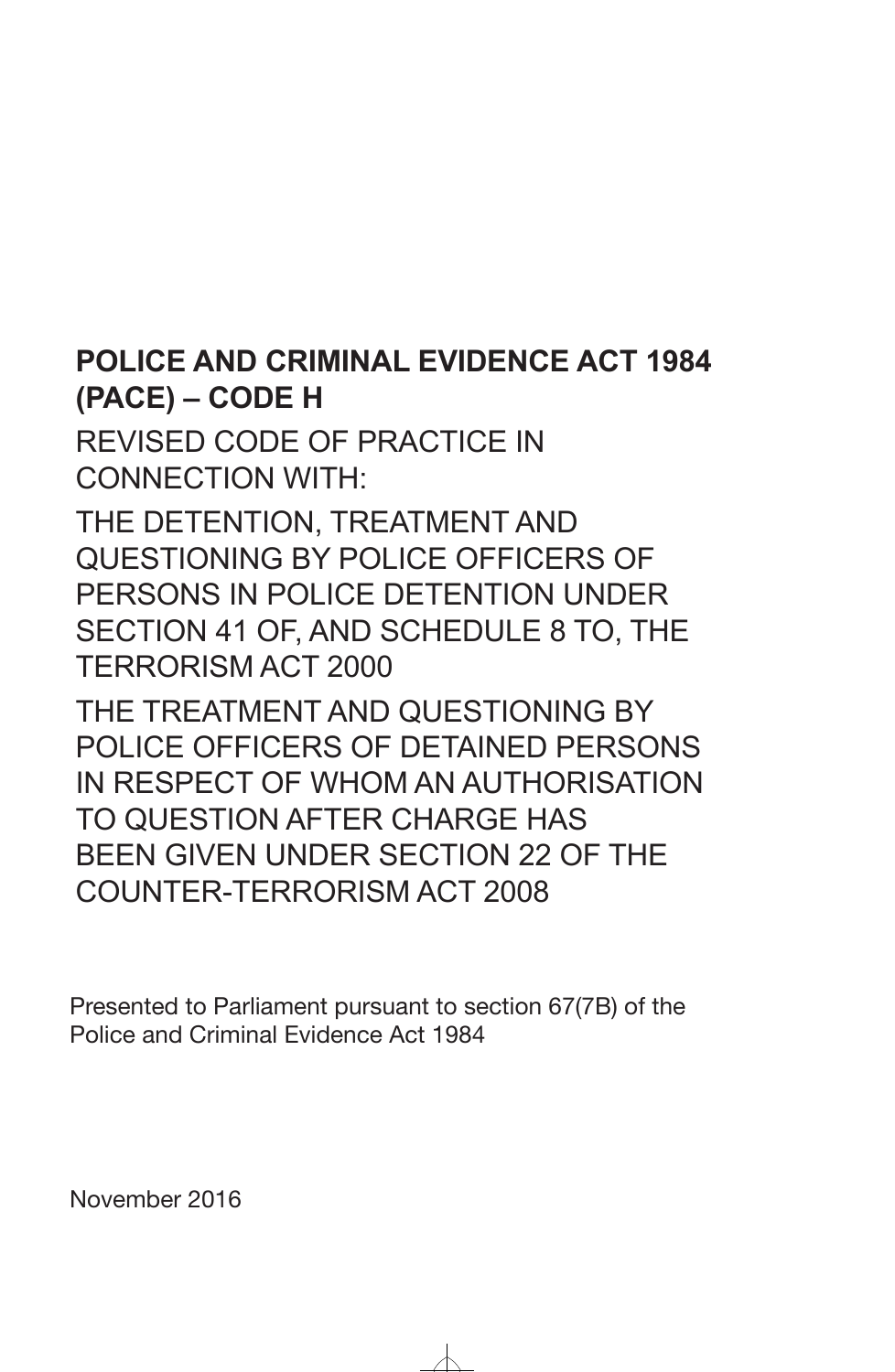

© Crown copyright 2016

This publication is licensed under the terms of the Open Government Licence v3.0 except where otherwise stated. To view this licence, visit [nationalarchives.gov.uk/doc/open](http://www.nationalarchives.gov.uk/doc/open-government-licence/version/3)[government-licence/version/3](http://www.nationalarchives.gov.uk/doc/open-government-licence/version/3) or write to the Information Policy Team, The National Archives, Kew, London TW9 4DU, or email: [psi@nationalarchives.gsi.gov.uk.](mailto:psi@nationalarchives.gsi.gov.uk)

Where we have identified any third party copyright information you will need to obtain permission from the copyright holders concerned.

This publication is available at [www.gov.uk/government/publications](http://www.gov.uk/government/publications) 

Any enquiries regarding this publication should be sent to us at Police Powers 6<sup>th</sup> Floor Fry Building 2 Marsham Street London SW1P 4DF Email: public.enquiries@homeoffice.gsi.gov.uk

Print ISBN 9781474138710 Web ISBN 9781474138727

ID P002845482 11/16

Printed on paper containing 75% recycled fibre content minimum

Printed in the UK by the Williams Lea Group on behalf of the Controller of Her Majesty's Stationery Office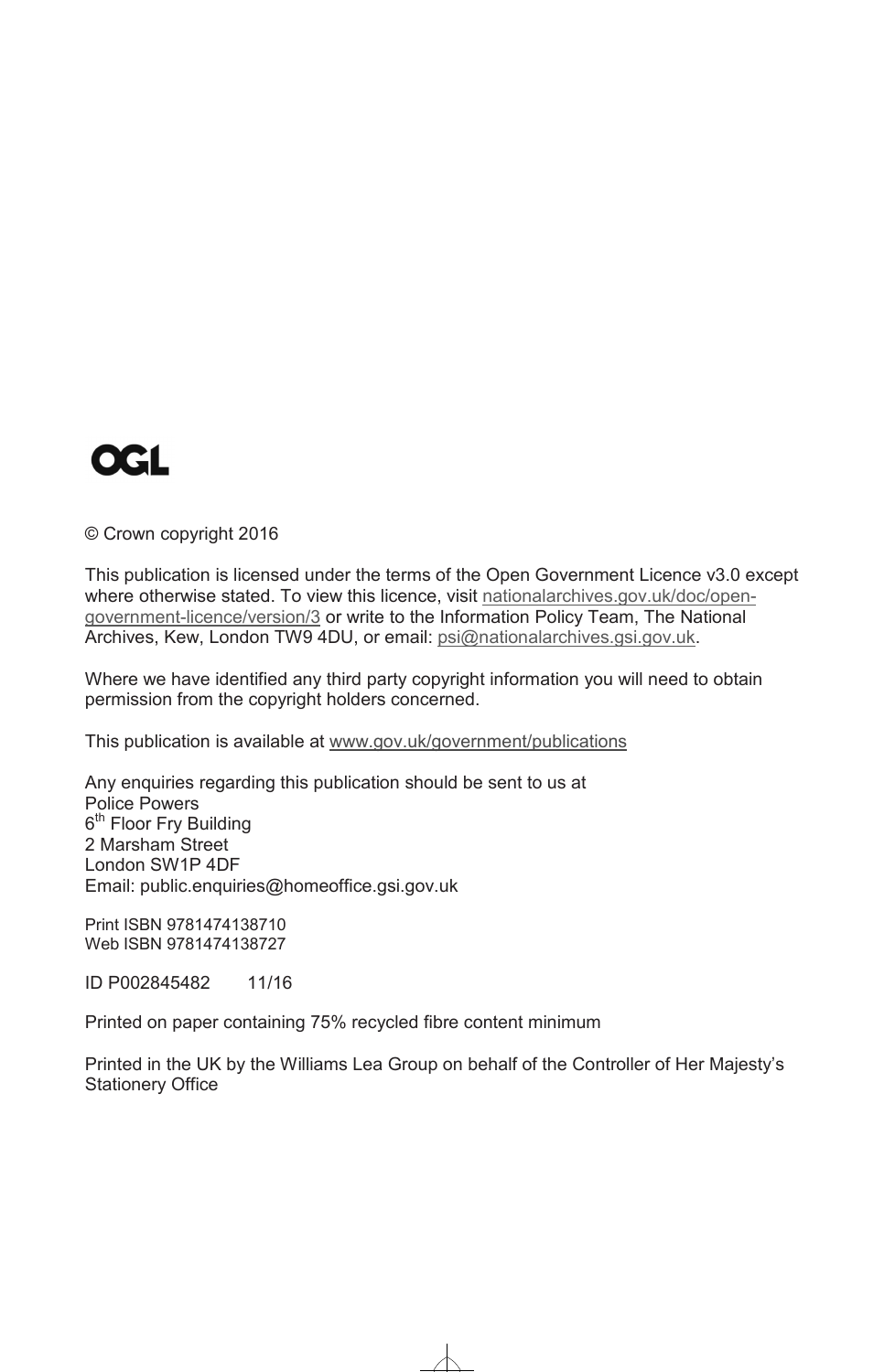#### POLICE & CRIMINAL EVIDENCE ACT 1984

#### CODE H

#### REVISED

### CODE OF PRACTICE IN CONNECTION WITH:

### THE DETENTION, TREATMENT AND QUESTIONING BY POLICE OFFICERS OF PERSONS IN POLICE DETENTION UNDER SECTION 41 OF, AND SCHEDULE 8 TO, THE TERRORISM ACT 2000

## THE TREATMENT AND QUESTIONING BY POLICE OFFICERS OF DETAINED PERSONS IN RESPECT OF WHOM AN AUTHORISATION TO QUESTION AFTER CHARGE HAS BEEN GIVEN UNDER SECTION 22 OF THE COUNTER-TERRORISM ACT 2008

#### **Commencement - Transitional Arrangements**

This Code applies to people in police detention after 00:00 twenty one days after The Police and Criminal Evidence Act 1984 (Codes of Practice) (Revision of Codes of Practice C, D and H) Order 2016 is made, notwithstanding that their period of detention may have commenced before that time.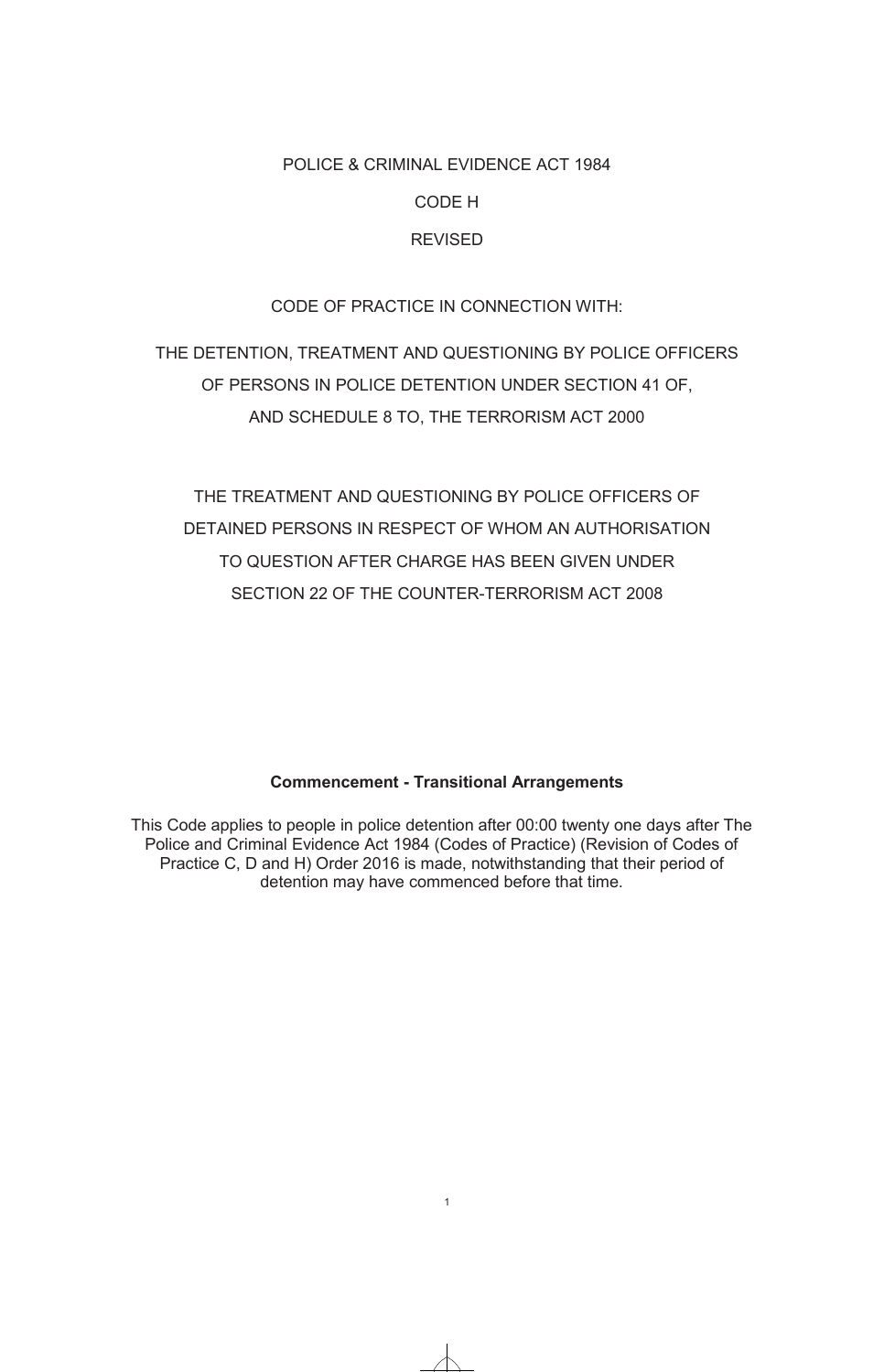#### **Contents**

| 1              |                                                                                        |  |
|----------------|----------------------------------------------------------------------------------------|--|
|                |                                                                                        |  |
| $\overline{2}$ |                                                                                        |  |
|                |                                                                                        |  |
| 3              |                                                                                        |  |
|                |                                                                                        |  |
|                |                                                                                        |  |
|                |                                                                                        |  |
|                |                                                                                        |  |
|                |                                                                                        |  |
| 4              |                                                                                        |  |
|                |                                                                                        |  |
|                |                                                                                        |  |
|                |                                                                                        |  |
| 5              |                                                                                        |  |
|                |                                                                                        |  |
|                |                                                                                        |  |
|                |                                                                                        |  |
| 6              |                                                                                        |  |
|                |                                                                                        |  |
|                |                                                                                        |  |
| $\overline{7}$ | Citizens of independent Commonwealth countries or foreign nationals26                  |  |
|                |                                                                                        |  |
|                |                                                                                        |  |
| 8              |                                                                                        |  |
|                |                                                                                        |  |
|                |                                                                                        |  |
| 9              |                                                                                        |  |
|                |                                                                                        |  |
|                |                                                                                        |  |
|                |                                                                                        |  |
|                |                                                                                        |  |
|                |                                                                                        |  |
|                |                                                                                        |  |
|                |                                                                                        |  |
|                | (c) Special warnings under the Criminal Justice and Public Order Act 1994, sections 36 |  |
|                |                                                                                        |  |
|                |                                                                                        |  |
|                |                                                                                        |  |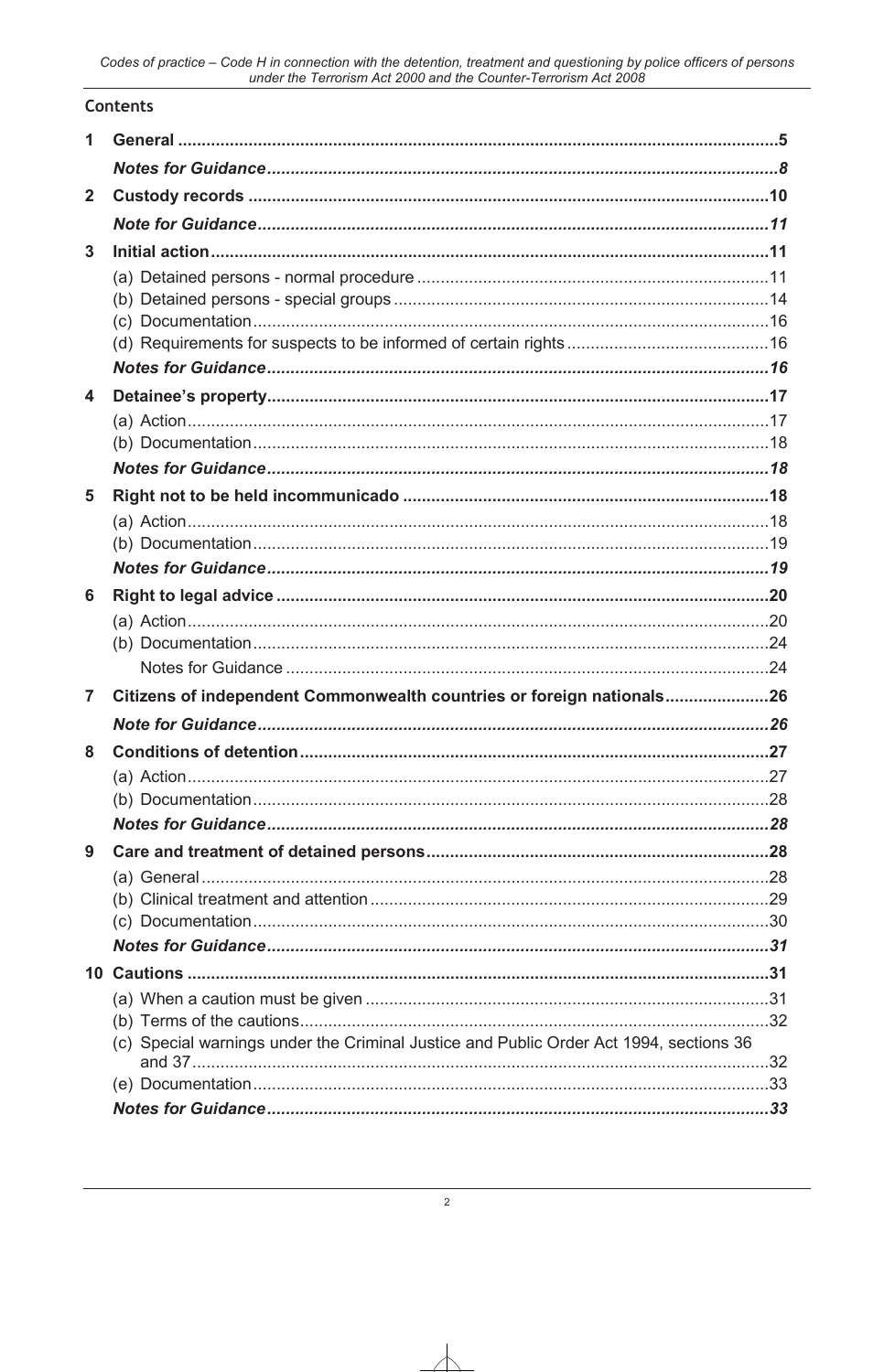Codes of practice – Code H in connection with the detention, treatment and questioning by police officers of persons<br>under the Terrorism Act 2000 and the Counter-Terrorism Act 2008

|  | (c) Juveniles and mentally disordered or otherwise mentally vulnerable people 35 |  |  |  |
|--|----------------------------------------------------------------------------------|--|--|--|
|  |                                                                                  |  |  |  |
|  |                                                                                  |  |  |  |
|  |                                                                                  |  |  |  |
|  |                                                                                  |  |  |  |
|  |                                                                                  |  |  |  |
|  |                                                                                  |  |  |  |
|  |                                                                                  |  |  |  |
|  |                                                                                  |  |  |  |
|  |                                                                                  |  |  |  |
|  | (c) Interviewing suspects who have a hearing or speech impediment 41             |  |  |  |
|  |                                                                                  |  |  |  |
|  |                                                                                  |  |  |  |
|  | (f)                                                                              |  |  |  |
|  |                                                                                  |  |  |  |
|  |                                                                                  |  |  |  |
|  |                                                                                  |  |  |  |
|  |                                                                                  |  |  |  |
|  |                                                                                  |  |  |  |
|  | 14 Reviews and Extensions of Detention under the Terrorism Act 200044            |  |  |  |
|  |                                                                                  |  |  |  |
|  |                                                                                  |  |  |  |
|  |                                                                                  |  |  |  |
|  |                                                                                  |  |  |  |
|  |                                                                                  |  |  |  |
|  |                                                                                  |  |  |  |
|  |                                                                                  |  |  |  |
|  |                                                                                  |  |  |  |
|  |                                                                                  |  |  |  |
|  |                                                                                  |  |  |  |
|  |                                                                                  |  |  |  |
|  |                                                                                  |  |  |  |
|  |                                                                                  |  |  |  |
|  |                                                                                  |  |  |  |
|  | A                                                                                |  |  |  |
|  |                                                                                  |  |  |  |
|  |                                                                                  |  |  |  |
|  | В                                                                                |  |  |  |
|  |                                                                                  |  |  |  |
|  |                                                                                  |  |  |  |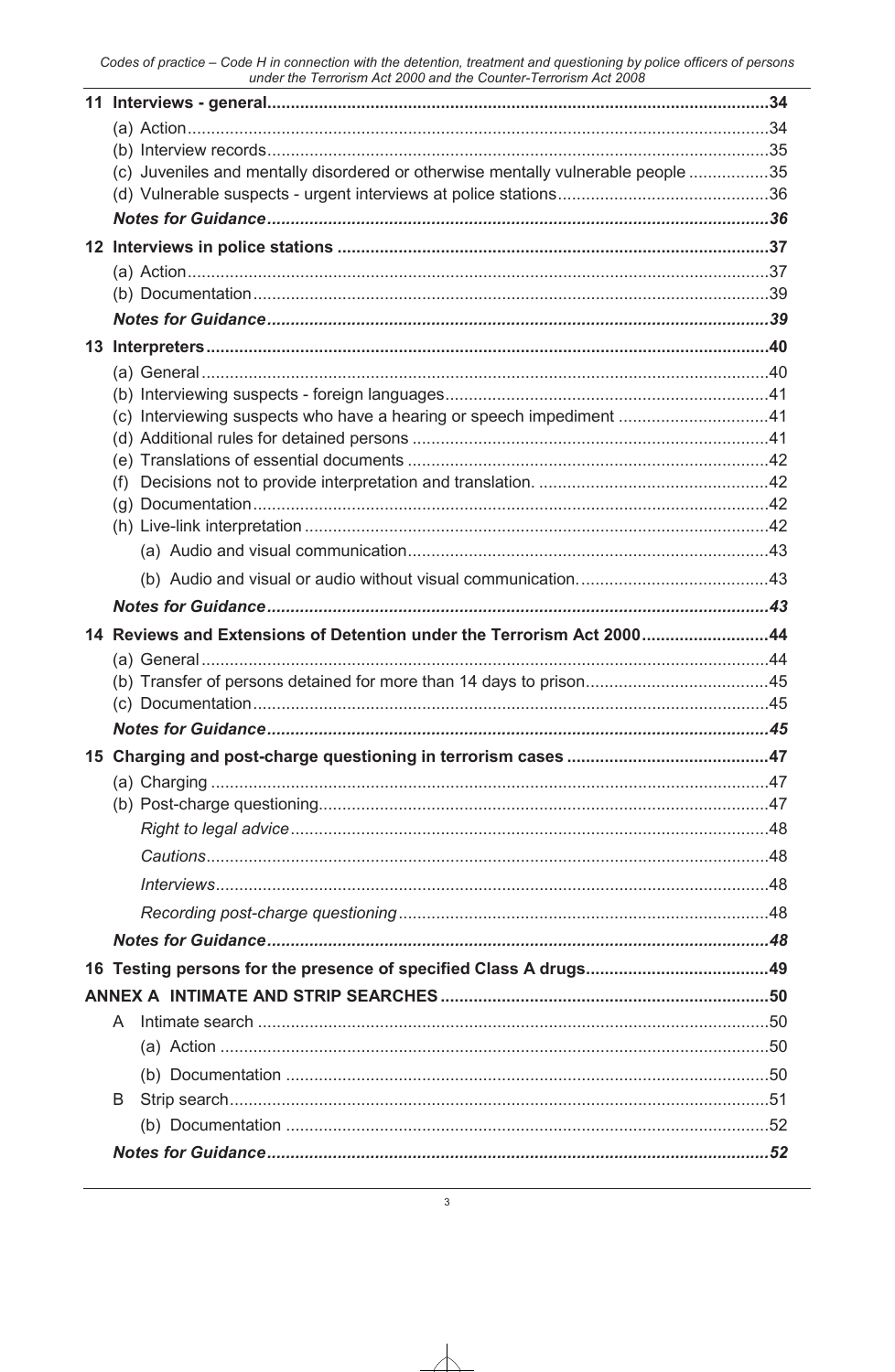*Codes of practice – Code H in connection with the detention, treatment and questioning by police officers of persons under the Terrorism Act 2000 and the Counter-Terrorism Act 2008*

|  |                | ANNEX B DELAY IN NOTIFYING ARREST OR ALLOWING ACCESS TO LEGAL ADVICE                                                       |  |
|--|----------------|----------------------------------------------------------------------------------------------------------------------------|--|
|  |                | FOR PERSONS DETAINED UNDER THE TERRORISM ACT 200053                                                                        |  |
|  | A              |                                                                                                                            |  |
|  | B              |                                                                                                                            |  |
|  | C              |                                                                                                                            |  |
|  |                |                                                                                                                            |  |
|  |                | ANNEX C RESTRICTION ON DRAWING ADVERSE INFERENCES FROM SILENCE AND<br>TERMS OF THE CAUTION WHEN THE RESTRICTION APPLIES 55 |  |
|  |                |                                                                                                                            |  |
|  |                |                                                                                                                            |  |
|  |                |                                                                                                                            |  |
|  |                |                                                                                                                            |  |
|  |                |                                                                                                                            |  |
|  |                |                                                                                                                            |  |
|  |                | ANNEX E SUMMARY OF PROVISIONS RELATING TO MENTALLY DISORDERED AND                                                          |  |
|  |                |                                                                                                                            |  |
|  |                |                                                                                                                            |  |
|  |                |                                                                                                                            |  |
|  |                |                                                                                                                            |  |
|  | <b>ANNEX I</b> | <b>ESTABLISHING GENDER OF PERSONS FOR THE PURPOSE OF</b>                                                                   |  |
|  |                |                                                                                                                            |  |
|  |                |                                                                                                                            |  |
|  |                |                                                                                                                            |  |
|  |                |                                                                                                                            |  |
|  | <b>ANNEX J</b> | <b>TRANSFER OF PERSONS DETAINED FOR MORE THAN 14 DAYS TO</b>                                                               |  |
|  |                |                                                                                                                            |  |
|  |                |                                                                                                                            |  |
|  |                |                                                                                                                            |  |
|  |                |                                                                                                                            |  |
|  |                |                                                                                                                            |  |
|  |                |                                                                                                                            |  |
|  |                |                                                                                                                            |  |
|  |                |                                                                                                                            |  |
|  |                | (c) Code for video recording interviews with sound - paragraph 4.22 (signing master                                        |  |
|  |                |                                                                                                                            |  |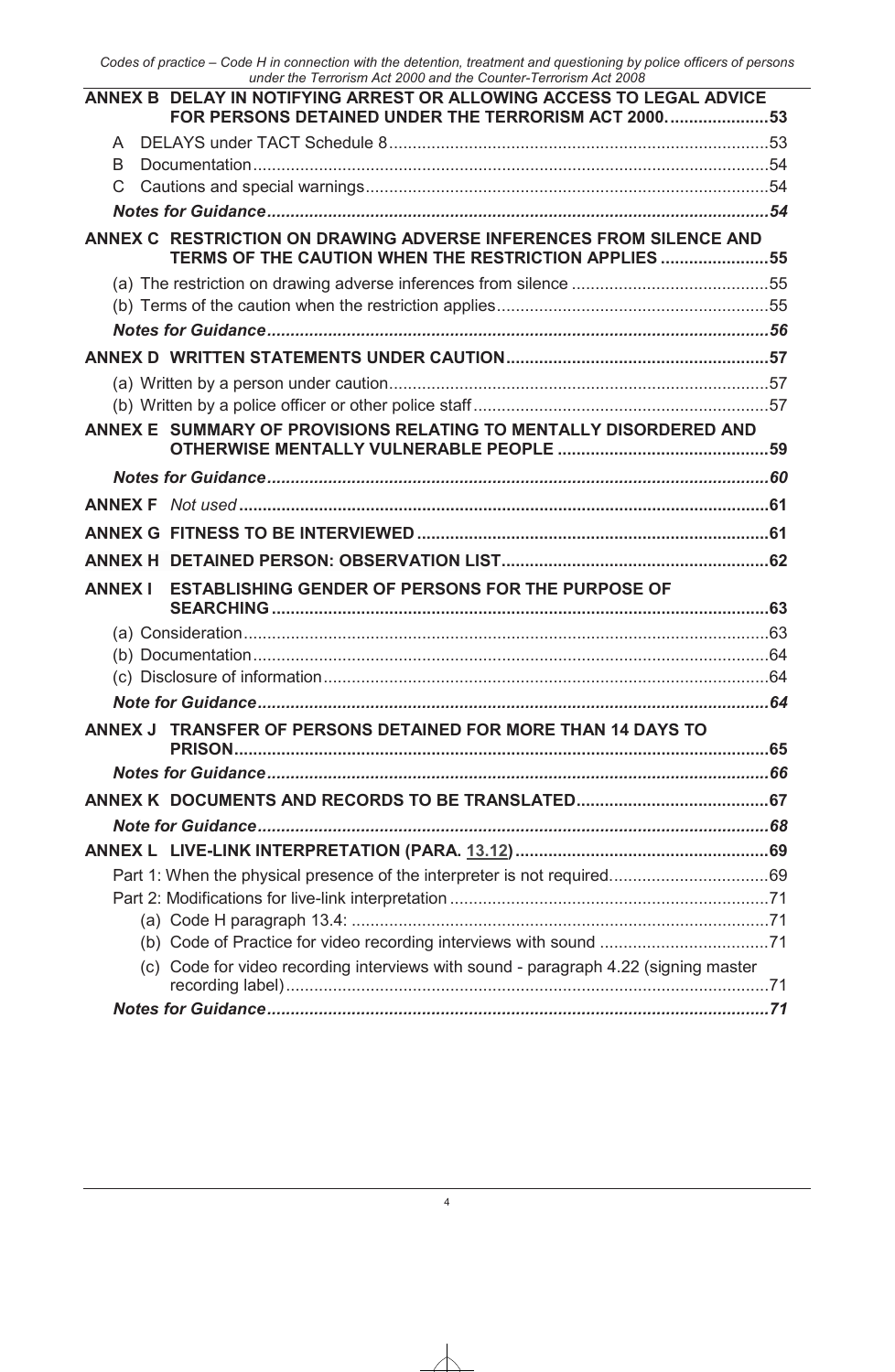#### **1 General**

- 1.0 The powers and procedures in this Code must be used fairly, responsibly, with respect for the people to whom they apply and without unlawful discrimination. Under the Equality Act 2010, section 149 (Public sector Equality Duty), police forces must, in carrying out their functions, have due regard to the need to eliminate unlawful discrimination, harassment, victimisation and any other conduct which is prohibited by that Act, to advance equality of opportunity between people who share a relevant protected characteristic and people who do not share it, and to foster good relations between those persons. The Equality Act *also*  makes it unlawful for police officers to discriminate against, harass or victimise any person on the grounds of the 'protected characteristics' of age, disability, gender reassignment, race, religion or belief, sex and sexual orientation, marriage and civil partnership, pregnancy and maternity, when using their powers. See *Notes 1A* and *[1AA.](#page--1-0)*
- 1.1 This Code of Practice applies to, and *only* to:
	- (a) persons in police detention after being arrested under section 41 of the Terrorism Act 2000 (TACT) and detained under section 41 of, or Schedule 8 to that Act and *not charged*, and
	- (b) detained persons in respect of whom an authorisation has been given under section 22 of the Counter-Terrorism Act 2008 (post-charge questioning of terrorist suspects) to interview them in which case, section 15 of this Code will apply.
- 1.2 The provisions in PACE Code C apply when a person:
	- (a) is in custody *otherwise* than as a result of being arrested under section 41 of TACT or detained for examination under Schedule 7 to TACT (see *paragraph 1.4*);
	- (b) is charged with an offence, or
	- (c) is being questioned about any offence after being charged with that offence *without* an authorisation being given under section 22 of the Counter-Terrorism Act 2008.

See *Note 1N.*

- 1.3 In this Code references to an offence and to a person's involvement or suspected involvement in an offence where the person has not been charged with an offence, include being concerned, or suspected of being concerned, in the commission, preparation or instigation of acts of terrorism.
- 1.4 The Code of Practice issued under paragraph 6 of Schedule 14 to TACT applies to persons detained for examination under Schedule 7 to TACT. See *Note 1N*.
- 1.5 All persons in custody must be dealt with expeditiously, and released as soon as the need for detention no longer applies.
- 1.6 There is no provision for bail under TACT before or after charge. See *Note 1N*.
- 1.7 An officer must perform the assigned duties in this Code as soon as practicable. An officer will not be in breach of this Code if delay is justifiable and reasonable steps are taken to prevent unnecessary delay. The custody record shall show when a delay has occurred and the reason. See *Note 1H*.
- 1.8 This Code of Practice must be readily available at all police stations for consultation by:
	- police officers;
	- police staff:
	- detained persons:
	- members of the public.
- 1.9 The provisions of this Code:
	- include the *Annexes;*
	- do not include the *Notes for Guidance.*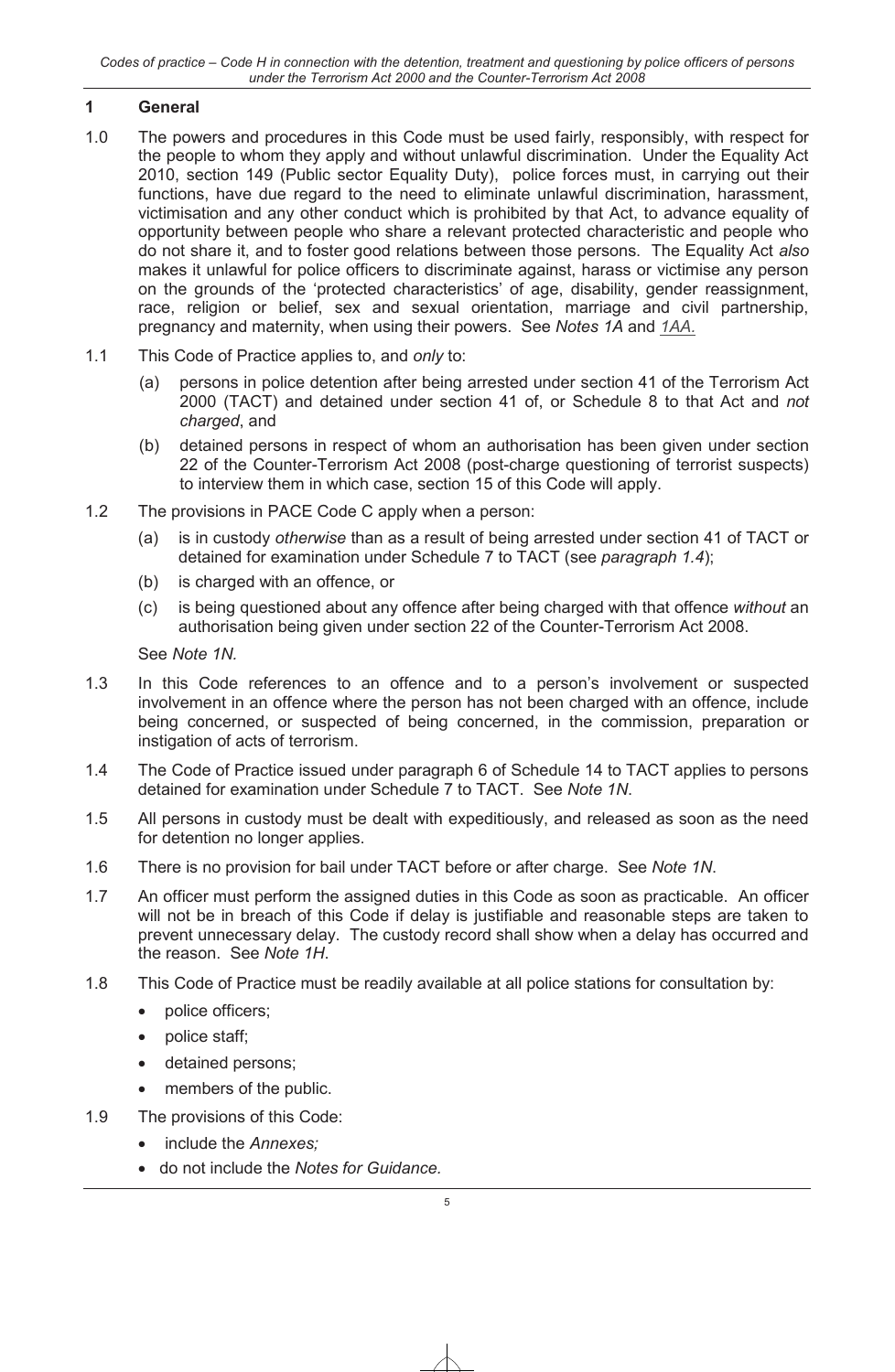- 1.10 If an officer has any suspicion, or is told in good faith, that a person of any age may be mentally disordered or otherwise mentally vulnerable, in the absence of clear evidence to dispel that suspicion, the person shall be treated as such for the purposes of this Code. See *Note 1G*.
- 1.11 Anyone who appears to be under 18 shall, in the absence of clear evidence that they are older, be treated as a juvenile for the purposes of this Code.
- 1.11A *Paragraph 1.11* does not change the statutory provisions in section 65(1) of PACE (appropriate consent) which require the consent of a juvenile's parent or guardian. By virtue of *paragraph 15* of Schedule 8 to the Terrorism Act 2000, this is applied to the powers in paragraphs 10 to 14 of that Schedule to take fingerprints, intimate and nonintimate samples.
- 1.12 If a person appears to be blind, seriously visually impaired, deaf, unable to read or speak or has difficulty orally because of a speech impediment, they shall be treated as such for the purposes of this Code in the absence of clear evidence to the contrary.
- 1.13 'The appropriate adult' means, in the case of a:
	- (a) juvenile:
		- (i) the parent, guardian or, if the juvenile is in the care of a local authority or voluntary organisation, a person representing that authority or organisation (see *Note 1B*);
		- (ii) a social worker of a local authority (see *Note 1C*);
		- (iii) failing these, some other responsible adult aged 18 or over who is *not*:
			- ~ a police officer;
			- ~ employed by the police;
			- under the direction or control of the chief officer of a police force;
			- a person who provides services under contractual arrangements (but without being employed by the chief officer of a police force), to assist that force in relation to the discharge of its chief officer's functions,

whether or not they are on duty at the time.

See *Note 1F*.

- (b) person who is mentally disordered or mentally vulnerable: See *Note 1D*.
	- (i) a relative, guardian or other person responsible for their care or custody;
	- (ii) someone experienced in dealing with mentally disordered or mentally vulnerable people but who is not:
		- ~ a police officer;
		- employed by the police;
		- under the direction or control of the chief officer of a police force;
		- a person who provides services under contractual arrangements (but without being employed by the chief officer of a police force), to assist that force in relation to the discharge of its chief officer's functions,

whether or not they are on duty at the time.

(iii) failing these, some other responsible adult aged 18 or over other than a person described in the bullet points in *sub-paragraph (b)(ii)* above.

See *Note 1F*.

1.14 If this Code requires a person be given certain information, they do not have to be given it if at the time they are incapable of understanding what is said, are violent or may become violent or in urgent need of medical attention, but they must be given it as soon as practicable.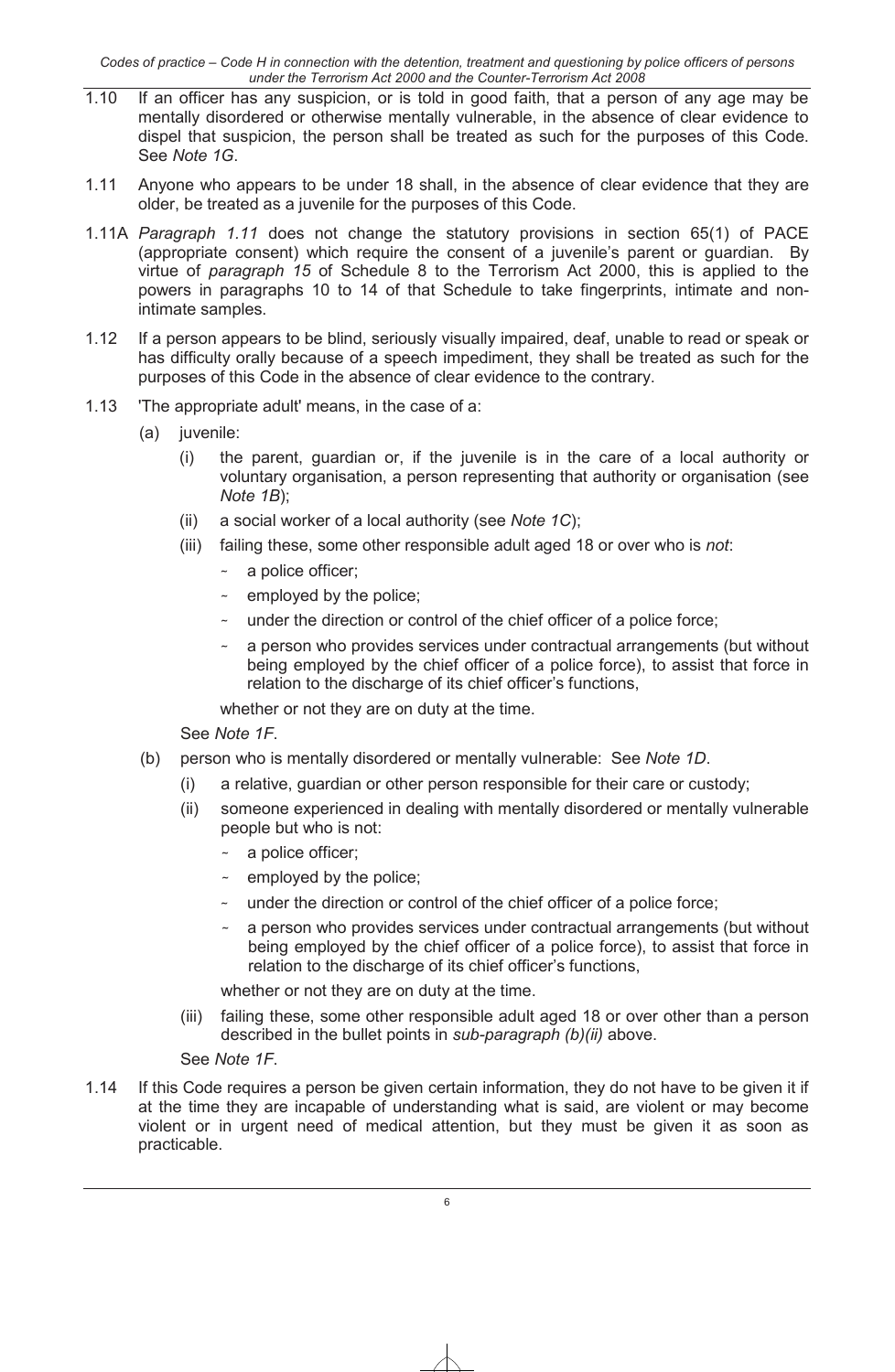- 1.15 References to a custody officer include any police officer who for the time being, is performing the functions of a custody officer.
- 1.16 When this Code requires the prior authority or agreement of an officer of at least inspector or superintendent rank, that authority may be given by a sergeant or chief inspector authorised by section 107 of PACE to perform the functions of the higher rank under TACT.
- 1.17 In this Code:
	- (a) 'designated person' means a person other than a police officer, who has specified powers and duties conferred or imposed on them by designation under section 38 or 39 of the Police Reform Act 2002;
	- (b) reference to a police officer includes a designated person acting in the exercise or performance of the powers and duties conferred or imposed on them by their designation.
	- (c) where a search or other procedure to which this Code applies may only be carried out or observed by a person of the same sex as the detainee, the gender of the detainee and other parties present should be established and recorded in line with Annex I of this Code.
- 1.18 Designated persons are entitled to use reasonable force as follows:
	- (a) when exercising a power conferred on them which allows a police officer exercising that power to use reasonable force, a designated person has the same entitlement to use force; and
	- (b) at other times when carrying out duties conferred or imposed on them that also entitle them to use reasonable force, for example:
		- when at a police station carrying out the duty to keep detainees for whom they are responsible under control and to assist any other police officer or designated person to keep any detainee under control and to prevent their escape.
		- when securing, or assisting any other police officer or designated person in securing, the detention of a person at a police station.
		- when escorting, or assisting any other police officer or designated person in escorting, a detainee within a police station.
		- for the purpose of saving life or limb; or
		- preventing serious damage to property.
- 1.19 Nothing in this Code prevents the custody officer, or other police officer or designated person (see *paragraph 1.17*) given custody of the detainee by the custody officer, from allowing another person (see *(a)* and *(b)* below) to carry out individual procedures or tasks at the police station if the law allows. However, the officer or designated person given custody remains responsible for making sure the procedures and tasks are carried out correctly in accordance with the Codes of Practice (see *paragraph 3.5* and *Note 3F*). The other person who is allowed to carry out the procedures or tasks must be someone who *at that time*, is:
	- (a) under the direction and control of the chief officer of the force responsible for the police station in question; or
	- (b) providing services under contractual arrangements (but without being employed by the chief officer the police force), to assist a police force in relation to the discharge of its chief officer's functions.
- 1.20 Designated persons and others mentioned in *sub-paragraphs (a)* and *(b)* of *paragraph 1.19* must have regard to any relevant provisions of this Code.
- 1.21 In any provision of this or any other Code of Practice which allows or requires police officers or police staff to make a record in their report book, the references to report book shall include any official report book or electronic recording device issued to them that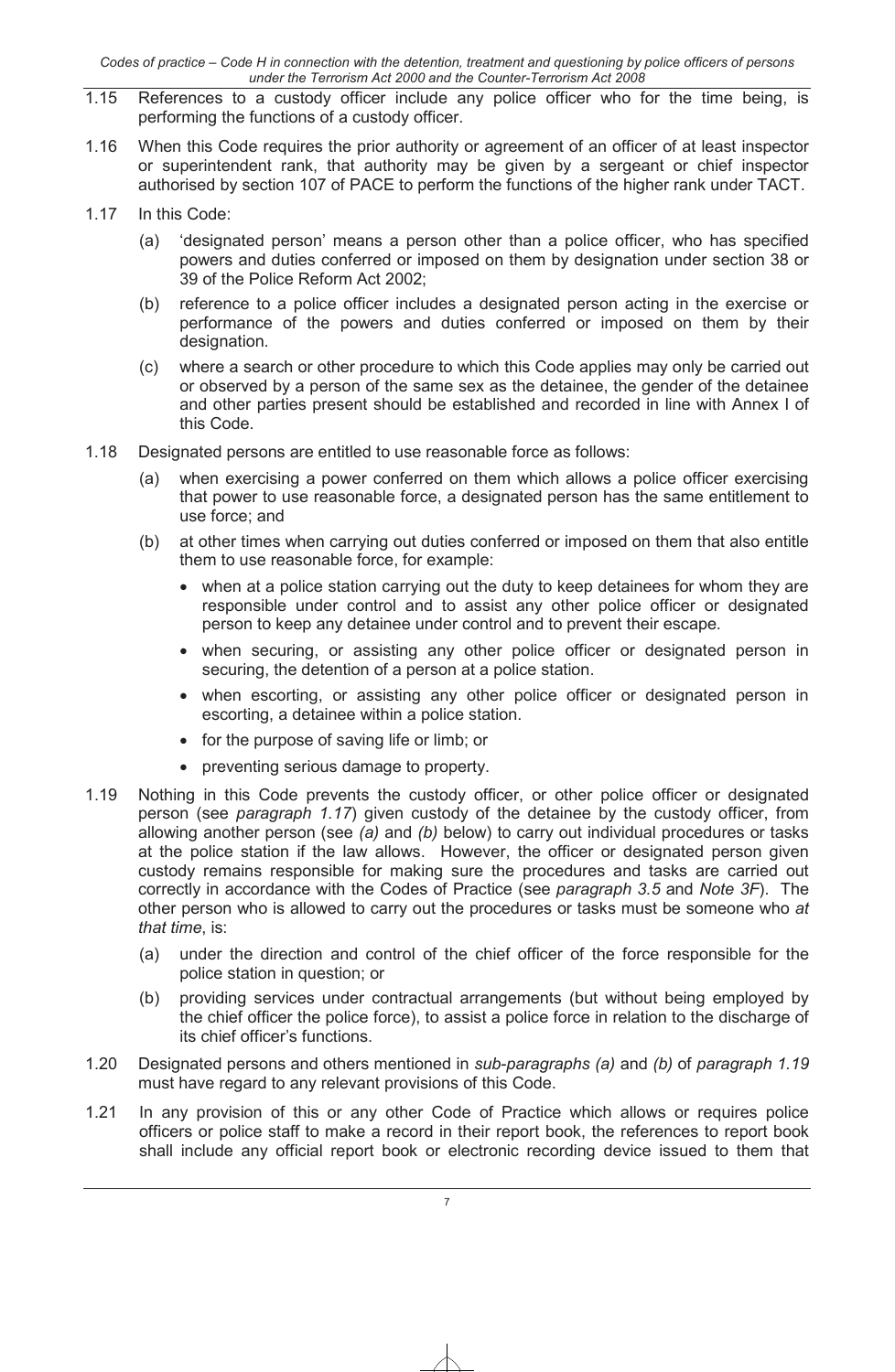enables the record in question to be made and dealt with in accordance with that provision. References in this and any other Code to written records, forms and signatures include electronic records and forms and electronic confirmation that identifies the person making the record or completing the form.

Chief officers must be satisfied as to the integrity and security of the devices, records and forms to which this *paragraph* applies and that use of those devices, records and forms satisfies relevant data protection legislation.

#### *Notes for Guidance*

- *1A Although certain sections of this Code apply specifically to people in custody at police stations, those there voluntarily to assist with an investigation should be treated with no less consideration, e.g. offered refreshments at appropriate times, and enjoy an absolute right to obtain legal advice or communicate with anyone outside the police station.*
- *1AA In paragraph 1.0, under the Equality Act 2010, section 149, the 'relevant protected characteristics' are age, disability, gender reassignment, pregnancy and maternity, race, religion/belief and sex and sexual orientation. For further detailed guidance and advice on the Equality Act, see: [https://www.gov.uk/guidance/equality-act-2010-guidance.](https://www.gov.uk/guidance/equality-act-2010-guidance)*
- *1B A person, including a parent or guardian, should not be an appropriate adult if they:*
	- are:
		- ∼ *suspected of involvement in the offence or involvement in the commission, preparation or instigation of acts of terrorism;*
		- ∼ *the victim;*
		- ∼ *a witness;*
		- ∼ *involved in the investigation.*
	- *received admissions prior to attending to act as the appropriate adult.*

*Note: If a juvenile's parent is estranged from the juvenile, they should not be asked to act as the appropriate adult if the juvenile expressly and specifically objects to their presence.*

- *1C If a juvenile admits an offence to, or in the presence of, a social worker or member of a youth offending team other than during the time that person is acting as the juvenile's appropriate adult, another appropriate adult should be appointed in the interest of fairness..*
- *1D In the case of people who are mentally disordered or otherwise mentally vulnerable, it may be more satisfactory if the appropriate adult is someone experienced or trained in their care rather than a relative lacking such qualifications. But if the detainee prefers a relative to a better qualified stranger or objects to a particular person their wishes should, if practicable, be respected.*
- *1E A detainee should always be given an opportunity, when an appropriate adult is called to the police station, to consult privately with a solicitor in the appropriate adult's absence if they want. An appropriate adult is not subject to legal privilege.*
- *1F A solicitor or independent custody visitor who is present at the police station and acting in that capacity may not be the appropriate adult.*
- *1G 'Mentally vulnerable' applies to any detainee who, because of their mental state or capacity, may not understand the significance of what is said, of questions or of their replies. 'Mental disorder' is defined in the Mental Health Act 1983, section 1(2) as 'any disorder or disability of mind'. When the custody officer has any doubt about the mental state or capacity of a detainee, that detainee should be treated as mentally vulnerable and an appropriate adult called.*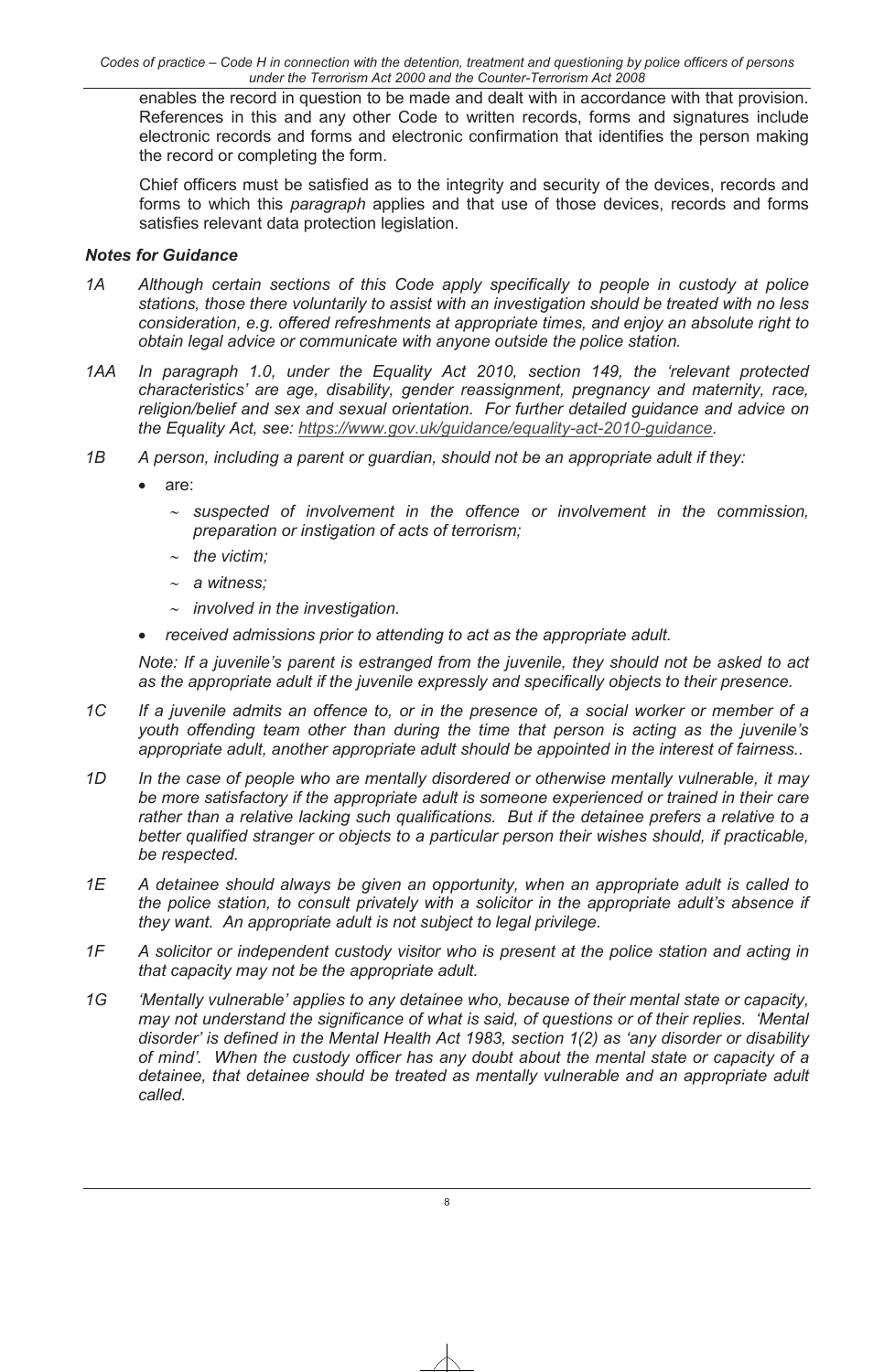- *1H Paragraph 1.7 is intended to cover delays which may occur in processing detainees e.g. if:*
	- a large number of suspects are brought into the station simultaneously to be placed in custody;
	- interview rooms are all being used;
	- there are difficulties contacting an appropriate adult, solicitor or interpreter.
- *1I The custody officer must remind the appropriate adult and detainee about the right to legal advice and record any reasons for waiving it in accordance with section 6.*
- *1J Not used*
- *1K This Code does not affect the principle that all citizens have a duty to help police officers to prevent crime and discover offenders. This is a civic rather than a legal duty; but when police officers are trying to discover whether, or by whom, offences have been committed, they are entitled to question any person from whom they think useful information can be obtained, subject to the restrictions imposed by this Code. A person's declaration that they are unwilling to reply does not alter this entitlement.*
- *1L If a person is moved from a police station to receive medical treatment, or for any other reason, the period of detention is still calculated from the time of arrest under section 41 of TACT (or, if a person was being detained under TACT Schedule 7 when arrested, from the time at which the examination under Schedule 7 began).*
- *1M Under Paragraph 1 of Schedule 8 to TACT, all police stations are designated for detention of persons arrested under section 41 of TACT. Paragraph 4 of Schedule 8 requires that the constable who arrests a person under section 41 takes them as soon as practicable to the police station which the officer considers is "most appropriate".*
- *1N The powers under Part IV of PACE to detain and release on bail (before or after charge) a person arrested under section 24 of PACE for any offence (see PACE Code G (Arrest)) do not apply to persons whilst they are detained under the terrorism powers following their arrest/detention under section 41 of, or Schedule 7 to, TACT. If when the grounds for detention under these powers cease the person is arrested under section 24 of PACE for a specific offence, the detention and bail provisions of PACE will apply and must be considered from the time of that arrest.*
- *1O Not used.*
- *1P Not used.*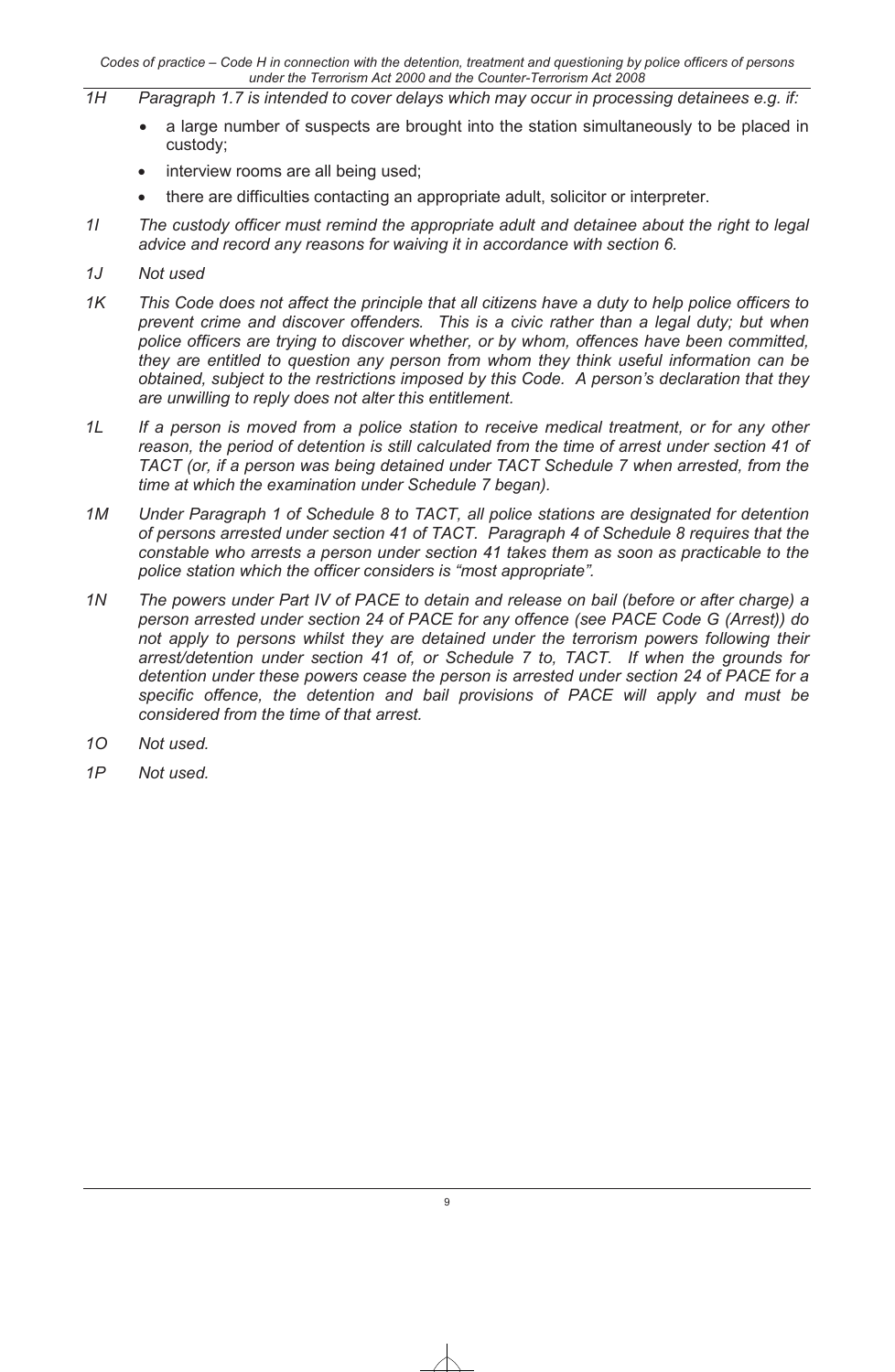#### **2 Custody records**

- 2.1 When a person is:
	- brought to a police station following arrest under TACT section 41,
	- arrested under TACT section 41 at a police station having attended there voluntarily,
	- brought to a police station and there detained to be questioned in accordance with an authorisation under section 22 of the Counter-Terrorism Act 2008 (post-charge questioning) (see *Notes 15A* and *15B*), or
	- at a police station and there detained when authority for post-charge questioning is given under section 22 of the Counter-Terrorism Act 2008 (see *Notes 15A* and *15B*),

they should be brought before the custody officer as soon as practicable after their arrival at the station or, if appropriate, following the authorisation of post-charge questioning or following arrest after attending the police station voluntarily *see Note 3H*. A person is deemed to be "at a police station" for these purposes if they are within the boundary of any building or enclosed yard which forms part of that police station.

- 2.2 A separate custody record must be opened as soon as practicable for each person described in *paragraph 2.1*. All information recorded under this Code must be recorded as soon as practicable in the custody record unless otherwise specified. Any audio or video recording made in the custody area is not part of the custody record.
- 2.3 If any action requires the authority of an officer of a specified rank, this must be noted in the custody record, subject to *paragraph 2.8*.
- 2.3A If a person is arrested under TACT, section 41 and taken to a police station as a result of a search in the exercise of any stop and search power to which PACE Code A (Stop and search) or the 'search powers code' issued under TACT applies, the officer carrying out the search is responsible for ensuring that the record of that stop and search is made as part of the person's custody record. The custody officer must then ensure that the person is asked if they want a copy of the search record and if they do, that they are given a copy as soon as practicable. The person's entitlement to a copy of the search record which is made as part of their custody record is in addition to, and does not affect, their entitlement to a copy of their custody record or any other provisions of section 2 (Custody records) of this Code. See Code A *paragraph 4.2B* and the TACT search powers code *paragraph 5.3.5*).
- 2.4 The custody officer is responsible for the custody record's accuracy and completeness and for making sure the record or copy of the record accompanies a detainee if they are transferred to another police station. The record shall show the:
	- time and reason for transfer:
	- time a person is released from detention.
- 2.5 The detainee's solicitor and appropriate adult must be permitted to inspect the detainee's custody record as soon as practicable after their arrival at the station and at any other time whilst the person is detained.

On request, the detainee, their solicitor and appropriate adult must be allowed to inspect the following records, as promptly as is practicable at any time whilst the person is detained:

- (a) The information about the circumstances and reasons for the detainee's arrest as recorded in the custody record in accordance with *paragraph 3.4*. This applies to any further reasons which come to light and are recorded whilst the detainee is detained;
- (b) The record of the grounds for each authorisation to keep the person in custody. The authorisations to which this applies are the same as those described in *paragraph 2* of *Annex M* of this Code.

Access to the custody record for the purposes of this paragraph must be arranged and agreed with the custody officer and may not unreasonably interfere with the custody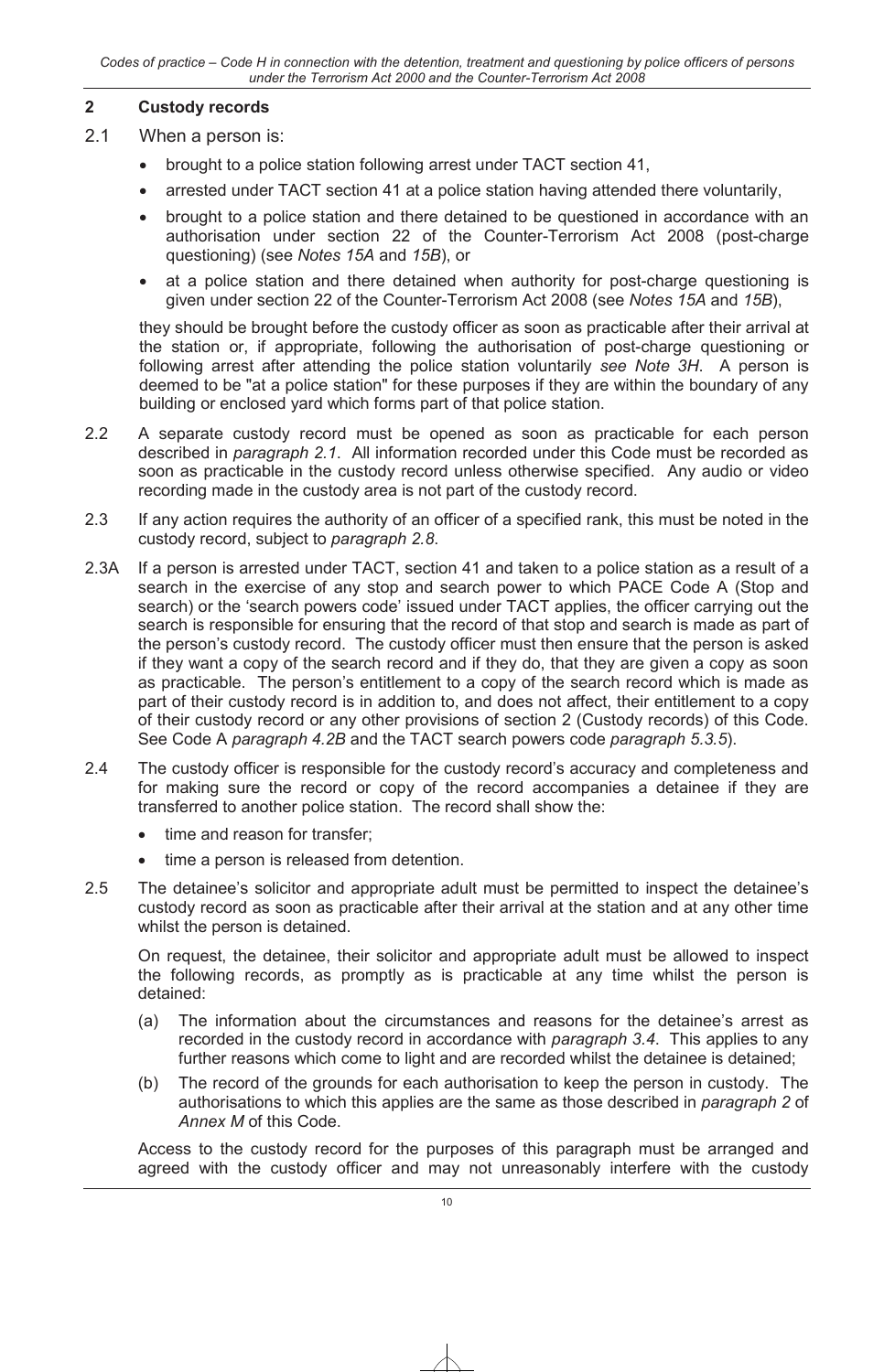officer's duties or the justifiable needs of the investigation. A record shall be made when access is allowed. This access is in addition to the requirements in *paragraphs 3.4(b), 11.1*  and *14.0* to provide information about the reasons for arrest and detention and in *14.4A* to give the detainee written information about the grounds for continued detention when an application for a warrant of further detention (or for an extension of such a warrant) is made.

- 2.6 When a detainee leaves police detention or is taken before a court they, their legal representative or appropriate adult shall be given, on request, a copy of the custody record as soon as practicable. This entitlement lasts for 12 months after release.
- 2.7 The detainee, appropriate adult or legal representative shall be permitted to inspect the original custody record once the detained person is no longer being held under the provisions of TACT section 41 and Schedule 8 or being questioned after charge as authorised under section 22 of the Counter-Terrorism Act 2008 (see *section 15*), provided they give reasonable notice of their request. Any such inspection shall be noted in the custody record.
- 2.8 All entries in custody records must be timed and identified by the maker. Nothing in this Code requires the identity of officers or other police staff to be recorded or disclosed in the case of enquiries linked to the investigation of terrorism. In these cases, they shall use their warrant or other identification numbers and the name of their police station, *see Note 2A.* Records entered on computer shall be timed and contain the operator's identification.
- 2.9 The fact and time of any detainee's refusal to sign a custody record, when asked in accordance with this Code, must be recorded.

#### *Note for Guidance*

*2A The purpose of paragraph 2.8 is to protect those involved in terrorist investigations or arrests of terrorist suspects from the possibility that those arrested, their associates or other individuals or groups may threaten or cause harm to those involved.*

#### **3 Initial action**

#### *(a) Detained persons - normal procedure*

- 3.1 When a person to whom paragraph 2.1 applies is at a police station, the custody officer must make sure the person is told clearly about:
	- (a) the following continuing rights which may be exercised at any stage during the period in custody:
		- (i) their right to consult privately with a solicitor and that free independent legal advice is available as in *section 6*;
		- (ii) their right to have someone informed of their arrest as in *section 5*;
		- (iii) their right to consult this Code of Practice (see *Note 3D*);
		- (iv) their right to medical help as in *section 9*;
		- (v) their right to remain silent as set out in the caution (see *section 10*); and
		- (vi) if applicable, their right to interpretation and translation (see *paragraph 3.14*) and the right to communication with their High Commission, Embassy or Consulate (see *paragraph 3.14A*).
	- (b) their right to be informed about why they have been arrested and detained on suspicion of being involved in the commission, preparation or instigation of acts of terrorism in accordance with *paragraphs 2.5, 3.4* and *11.1A* of this Code.
- 3.2 The detainee must also be given a written notice, which contains information:
	- (a) to allow them to exercise their rights by setting out:
		- (i) their rights under paragraph 3.1 (subject to *paragraphs 3.14* and *3.14A*);
		- (ii) the arrangements for obtaining legal advice, see *section 6*;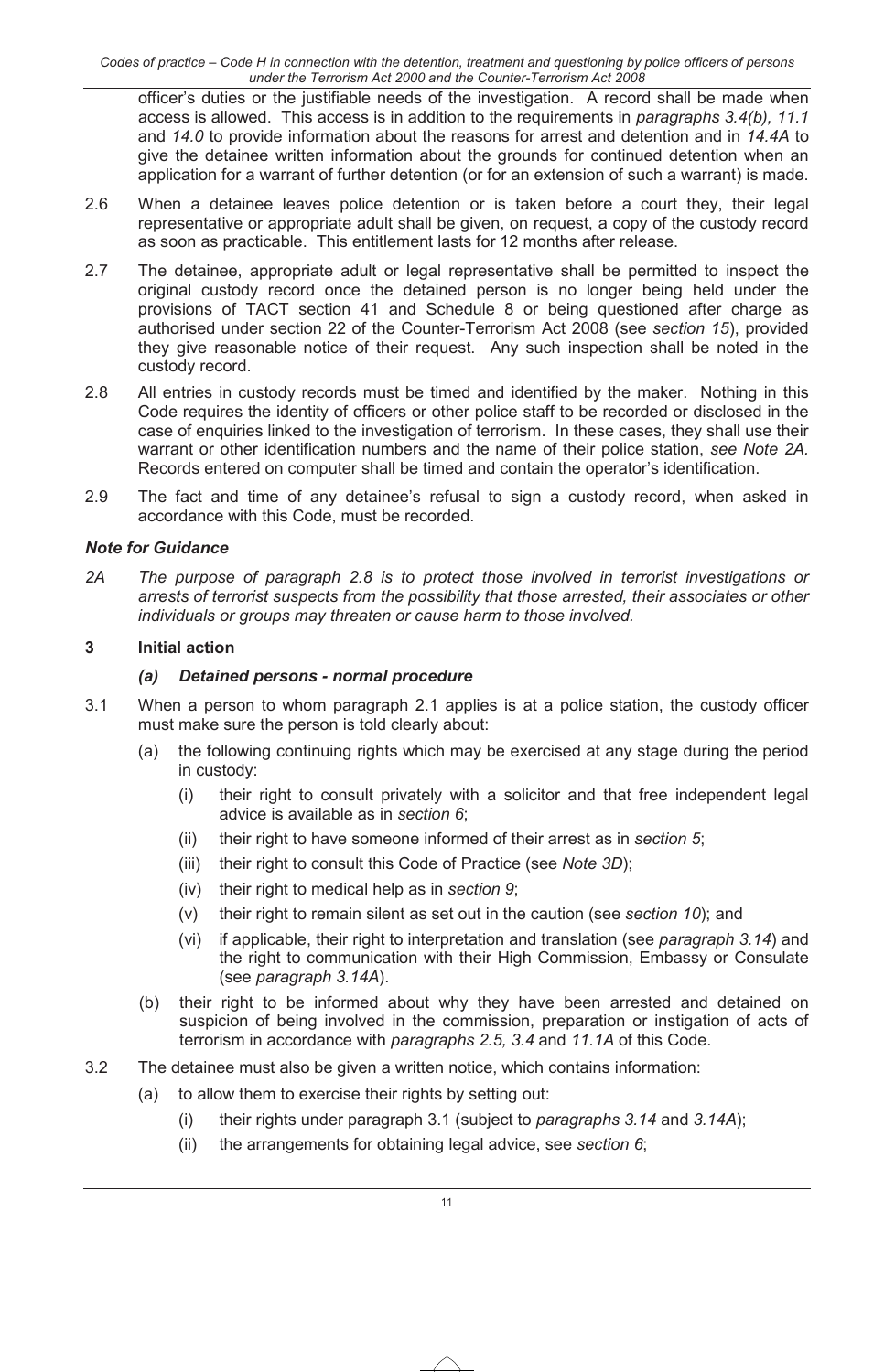- (iii) their right to a copy of the custody record as in *paragraph 2.6*;
- (iv) the caution in the terms prescribed in *section 10;*
- (v) their rights to:
	- information about the reasons and grounds for their arrest and detention and (as the case may be) any further grounds and reasons that come to light whilst they are in custody;
	- to have access to records and documents which are essential to effectively challenging the lawfulness of their arrest and detention;

as required in accordance with *paragraphs 2.4, 2.4A, 2.5, 3.4, 11.1, 14.0* and *15.7A(c)* of this Code and *paragraph 3.3* of *Code G;*

- (vi) the maximum period for which they may be kept in police detention without being charged, when detention must be reviewed and when release is required.
- (vii) their right to communicate with their High Commission Embassy or Consulate in accordance with *section 7* of this Code, see *paragraph 3.14A*;
- (xiii) their right to medical assistance in accordance with *section 9* of this Code
- (xi) their right, if they are prosecuted, to have access to the evidence in the case in accordance with the Criminal Procedure and Investigations Act 1996, the Attorney General's Guidelines on Disclosure and the common law and the Criminal Procedure Rules; and
- (b) briefly setting out their entitlements while in custody, by:
	- (i) mentioning:
		- the provisions relating to the conduct of interviews;
		- $\sim$  the circumstances in which an appropriate adult should be available to assist the detainee and their statutory rights to make representations whenever the need for their detention is reviewed.
	- (ii) listing the entitlements in this Code, concerning
		- $\sim$  reasonable standards of physical comfort:
		- $\sim$  adequate food and drink:
		- access to toilets and washing facilities, clothing, medical attention, and exercise when practicable.

#### See *Note 3A*

- 3.2A The detainee must be given an opportunity to read the notice and shall be asked to sign the custody record to acknowledge receipt of the notices. Any refusal must be recorded on the custody record.
- 3.3 *Not used*.
- 3.3A An audio version of the notice and an 'easy read' illustrated version should also be provided if they are available (see *Note 3A*).
- 3.4 (a) The custody officer shall:
	- record that the person was arrested under section 41 of TACT and the reason(s) for the arrest on the custody record. See *paragraph 10.2 and Note 3G*
	- note on the custody record any comment the detainee makes in relation to the arresting officer's account but shall not invite comment. If the arresting officer is not physically present when the detainee is brought to a police station, the arresting officer's account must be made available to the custody officer remotely or by a third party on the arresting officer's behalf;
	- note any comment the detainee makes in respect of the decision to detain them but shall not invite comment;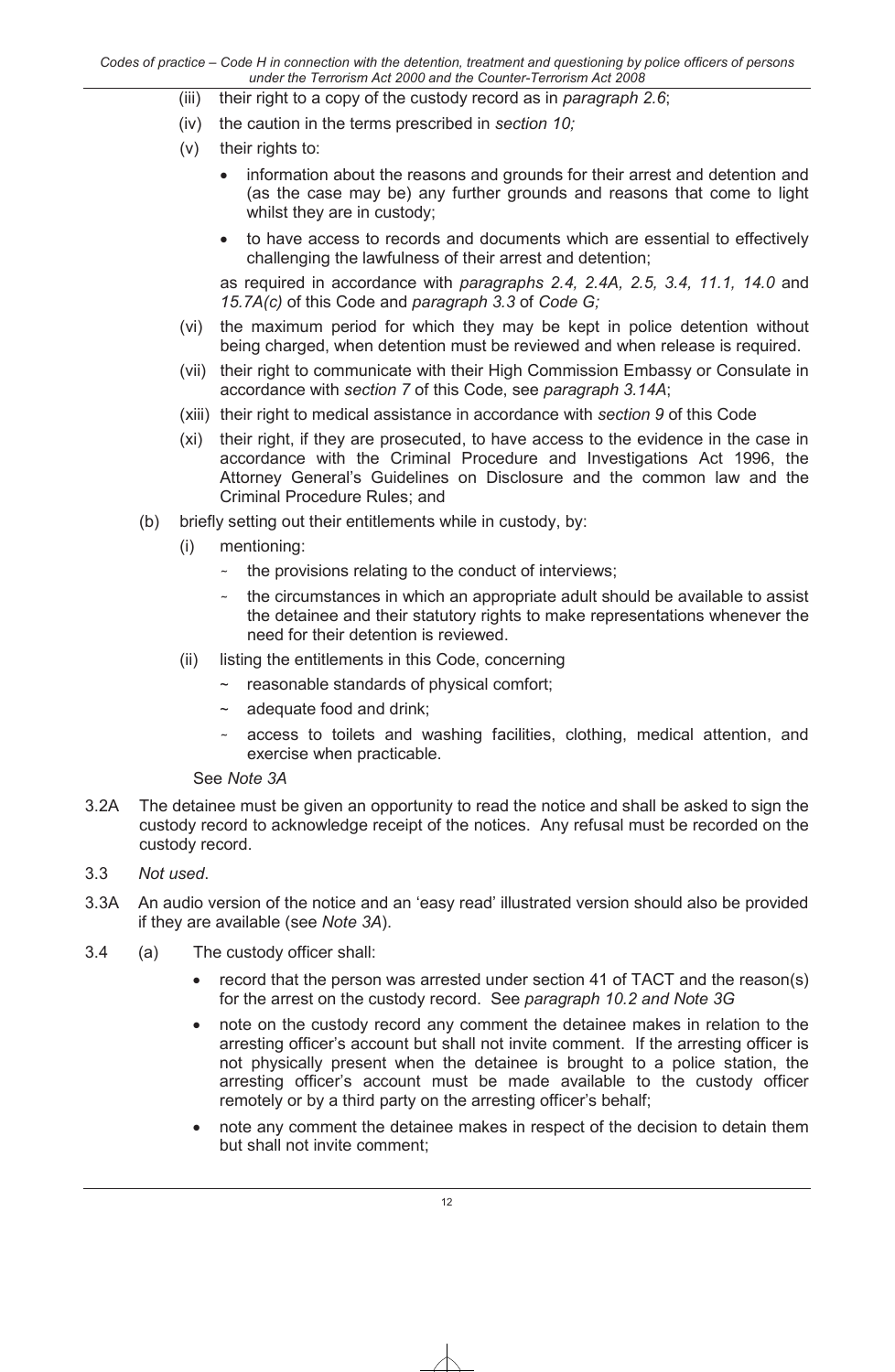• not put specific questions to the detainee regarding their involvement in any offence (see *[paragraph 1.3](#page--1-1)*), nor in respect of any comments they may make in response to the arresting officer's account or the decision to place them in detention. *See paragraphs 14.1* and *14.2* and *Notes 3H, 14A* and *14B*. Such an exchange is likely to constitute an interview as in *paragraph 11.1* and require the associated safeguards in *section 11*.

Note: This sub-paragraph also applies to any further reasons and grounds for detention which come to light whilst the person is detained.

See *paragraph 11.8A* in respect of unsolicited comments.

If the first review of detention is carried out at this time, see *paragraphs 14.1* and *14.2*, and *Part II of Schedule 8 to the Terrorism Act 2000* in respect of action by the review officer.

- (b) Documents and materials which are essential to effectively challenging the lawfulness the detainee's arrest and detention must be made available to the detainee or their solicitor. Documents and material will be "essential" for this purpose if they are capable of undermining the reasons and grounds which make the detainee's arrest and detention necessary. The decision about what needs to be disclosed for the purpose of this requirement rests with the custody officer in consultation with the investigating officer who has the knowledge of the documents and materials in a particular case necessary to inform that decision (see *Note 3G*). A note should be made in the detainee's custody record of the fact that action has been taken under this sub-paragraph and when. The investigating officer should make a separate note of what has been made available in a particular case. This also applies for the purposes of *section 14,* see *paragraph 14.0.*
- 3.5 The custody officer or other custody staff as directed by the custody officer shall:
	- (a) ask the detainee, whether at this time, they:
		- (i) would like legal advice, see *paragraph 6.4*;
		- (ii) want someone informed of their detention, see *section 5*;
	- (b) ask the detainee to sign the custody record to confirm their decisions in respect of (*a*);
	- (c) determine whether the detainee:
		- (i) is, or might be, in need of medical treatment or attention, see *section 9*;
		- (ii) requires:
			- an appropriate adult (see *paragraphs 1.10, 1.11A,* and *3.15)*;
			- help to check documentation (see *paragraph 3.21*);
			- an interpreter (see *paragraph 3.14* and *Note 13B*).
	- (d) record the decision in respect of (*c*).

Where any duties under this paragraph have been carried out by custody staff at the direction of the custody officer, the outcomes shall, as soon as practicable, be reported to the custody officer who retains overall responsibility for the detainee's care and safe custody and ensuring it complies with this Code. See *Note 3I*.

3.6 When the needs mentioned in *paragraph 3.5(c)* are being determined, the custody officer is responsible for initiating an assessment to consider whether the detainee is likely to present specific risks to custody staff, any individual who may have contact with detainee (e.g. legal advisers, medical staff), or themselves. This risk assessment must include the taking of reasonable steps to establish the detainee's identity and to obtain information about the detainee that is relevant to their safe custody, security and welfare and risks to others. Such assessments should therefore always include a check on the Police National Computer (PNC), to be carried out as soon as practicable, to identify any risks that have been highlighted in relation to the detainee. Although such assessments are primarily the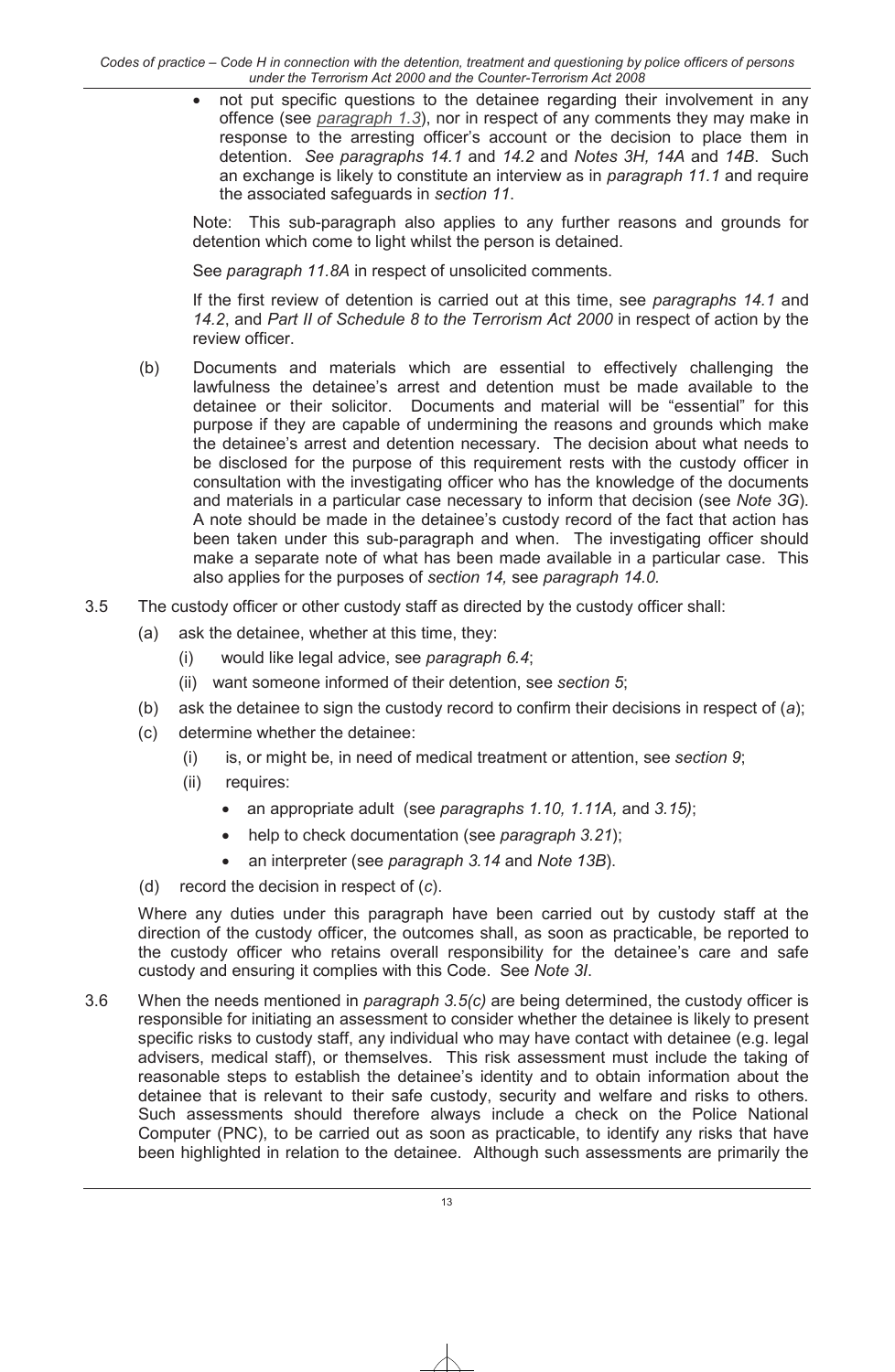custody officer's responsibility, it will be necessary to obtain information from other sources, especially the investigation team *see Note 3E*, the arresting officer or an appropriate healthcare professional, see *paragraph 9.15*. Other records held by or on behalf of the police and other UK law enforcement authorities that might provide information relevant to the detainee's safe custody, security and welfare and risk to others and to confirming their identity should also be checked. Reasons for delaying the initiation or completion of the assessment must be recorded.

- 3.7 Chief officers should ensure that arrangements for proper and effective risk assessments required by *paragraph 3.6* are implemented in respect of all detainees at police stations in their area.
- 3.8 Risk assessments must follow a structured process which clearly defines the categories of risk to be considered and the results must be incorporated in the detainee's custody record. The custody officer is responsible for making sure those responsible for the detainee's custody are appropriately briefed about the risks. The content of any risk assessment and any analysis of the level of risk relating to the person's detention is not required to be shown or provided to the detainee or any person acting on behalf of the detainee. If no specific risks are identified by the assessment, that should be noted in the custody record. See *Note 3F* and *paragraph 9.15*.
- 3.8A The content of any risk assessment and any analysis of the level of risk relating to the person's detention is not required to be shown or provided to the detainee or any person acting on behalf of the detainee. But information should not be withheld from any person acting on the detainee's behalf, for example, an appropriate adult, solicitor or interpreter, if to do so might put that person at risk.
- 3.9 Custody officers are responsible for implementing the response to any specific risk assessment, which should include for example:
	- reducing opportunities for self harm;
	- calling an appropriate healthcare professional;
	- increasing levels of monitoring or observation;
	- reducing the risk to those who come into contact with the detainee.

#### See *Note 3F*

- 3.10 Risk assessment is an ongoing process and assessments must always be subject to review if circumstances change.
- 3.11 If video cameras are installed in the custody area, notices shall be prominently displayed showing cameras are in use. Any request to have video cameras switched off shall be refused.
- 3.12 A constable, prison officer or other person authorised by the Secretary of State may take any steps which are reasonably necessary for:
	- (a) photographing the detained person;
	- (b) measuring the person, or
	- (c) identifying the person.
- 3.13 *Paragraph 3.12* concerns the power in TACT Schedule 8 Paragraph 2. The power in TACT Schedule 8 Paragraph 2 does not cover the taking of fingerprints, intimate samples or nonintimate samples, which is covered in TACT Schedule 8 paragraphs 10 to 15.

#### *(b) Detained persons - special groups*

- 3.14 If the detainee appears to be someone who does not speak or understand English or who has a hearing or speech impediment the custody officer must ensure:
	- (a) that without delay, arrangements (see *paragraph 13.1ZA*) are made for the detainee to have the assistance of an interpreter in the action under *paragraphs 3.1* to *3.5*. If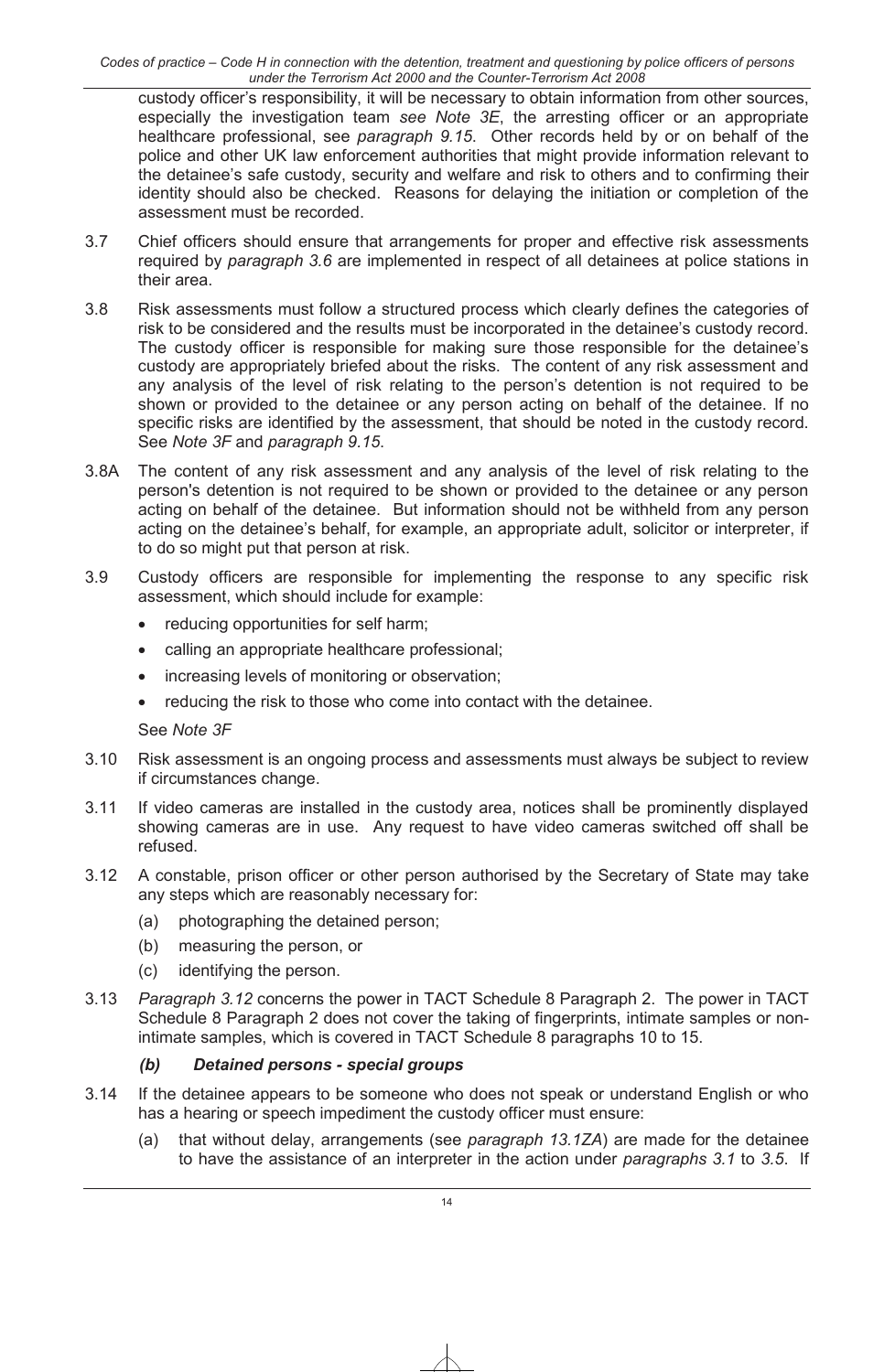the person appears to have a hearing or speech impediment, the reference to 'interpreter' includes appropriate assistance necessary to comply with *paragraphs 3.1 to 3.5*. See *paragraph 13.1C* if the detainee is in Wales. See *section 13* and *Note 13B;*

- (b) that in addition to the rights set out in *paragraph 3.1(i)* to *(iii)*, the detainee is told clearly about their right to interpretation and translation:
- (c) that the written notice given to the detainee in accordance with *paragraph 3.2* is in a language the detainee understands and includes the right to interpretation and translation together with information about the provisions in *section 13* and Annex K, which explain how the right applies (see *Note 3A*); and
- (d) that if the translation of the notice is not available, the information in the notice is given through an interpreter and a written translation provided without undue delay
- 3.14A If the detainee is a citizen of an independent Commonwealth country or a national of a foreign country, including the Republic of Ireland, the custody officer must ensure that in addition to the rights set out in *paragraph 3.1(i)* to *(v)*, they are informed as soon as practicable about their rights of communication with their High Commission, Embassy or Consulate set out in *section 7*. This right must be included in the written notice given to the detainee in accordance with *paragraph 3.2*.
- 3.15 If the detainee is a juvenile, the custody officer must, if it is practicable, ascertain the identity of a person responsible for their welfare. That person:
	- may be:
		- ∼ the parent or guardian;
		- $~\sim~$  if the juvenile is in local authority or voluntary organisation care, or is otherwise being looked after under the Children Act 1989, a person appointed by that authority or organisation to have responsibility for the juvenile's welfare;
		- ∼ any other person who has, for the time being, assumed responsibility for the juvenile's welfare.
	- must be informed as soon as practicable that the juvenile has been arrested, why they have been arrested and where they are detained. This right is in addition to the juvenile's right in *section 5* not to be held incommunicado. See *Note 3C*.
- 3.16 If a juvenile is known to be subject to a court order under which a person or organisation is given any degree of statutory responsibility to supervise or otherwise monitor them, reasonable steps must also be taken to notify that person or organisation (the 'responsible officer'). The responsible officer will normally be a member of a Youth Offending Team, except for a curfew order which involves electronic monitoring when the contractor providing the monitoring will normally be the responsible officer.
- 3.17 If the detainee is a juvenile, mentally disordered or otherwise mentally vulnerable, the custody officer must, as soon as practicable:
	- inform the appropriate adult, who in the case of a juvenile may or may not be a person responsible for their welfare, as in *paragraph 3.15,* of:
		- ∼ the grounds for their detention;
		- ∼ their whereabouts.
	- ask the adult to come to the police station to see the detainee.
- 3.18 If the appropriate adult is:
	- already at the police station, the provisions of *paragraphs 3.1* to *3.5* must be complied with in the appropriate adult's presence:
	- not at the station when these provisions are complied with, they must be complied with again in the presence of the appropriate adult when they arrive,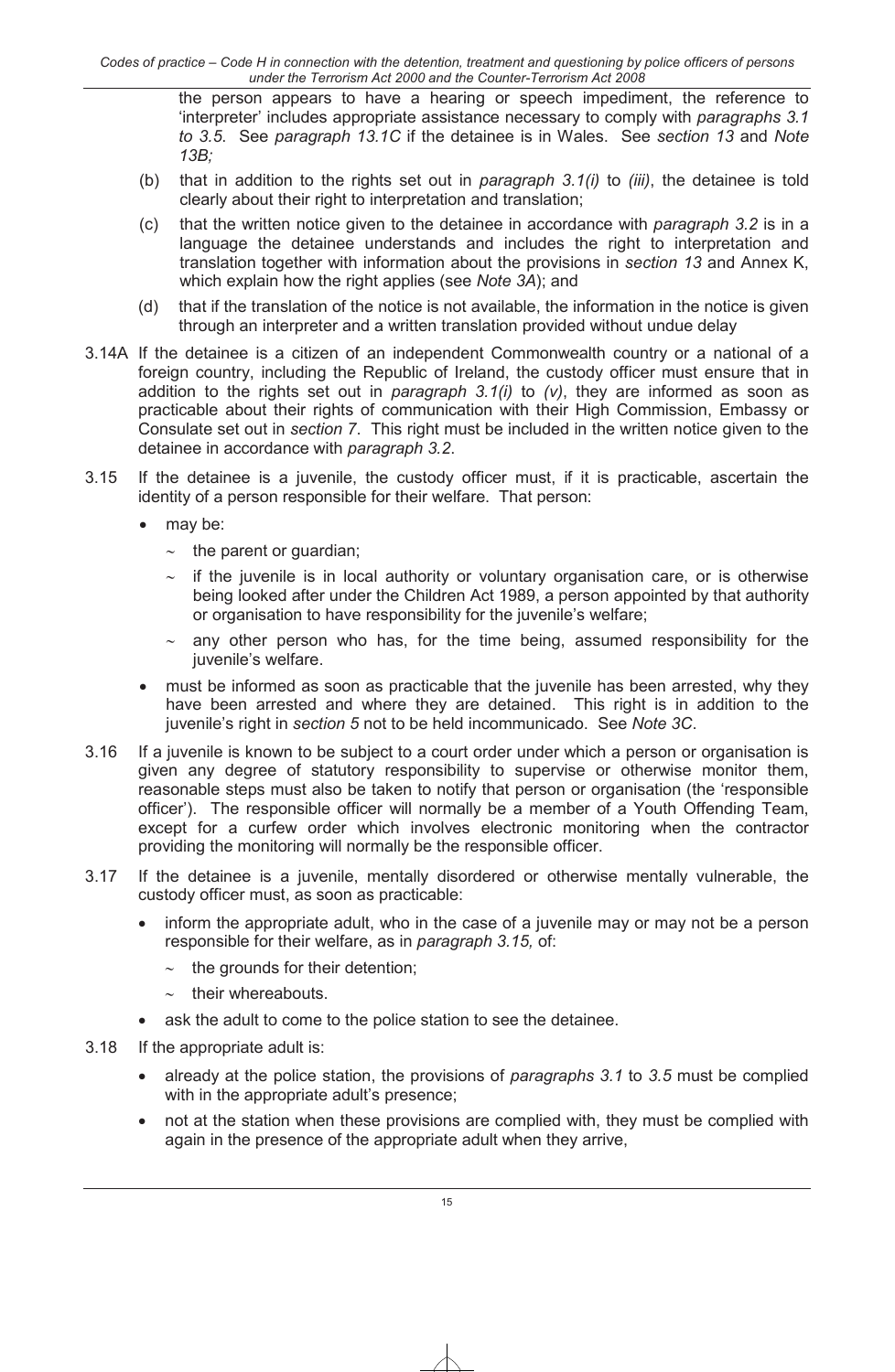and a copy of the notice given to the detainee in accordance with *paragraph 3.2*, shall also be given to the appropriate adult if they wish to have a copy.

- 3.19 The detainee shall be advised that:
	- the duties of the appropriate adult include giving advice and assistance;
	- they can consult privately with the appropriate adult at any time.
- 3.20 If the detainee, or appropriate adult on the detainee's behalf, asks for a solicitor to be called to give legal advice, the provisions of *section 6* apply.
- 3.21 If the detainee is blind, seriously visually impaired or unable to read, the custody officer shall make sure their solicitor, relative, appropriate adult or some other person likely to take an interest in them and not involved in the investigation is available to help check any documentation. When this Code requires written consent or signing the person assisting may be asked to sign instead, if the detainee prefers. This paragraph does not require an appropriate adult to be called solely to assist in checking and signing documentation for a person who is not a juvenile, or mentally disordered or otherwise mentally vulnerable (see *paragraph 3.17* and *Note 13C*).
- 3.21A The Children and Young Persons Act 1933, section 31, requires that arrangements must be made for ensuring that a girl under the age of 18, while detained in a police station, is under the care of a woman. See *Note 3J*. It also requires that arrangements must be made to prevent any person under 18 while being detained in a police station, from associating with an adult charged with any offence, unless that adult is a relative or the adult is jointly charged with the same offence as the person under 18.

#### *(c) Documentation*

- 3.22 The grounds for a person's detention shall be recorded, in the person's presence if practicable.
- 3.23 Action taken under *paragraphs 3.14* to *3.22* shall be recorded.

#### *(d) Requirements for suspects to be informed of certain rights*

- 3.24 The provisions of this section identify the information which must be given to suspects who have been arrested under section 41of the Terrorism Act and cautioned in accordance with *section 10 of this Code*. It includes information required by [EU Directive 2012/13](http://eur-lex.europa.eu/LexUriServ/LexUriServ.do?uri=OJ:L:2012:142:0001:0010:en:PDF) on the right to information in criminal proceedings. If a complaint is made by or on behalf of such a suspect that the information and (as the case may be) access to records and documents has not been provided as required, the matter shall be reported to an inspector to deal with as a complaint for the purposes of *paragraph 9.3,* or *paragraph 12.10* if the challenge is made during an interview. This would include, for example:
	- not informing them of their rights (see *paragraph 3.1*);
	- not giving them a copy of the Notice (see *paragraph 3.2(a)*)
	- not providing an opportunity to read the notice (see *paragraph 3.2A*)
	- not providing the required information (see *paragraphs 3.2(a)*, *3.14(b)* and, *3.14A*;
	- not allowing access to the custody record (see *paragraph 2.5*);
	- not providing a translation of the Notice (see *paragraph 3.14(c)* and *(d)*);

#### *Notes for Guidance*

- *3A For access to currently available notices, including 'easy-read' versions, see [https://www.gov.uk/notice-of-rights-and-entitlements-a-persons-rights-in-police-detention.](https://www.gov.uk/government/collections/notice-of-rights-and-entitlements-for-terrorism-detainees-translations)*
- *3B Not used.*
- *3C If the juvenile is in local authority or voluntary organisation care but living with their parents or other adults responsible for their welfare, although there is no legal obligation to inform them, they should normally be contacted, as well as the authority or organisation unless*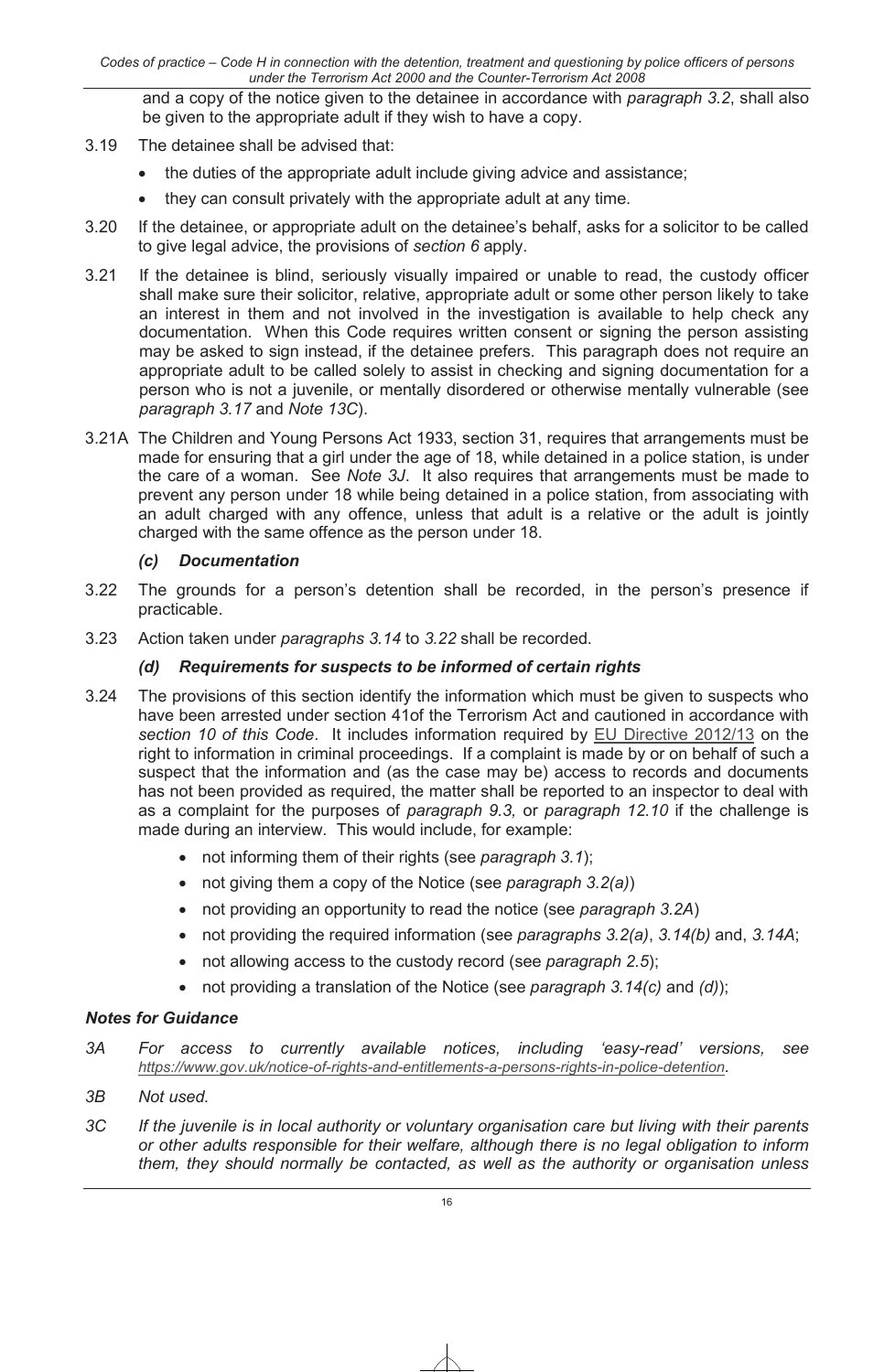*they are suspected of involvement in the offence concerned. Even if the juvenile is not living with their parents, consideration should be given to informing them.*

- *3D The right to consult this or other relevant Codes of Practice does not entitle the person concerned to delay unreasonably any necessary investigative or administrative action whilst they do so. Examples of action which need not be delayed unreasonably include:*
	- *searching detainees at the police station;*
	- *taking fingerprints* or non-intimate samples without consent for evidential purposes.
- *3E The investigation team will include any officer involved in questioning a suspect, gathering or analysing evidence in relation to the offences of which the detainee is suspected of having committed. Should a custody officer require information from the investigation team, the first point of contact should be the officer in charge of the investigation.*
- *3F The Detention and Custody Authorised Professional Practice (APP) produced by the College of Policing (see [http://www.app.college.police.uk\)](http://www.app.college.police.uk/)provides more detailed guidance on risk assessments and identifies key risk areas which should always be considered.*
- *3G Arrests under TACT section 41 can only be made where an officer has reasonable grounds to suspect that the individual concerned is a "terrorist". This differs from the constable's power of arrest for all offences under PACE, section 24, in that it need not be linked to a specific offence. There may also be circumstances where an arrest under TACT is made on the grounds of sensitive information which can not be disclosed. In such circumstances, the grounds for arrest may be given in terms of the interpretation of a "terrorist" set out in TACT section 40(1)(a) or (b).*
- *3H For the purpose of arrests under TACT section 41, the review officer is responsible for authorising detention (see paragraphs 14.1 and 14.2, and Notes 14A and 14B). The review officer's role is explained in TACT Schedule 8 Part II. A person may be detained after arrest pending the first review, which must take place as soon as practicable after the person's arrest.*
- *3I A custody officer or other officer who, in accordance with this Code, allows or directs the carrying out of any task or action relating to a detainee's care, treatment, rights and entitlements by another officer or any other person must be satisfied that the officer or person concerned is suitable, trained and competent to carry out the task or action in question.*
- *3J Guidance for police officers and police staff on the operational application of section 31 of the Children and Young Persons Act 1933 has been published by the College of Policing and is available at:*

*[https://www.app.college.police.uk/app-content/detention-and-custody-2/detainee-care/children-and](https://www.app.college.police.uk/app-content/detention-and-custody-2/detainee-care/children-and-young-persons/#girls)[young-persons/#girls.](https://www.app.college.police.uk/app-content/detention-and-custody-2/detainee-care/children-and-young-persons/#girls)*

#### **4 Detainee's property**

#### *(a) Action*

- 4.1 The custody officer is responsible for:
	- (a) ascertaining what property a detainee:
		- (i) has with them when they come to the police station, either on first arrival at the police station or any subsequent arrivals at a police station in connection with that detention;
		- (ii) might have acquired for an unlawful or harmful purpose while in custody.
	- (b) the safekeeping of any property taken from a detainee which remains at the police station.

The custody officer may search the detainee or authorise their being searched to the extent they consider necessary, provided a search of intimate parts of the body or involving the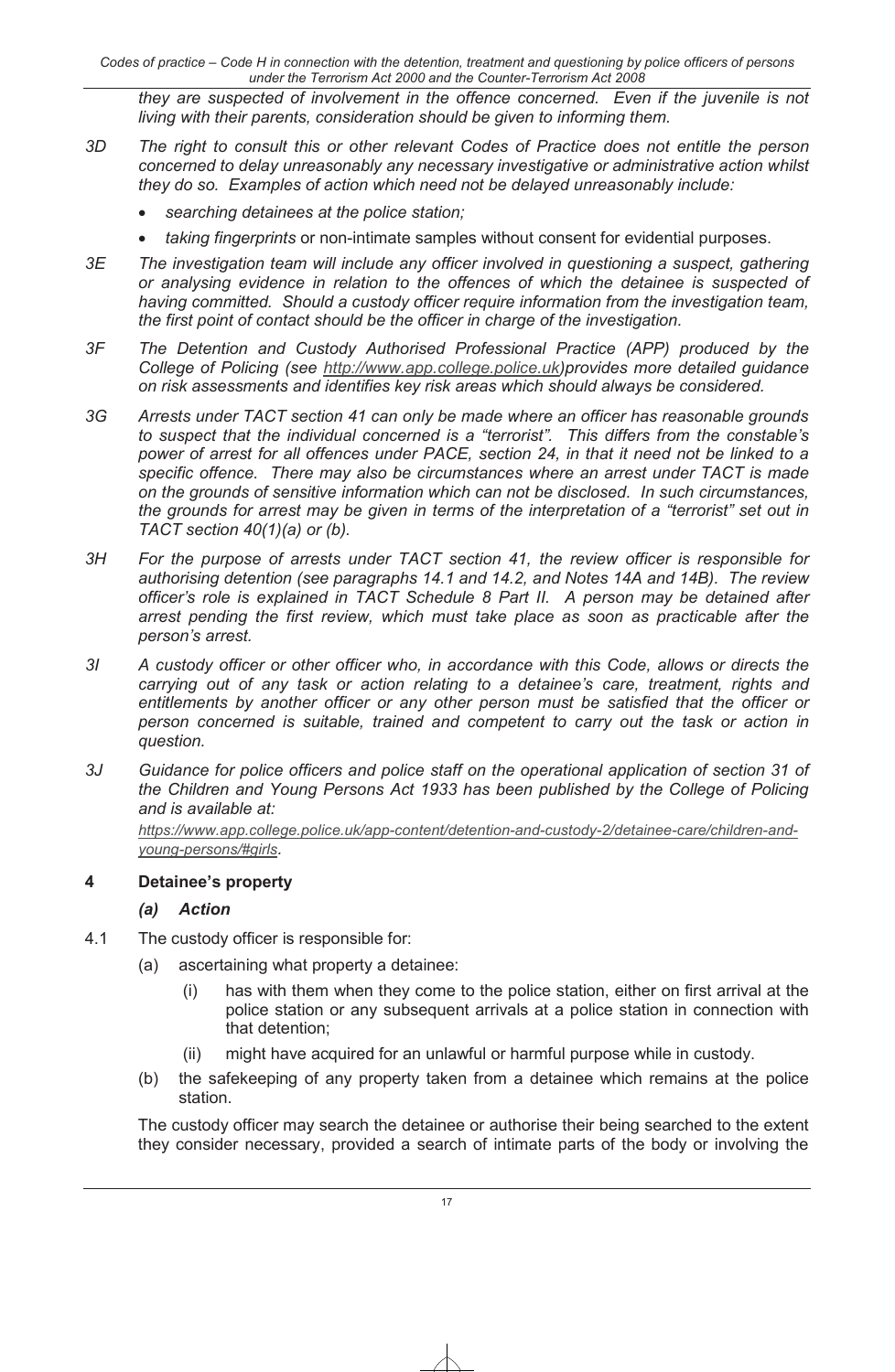removal of more than outer clothing is only made as in *Annex A*. A search may only be carried out by an officer of the same sex as the detainee. See *Note 4A* and *Annex I.*

- 4.2 Detainees may retain clothing and personal effects at their own risk unless the custody officer considers they may use them to cause harm to themselves or others, interfere with evidence, damage property, effect an escape or they are needed as evidence. In this event, the custody officer may withhold such articles as they consider necessary and must tell the detainee why.
- 4.3 Personal effects are those items a detainee may lawfully need, use or refer to while in detention but do not include cash and other items of value.

### *(b) Documentation*

- 4.4 It is a matter for the custody officer to determine whether a record should be made of the property a detained person has with him or had taken from him on arrest (*see Note 4D)*. Any record made is not required to be kept as part of the custody record but the custody record should be noted as to where such a record exists and that record shall be treated as being part of the custody record for the purpose of this Code of Practice (see *paragraphs 2.4*, *2.5* and *2.7*). Whenever a record is made the detainee shall be allowed to check and sign the record of property as correct. Any refusal to sign shall be recorded.
- 4.5 If a detainee is not allowed to keep any article of clothing or personal effects, the reason must be recorded.

#### *Notes for Guidance*

- *4A PACE, Section 54(1) and paragraph 4.1 require a detainee to be searched when it is clear the custody officer will have continuing duties in relation to that detainee or when that detainee's behaviour or offence makes an inventory appropriate. They do not require every detainee to be searched, e.g. if it is clear a person will only be detained for a short period and is not to be placed in a cell, the custody officer may decide not to search them. In such a case the custody record will be endorsed 'not searched', paragraph 4.4 will not apply, and the detainee will be invited to sign the entry. If the detainee refuses, the custody officer will be obliged to ascertain what property they have in accordance with paragraph 4.1.*
- *4B Paragraph 4.4 does not require the custody officer to record on the custody record property in the detainee's possession on arrest if, by virtue of its nature, quantity or size, it is not practicable to remove it to the police station.*
- *4C Paragraph 4.4 does not require items of clothing worn by the person to be recorded unless withheld by the custody officer as in paragraph 4.2.*
- *4D Section 43(2) of TACT allows a constable to search a person who has been arrested under section 41 to discover whether they have anything in their possession that may constitute evidence that they are a terrorist.*

#### **5 Right not to be held incommunicado**

#### *(a) Action*

- 5.1 Any person to whom this Code applies who is held in custody at a police station or other premises may, on request, have one named person who is a friend, relative or a person known to them who is likely to take an interest in their welfare informed at public expense of their whereabouts as soon as practicable. If the person cannot be contacted the detainee may choose up to two alternatives. If they cannot be contacted, the person in charge of detention or the investigation has discretion to allow further attempts until the information has been conveyed. See *Notes 5D* and *5E*.
- 5.2 The exercise of the above right in respect of each person nominated may be delayed only in accordance with *Annex B*.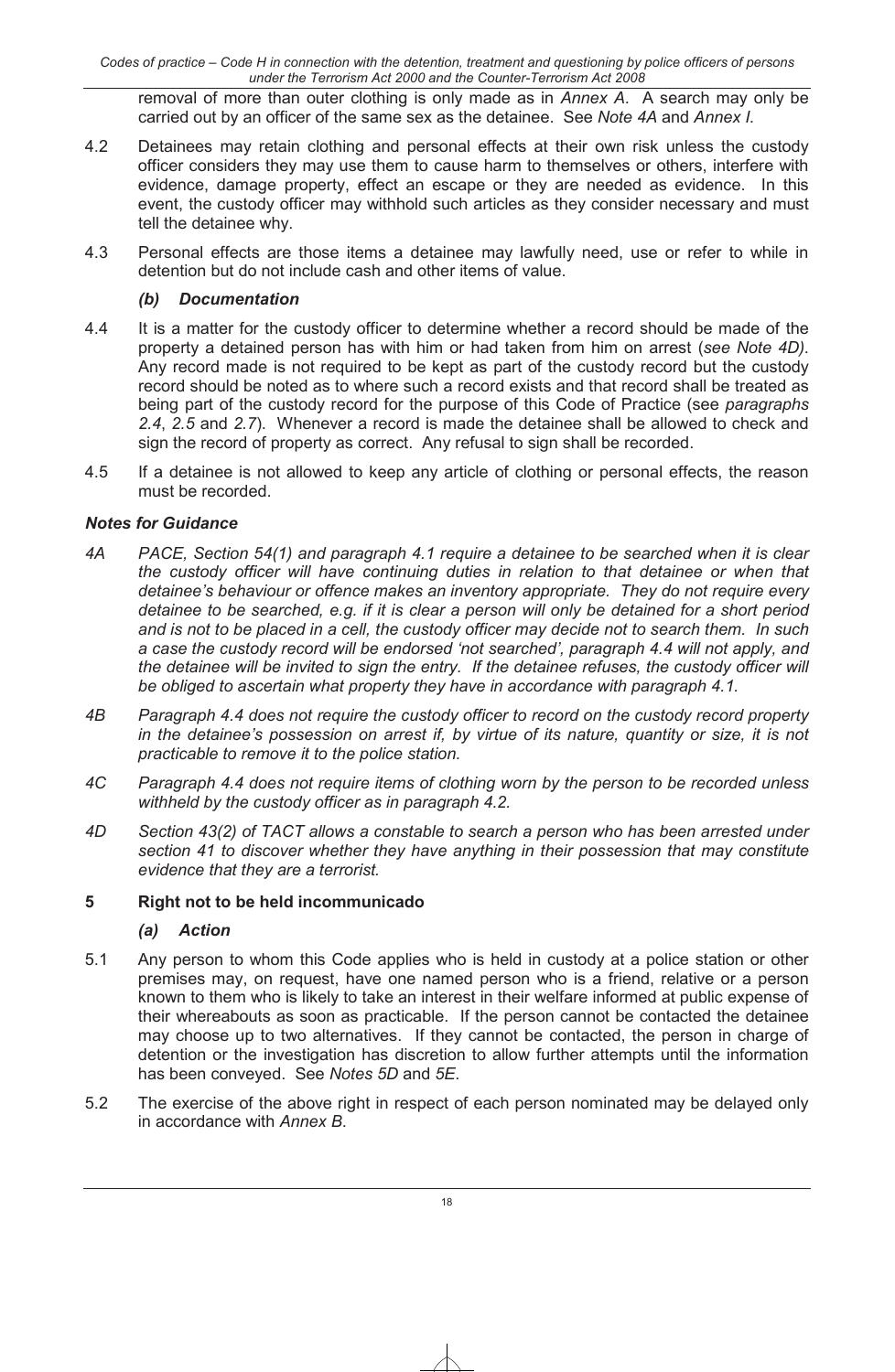- 5.3 The above right may be exercised each time a detainee is taken to another police station or returned to a police station having been previously transferred to prison. This Code does not afford such a right to a person on transfer to a prison, where a detainee's rights will be governed by Prison Rules, see *Annex J paragraph 4.*
- 5.4 If the detainee agrees, they may at the custody officer's discretion, receive visits from friends, family or others likely to take an interest in their welfare, or in whose welfare the detainee has an interest. Custody Officers should liaise closely with the investigation team (*see Note 3E)* to allow risk assessments to be made where particular visitors have been requested by the detainee or identified themselves to police. In circumstances where the nature of the investigation means that such requests can not be met, consideration should be given, in conjunction with a representative of the relevant scheme, to increasing the frequency of visits from independent visitor schemes. See *Notes 5B and 5C.*
- 5.5 If a friend, relative or person with an interest in the detainee's welfare enquires about their whereabouts, this information shall be given if the suspect agrees and *Annex B* does not apply. See *Note 5E*.
- 5.6 The detainee shall be given writing materials, on request, and allowed to telephone one person for a reasonable time, see *Notes 5A* and *5F.* Either or both these privileges may be denied or delayed if an officer of inspector rank or above considers sending a letter or making a telephone call may result in any of the consequences in *Annex B paragraphs 1* and 2, particularly in relation to the making of a telephone call in a language which an officer listening to the call (see paragraph 5.7) does not understand. See *Note 5G*.

Nothing in this paragraph permits the restriction or denial of the rights in *paragraphs 5.1* and *6.1*.

- 5.7 Before any letter or message is sent, or telephone call made, the detainee shall be informed that what they say in any letter, call or message (other than in a communication to a solicitor) may be read or listened to and may be given in evidence. A telephone call may be terminated if it is being abused *see Note 5G*. The costs can be at public expense at the custody officer's discretion.
- 5.8 Any delay or denial of the rights in this section should be proportionate and should last no longer than necessary.

#### *(b) Documentation*

- 5.9 A record must be kept of any:
	- (a) request made under this section and the action taken;
	- (b) letters, messages or telephone calls made or received or visit received;
	- (c) refusal by the detainee to have information about them given to an outside enquirer, or any refusal to see a visitor. The detainee must be asked to countersign the record accordingly and any refusal recorded.

#### *Notes for Guidance*

- *5A A person may request an interpreter to interpret a telephone call or translate a letter.*
- *5B At the custody officer's discretion and subject to the detainee's consent, visits should be allowed when possible, subject to sufficient personnel being available to supervise a visit and any possible hindrance to the investigation. Custody Officers should bear in mind the exceptional nature of prolonged TACT detention and consider the potential benefits that visits may bring to the health and welfare of detainees who are held for extended periods.*
- *5C Official visitors should be given access following consultation with the officer who has overall responsibility for the investigation provided the detainee consents, and they do not compromise safety or security or unduly delay or interfere with the progress of an investigation. Official visitors should still be required to provide appropriate identification*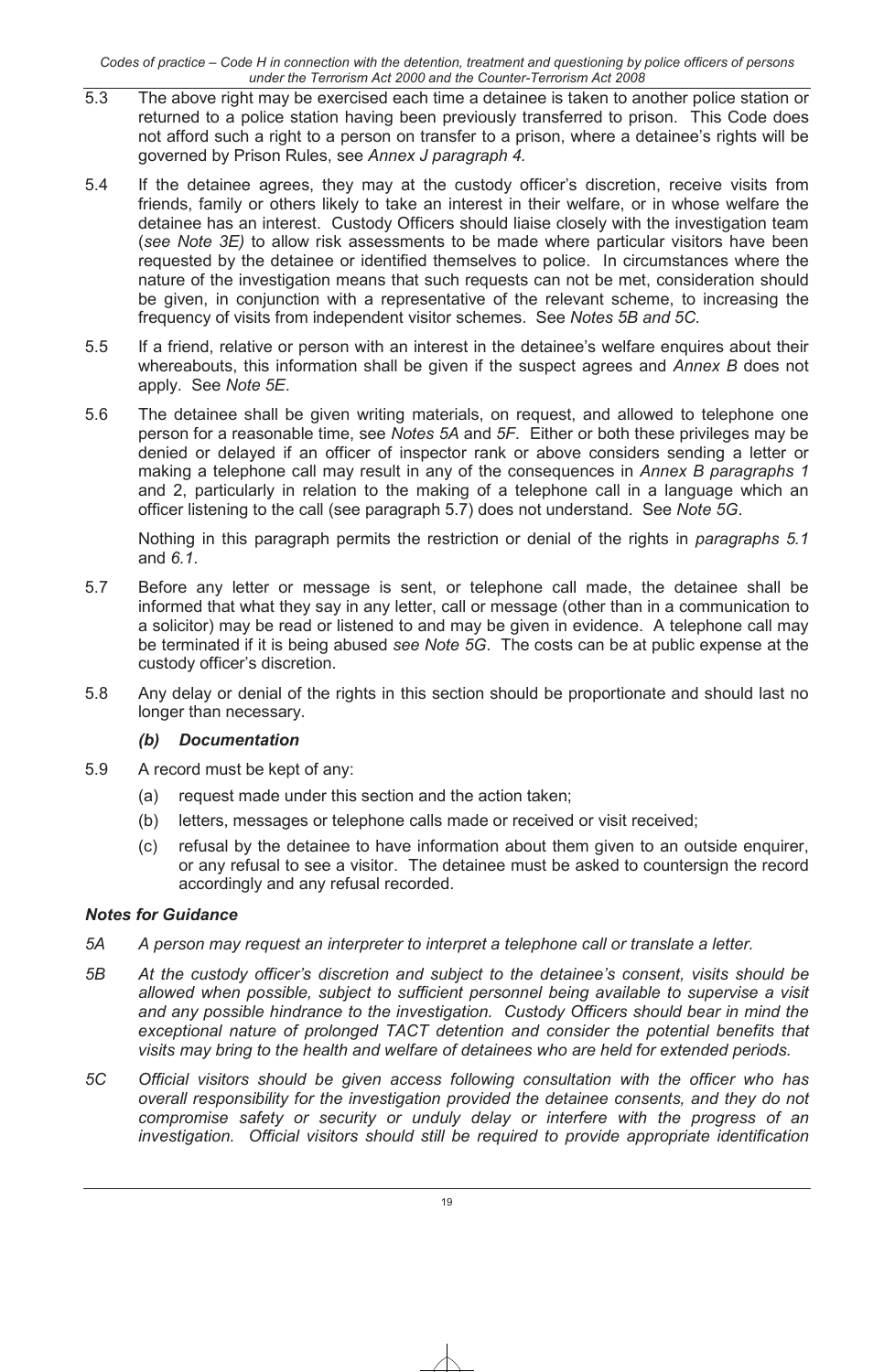*and subject to any screening process in place at the place of detention. Official visitors may include:*

- *An accredited faith representative;*
- *Members of either House of Parliament;*
- *Public officials needing to interview the prisoner in the course of their duties;*
- *Other persons visiting with the approval of the officer who has overall responsibility for the investigation;*
- *Consular officials visiting a detainee who is a national of the country they represent subject to section 7 of this Code.*

*Visits from appropriate members of the Independent Custody Visitors Scheme should be dealt with in accordance with the separate Code of Practice on Independent Custody Visiting.*

- *5D If the detainee does not know anyone to contact for advice or support or cannot contact a friend or relative, the custody officer should bear in mind any local voluntary bodies or other organisations that might be able to help. Paragraph 6.1 applies if legal advice is required.*
- *5E In some circumstances it may not be appropriate to use the telephone to disclose information under paragraphs 5.1 and 5.5.*
- *5F The telephone call at paragraph 5.6 is in addition to any communication under paragraphs 5.1 and 6.1. Further calls may be made at the custody officer's discretion.*
- *5G The nature of terrorism investigations means that officers should have particular regard to the possibility of suspects attempting to pass information which may be detrimental to public safety, or to an investigation.*

#### **6 Right to legal advice**

#### *(a) Action*

- 6.1 Unless *Annex B* applies, all detainees must be informed that they may at any time consult and communicate privately with a solicitor, whether in person, in writing or by telephone, and that free independent legal advice is available from the duty solicitor. Where an appropriate adult is in attendance, they must also be informed of this right. See *paragraph 3.1, Note 1I, Notes 6B* and *6J*
- 6.2 A poster advertising the right to legal advice must be prominently displayed in the charging area of every police station. See *Note 6G*.
- 6.3 No police officer should, at any time, do or say anything with the intention of dissuading any person who is entitled to legal advice in accordance with this Code, from obtaining legal advice. See *Note 6ZA*.
- 6.4 The exercise of the right of access to legal advice may be delayed exceptionally only as in *Annex B*. Whenever legal advice is requested, and unless *Annex B* applies, the custody officer must act without delay to secure the provision of such advice. If, on being informed or reminded of this right, the detainee declines to speak to a solicitor in person, the officer should point out that the right includes the right to speak with a solicitor on the telephone (see *paragraph 5.6)*. If the detainee continues to waive this right the officer should ask them why and any reasons should be recorded on the custody record or the interview record as appropriate. Reminders of the right to legal advice must be given as in *paragraphs 3.5, 11.3* and *5 of Annex K* of this Code and PACE Code D on the Identification of Persons by Police Officers, *paragraphs 3.17(ii)* and *6.3*. Once it is clear a detainee does not want to speak to a solicitor in person or by telephone they should cease to be asked their reasons. See *Note 6J.*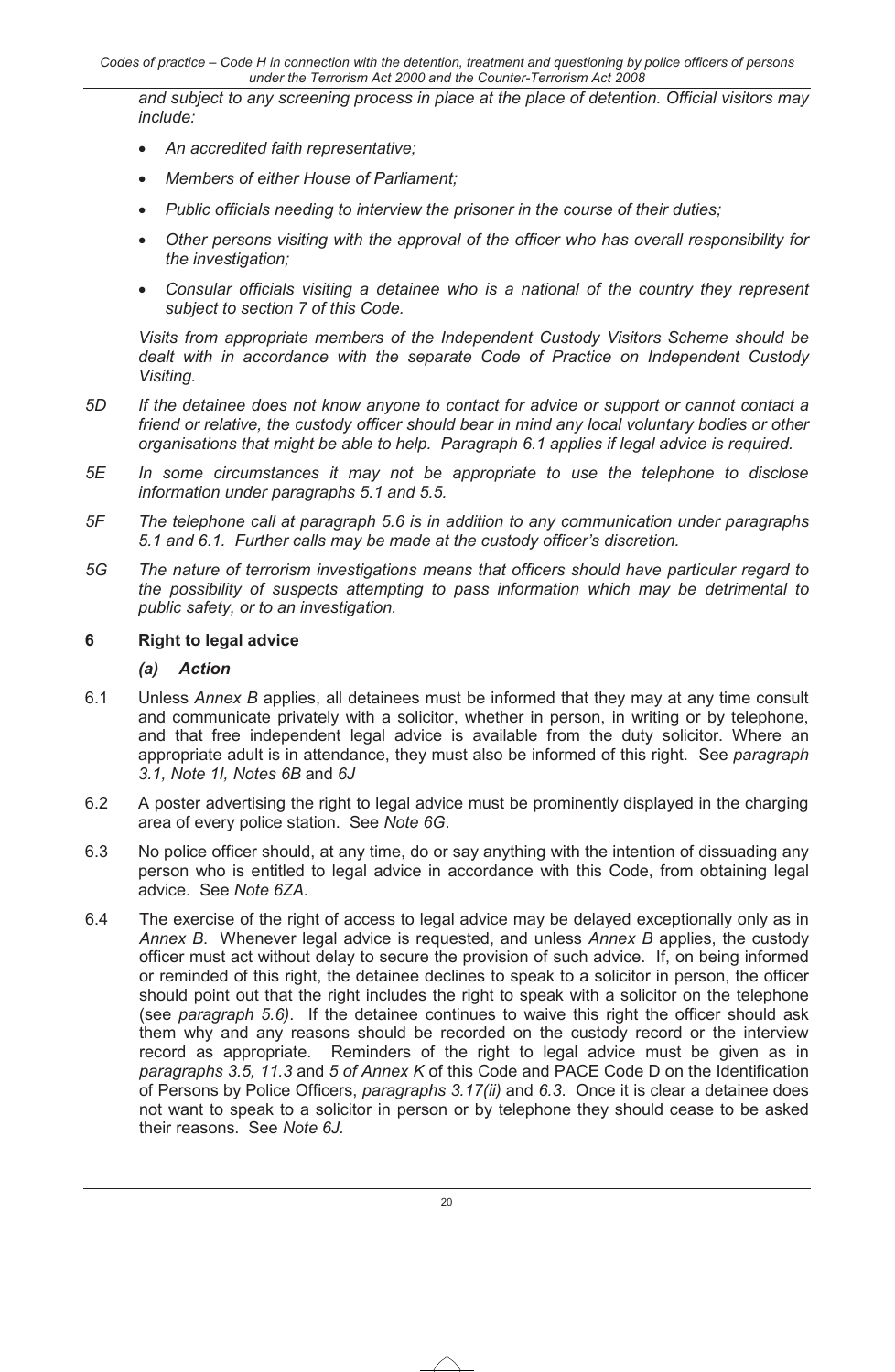- 6.5 An officer of the rank of Commander or Assistant Chief Constable or above may give a direction under TACT Schedule 8 paragraph 9 that a detainee may only consult a solicitor within the sight and hearing of a qualified officer. Such a direction may only be given if the officer has reasonable grounds to believe that if it were not, it may result in one of the consequences set out in TACT Schedule 8 paragraph 8(4) or (5)(c). See *Annex B paragraph 3 and Note 6I.* A "qualified officer" means a police officer who:
	- (a) is at least the rank of inspector;
	- (b) is of the uniformed branch of the force of which the officer giving the direction is a member, and
	- (c) in the opinion of the officer giving the direction, has no connection with the detained person's case.

Officers considering the use of this power should first refer to *[Home Office Circular](http://webarchive.nationalarchives.gov.uk/20130315044536/http:/www.homeoffice.gov.uk/about-us/corporate-publications-strategy/home-office-circulars/circulars-2003/040-2003/)  [40/2003](http://webarchive.nationalarchives.gov.uk/20130315044536/http:/www.homeoffice.gov.uk/about-us/corporate-publications-strategy/home-office-circulars/circulars-2003/040-2003/)*.

- 6.6 In the case of a person who is a juvenile or is mentally disordered or otherwise mentally vulnerable, an appropriate adult should consider whether legal advice from a solicitor is required. If such a detained person wants to exercise the right to legal advice, the appropriate action should be taken and should not be delayed until the appropriate adult arrives. If the person indicates that they do not want legal advice, the appropriate adult has the right to ask for a solicitor to attend if this would be in the best interests of the person. However, the person cannot be forced to see the solicitor if they are adamant that they do not wish to do so.
- 6.7 A detainee who wants legal advice may not be interviewed or continue to be interviewed until they have received such advice unless:
	- (a) *Annex B* applies, when the restriction on drawing adverse inferences from silence in *Annex C* will apply because the detainee is not allowed an opportunity to consult a solicitor; or
	- (b) an officer of superintendent rank or above has reasonable grounds for believing that:
		- (i) the consequent delay might:
			- lead to interference with, or harm to, evidence connected with an offence;
			- lead to interference with, or physical harm to, other people;
			- lead to serious loss of, or damage to, property;
			- lead to alerting other people suspected of having committed an offence but not yet arrested for it;
			- hinder the recovery of property obtained in consequence of the commission of an offence.

See *Note 6A*

(ii) when a solicitor, including a duty solicitor, has been contacted and has agreed to attend, awaiting their arrival would cause unreasonable delay to the process of investigation.

Note: In these cases the restriction on drawing adverse inferences from silence in *Annex C* will apply because the detainee is not allowed an opportunity to consult a solicitor.

- (c) the solicitor the detainee has nominated or selected from a list:
	- (i) cannot be contacted;
	- (ii) has previously indicated they do not wish to be contacted; or
	- (iii) having been contacted, has declined to attend; and
		- the detainee has been advised of the Duty Solicitor Scheme but has declined to ask for the duty solicitor;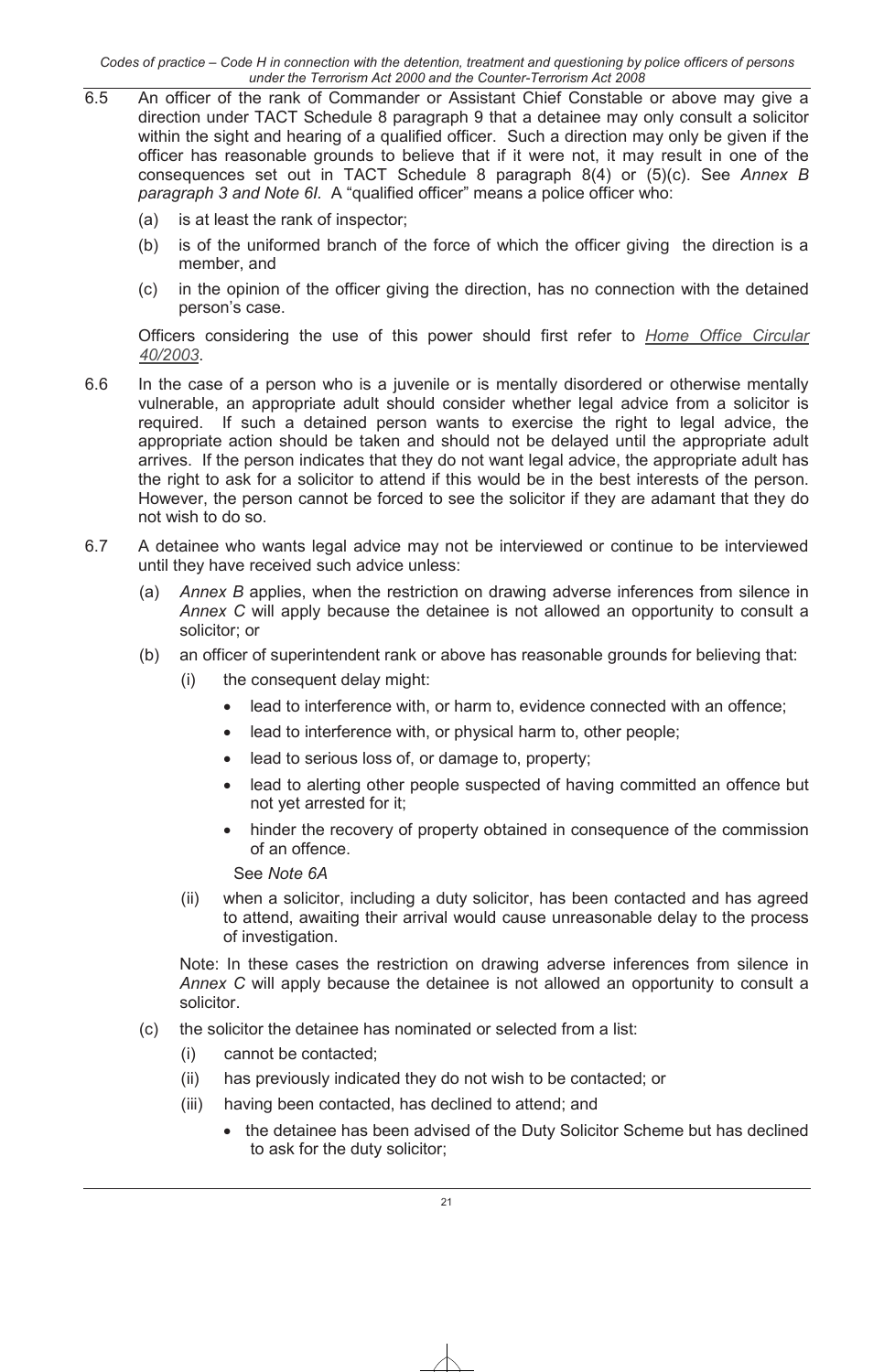in these circumstances the interview may be started or continued without further delay provided an officer of inspector rank or above has agreed to the interview proceeding.

Note: The restriction on drawing adverse inferences from silence in *Annex C* will not apply because the detainee is allowed an opportunity to consult the duty solicitor;

- (d) the detainee changes their mind, about wanting legal advice or (as the case may be) about wanting a solicitor present at the interview, and states that they no longer wish to speak to a solicitor. In these circumstances the interview may be started or continued without delay provided that:
	- (i) an officer of inspector rank or above:
		- speaks to the detainee to enquire about the reasons for their change of mind (see *Note 6J*), and
		- makes, or directs the making of, reasonable efforts to ascertain the solicitor's expected time of arrival and to inform the solicitor that the suspect has stated that they wish to change their mind and the reason (if given);
	- (ii) the detainee's reason for their change of mind (if given) and the outcome of the action in (i) are recorded in the custody record;
	- (iii) the detainee, after being informed of the outcome of the action in (i) above, confirms in writing that they want the interview to proceed without speaking or further speaking to a solicitor or (as the case may be) without a solicitor being present and do not wish to wait for a solicitor by signing an entry to this effect in the custody record;
	- (iv) an officer of inspector rank or above is satisfied that it is proper for the interview to proceed in these circumstances and:
		- gives authority in writing for the interview to proceed and if the authority is not recorded in the custody record, the officer must ensure that the custody record shows the date and time of the authority and where it is recorded; and
		- takes or directs the taking of, reasonable steps to inform the solicitor that the authority has been given and the time when the interview is expected to commence and records or causes to be recorded, the outcome of this action in the custody record.
	- (v) When the interview starts and the interviewer reminds the suspect of their right to legal advice (see *paragraph 11.3*) and the Code of Practice issued under paragraph 3 of Schedule 8 to the Terrorism Act 2000 for the video recording with sound of interviews, the interviewer shall then ensure that the following is recorded in the interview record made in accordance with that Code:
		- confirmation that the detainee has changed their mind about wanting legal advice or (as the case may be) about wanting a solicitor present and the reasons for it if given:
		- the fact that authority for the interview to proceed has been given and, subject to *paragraph 2.8,* the name of the authorising officer;
		- that if the solicitor arrives at the station before the interview is completed, the detainee will be so informed without delay and *a break will b*e *taken* to allow them to speak to the solicitor if they wish, unless *paragraph 6.7(a)*  applies, and
		- that at any time during the interview, the detainee may again ask for legal advice and that if they do, a break will be taken to allow them to speak to the solicitor, unless *paragraph 6.7(a), (b), or (c)* applies.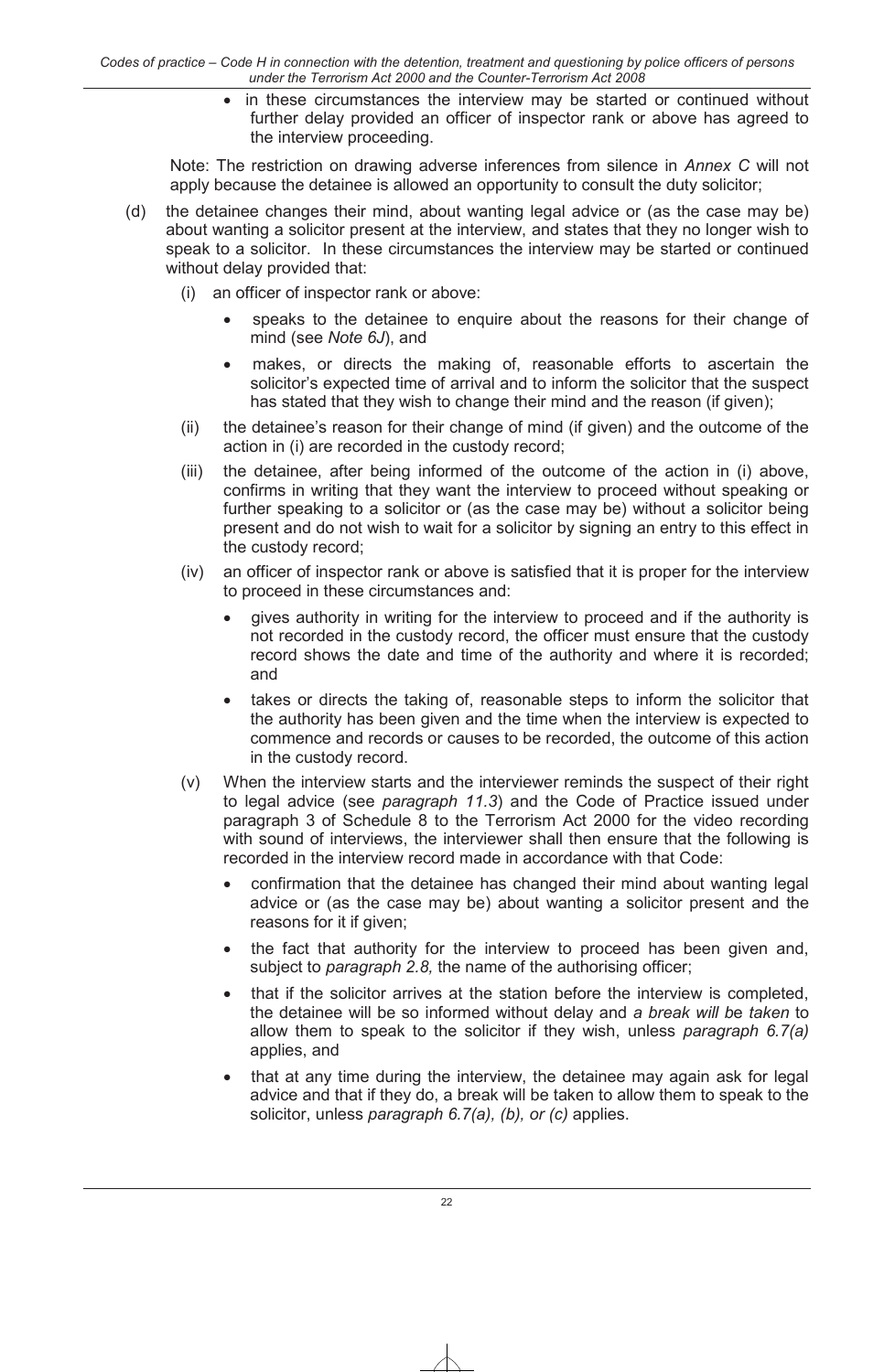Note: In these circumstances the restriction on drawing adverse inferences from silence in *Annex C* will not apply because the detainee is allowed an opportunity to consult a solicitor if they wish.

- 6.8 If *paragraph 6.7(a)* applies, where the reason for authorising the delay ceases to apply, there may be no further delay in permitting the exercise of the right in the absence of a further authorisation unless *paragraph 6.7(b), (c)* or *(d)* applies. If *paragraph 6.7(b)(i)* applies, once sufficient information has been obtained to avert the risk, questioning must cease until the detainee has received legal advice unless *paragraph 6.7(a), (b)(ii), (c)* or *(d)* applies.
- 6.9 A detainee who has been permitted to consult a solicitor shall be entitled on request to have the solicitor present when they are interviewed unless one of the exceptions in *paragraph 6.7* applies.
- 6.10 The solicitor may only be required to leave the interview if their conduct is such that the interviewer is unable properly to put questions to the suspect. See *Notes 6C and 6D*.
- 6.11 If the interviewer considers a solicitor is acting in such a way, they will stop the interview and consult an officer not below superintendent rank, if one is readily available, and otherwise an officer not below inspector rank not connected with the investigation. After speaking to the solicitor, the officer consulted will decide if the interview should continue in the presence of that solicitor. If they decide it should not, the suspect will be given the opportunity to consult another solicitor before the interview continues and that solicitor given an opportunity to be present at the interview. *See Note 6D*.
- 6.12 The removal of a solicitor from an interview is a serious step and, if it occurs, the officer of superintendent rank or above who took the decision will consider if the incident should be reported to the Solicitors Regulatory Authority. If the decision to remove the solicitor has been taken by an officer below superintendent rank, the facts must be reported to an officer of superintendent rank or above, who will similarly consider whether a report to the Solicitors Regulatory Authority would be appropriate. When the solicitor concerned is a duty solicitor, the report should be both to the Solicitors Regulatory Authority and to the Legal Aid Agency.
- 6.13 'Solicitor' in this Code means:
	- a solicitor who holds a current practising certificate;
	- an accredited or probationary representative included on the register of representatives maintained by the Legal Aid Agency.
- 6.14 An accredited or probationary representative sent to provide advice by, and on behalf of, a solicitor shall be admitted to the police station for this purpose unless an officer of inspector rank or above considers such a visit will hinder the investigation and directs otherwise. Hindering the investigation does not include giving proper legal advice to a detainee as in *Note 6C*. Once admitted to the police station, *paragraphs 6.7* to *6.11* apply.
- 6.15 In exercising their discretion under *paragraph 6.14*, the officer should take into account in particular:
	- whether:
		- $\sim$  the identity and status of an accredited or probationary representative have been satisfactorily established;
		- ∼ they are of suitable character to provide legal advice,
	- any other matters in any written letter of authorisation provided by the solicitor on whose behalf the person is attending the police station. See *Note 6E*.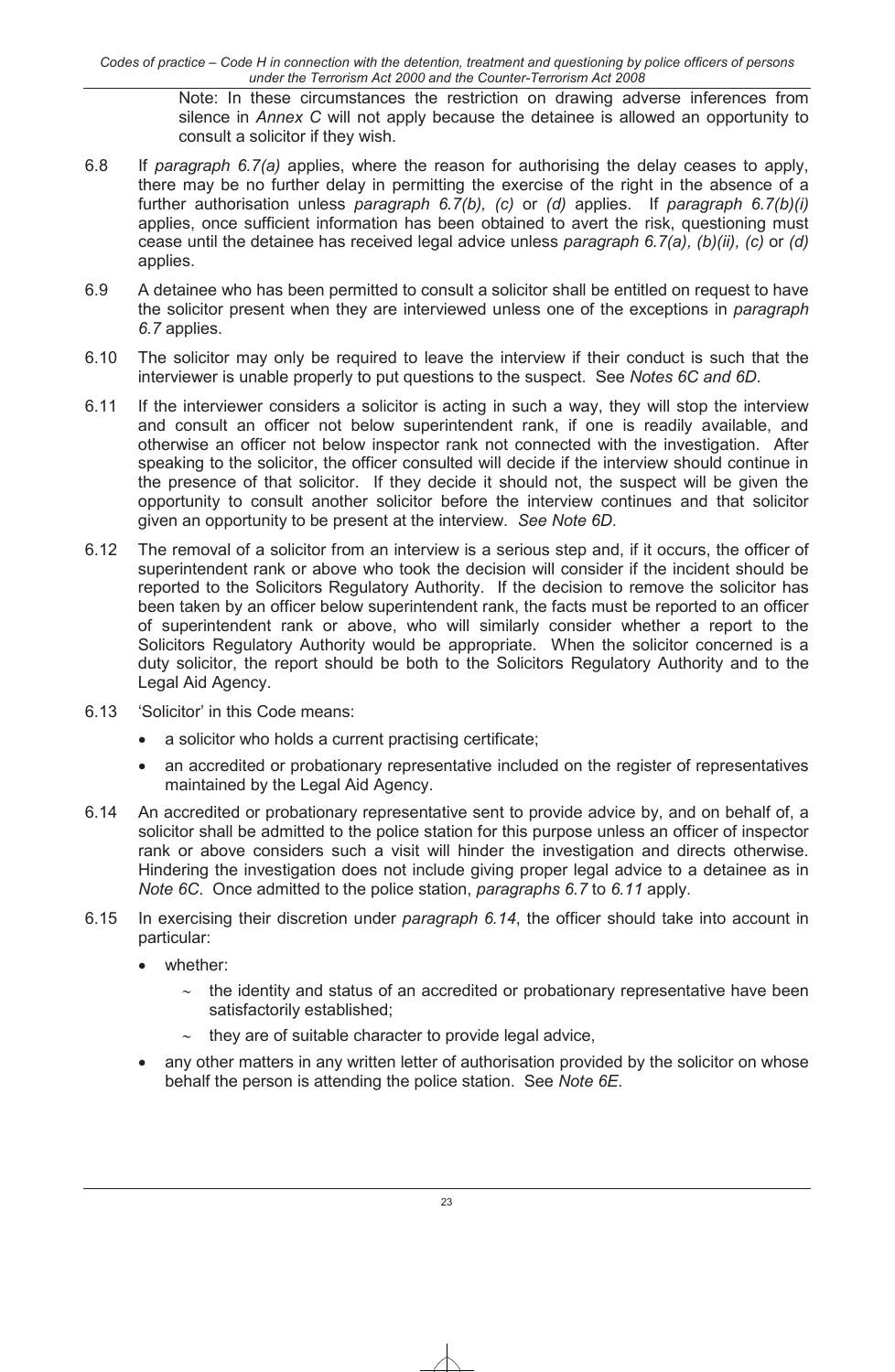- 6.16 If the inspector refuses access to an accredited or probationary representative or a decision is taken that such a person should not be permitted to remain at an interview, the inspector must notify the solicitor on whose behalf the representative was acting and give them an opportunity to make alternative arrangements. The detainee must be informed and the custody record noted.
- 6.17 If a solicitor arrives at the station to see a particular person, that person must, unless *Annex B* applies, be so informed whether or not they are being interviewed and asked if they would like to see the solicitor. This applies even if the detainee has declined legal advice or, having requested it, subsequently agreed to be interviewed without receiving advice. The solicitor's attendance and the detainee's decision must be noted in the custody record.

#### *(b) Documentation*

- 6.18 Any request for legal advice and the action taken shall be recorded.
- 6.19 A record shall be made in the interview record if a detainee asks for legal advice and an interview is begun either in the absence of a solicitor or their representative, or they have been required to leave an interview.

#### *Notes for Guidance*

- *6ZA No police officer or police staff shall indicate to any suspect, except to answer a direct question, that the period for which they are liable to be detained, or the time taken to complete the interview, might be reduced:*
	- *if they do not ask for legal advice or do not want a solicitor present when they are interviewed; or*
	- *if after asking for legal advice, they change their mind about wanting it or (as the case may be) wanting a solicitor present when they are interviewed and agree to be interviewed without waiting for a solicitor.*
- *6A In considering if paragraph 6.7(b) applies, the officer should, if practicable, ask the solicitor for an estimate of how long it will take to come to the station and relate this to the time detention is permitted, the time of day (i.e. whether the rest period under paragraph 12.2 is imminent)* and the requirements of other investigations. If the solicitor is on their way or is *to set off immediately, it will not normally be appropriate to begin an interview before they arrive. If it appears necessary to begin an interview before the solicitor's arrival, they should be given an indication of how long the police would be able to wait so there is an opportunity to make arrangements for someone else to provide legal advice. Nothing within this section is intended to prevent police from ascertaining immediately after the arrest of an individual whether a threat to public safety exists* (see *paragraph 11.2*)*.*
- *6B A detainee has a right to free legal advice and to be represented by a solicitor. This Note for Guidance explains the arrangements which enable detainees to whom this Code applies to obtain legal advice. An outline of these arrangements is also included in the Notice of Rights and Entitlements given to detainees in accordance with paragraph 3.2.*

*The detainee can ask for free advice from a solicitor they know or if they do not know a solicitor or the solicitor they know cannot be contacted, from the duty solicitor.* 

*To arrange free legal advice, the police should telephone the Defence Solicitor Call Centre (DSCC). The call centre will contact either the duty solicitor or the solicitor requested by the detainee as appropriate.*

*When a detainee wants to pay for legal advice themselves:*

- *the DSCC will contact a solicitor of their choice on their behalf;*
- *they should be given an opportunity to consult a specific solicitor or another solicitor from that solicitor's firm. If this solicitor is not available, they may choose up to two alternatives. If these alternatives are not available, the custody officer*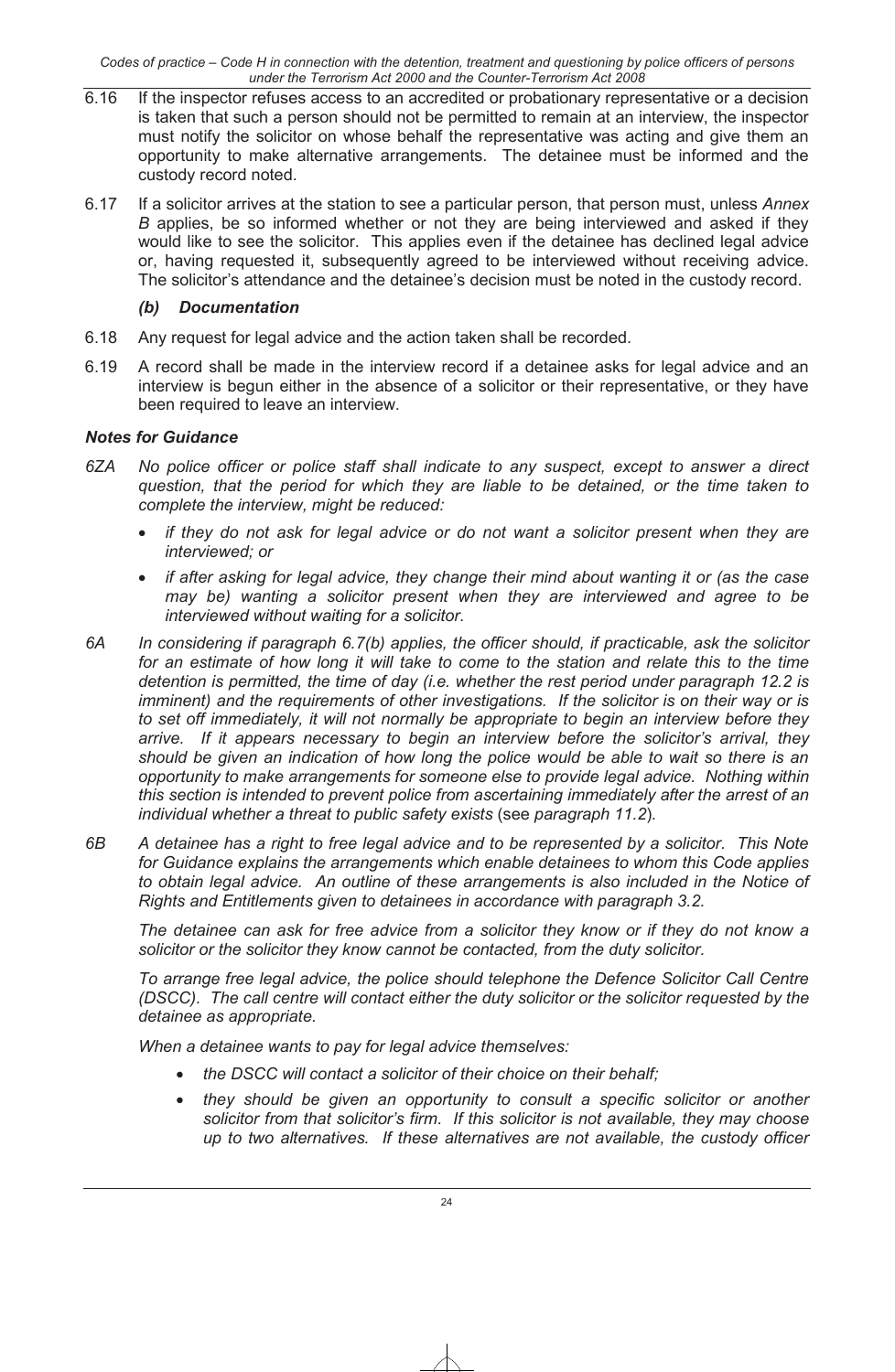*has discretion to allow further attempts until a solicitor has been contacted and agreed to provide advice;*

- *they are entitled to a private consultation with their chosen solicitor on the telephone or the solicitor may decide to come to the police station;*
- *if their chosen solicitor cannot be contacted, the DSCC may still be called to arrange free legal advice.*

*Apart from carrying out duties necessary to implement these arrangements, an officer must not advise the suspect about any particular firm of solicitors.*

- *6C The solicitor's only role in the police station is to protect and advance the legal rights of their client. On occasions this may require the solicitor to give advice which has the effect of the client avoiding giving evidence which strengthens a prosecution case. The solicitor may intervene in order to seek clarification, challenge an improper question to their client or the manner in which it is put, advise their client not to reply to particular questions, or if they wish to give their client further legal advice. Paragraph 6.9 only applies if the solicitor's approach or conduct prevents or unreasonably obstructs proper questions being put to the suspect or the suspect's response being recorded. Examples of unacceptable conduct include answering questions on a suspect's behalf or providing written replies for the suspect to quote.*
- *6D An officer who takes the decision to exclude a solicitor must be in a position to satisfy the court the decision was properly made. In order to do this they may need to witness what is happening.*
- *6E If an officer of at least inspector rank considers a particular solicitor or firm of solicitors is persistently sending probationary representatives who are unsuited to provide legal advice, they should inform an officer of at least superintendent rank, who may wish to take the matter up with the Solicitors Regulatory Authority.*
- *6F Subject to the constraints of Annex B, a solicitor may advise more than one client in an investigation if they wish. Any question of a conflict of interest is for the solicitor under their professional code of conduct. If, however, waiting for a solicitor to give advice to one client may lead to unreasonable delay to the interview with another, the provisions of paragraph 6.7(b) may apply.*
- *6G In addition to a poster in English, a poster or posters containing translations into Welsh, the main minority ethnic languages and the principal European languages should be displayed wherever they are likely to be helpful and it is practicable to do so.*
- *6H Not used*
- *6I Whenever a detainee exercises their right to legal advice by consulting or communicating*  with a solicitor, they must be allowed to do so in private. This right to consult or *communicate in private is fundamental. Except as allowed by the Terrorism Act 2000, Schedule 8, paragraph 9, if the requirement for privacy is compromised because what is said or written by the detainee or solicitor for the purpose of giving and receiving legal advice is overheard, listened to, or read by others without the informed consent of the detainee, the right will effectively have been denied. When a detainee speaks to a solicitor on the telephone, they should be allowed to do so in private unless a direction under Schedule 8, paragraph 9 of the Terrorism Act 2000 has been given or this is impractical because of the design and layout of the custody area, or the location of telephones. However, the normal expectation should be that facilities will be available, unless they are being used, at all police stations to enable detainees to speak in private to a solicitor either face to face or over the telephone.*
- *6J A detainee is not obliged to give reasons for declining legal advice and should not be pressed to do so.*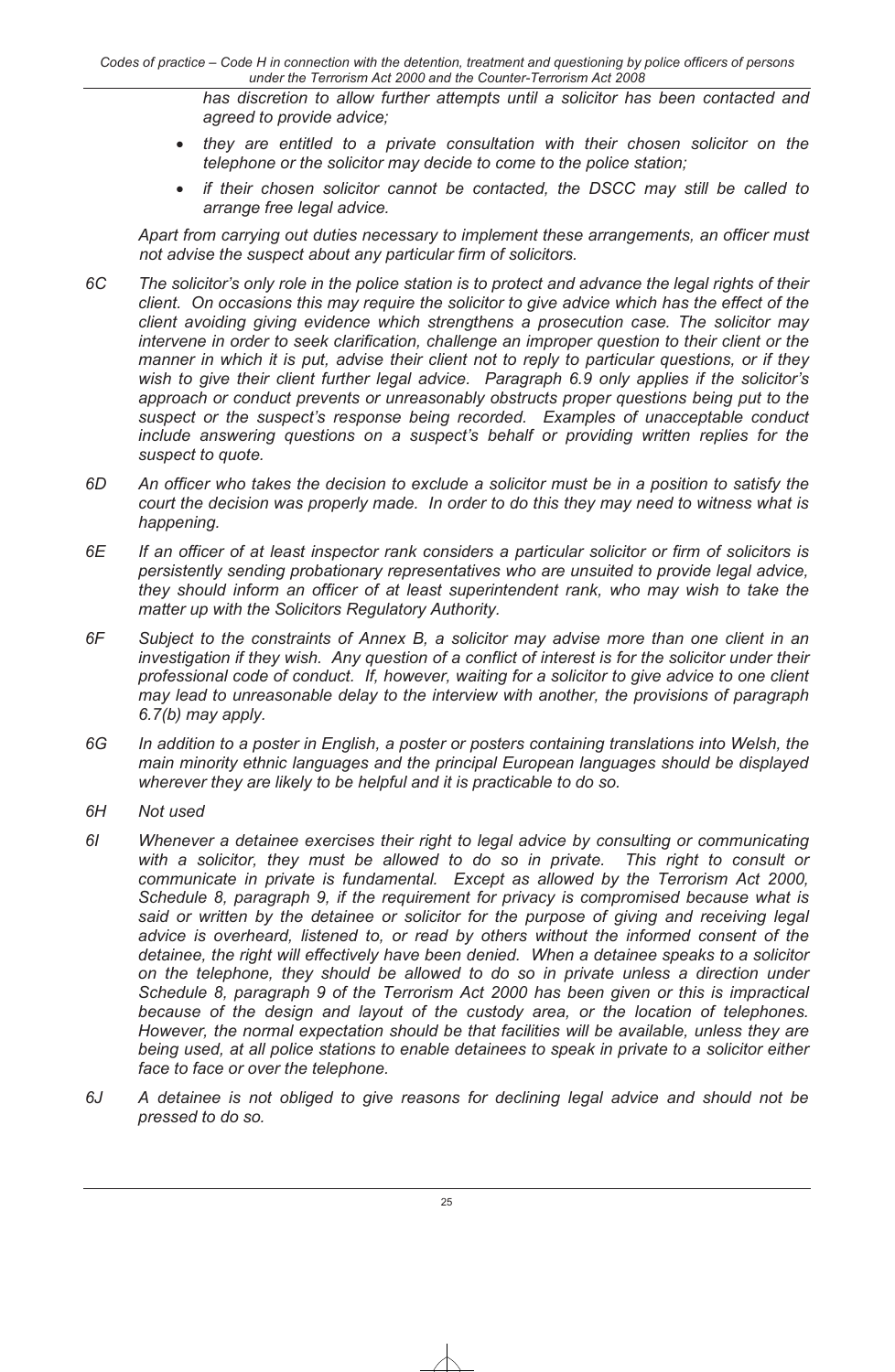### **7 Citizens of independent Commonwealth countries or foreign nationals**

#### *(a) Action*

- 7.1 A detainee who is a citizen of an independent Commonwealth country or a national of a foreign country, including the Republic of Ireland, has the right, upon request, to communicate at any time with the appropriate High Commission, Embassy or Consulate. That detainee must be informed as soon as practicable of this right and asked if they want to have their High Commission, Embassy or Consulate told of their whereabouts and the grounds for their detention. Such a request should be acted upon as soon as practicable. See *Note 7A*.
- 7.2 A detainee who is a citizen of a country with which a bilateral consular convention or agreement is in force requiring notification of arrest, must also be informed that subject to *paragraph 7.4,* notification of their arrest will be sent to the appropriate High Commission, Embassy or Consulate as soon as practicable, whether or not they request it. A list of the countries to which this requirement currently applies and contact details for the relevant High Commissions, Embassies and Consulates can be obtained from the Consular Directorate of the Foreign and Commonwealth Office (FCO) as follows:
	- from the FCO web pages:
		- ∼ *[https://gov.uk/government/publications/table-of-consular-conventions-and-mandatory-notification](https://gov.uk/government/publications/table-of-consular-conventions-and-mandatory-notification-obligations)[obligations](https://gov.uk/government/publications/table-of-consular-conventions-and-mandatory-notification-obligations)*, and
		- ∼ *<https://www.gov.uk/government/publications/foreign-embassies-in-the-uk>*
	- by telephone to 020 7008 3100,
	- by email to [fcocorrespondence@fco.gov.uk.](mailto:fcocorrespondence@fco.gov.uk)
	- by letter to the Foreign and Commonwealth Office, King Charles Street, London, SW1A 2AH.
- 7.3 Consular officers may, if the detainee agrees, visit one of their nationals in police detention to talk to them and, if required, to arrange for legal advice. Such visits shall take place out of the hearing of a police officer.
- 7.4 Notwithstanding the provisions of consular conventions, if the detainee claims that they are a refugee or have applied or intend to apply for asylum the custody officer must ensure that UK Visas and Immigration (UKVI) (formerly the UK Border Agency) are informed as soon as practicable of the claim. UKVI will then determine whether compliance with relevant international obligations requires notification of arrest to be sent and will inform the custody officer as to what action police need to take.

#### *(b) Documentation*

- 7.5 A record shall be made:
	- when a detainee is informed of their rights under this section and of any requirement in paragraph 7.2;
	- of any communications with a High Commission, Embassy or Consulate, and
	- of any communications with UKVI about a detainee's claim to be a refugee or to be seeking asylum and the resulting action taken by police.

#### *Note for Guidance*

*7A The exercise of the rights in this section may not be interfered with even though Annex B applies.*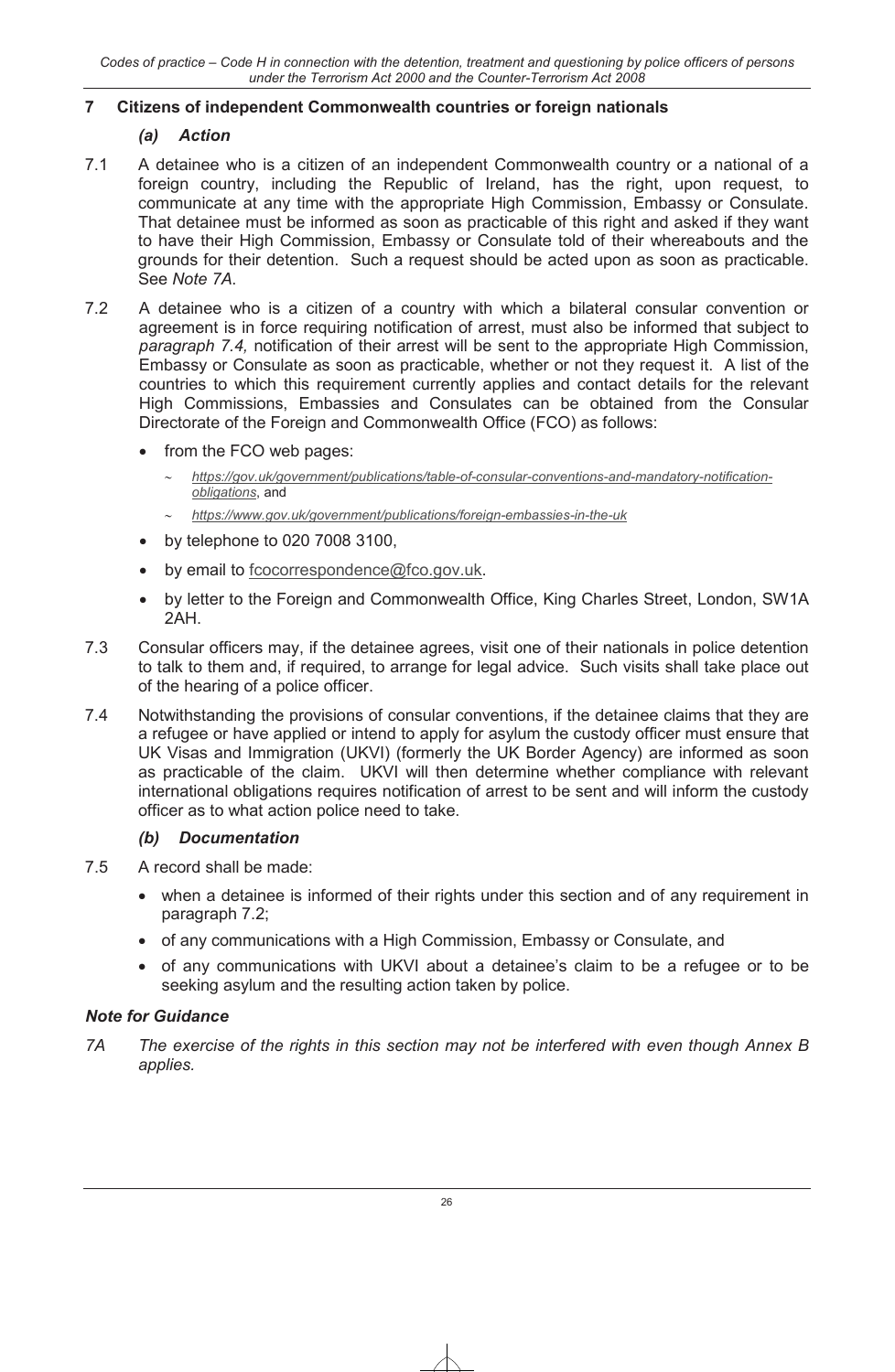#### **8 Conditions of detention**

#### *(a) Action*

- 8.1 So far as it is practicable, not more than one detainee should be detained in each cell. See *Note 8E.*
- 8.2 Cells in use must be adequately heated, cleaned and ventilated. They must be adequately lit, subject to such dimming as is compatible with safety and security to allow people detained overnight to sleep. No additional restraints shall be used within a locked cell unless absolutely necessary and then only restraint equipment, approved for use in that force by the chief officer, which is reasonable and necessary in the circumstances having regard to the detainee's demeanour and with a view to ensuring their safety and the safety of others. If a detainee is deaf, mentally disordered or otherwise mentally vulnerable, particular care must be taken when deciding whether to use any form of approved restraints.
- 8.3 Blankets, mattresses, pillows and other bedding supplied shall be of a reasonable standard and in a clean and sanitary condition.
- 8.4 Access to toilet and washing facilities must be provided.
- 8.5 If it is necessary to remove a detainee's clothes for the purposes of investigation, for hygiene, health reasons or cleaning, replacement clothing of a reasonable standard of comfort and cleanliness shall be provided. A detainee may not be interviewed unless adequate clothing has been offered.
- 8.6 At least two light meals and one main meal should be offered in any 24-hour period. See *Note 8B.* Drinks should be provided at meal times and upon reasonable request between meals. Whenever necessary, advice shall be sought from the appropriate healthcare professional, see *Note 9A,* on medical and dietary matters. As far as practicable, meals provided shall offer a varied diet and meet any specific dietary needs or religious beliefs the detainee may have. Detainees should also be made aware that the meals offered meet such needs. The detainee may, at the custody officer's discretion, have meals supplied by their family or friends at their expense. See *Note 8A*.
- 8.7 Brief outdoor exercise shall be offered daily if practicable. Where facilities exist, indoor exercise shall be offered as an alternative if outside conditions are such that a detainee can not be reasonably expected to take outdoor exercise (e.g., in cold or wet weather) or if requested by the detainee or for reasons of security. S*ee Note 8C*.
- 8.8 Where practicable, provision should be made for detainees to practice religious observance. Consideration should be given to providing a separate room which can be used as a prayer room. The supply of appropriate food and clothing, and suitable provision for prayer facilities, such as uncontaminated copies of religious books, should also be considered. *See Note 8D*.
- 8.9 A juvenile shall not be placed in a cell unless no other secure accommodation is available and the custody officer considers it is not practicable to supervise them if they are not placed in a cell or that a cell provides more comfortable accommodation than other secure accommodation in the station. A juvenile may not be placed in a cell with a detained adult.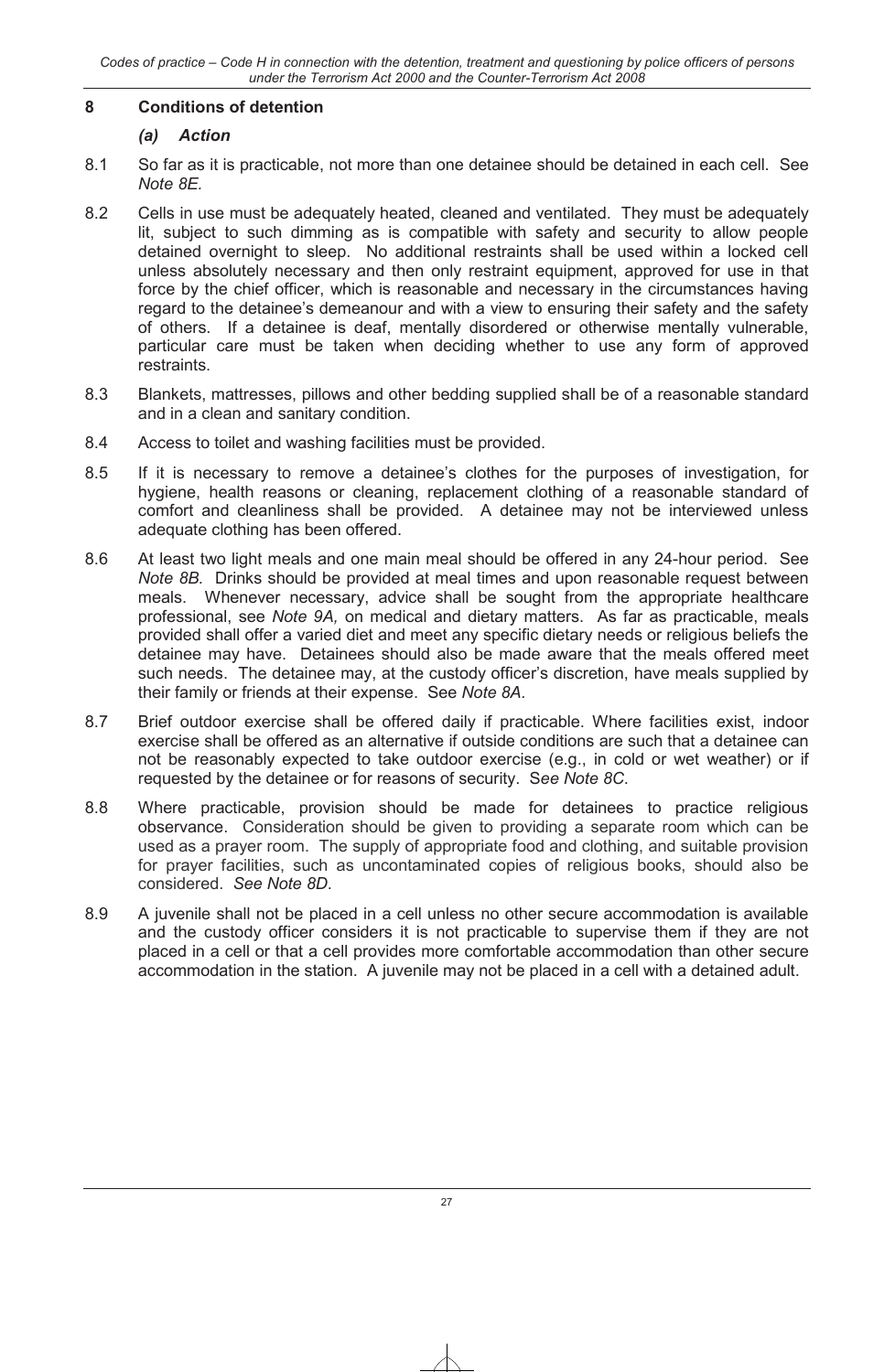- 8.10 Police stations should keep a reasonable supply of reading material available for detainees, including but not limited to, the main religious texts. *See Note 8D.* Detainees should be made aware that such material is available and reasonable requests for such material should be met as soon as practicable unless to do so would:
	- (i) interfere with the investigation; or
	- (ii) prevent or delay an officer from discharging his statutory duties, or those in this Code.

If such a request is refused on the grounds of (i) or (ii) above, this should be noted in the custody record and met as soon as possible after those grounds cease to apply.

#### *(b) Documentation*

- 8.11 A record must be kept of replacement clothing and meals offered.
- 8.11A If a juvenile is placed in a cell, the reason must be recorded.
- 8.12 The use of any restraints on a detainee whilst in a cell, the reasons for it and, if appropriate, the arrangements for enhanced supervision of the detainee whilst so restrained, shall be recorded. See *paragraph 3.9*

#### *Notes for Guidance*

- *8A In deciding whether to allow meals to be supplied by family or friends, the custody officer is entitled to take account of the risk of items being concealed in any food or package and the officer's duties and responsibilities under food handling legislation. If an officer needs to examine food or other items supplied by family and friends before deciding whether they can be given to the detainee, he should inform the person who has brought the item to the police station of this and the reasons for doing so.*
- *8B Meals should, so far as practicable, be offered at recognised meal times, or at other times that take account of when the detainee last had a meal.*
- *8C In light of the potential for detaining individuals for extended periods of time, the overriding principle should be to accommodate a period of exercise, except where to do so would hinder the investigation, delay the detainee's release or charge, or it is declined by the detainee.*
- *8D Police forces should consult with representatives of the main religious communities to ensure the provision for religious observance is adequate, and to seek advice on the appropriate storage and handling of religious texts or other religious items.*
- *8E The Detention and Custody Authorised Professional Practice (APP) produced by the College of Policing (see [http://www.app.college.police.uk\)](http://www.app.college.police.uk/) provides more detailed guidance on matters concerning detainee healthcare and treatment and associated forensic issues which should be read in conjunction with sections 8 and 9 of this Code.*

#### **9 Care and treatment of detained persons**

#### *(a) General*

- 9.1 Notwithstanding other requirements for medical attention as set out in this section, detainees who are held for more than 96 hours must be visited by an appropriate healthcare professional at least once every 24 hours.
- 9.2 Nothing in this section prevents the police from calling an appropriate healthcare professional, to examine a detainee for the purposes of obtaining evidence relating to any offence in which the detainee is suspected of being involved. See *Note 9A*.
- 9.3 If a complaint is made by, or on behalf of, a detainee about their treatment since their arrest, or it comes to notice that a detainee may have been treated improperly, a report must be made as soon as practicable to an officer of inspector rank or above not connected with the investigation. If the matter concerns a possible assault or the possibility of the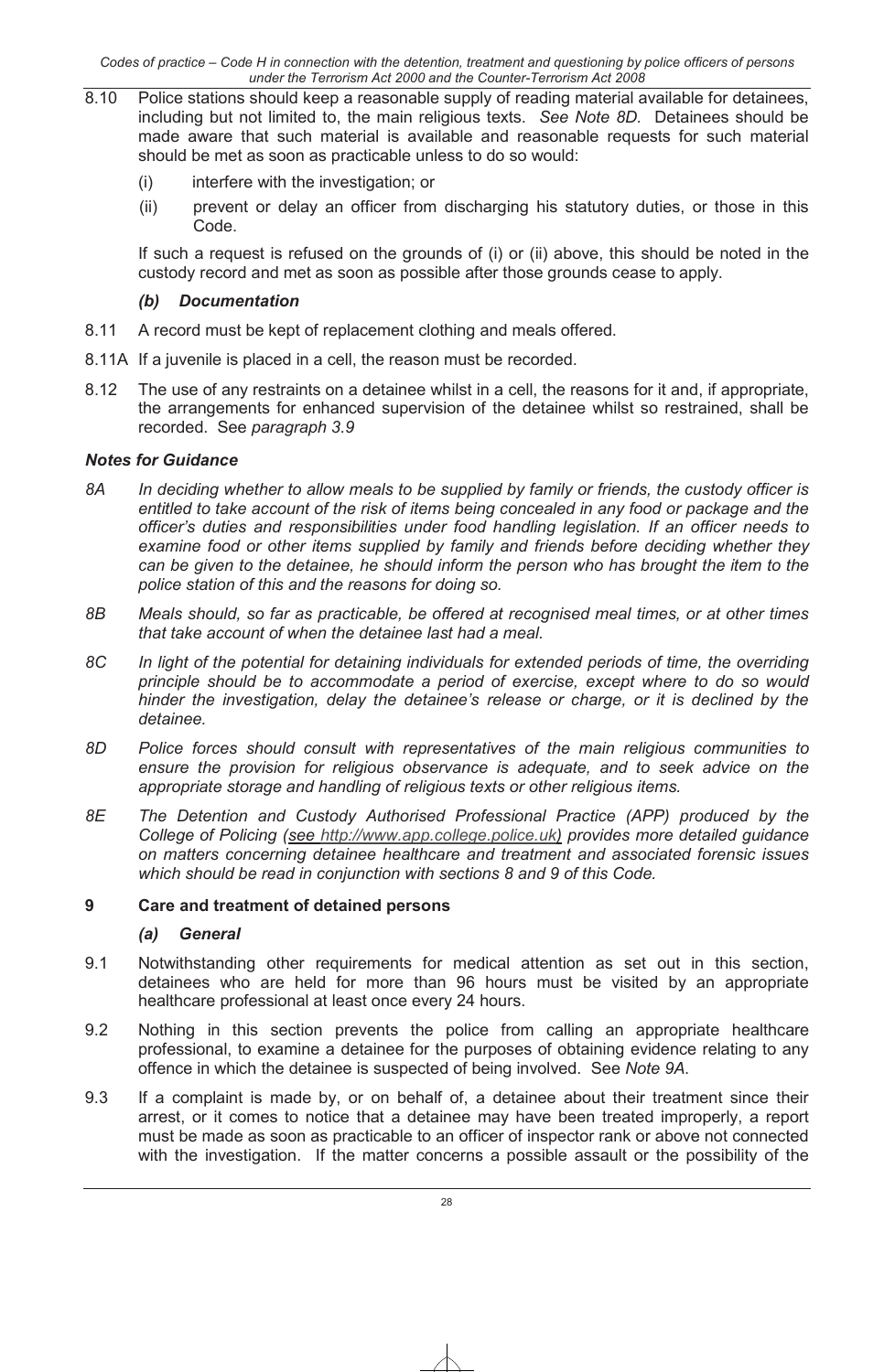unnecessary or unreasonable use of force, an appropriate healthcare professional must also be called as soon as practicable.

- 9.4 Detainees should be visited at least every hour. If no reasonably foreseeable risk was identified in a risk assessment, see *paragraphs 3.6* to *3.10*, there is no need to wake a sleeping detainee. Those suspected of being under the influence of drink or drugs or both or of having swallowed drugs, see *Note 9C*, or whose level of consciousness causes concern must, subject to any clinical directions given by the appropriate healthcare professional, see *paragraph 9.15*:
	- be visited and roused at least every half hour;
	- have their condition assessed as in *Annex H*;
	- and clinical treatment arranged if appropriate.

#### See *Notes 9B, 9C* and *9G*

9.5 When arrangements are made to secure clinical attention for a detainee, the custody officer must make sure all relevant information which might assist in the treatment of the detainee's condition is made available to the responsible healthcare professional. This applies whether or not the healthcare professional asks for such information. Any officer or police staff with relevant information must inform the custody officer as soon as practicable.

#### *(b) Clinical treatment and attention*

- 9.6 The custody officer must make sure a detainee receives appropriate clinical attention as soon as reasonably practicable if the person:
	- (a) appears to be suffering from physical illness; or
	- (b) is injured; or
	- (c) appears to be suffering from a mental disorder; or
	- (d) appears to need clinical attention
- 9.7 This applies even if the detainee makes no request for clinical attention and whether or not they have already received clinical attention elsewhere. If the need for attention appears urgent, e.g. when indicated as in *Annex H*, the nearest available healthcare professional or an ambulance must be called immediately.
- 9.8 The custody officer must also consider the need for clinical attention as set out in *Note 9C* in relation to those suffering the effects of alcohol or drugs.
- 9.9 If it appears to the custody officer, or they are told, that a person brought to a station under arrest may be suffering from an infectious disease or condition, the custody officer must take reasonable steps to safeguard the health of the detainee and others at the station. In deciding what action to take, advice must be sought from an appropriate healthcare professional. See *Note 9D.* The custody officer has discretion to isolate the person and their property until clinical directions have been obtained.
- 9.10 If a detainee requests a clinical examination, an appropriate healthcare professional must be called as soon as practicable to assess the detainee's clinical needs. If a safe and appropriate care plan cannot be provided, the appropriate healthcare professional's advice must be sought. The detainee may also be examined by a medical practitioner of their choice at their expense.
- 9.11 If a detainee is required to take or apply any medication in compliance with clinical directions prescribed before their detention, the custody officer must consult the appropriate healthcare professional before the use of the medication. Subject to the restrictions in *paragraph 9.12,* the custody officer is responsible for the safekeeping of any medication and for making sure the detainee is given the opportunity to take or apply prescribed or approved medication. Any such consultation and its outcome shall be noted in the custody record.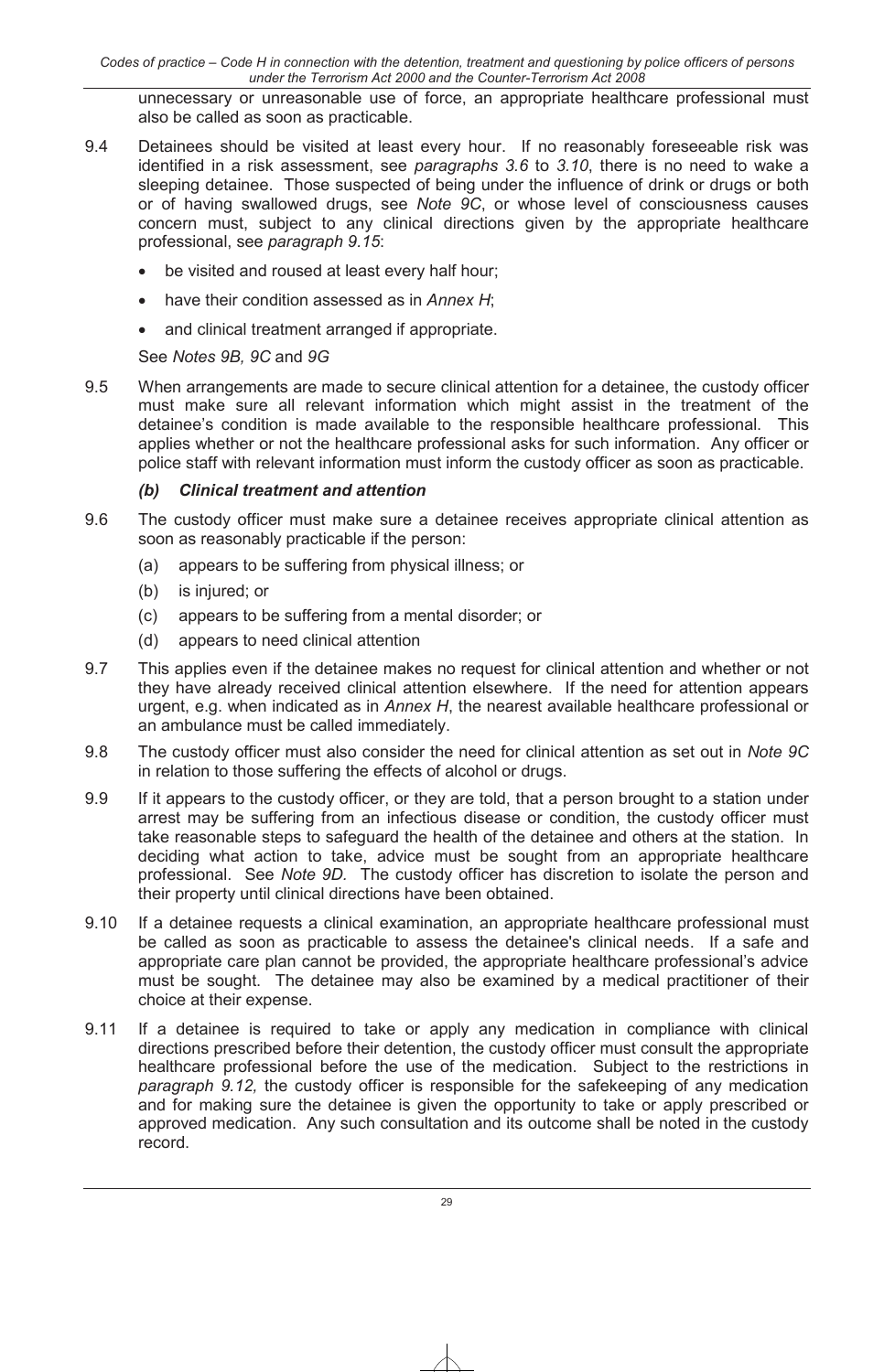*Codes of practice – Code H in connection with the detention, treatment and questioning by police officers of persons under the Terrorism Act 2000 and the Counter-Terrorism Act 2008*

- 9.12 No police officer may administer or supervise the self-administration of medically prescribed controlled drugs of the types and forms listed in the Misuse of Drugs Regulations 2001, Schedule 2 or 3. A detainee may only self-administer such drugs under the personal supervision of the registered medical practitioner authorising their use or other appropriate healthcare professional. The custody officer may supervise the self-administration of, or authorise other custody staff to supervise the self-administration of, drugs listed in Schedule 4 or 5 if the officer has consulted the appropriate healthcare professional authorising their use and both are satisfied self-administration will not expose the detainee, police officers or anyone else to the risk of harm or injury.
- 9.13 When appropriate healthcare professionals administer drugs or authorise the use of other medications, or consult with the custody officer about allowing self administration of drugs listed in Schedule 4 or 5, it must be within current medicines legislation and the scope of practice as determined by their relevant regulatory body.
- 9.14 If a detainee has in their possession, or claims to need, medication relating to a heart condition, diabetes, epilepsy or a condition of comparable potential seriousness then, even though *paragraph 9.6* may not apply, the advice of the appropriate healthcare professional must be obtained.
- 9.15 Whenever the appropriate healthcare professional is called in accordance with this section to examine or treat a detainee, the custody officer shall ask for their opinion about:
	- any risks or problems which police need to take into account when making decisions about the detainee's continued detention;
	- when to carry out an interview if applicable; and
	- the need for safeguards.
- 9.16 When clinical directions are given by the appropriate healthcare professional, whether orally or in writing, and the custody officer has any doubts or is in any way uncertain about any aspect of the directions, the custody officer shall ask for clarification. It is particularly important that directions concerning the frequency of visits are clear, precise and capable of being implemented. See *Note 9E*.

#### *(c) Documentation*

- 9.17 A record must be made in the custody record of:
	- (a) the arrangements made for an examination by an appropriate healthcare professional under *paragraph 9.3* and of any complaint reported under that paragraph together with any relevant remarks by the custody officer;
	- (b) any arrangements made in accordance with *paragraph 9.6*;
	- (c) any request for a clinical examination under *paragraph 9.10* and any arrangements made in response;
	- (d) the injury, ailment, condition or other reason which made it necessary to make the arrangements in (*a*) to (*c*); See *Note 9F*
	- (e) any clinical directions and advice, including any further clarifications, given to police by a healthcare professional concerning the care and treatment of the detainee in connection with any of the arrangements made in (*a*) to (*c*); See *Notes 9D* and *9E*
	- (f) if applicable, the responses received when attempting to rouse a person using the procedure in *Annex H.* See *Note 9G*.
- 9.18 If a healthcare professional does not record their clinical findings in the custody record, the record must show where they are recorded. See *Note 9F.* However, information which is necessary to custody staff to ensure the effective ongoing care and well being of the detainee must be recorded openly in the custody record, see *paragraph 3.8* and *Annex G, paragraph 7*.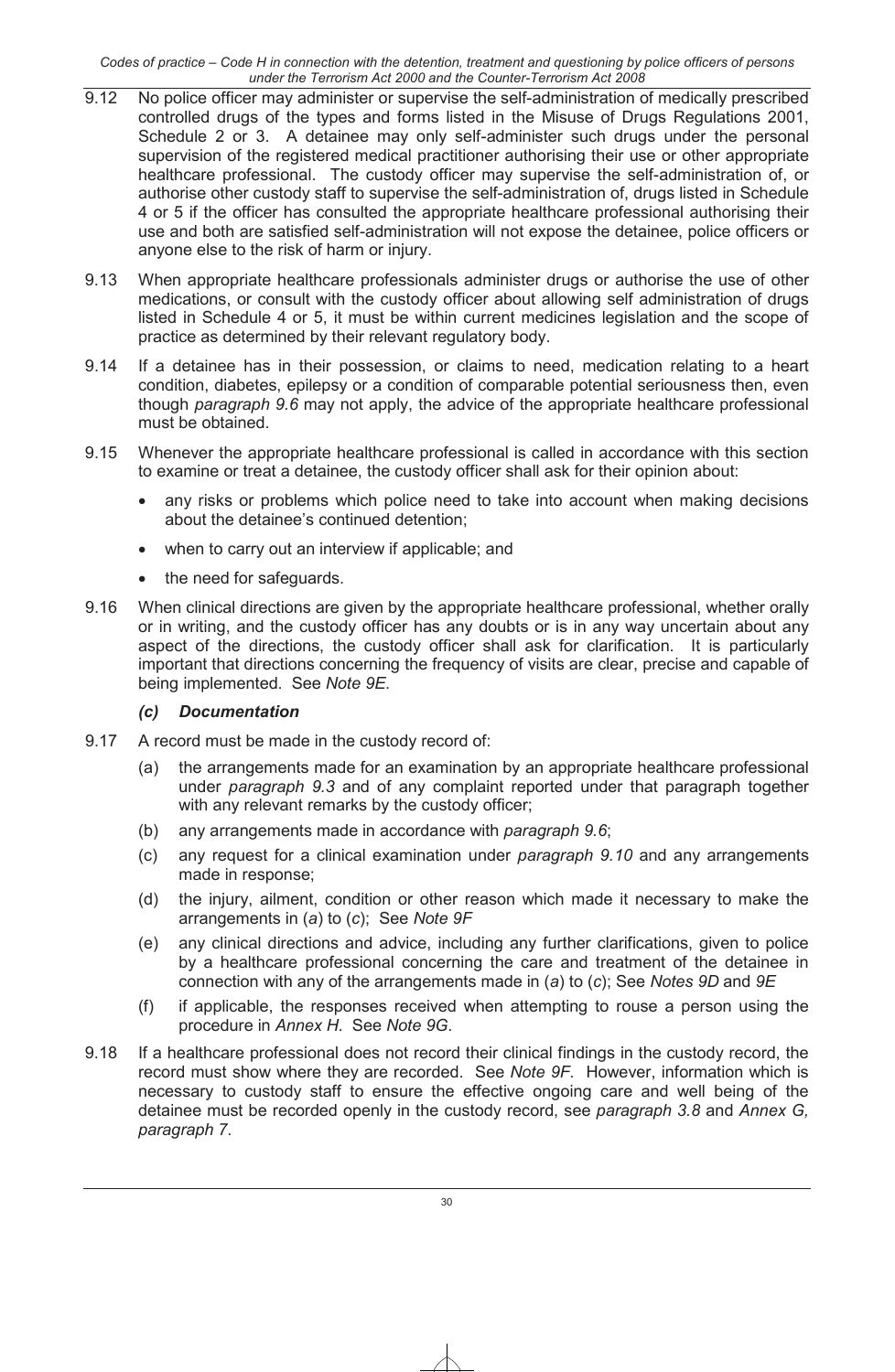- 9.19 Subject to the requirements of *Section 4*, the custody record shall include:
	- a record of all medication a detainee has in their possession on arrival at the police station;
	- a note of any such medication they claim to need but do not have with them.

#### *Notes for Guidance*

- *9A A 'healthcare professional' means a clinically qualified person working within the scope of practice as determined by their relevant statutory regulatory body. Whether a healthcare professional is 'appropriate' depends on the circumstances of the duties they carry out at the time.*
- *9B Whenever possible juveniles and mentally vulnerable detainees should be visited more frequently.*
- *9C A detainee who appears drunk or behaves abnormally may be suffering from illness, the effects of drugs or may have sustained injury, particularly a head injury which is not apparent. A detainee needing or dependent on certain drugs, including alcohol, may experience harmful effects within a short time of being deprived of their supply. In these circumstances, when there is any doubt, police should always act urgently to call an appropriate healthcare professional or an ambulance. Paragraph 9.6 does not apply to minor ailments or injuries which do not need attention. However, all such ailments or injuries must be recorded in the custody record and any doubt must be resolved in favour of calling the appropriate healthcare professional.*
- *9D It is important to respect a person's right to privacy and information about their health must be kept confidential and only disclosed with their consent or in accordance with clinical advice when it is necessary to protect the detainee's health or that of others who come into contact with them.*
- *9E The custody officer should always seek to clarify directions that the detainee requires constant observation or supervision and should ask the appropriate healthcare professional to explain precisely what action needs to be taken to implement such directions.*
- *9F Paragraphs 9.17 and 9.18 do not require any information about the cause of any injury, ailment or condition to be recorded on the custody record if it appears capable of providing evidence of an offence.*
- *9G The purpose of recording a person's responses when attempting to rouse them using the procedure in Annex H is to enable any change in the individual's consciousness level to be noted and clinical treatment arranged if appropriate.*

#### **10 Cautions**

#### *(a) When a caution must be given*

- 10.1 A person whom there are grounds to suspect of an offence, see *Note 10A,* must be cautioned before any questions about an offence, or further questions if the answers provide the grounds for suspicion, are put to them if either the suspect's answers or silence, (i.e. failure or refusal to answer or answer satisfactorily) may be given in evidence to a court in a prosecution.
- 10.2 A person who is arrested, or further arrested, must be informed at the time if practicable or, if not, as soon as it becomes practicable thereafter, that they are under arrest and of the grounds and reasons for their arrest, see paragraph 3.4, *Note 3G* and *Note 10B*.
- 10.3 As required by *section 3* of PACE Code G, a person who is arrested, or further arrested, must also be cautioned unless:
	- (a) it is impracticable to do so by reason of their condition or behaviour at the time; or
	- (b) they have already been cautioned immediately prior to arrest as in *paragraph 10.1*.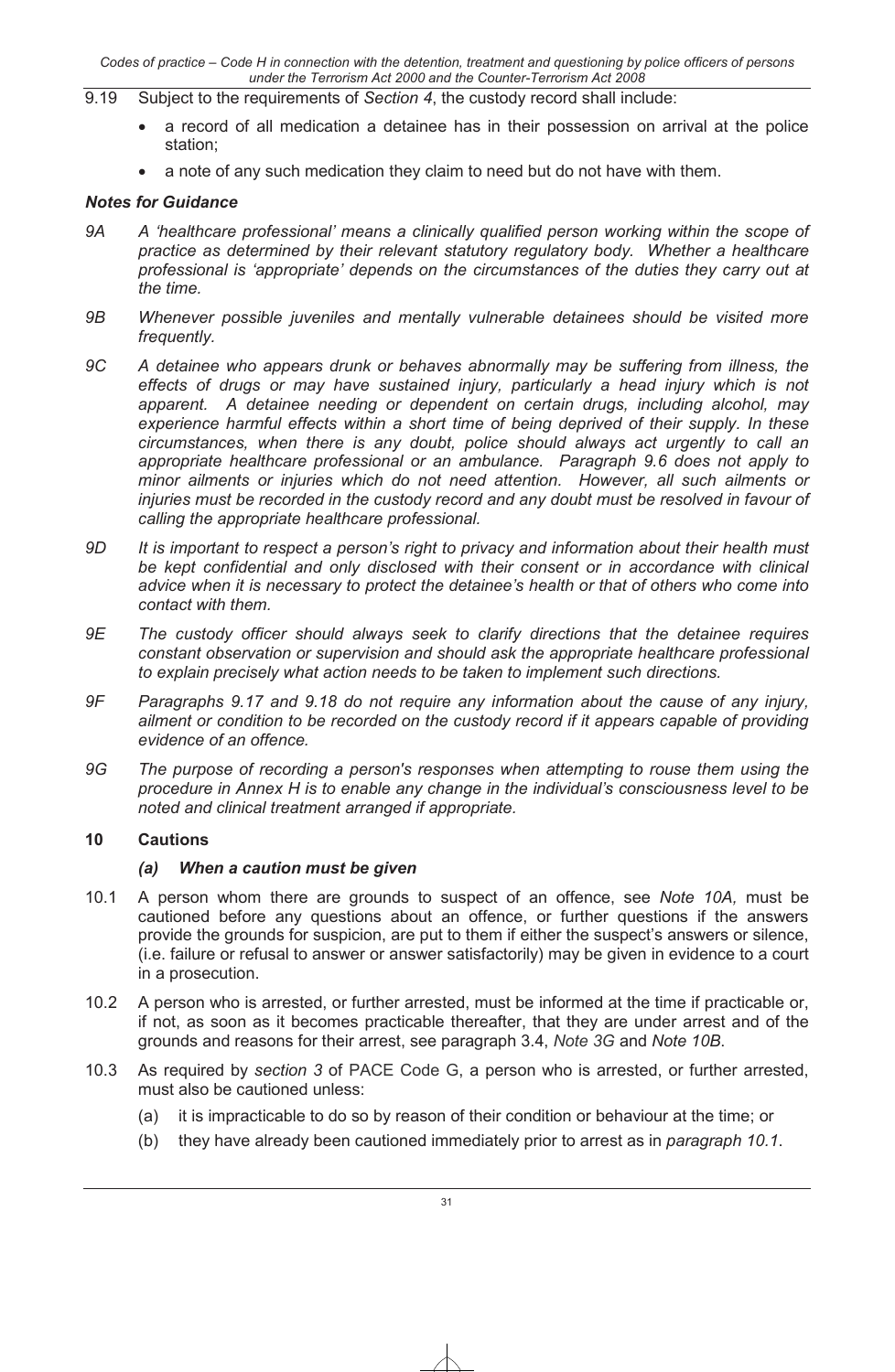#### *(b) Terms of the cautions*

- 10.4 The caution which must be given:
	- (a) on arrest;
	- (b) on all other occasions before a person is charged or informed they may be prosecuted; see *PACE Code C*, *section 16*, and
	- (c) before post-charge questioning under section 22 of the Counter-Terrorism Act 2008 (see *section 15.9*),

should, unless the restriction on drawing adverse inferences from silence applies, see *Annex C*, be in the following terms:

"You do not have to say anything. But it may harm your defence if you do not mention when questioned something which you later rely on in Court. Anything you do say may be given in evidence."

Where the use of the Welsh Language is appropriate, a constable may provide the caution directly in Welsh in the following terms:

*"Does dim rhaid i chi ddweud dim byd. Ond gall niweidio eich amddiffyniad os na fyddwch chi'n sôn, wrth gael eich holi, am rywbeth y byddwch chi'n dibynnu arno nes ymlaen yn y Llys. Gall unrhyw beth yr ydych yn ei ddweud gael ei roi fel tystiolaeth."*

See *Note 10F*

- 10.5 *Annex C, paragraph 2* sets out the alternative terms of the caution to be used when the restriction on drawing adverse inferences from silence applies.
- 10.6 Minor deviations from the words of any caution given in accordance with this Code do not constitute a breach of this Code, provided the sense of the relevant caution is preserved. See *Note 10C*.
- 10.7 After any break in questioning under caution, the person being questioned must be made aware they remain under caution. If there is any doubt the relevant caution should be given again in full when the interview resumes. See *Note 10D*.
- 10.8 When, despite being cautioned, a person fails to co-operate or to answer particular questions which may affect their immediate treatment, the person should be informed of any relevant consequences and that those consequences are not affected by the caution. Examples are when a person's refusal to provide:
	- their name and address when charged may make them liable to detention;
	- particulars and information in accordance with a statutory requirement.

#### *(c) Special warnings under the Criminal Justice and Public Order Act 1994, sections 36 and 37*

- 10.9 When a suspect interviewed at a police station or authorised place of detention after arrest fails or refuses to answer certain questions, or to answer satisfactorily, after due warning, see *Note 10E*, a court or jury may draw such inferences as appear proper under the Criminal Justice and Public Order Act 1994, sections 36 and 37. Such inferences may only be drawn when:
	- (a) the restriction on drawing adverse inferences from silence, see *Annex C,* does not apply; and
	- (b) the suspect is arrested by a constable and fails or refuses to account for any objects, marks or substances, or marks on such objects found:
		- on their person:
		- in or on their clothing or footwear;
		- otherwise in their possession; or
		- in the place they were arrested;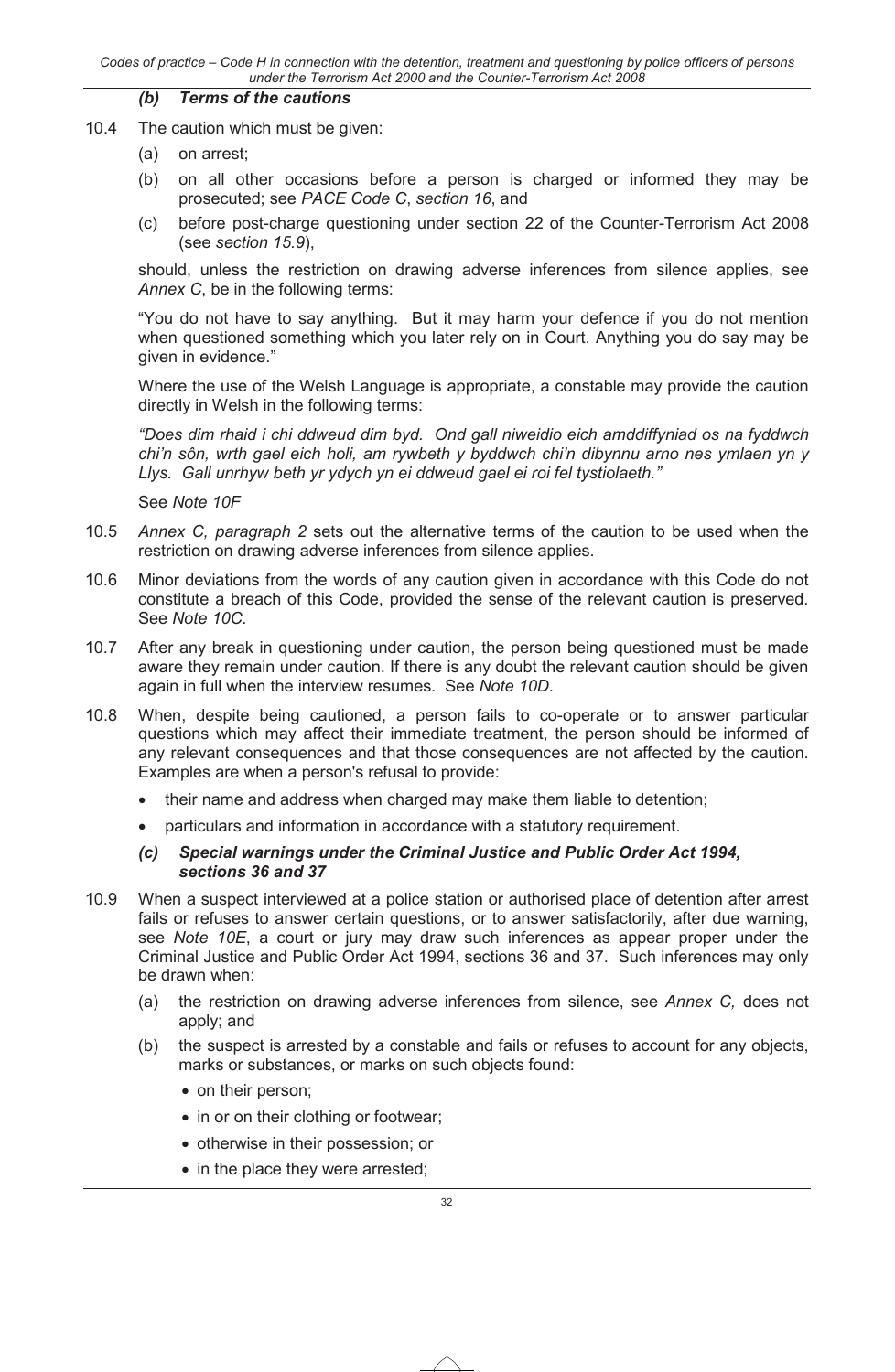(c) the arrested suspect was found by a constable at a place at or about the time the offence for which that officer has arrested them is alleged to have been committed, and the suspect fails or refuses to account for their presence there.

When the restriction on drawing adverse inferences from silence applies, the suspect may still be asked to account for any of the matters in (*b*) or (*c*) but the special warning described in *paragraph 10.10* will not apply and must not be given.

- 10.10 For an inference to be drawn when a suspect fails or refuses to answer a question about one of these matters, or to answer it satisfactorily, the suspect must first be told in ordinary language:
	- (a) what offence is being investigated;
	- (b) what fact they are being asked to account for;
	- (c) this fact may be due to them taking part in the commission of the offence;
	- (d) a court may draw a proper inference if they fail or refuse to account for this fact; and
	- (e) a record is being made of the interview and it may be given in evidence if they are brought to trial.
	- *(d) Juveniles and persons who are mentally disordered or otherwise mentally vulnerable*
- 10.10AThe information required in paragraph 10.10 must not be given to a suspect who is a juvenile or who is mentally disordered or otherwise mentally vulnerable unless the appropriate adult is present.
- 10.11 If a juvenile or a person who is mentally disordered or otherwise mentally vulnerable is cautioned in the absence of the appropriate adult, the caution must be repeated in the adult's presence.

#### 10.11A*Not used.*

#### *(e) Documentation*

10.12 A record shall be made when a caution is given under this section, either in the interviewer's pocket book or in the interview record.

#### *Notes for Guidance*

- *10A There must be some reasonable, objective grounds for the suspicion, based on known facts or information which are relevant to the likelihood the offence has been committed and the person to be questioned committed it.*
- *10B An arrested person must be given sufficient information to enable them to understand that they have been deprived of their liberty and the reason they have been arrested, e.g. when a person is arrested on suspicion of committing an offence they must be informed of the suspected offence's nature, when and where it was committed, see Note 3G. The suspect must also be informed of the reason or reasons why the arrest is considered necessary. Vague or technical language should be avoided.*
- *10C If it appears a person does not understand the caution, the person giving it should explain it in their own words.*
- *10D It may be necessary to show to the court that nothing occurred during an interview break or between interviews which influenced the suspect's recorded evidence. After a break in an interview or at the beginning of a subsequent interview, the interviewer should summarise the reason for the break and confirm this with the suspect.*
- *10E The Criminal Justice and Public Order Act 1994, sections 36 and 37 apply only to suspects who have been arrested by a constable or an officer of Revenue and Customs and are given the relevant warning by the police or Revenue and Customs officer who made the arrest or who is investigating the offence. They do not apply to any interviews with suspects who have not been arrested.*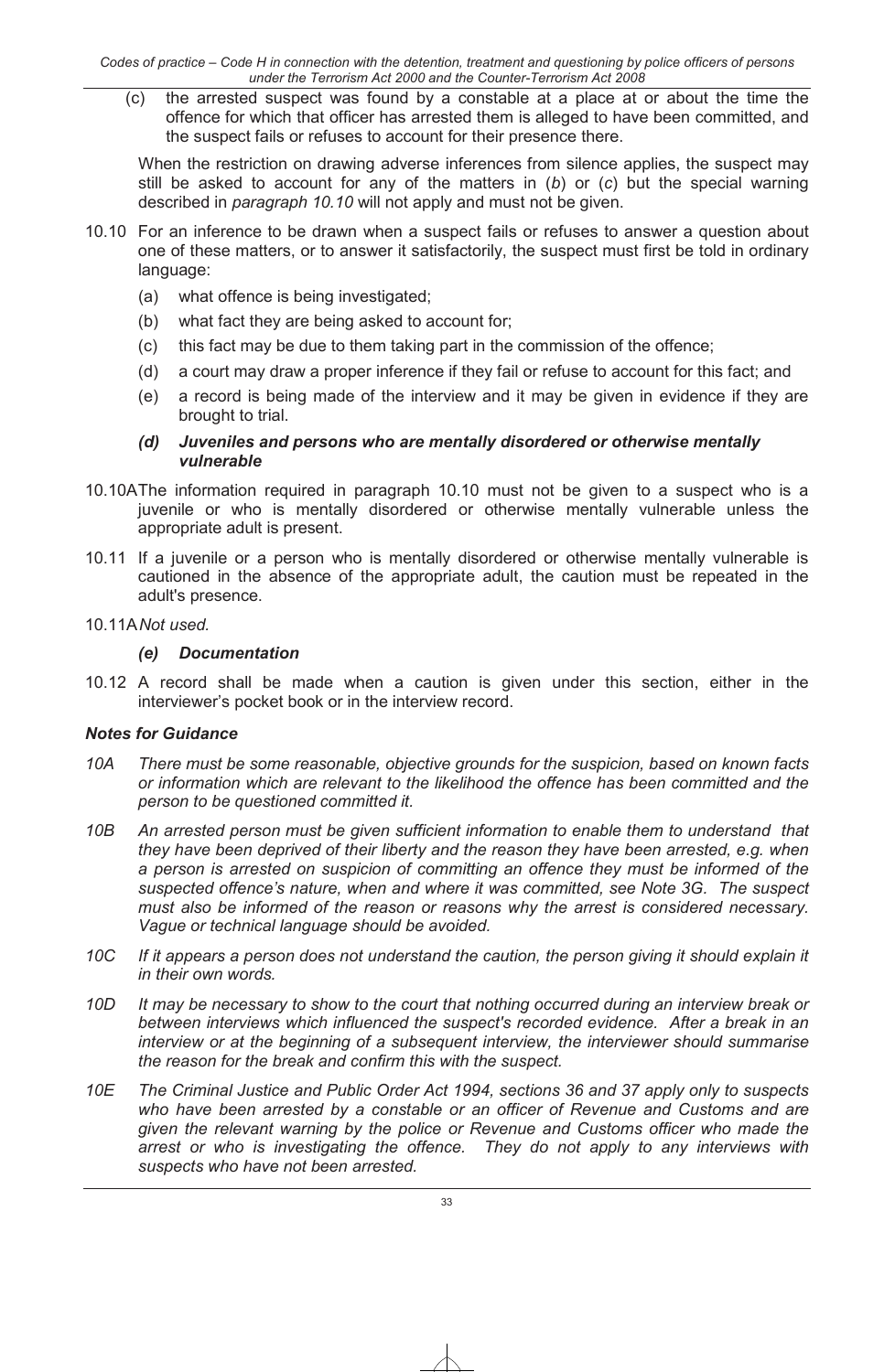*10F Nothing in this Code requires a caution to be given or repeated when informing a person not under arrest they may be prosecuted for an offence. However, a court will not be able to draw any inferences under the Criminal Justice and Public Order Act 1994, section 34, if the person was not cautioned.*

### **11 Interviews - general**

### *(a) Action*

- 11.1 An interview in this Code is the questioning of a person arrested on suspicion of being a terrorist which, under *paragraph 10.1*, must be carried out under caution. Whenever a person is interviewed they and their solicitor must be informed of the grounds for arrest, and given sufficient information to enable them to understand the nature of their suspected involvement in the commission, preparation or instigation of acts of terrorism (see *paragraph 3.4(a)*) in order to allow for the effective exercise of the rights of the defence. However, whilst the information must always be sufficient information for the person to understand the nature of their suspected involvement in the commission, preparation or instigation of acts of terrorism, this does not require the disclosure of details at a time which might prejudice the terrorism investigation (*see Note 3G)*. The decision about what needs to be disclosed for the purpose of this requirement therefore rests with the investigating officer who has sufficient knowledge of the case to make that decision. The officer who discloses the information shall make a record of the information disclosed and when it was disclosed. This record may be made in the interview record, in the officer's report book or other form provided for this purpose. See *Note 11ZA*.
- 11.2 Following the arrest of a person under section 41 TACT, that person must not be interviewed about the relevant offence except at a place designated for detention under Schedule 8 paragraph 1 of the Terrorism Act 2000, unless the consequent delay would be likely to:
	- (a) lead to:
		- interference with, or harm to, evidence connected with an offence:
		- interference with, or physical harm to, other people; or
		- serious loss of, or damage to, property;
	- (b) lead to alerting other people suspected of committing an offence but not yet arrested for it; or
	- (c) hinder the recovery of property obtained in consequence of the commission of an offence.

Interviewing in any of these circumstances shall cease once the relevant risk has been averted or the necessary questions have been put in order to attempt to avert that risk.

- 11.3 Immediately prior to the commencement or re-commencement of any interview at a designated place of detention, the interviewer should remind the suspect of their entitlement to free legal advice and that the interview can be delayed for legal advice to be obtained, unless one of the exceptions in *paragraph 6.7* applies. It is the interviewer's responsibility to make sure all reminders are recorded in the interview record.
- 11.4 At the beginning of an interview the interviewer, after cautioning the suspect, see *section 10*, shall put to them any significant statement or silence which occurred in the presence and hearing of a police officer or other police staff before the start of the interview and which have not been put to the suspect in the course of a previous interview. See *Note 11A*. The interviewer shall ask the suspect whether they confirm or deny that earlier statement or silence and if they want to add anything.
- 11.5 A significant statement is one which appears capable of being used in evidence against the suspect, in particular a direct admission of guilt. A significant silence is a failure or refusal to answer a question or answer satisfactorily when under caution, which might, allowing for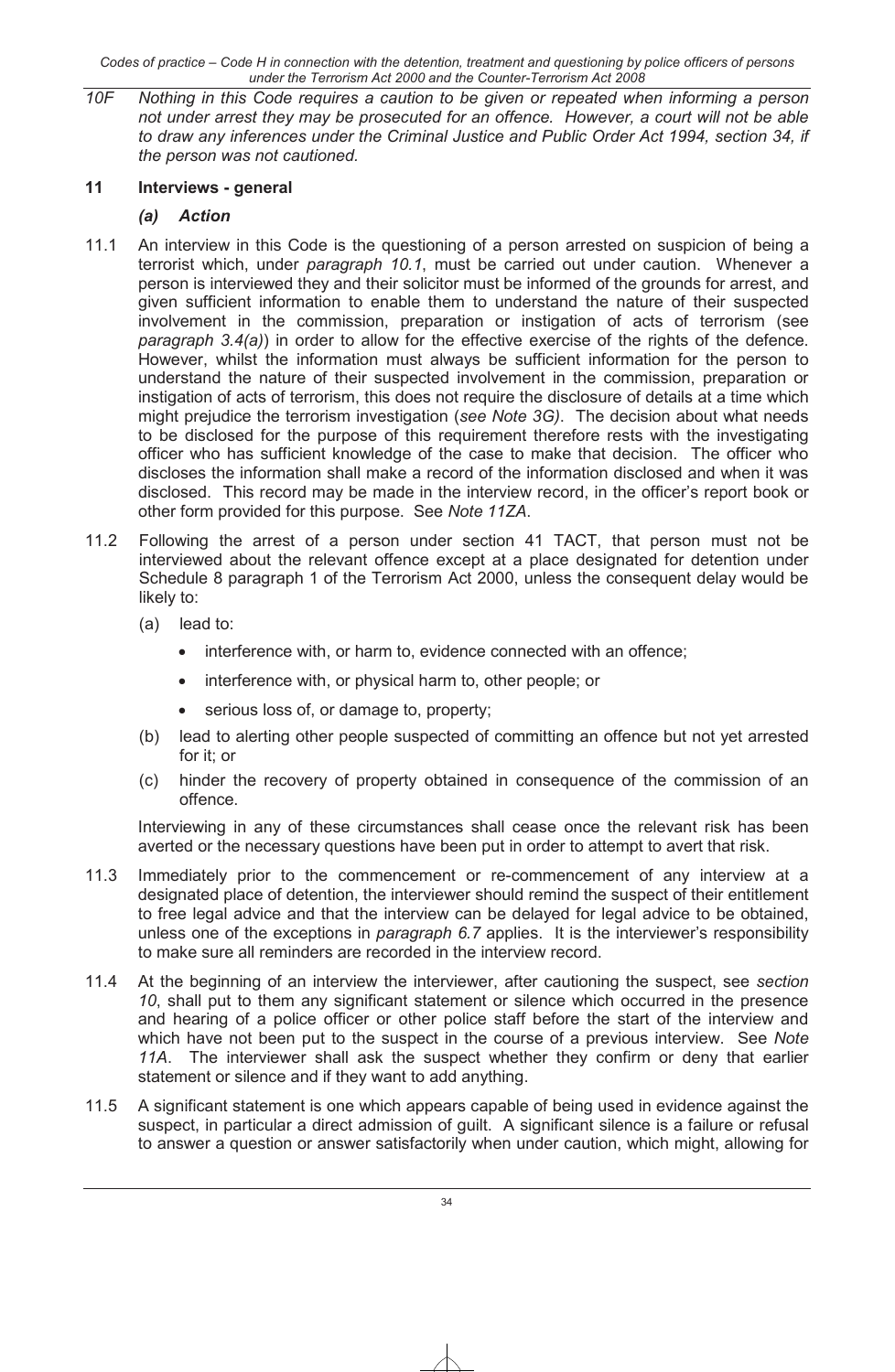the restriction on drawing adverse inferences from silence, see *Annex C,* give rise to an inference under the Criminal Justice and Public Order Act 1994, Part III*.*

- 11.6 No interviewer may try to obtain answers or elicit a statement by the use of oppression. Except as in *paragraph 10.8*, no interviewer shall indicate, except to answer a direct question, what action will be taken by the police if the person being questioned answers questions, makes a statement or refuses to do either. If the person asks directly what action will be taken if they answer questions, make a statement or refuse to do either, the interviewer may inform them what action the police propose to take provided that action is itself proper and warranted.
- 11.7 The interview or further interview of a person about an offence with which that person has not been charged or for which they have not been informed they may be prosecuted, must cease when:
	- (a) the officer in charge of the investigation is satisfied all the questions they consider relevant to obtaining accurate and reliable information about the offence have been put to the suspect, this includes allowing the suspect an opportunity to give an innocent explanation and asking questions to test if the explanation is accurate and reliable, e.g. to clear up ambiguities or clarify what the suspect said;
	- (b) the officer in charge of the investigation has taken account of any other available evidence; and
	- (c) the officer in charge of the investigation, or in the case of a detained suspect, the custody officer, see *PACE Code C paragraph 16.1*, reasonably believes there is sufficient evidence to provide a realistic prospect of conviction for that offence. See *Note 11B*.

#### *(b) Interview records*

- 11.8 Interviews of a person detained under section 41 of, or Schedule 8 to, TACT must be video recorded with sound in accordance with the Code of Practice issued under paragraph 3 of Schedule 8 to the Terrorism Act 2000, or in the case of post-charge questioning authorised under section 22 of the Counter-Terrorism Act 2008, the Code of Practice issued under section 25 of that Act.
- 11.8A A written record shall be made of any comments made by a suspect, including unsolicited comments, which are outside the context of an interview but which might be relevant to the offence. Any such record must be timed and signed by the maker. When practicable the suspect shall be given the opportunity to read that record and to sign it as correct or to indicate how they consider it inaccurate. See *Note 11E*.

### *(c) Juveniles and mentally disordered or otherwise mentally vulnerable people*

- 11.9 A juvenile or person who is mentally disordered or otherwise mentally vulnerable must not be interviewed regarding their involvement or suspected involvement in a criminal offence or offences, or asked to provide or sign a written statement under caution or record of interview, in the absence of the appropriate adult unless *paragraphs 11.2* or *11.11* to *11.13* apply. See *Note 11C*.
- 11.10 If an appropriate adult is present at an interview, they shall be informed:
	- that they are not expected to act simply as an observer; and
	- that the purpose of their presence is to:
		- ∼ advise the person being interviewed;
		- ∼ observe whether the interview is being conducted properly and fairly;
		- ∼ facilitate communication with the person being interviewed.
- 11.10AThe appropriate adult may be required to leave the interview if their conduct is such that the interviewer is unable properly to put questions to the suspect. This will include situations where the appropriate adult's approach or conduct prevents or unreasonably obstructs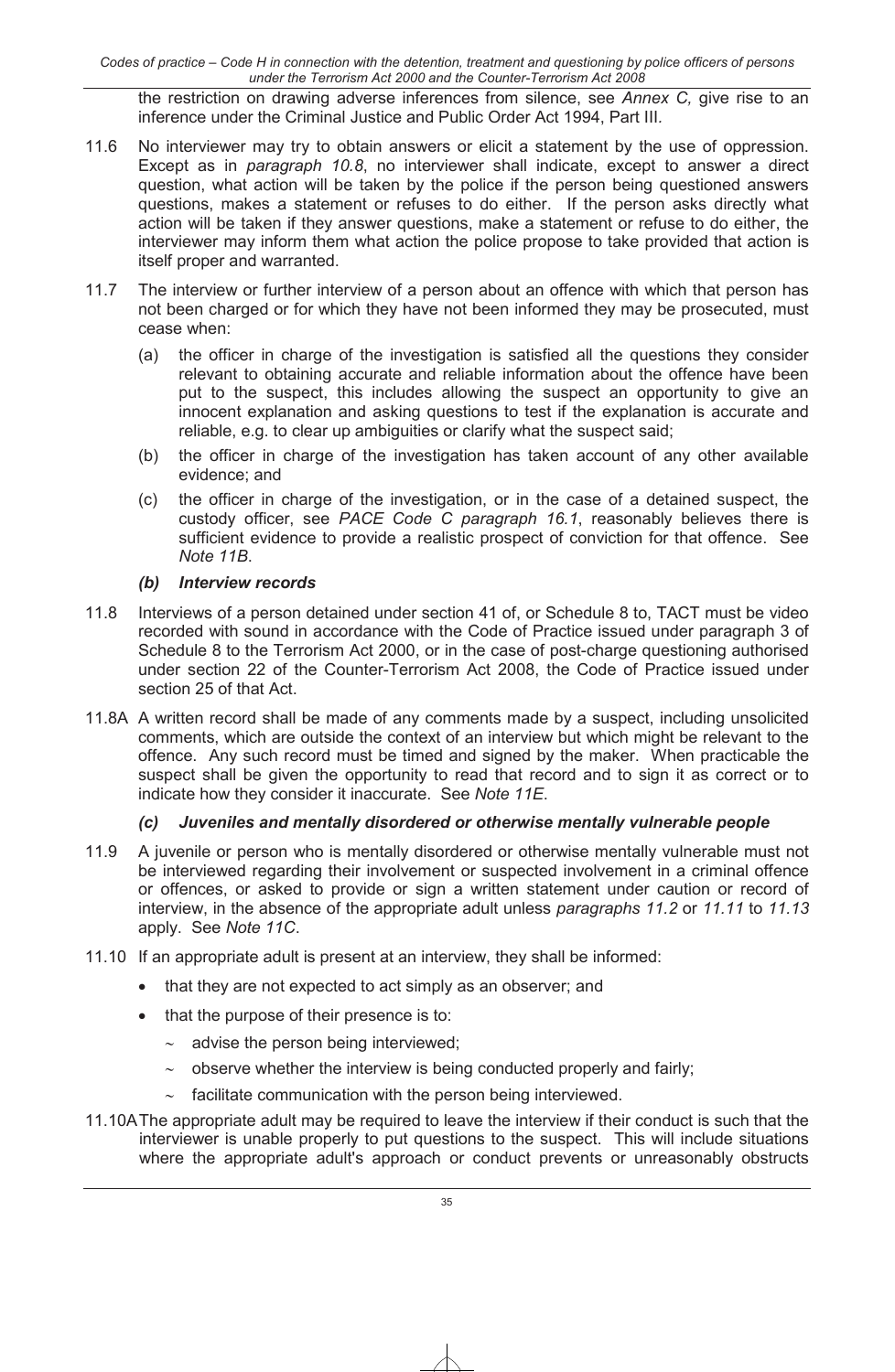*Codes of practice – Code H in connection with the detention, treatment and questioning by police officers of persons under the Terrorism Act 2000 and the Counter-Terrorism Act 2008*

proper questions being put to the suspect or the suspect's responses being recorded (see *Note 11F*). If the interviewer considers an appropriate adult is acting in such a way, they will stop the interview and consult an officer not below superintendent rank, if one is readily available, and otherwise an officer not below inspector rank not connected with the investigation. After speaking to the appropriate adult, the officer consulted must remind the adult that their role under *paragraph 11.10* does not allow them to obstruct proper questioning and give the adult an opportunity to respond. The officer consulted will then decide if the interview should continue without the attendance of that appropriate adult. If they decide it should, another appropriate adult must be obtained before the interview continues, unless the provisions of *paragraph 11.11* below apply.

### *(d) Vulnerable suspects - urgent interviews at police stations*

- 11.11 The following interviews may take place only if an officer of superintendent rank or above considers delaying the interview will lead to the consequences in *paragraph 11.2(a)* to *(c),* and is satisfied the interview would not significantly harm the person's physical or mental state (see Annex G):
	- (a) an interview of a juvenile or person who is mentally disordered or otherwise mentally vulnerable without the appropriate adult being present;
	- (b) an interview of anyone other than in (*a*) who appears unable to:
		- appreciate the significance of questions and their answers; or
		- understand what is happening because of the effects of drink, drugs or any illness, ailment or condition;
	- (c) an interview without an interpreter having been arranged, of a detained person whom the custody officer has determined requires an interpreter (see *paragraphs 3.5(c)(ii)*  and *3.14*) which is carried out by an interviewer speaking the suspect's own language or (as the case may be) otherwise establishing effective communication which is sufficient to enable the necessary questions to be asked and answered in order to avert the consequences. See *paragraphs 13.2* and *13.5*.
- 11.12 These interviews may not continue once sufficient information has been obtained to avert the consequences in *paragraph 11.2(a)* to *(c)*.
- 11.13 A record shall be made of the grounds for any decision to interview a person under *paragraph 11.11*.

- *11ZA The requirement in paragraph 11.1 for a suspect to be given sufficient information about the nature of their suspected involvement in the commission, preparation or instigation of acts of terrorism offence applies prior to the interview and whether or not they are legally represented. What is sufficient will depend on the circumstances of the case, but it should normally include, as a minimum, a description of the facts relating to the suspected involvement that are known to the officer, including the time and place in question. This aims to avoid suspects being confused or unclear about what they are supposed to have done and to help an innocent suspect to clear the matter up more quickly.*
- *11A Paragraph 11.4 does not prevent the interviewer from putting significant statements and silences to a suspect again at a later stage or a further interview.*
- *11B The Criminal Procedure and Investigations Act 1996 Code of Practice, paragraph 3.4 states 'In conducting an investigation, the investigator should pursue all reasonable lines of enquiry, whether these point towards or away from the suspect. What is reasonable will depend on the particular circumstances.' Interviewers should keep this in mind when deciding what questions to ask in an interview.*
- *11C Although juveniles or people who are mentally disordered or otherwise mentally vulnerable are often capable of providing reliable evidence, they may, without knowing or wishing to do so, be particularly prone in certain circumstances to provide information that may be*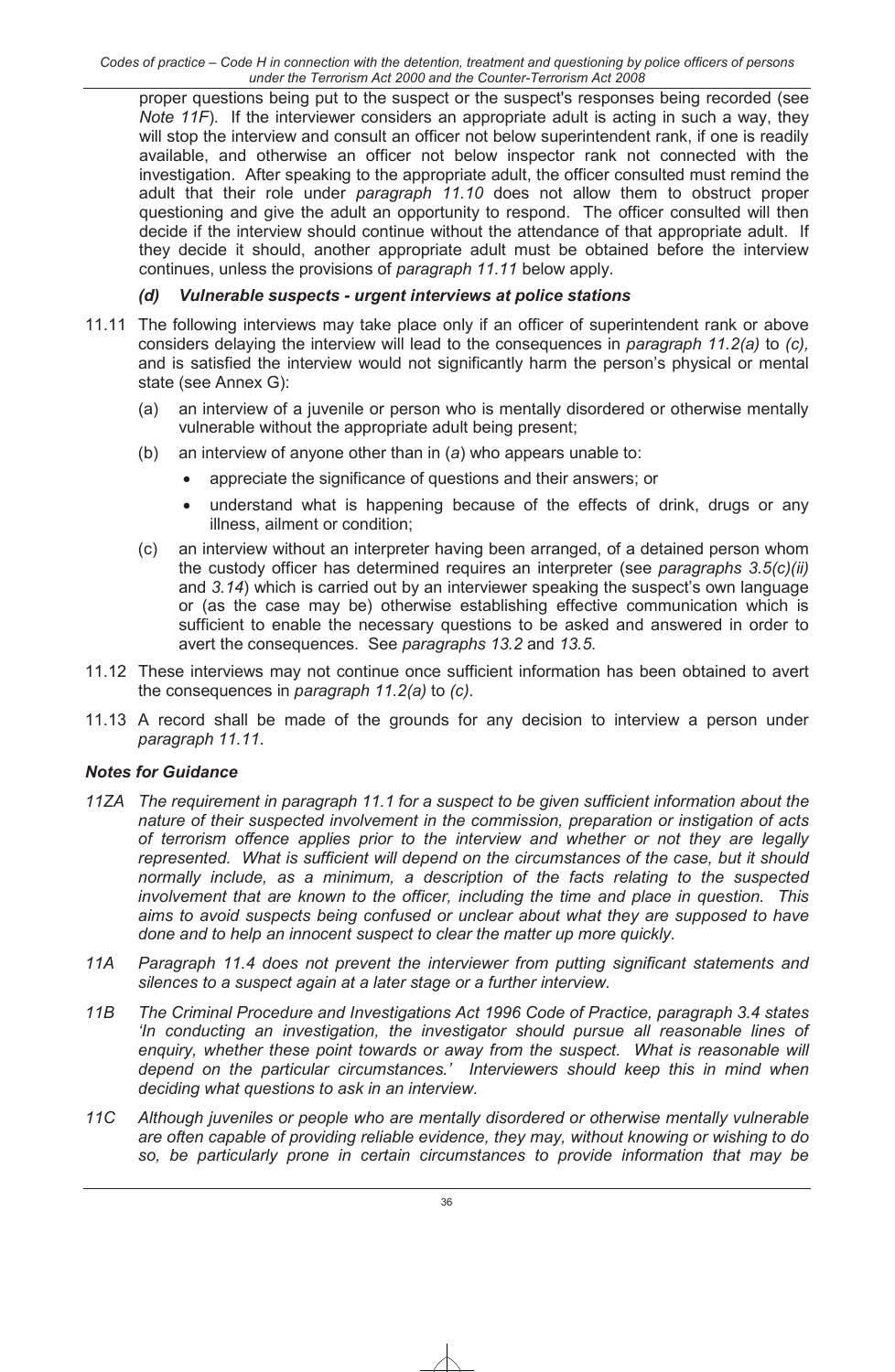*unreliable, misleading or self-incriminating. Special care should always be taken when questioning such a person, and the appropriate adult should be involved if there is any doubt about a person's age, mental state or capacity. Because of the risk of unreliable evidence it is also important to obtain corroboration of any facts admitted whenever possible.* 

- *11D Consideration should be given to the effect of extended detention on a detainee and any subsequent information they provide, especially if it relates to information on matters that they have failed to provide previously in response to similar questioning* (see *Annex G*).
- *11E Significant statements described in paragraph 11.4 will always be relevant to the offence and must be recorded. When a suspect agrees to read records of interviews and other comments and sign them as correct, they should be asked to endorse the record with, e.g. 'I agree that this is a correct record of what was said' and add their signature. If the suspect does not agree with the record, the interviewer should record the details of any disagreement and ask the suspect to read these details and sign them to the effect that they accurately reflect their disagreement. Any refusal to sign should be recorded.*
- *11F The appropriate adult may intervene if they consider it is necessary to help the suspect understand any question asked and to help the suspect to answer any question. Paragraph 11.10A only applies if the appropriate adult's approach or conduct prevents or unreasonably obstructs proper questions being put to the suspect or the suspect's response being recorded. Examples of unacceptable conduct include answering questions on a suspect's behalf or providing written replies for the suspect to quote. An officer who takes the decision to exclude an appropriate adult must be in a position to satisfy the court the decision was properly made. In order to do this they may need to witness what is happening and give the suspect's solicitor (if they have one) who witnessed what happened, an opportunity to comment..*

### **12 Interviews in police stations**

#### *(a) Action*

- 12.1 If a police officer wants to interview or conduct enquiries which require the presence of a detainee, the custody officer is responsible for deciding whether to deliver the detainee into the officer's custody. An investigating officer who is given custody of a detainee takes over responsibility for the detainee's care and treatment for the purposes of this Code until they return the detainee to the custody officer when they must report the manner in which they complied with the Code whilst having custody of the detainee.
- 12.2 Except as below, in any period of 24 hours a detainee must be allowed a continuous period of at least 8 hours for rest, free from questioning, travel or any interruption in connection with the investigation concerned. This period should normally be at night or other appropriate time which takes account of when the detainee last slept or rested. If a detainee is arrested at a police station after going there voluntarily, the period of 24 hours runs from the time of their arrest (or, if a person was being detained under TACT Schedule 7 when arrested, from the time at which the examination under Schedule 7 began) and not the time of arrival at the police station. The period may not be interrupted or delayed, except:
	- (a) when there are reasonable grounds for believing not delaying or interrupting the period would:
		- (i) involve a risk of harm to people or serious loss of, or damage to, property;
		- (ii) delay unnecessarily the person's release from custody; or
		- (iii) otherwise prejudice the outcome of the investigation;
	- (b) at the request of the detainee, their appropriate adult or legal representative;
	- (c) when a delay or interruption is necessary in order to:
		- (i) comply with the legal obligations and duties arising under *section 14*; or
		- (ii) to take action required under *section 9* or in accordance with medical advice.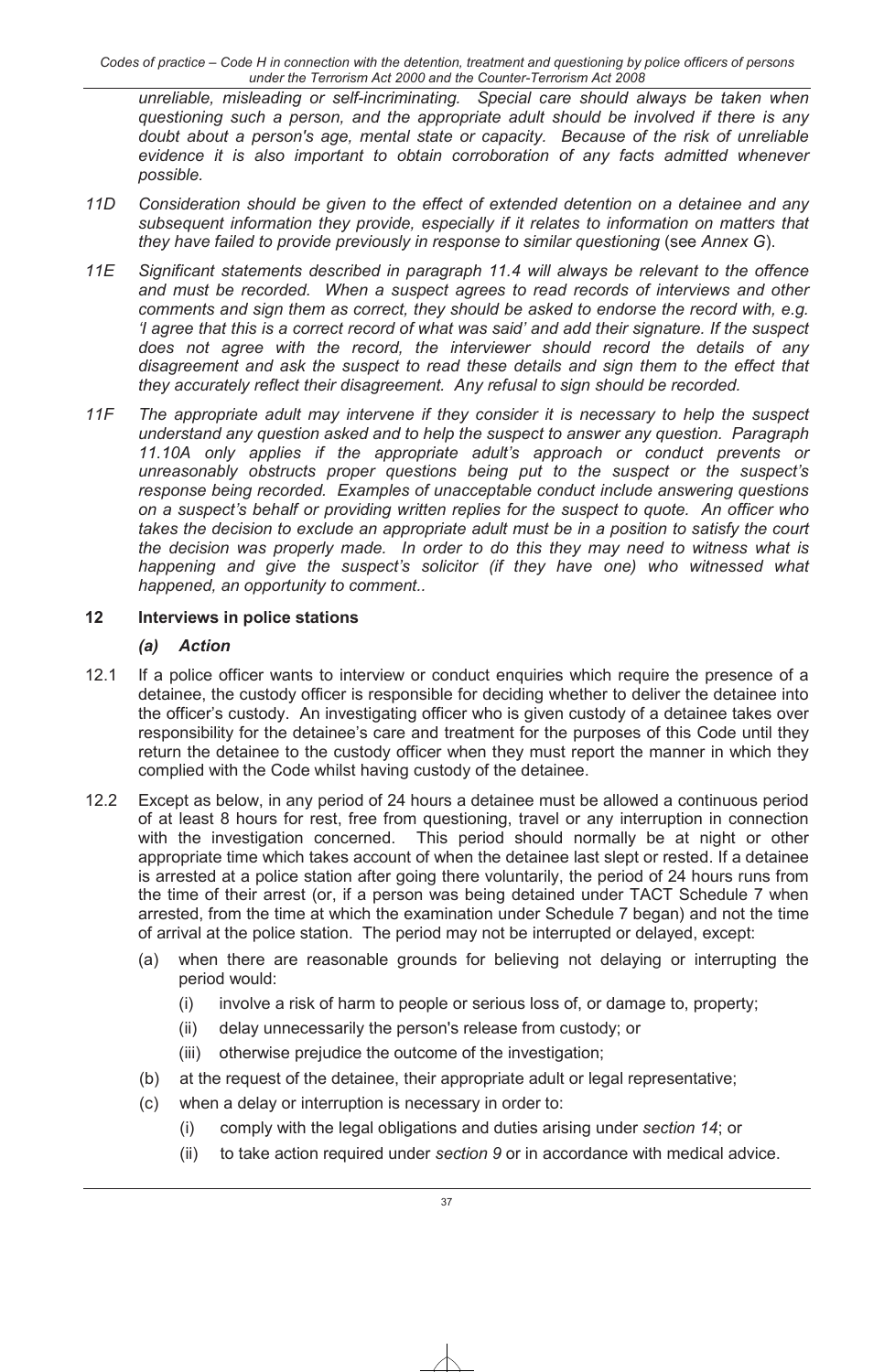If the period is interrupted in accordance with *(a)*, a fresh period must be allowed. Interruptions under *(b)* and *(c)* do not require a fresh period to be allowed.

- 12.3 Before a detainee is interviewed the custody officer, in consultation with the officer in charge of the investigation and appropriate healthcare professionals as necessary, shall assess whether the detainee is fit enough to be interviewed. This means determining and considering the risks to the detainee's physical and mental state if the interview took place and determining what safeguards are needed to allow the interview to take place. The custody officer shall not allow a detainee to be interviewed if the custody officer considers it would cause significant harm to the detainee's physical or mental state. Vulnerable suspects listed at *paragraph 11.11* shall be treated as always being at some risk during an interview and these persons may not be interviewed except in accordance with *paragraphs 11.11* to *11.13*.
- 12.4 As far as practicable interviews shall take place in interview rooms which are adequately heated, lit and ventilated.
- 12.5 A suspect whose detention without charge has been authorised under TACT Schedule 8, because the detention is necessary for an interview to obtain evidence of the offence for which they have been arrested, may choose not to answer questions but police do not require the suspect's consent or agreement to interview them for this purpose. If a suspect takes steps to prevent themselves being questioned or further questioned, e.g. by refusing to leave their cell to go to a suitable interview room or by trying to leave the interview room, they shall be advised their consent or agreement to interview is not required. The suspect shall be cautioned as in *section 10*, and informed if they fail or refuse to co-operate, the interview may take place in the cell and that their failure or refusal to co-operate may be given in evidence. The suspect shall then be invited to co-operate and go into the interview room.
- 12.6 People being questioned or making statements shall not be required to stand.
- 12.7 Before the interview commences each interviewer shall, subject to the qualification at *paragraph 2.8,* identify themselves and any other persons present to the interviewee.
- 12.8 Breaks from interviewing should be made at recognised meal times or at other times that take account of when an interviewee last had a meal. Short refreshment breaks shall be provided at approximately two hour intervals, subject to the interviewer's discretion to delay a break if there are reasonable grounds for believing it would:
	- (i) involve a:
		- risk of harm to people;
		- serious loss of, or damage to, property;
	- (ii) unnecessarily delay the detainee's release;
	- (iii) otherwise prejudice the outcome of the investigation.

#### See *Note 12B*

- 12.9 During extended periods where no interviews take place, because of the need to gather further evidence or analyse existing evidence, detainees and their legal representative shall be informed that the investigation into the relevant offence remains ongoing. If practicable, the detainee and legal representative should also be made aware in general terms of any reasons for long gaps between interviews. Consideration should be given to allowing visits, more frequent exercise, or for reading or writing materials to be offered *see paragraph 5.4, section 8 and Note 12C.*
- 12.10 If during the interview a complaint is made by or on behalf of the interviewee concerning the provisions of any of the Codes, or it comes to the interviewer's notice that the interviewee may have been treated improperly, the interviewer should:
	- (i) record the matter in the interview record; and
	- (ii) inform the custody officer, who is then responsible for dealing with it as in *section 9*.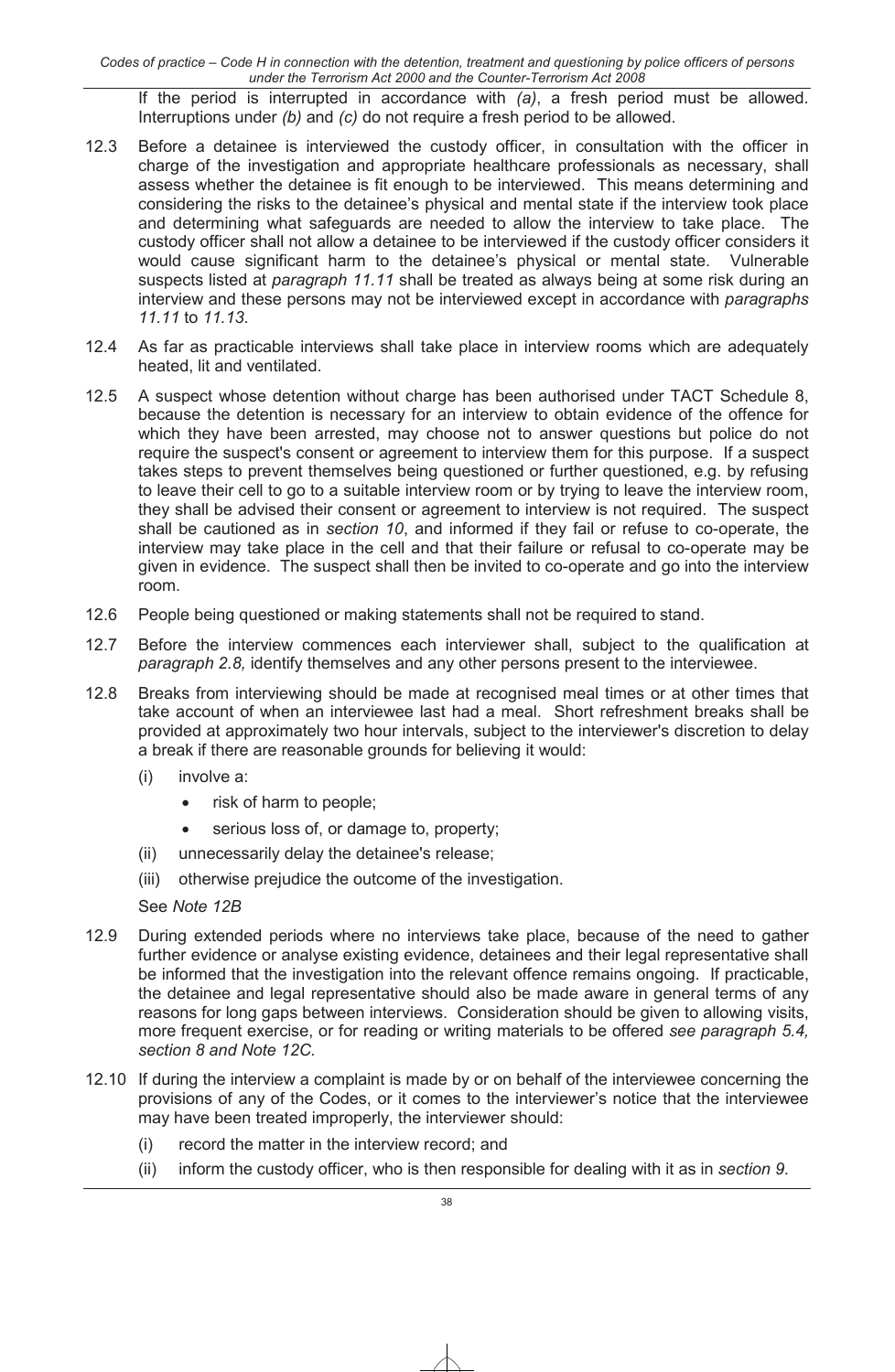#### *(b) Documentation*

- 12.11 A record must be made of the:
	- time a detainee is not in the custody of the custody officer, and why;
	- reason for any refusal to deliver the detainee out of that custody.
- 12.12 A record shall be made of:
	- the reasons it was not practicable to use an interview room; and
	- any action taken as in *paragraph 12.5*.

The record shall be made on the custody record or in the interview record for action taken whilst an interview record is being kept, with a brief reference to this effect in the custody record.

- 12.13 Any decision to delay a break in an interview must be recorded, with reasons, in the interview record.
- 12.14 All written statements made at police stations under caution shall be written on forms provided for the purpose.
- 12.15 All written statements made under caution shall be taken in accordance with *Annex D*. Before a person makes a written statement under caution at a police station they shall be reminded about the right to legal advice. See *Note 12A*.

- *12A It is not normally necessary to ask for a written statement if the interview was recorded in accordance with the Code of Practice issued under TACT Schedule 8 Paragraph 3. Statements under caution should normally be taken in these circumstances only at the person's express wish. A person may however be asked if they want to make such a statement.*
- *12B Meal breaks should normally last at least 45 minutes and shorter breaks after two hours should last at least 15 minutes. If the interviewer delays a break in accordance with paragraph 12.8 and prolongs the interview, a longer break should be provided. If there is a short interview, and another short interview is contemplated, the length of the break may be reduced if there are reasonable grounds to believe this is necessary to avoid any of the consequences in paragraph 12.8(i) to (iii).*
- *12C Consideration should be given to the matters referred to in paragraph 12.9 after a period of over 24 hours without questioning. This is to ensure that extended periods of detention without an indication that the investigation remains ongoing do not contribute to a deterioration of the detainee's well-being.*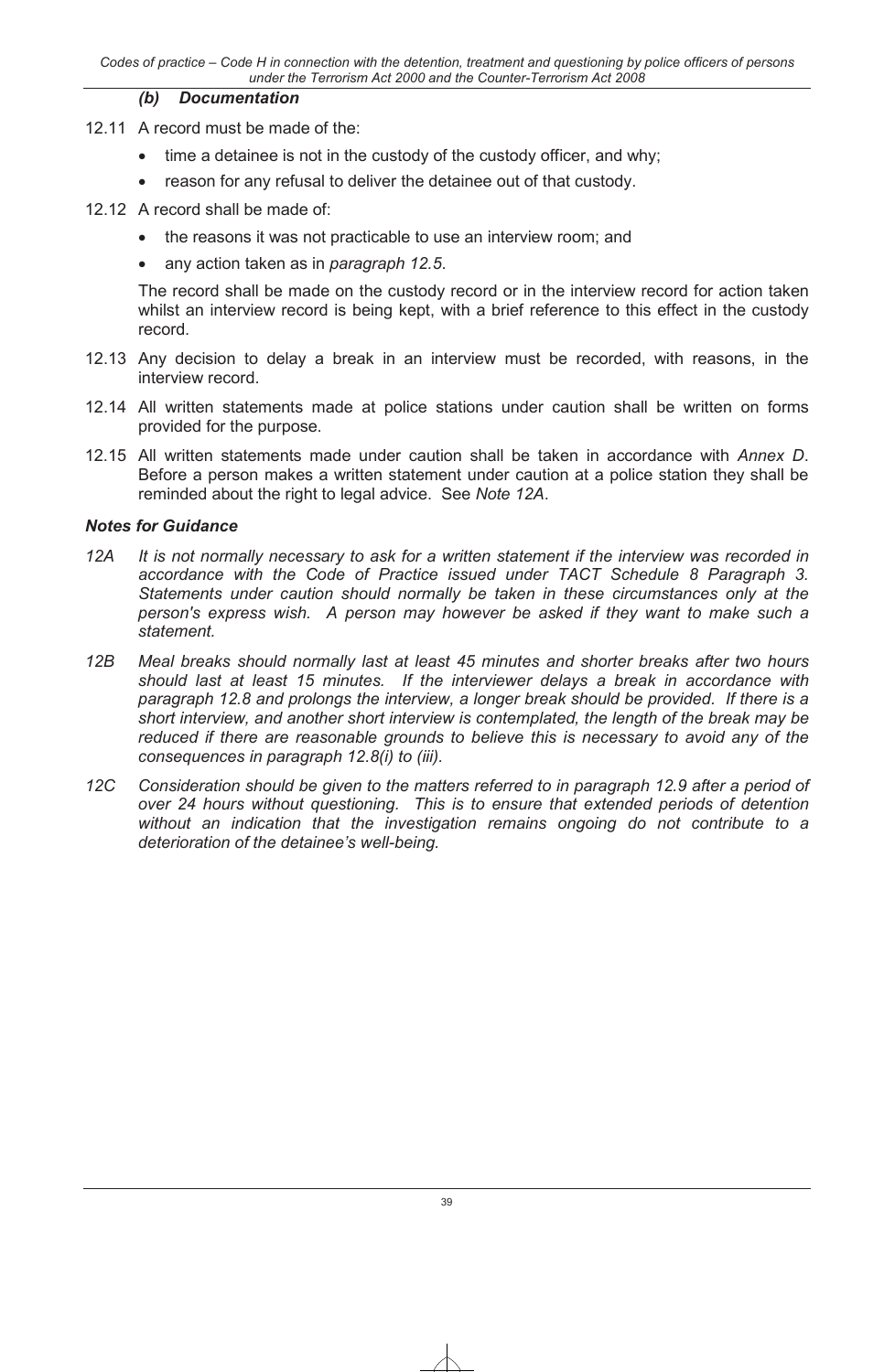#### **13 Interpreters**

### *(a) General*

13.1 Chief officers are responsible for making arrangements (see *paragraph 13.1ZA*) to provide appropriately qualified independent persons to act as interpreters and to provide translations of essential documents for detained suspects who, in accordance with *paragraph 3.5(c)(ii),* the custody officer has determined require an interpreter.

If the suspect has a hearing or speech impediment, references to 'interpreter' and 'interpretation' in this Code include appropriate assistance necessary to establish effective communication with that person. See *paragraph 13.1C* if the detainee is in Wales.

- 13.1ZA References in *paragraph 13.1* above and elsewhere in this Code (see *paragraphs 3.12(a), 13.2, 13.3, 13.5, 13.6, 13.9, 13.10A, 13.10D* and *13.11 below* and in any other Code, to making arrangements for an interpreter to assist a suspect, mean making arrangements for the interpreter to be *physically* present in the same location as the suspect *unless* the provisions in *paragraph 13.12* below, and Part 1 of *Annex L,* allow live-link interpretation to be used.
- 13.1A The arrangements must comply with the minimum requirements set out in [Directive](http://eur-lex.europa.eu/LexUriServ/LexUriServ.do?uri=OJ:L:2010:280:0001:0007:en:PDF)  [2010/64/EU](http://eur-lex.europa.eu/LexUriServ/LexUriServ.do?uri=OJ:L:2010:280:0001:0007:en:PDF) of the European Parliament and of the Council of 20 October 2010 on the right to interpretation and translation in criminal proceedings (see *Note 13A*). The provisions of this Code implement the requirements for those to whom this Code applies. These requirements include the following:
	- That the arrangements made and the quality of interpretation and translation provided shall be sufficient to '*safeguard the fairness of the proceedings, in particular by ensuring that suspected or accused persons have knowledge of the cases against them and are able to exercise their right of defence*'. This term which is used by the Directive means that the suspect must be able to understand their position and be able to communicate effectively with police officers, interviewers, solicitors and appropriate adults as provided for by this and any other Code in the same way as a suspect who can speak and understand English who does not have a hearing or speech impediment and who would not require an interpreter. See *paragraphs 13.12* to *13.14* and *Annex L* for application to live-link interpretation
	- The provision of a written translation of all documents considered essential for the person to exercise their right of defence and to '*safeguard the fairness of the proceedings*' as described above. For the purposes of this Code, this includes any decision to authorise a person to be detained and details of any offence(s) with which the person has been charged or for which they have been told they may be prosecuted, see *Annex K*.
	- Procedures to help determine:
		- ∼ whether a suspect can speak and understand English and needs the assistance of an interpreter (*see paragraph 13.1* and *Notes 13B* and *13C)*; and
		- ∼ whether another interpreter should be called or another translation should be provided when a suspect complains about the quality of either or both (see *paragraphs 13.10A* and *13.10C*).
- 13.1B All reasonable attempts should be made to make the suspect understand that interpretation and translation will be provided at public expense.
- 13.1C With regard to persons in Wales, nothing in this or any other Code affects the application of the Welsh Language Schemes produced by police and crime commissioners in Wales in accordance with the Welsh Language Act 1993. See paragraphs *3.14 and 13.1*.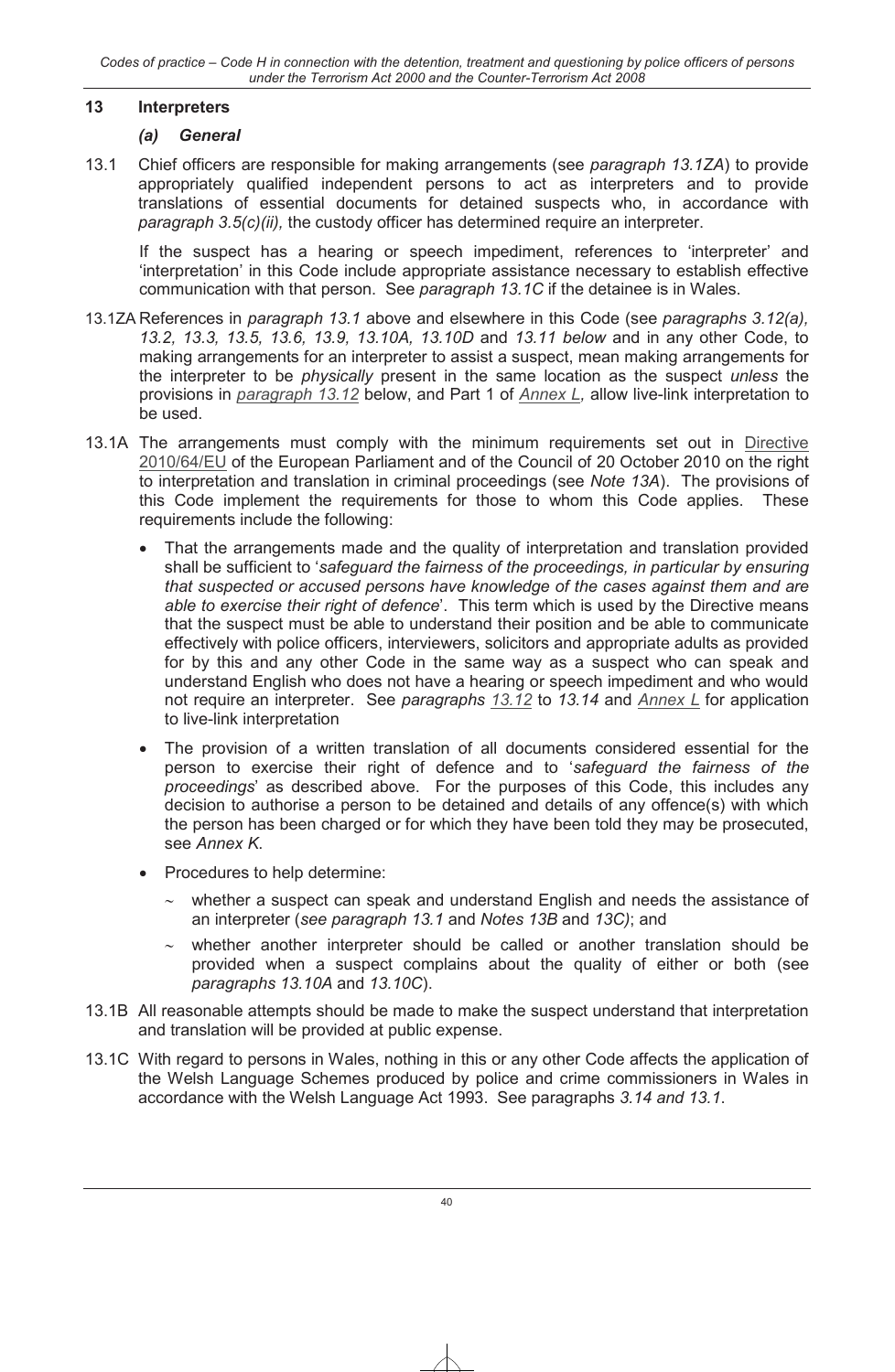#### *(b) Interviewing suspects - foreign languages*

- 13.2 Unless *paragraphs 11.2 or 11.11(c)* apply, a suspect who for the purposes of this Code requires an interpreter because they do not appear to speak or understand English (see *paragraphs 3.5(c)(ii)* and *3.14*) must not be interviewed unless arrangements are made for a person capable of interpreting to assist the suspect to understand and communicate.
- 13.3 If a person who is a juvenile or is mentally disordered or mentally vulnerable is interviewed and the person acting as the appropriate adult, does not appear to speak or understand English, arrangements must be made for an interpreter to assist communication between the between the person, the appropriate adult and the interviewer, unless the interview is urgent and *paragraphs 11.2 or 11.11(c)* apply.
- 13.4 In the case of a person making a statement under caution to a police officer or other police staff other than in English:
	- (a) the interpreter shall record the statement in the language it is made;
	- (b) the person shall be invited to sign it;
	- (c) an official English translation shall be made in due course.

See *paragraphs [13.12](#page--1-0)* to *13.14* and [Annex L](#page--1-1) for application to live-link interpretation.

#### *(c) Interviewing suspects who have a hearing or speech impediment*

- 13.5 Unless *paragraphs 11.1* or *11.18(c)* (urgent interviews) apply, a suspect who for the purposes of this Code requires an interpreter or other appropriate assistance to enable effective communication with them because they appear to have a hearing or speech impediment (see *paragraphs 3.5(c)(ii)* and *3.14*) must not be interviewed without arrangements having been made to provide an independent person capable of interpreting or of providing other appropriate assistance.
- 13.6 An interpreter should also be arranged if a person who is a juvenile or who is mentally disordered or mentally vulnerable is interviewed and the person who is present as the appropriate adult appears to have a hearing or speech impediment, unless the interview is urgent and *paragraphs 11.2* or *11.11(c)* apply.
- 13.7 *Not used*

### *(d) Additional rules for detained persons*

- 13.8 *Not used.*
- 13.9 If *paragraph 6.1* applies and the detainee cannot communicate with the solicitor because of language, hearing or speech difficulties, arrangements must be made for an interpreter to enable communication. A police officer or any other police staff may not be used for this purpose.
- 13.10 After the custody officer has determined that a detainee requires an interpreter (see *paragraph 3.5(c)(ii)*) and following the initial action in *paragraphs 3.1 to 3.5*, arrangements must also be made for an interpreter to explain:
	- the grounds and reasons for any authorisation of their detention under the provisions of the Terrorism Act 2000 or the Counter Terrorism Act 2008 (post-charge questioning) to which this Code applies; and
	- any information about the authorisation given to them by the authorising officer or (as the case may be) the court and which is recorded in the custody record.

See *sections 14* and *15* of this Code.

13.10AIf a detainee complains that they are not satisfied with the quality of interpretation, the custody officer or (as the case may be) the interviewer, is responsible for deciding whether to make arrangements for a different interpreter in accordance with the procedures set out in the arrangements made by the chief officer, *see paragraph 13.1A*.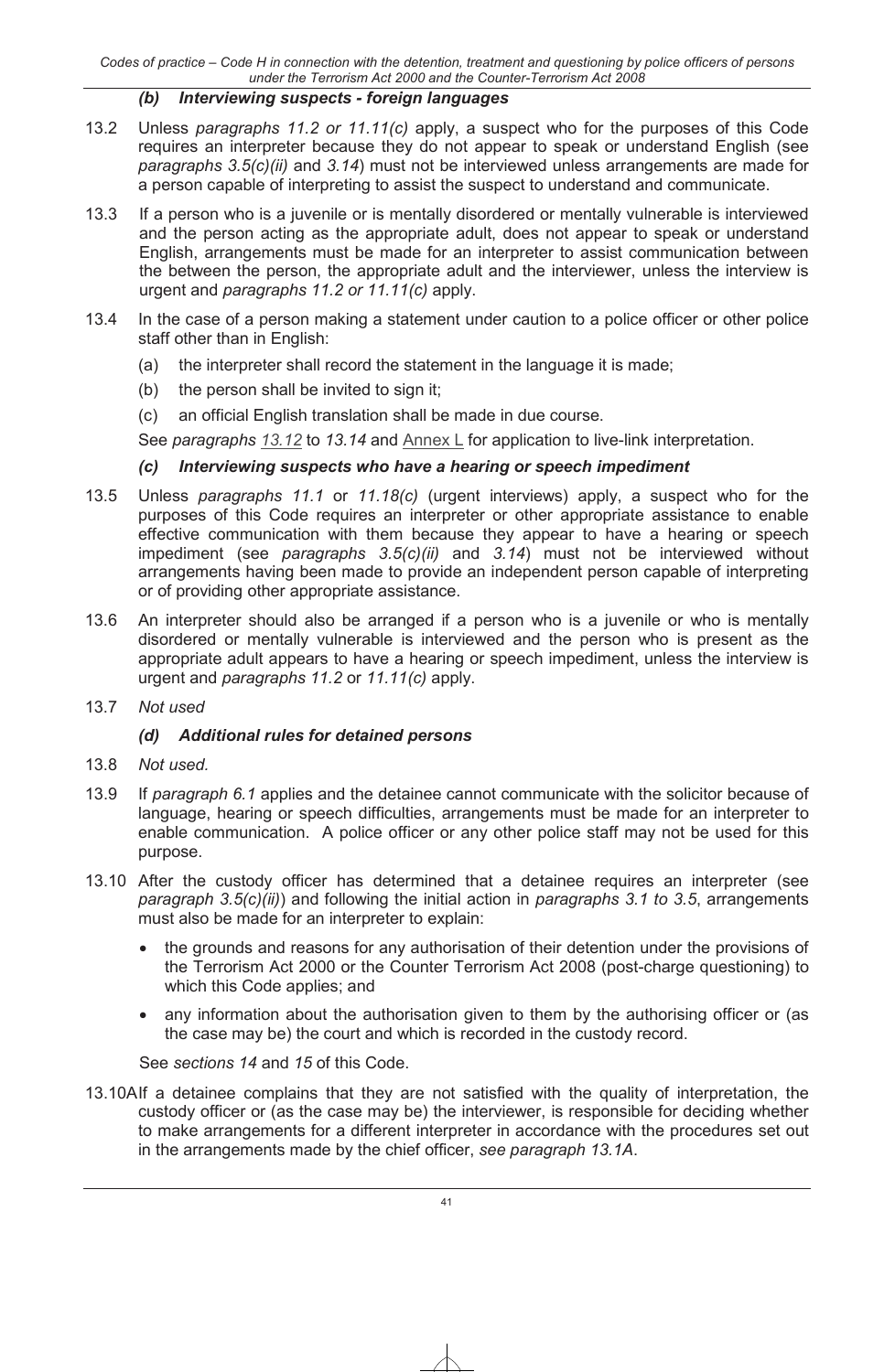### *(e) Translations of essential documents*

- 13.10BWritten translations, oral translations and oral summaries of essential documents in a language the detainee understands shall be provided in accordance with Annex K (Translations of documents and records).
- 13.10CIf a detainee complains that they are not satisfied with the quality of the translation, the custody officer or (as the case may be) the interviewer, is responsible for deciding whether a further translation should be provided in accordance with the procedures set out in the arrangements made by the chief officer, see *paragraph 13.1A*.

### *(f) Decisions not to provide interpretation and translation.*

13.10DIf a suspect challenges a decision:

- made by the custody officer in accordance with this Code (see *paragraph 3.5(c)(ii)*) that they do not require an interpreter, or
- made in accordance with *paragraphs 13.10A, 13.10B* or *13.10C* not to make arrangements to provide a different interpreter or another translation or not to translate a requested document,

the matter shall be reported to an inspector to deal with as a complaint for the purposes of *paragraph 9.3* or *12.10* if the challenge is made during an interview.

#### *(g) Documentation*

- 13.11 The following must be recorded in the custody record or as applicable, interview record:
	- (a) Action taken to arrange for an interpreter, including the live-link requirements in Annex L as applicable;
	- (b) Action taken when a detainee is not satisfied about the standard of interpretation or translation provided, see *paragraphs 13.10A* and *13.10C*;
	- (c) When an urgent interview is carried out in accordance with *paragraph 13.2* or *13.5* in the absence of an interpreter;
	- (d) When a detainee has been assisted by an interpreter for the purpose of providing or being given information or being interviewed:
	- (e) Action taken in accordance with Annex K when:
		- a written translation of an essential document is provided;
		- an oral translation or oral summary of an essential document is provided instead of a written translation and the authorising officer's reason(s) why this would not prejudice the fairness of the proceedings (see *Annex K, paragraph 3*);
		- a suspect waives their right to a translation of an essential document (see *Annex K, paragraph 4*);
		- when representations that a document which is not included in the table is essential and that a translation should be provided are refused and the reason for the refusal (see *Annex K, paragraph 8*).

### *(h) Live-link interpretation*

13.12 In this section and in Annex L, 'live-link interpretation' means an arrangement to enable communication between the suspect and an interpreter who is not *physically* present with the suspect. The arrangement must ensure that anything said by any person in the suspect's presence and hearing can be interpreted in the same way as if the interpreter was physically present at that time. The communication must be by audio *and* visual means for the purpose of an interview, and for all other purposes it may be *either*; by audio and visual means, or by audio means *only*, as follows: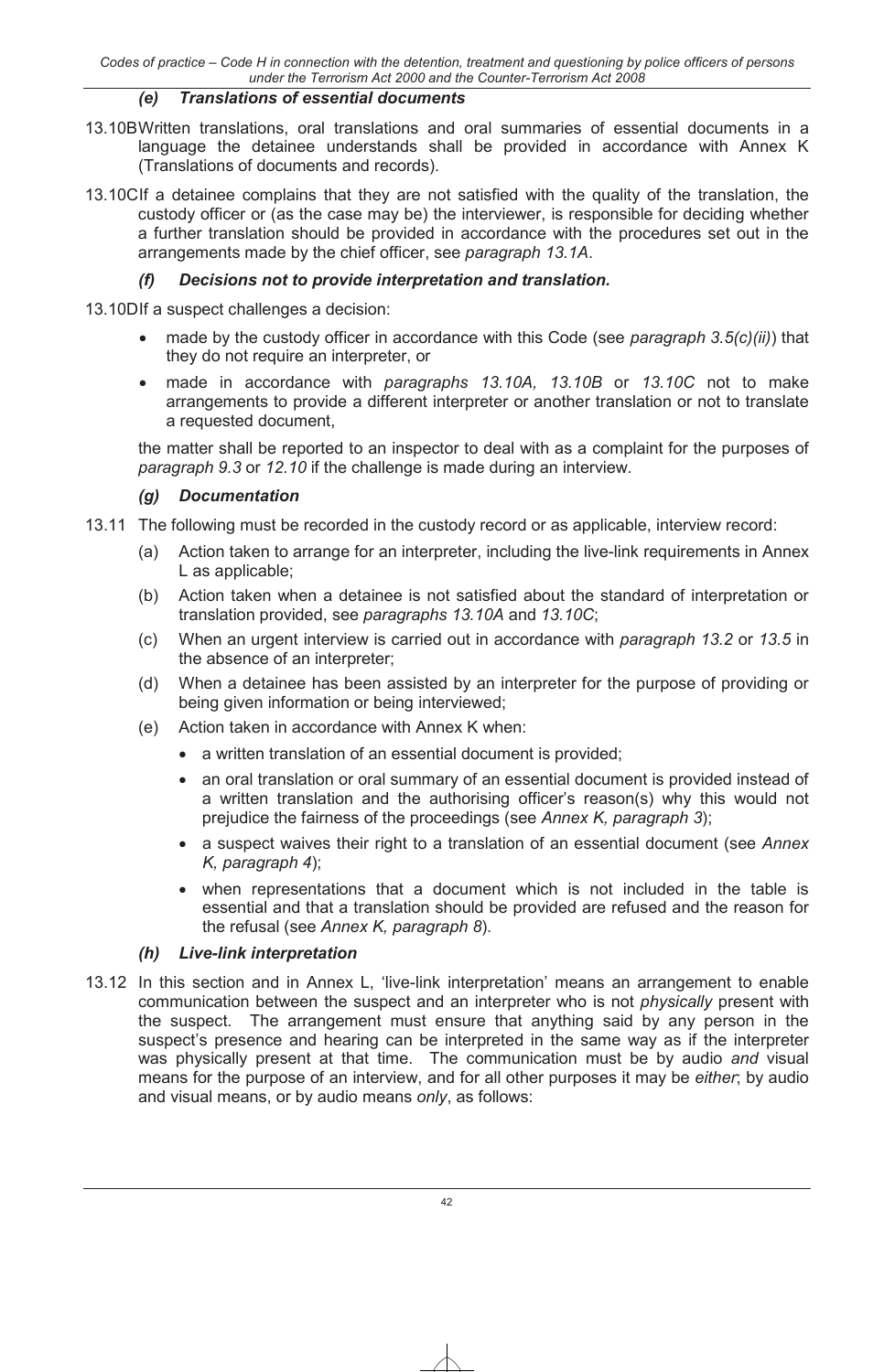#### **(a) Audio and visual communication**

This is required for interviews conducted and recorded in accordance with the Code of Practice for the video recording with sound, of interviews of persons detained under section 41 of the Terrorism Act 2000 and of persons for whom an authorisation to question after charge has been given under section 22 of the Counter-Terrorism act 2008 (see *Note 13D*). In these each of these cases, the interview must be video recorded with sound and during that interview, live link interpretation must *enable*:

- (i) the suspect, the interviewer, solicitor, appropriate adult and any other person *physically* present with the suspect at any time during the interview and an interpreter who is not *physically* present, to *see* and *hear* each other; and
- (ii) the interview to be conducted and recorded in accordance with the relevant provisions of the Code, subject to the modifications in Part 2 of Annex L.

#### **(b) Audio and visual or audio without visual communication.**

This applies to communication for the purposes of any provision of this Code except as described in (a), which requires or permits information to be given to, sought from, or provided by a suspect, whether orally or in writing, which would include communication between the suspect and their solicitor and/or appropriate adult, and for these cases, live link interpretation must:

- (i) *enable* the suspect, the person giving or seeking that information, any other person *physically* present with the suspect at that time and an interpreter who is not so present, to either *see* and *hear* each other, or to *hear without seeing* each other (for example by using a telephone); and
- (ii) enable that information to be given to, sought from, or provided by, the suspect in accordance with the provisions of this Code that apply to that information, as modified for the purposes of the live-link, by Part 2 of Annex L.
- 13.12A The requirement in *sub-paragraphs 13.12(a)(ii)* and *(b)(ii)*, that live-link interpretation must enable compliance with the relevant provisions of the specified Codes, means that the arrangements must provide for any written or electronic record of what the suspect says in their own language which is made by the interpreter, to be securely transmitted without delay so that the suspect can be invited to read, check and if appropriate, sign or otherwise confirm that the record is correct or make corrections to the record.
- 13.13 Chief officers must be satisfied that live-link interpretation used in their force area for the purposes of *paragraphs 3.12(a)* and *(b),* provides for accurate and secure communication with the suspect. This includes ensuring that at any time during which live link interpretation is being used, a person cannot see, hear or otherwise obtain access to any communications between the suspect and interpreter or communicate with the suspect or interpreter unless so authorised or allowed by the custody officer or in the case of an interview, the interviewer and that as applicable, the confidentiality of any private consultation between a suspect and their solicitor and appropriate adult (see *paragraphs 13.2A*, *13.6* and *13.9)* is maintained. See *Annex L paragraph 4*.

- *13A Chief officers have discretion when determining the individuals or organisations they use to provide interpretation and translation services for their forces provided that these services are compatible with the requirements of the Directive. One example which chief officers may wish to consider is the Ministry of Justice commercial agreements for interpretation and translation services.*
- *13B A procedure for determining whether a person needs an interpreter might involve a telephone interpreter service or using cue cards or similar visual aids which enable the detainee to indicate their ability to speak and understand English and their preferred language. This could be confirmed through an interpreter who could also assess the extent to which the person can speak and understand English.*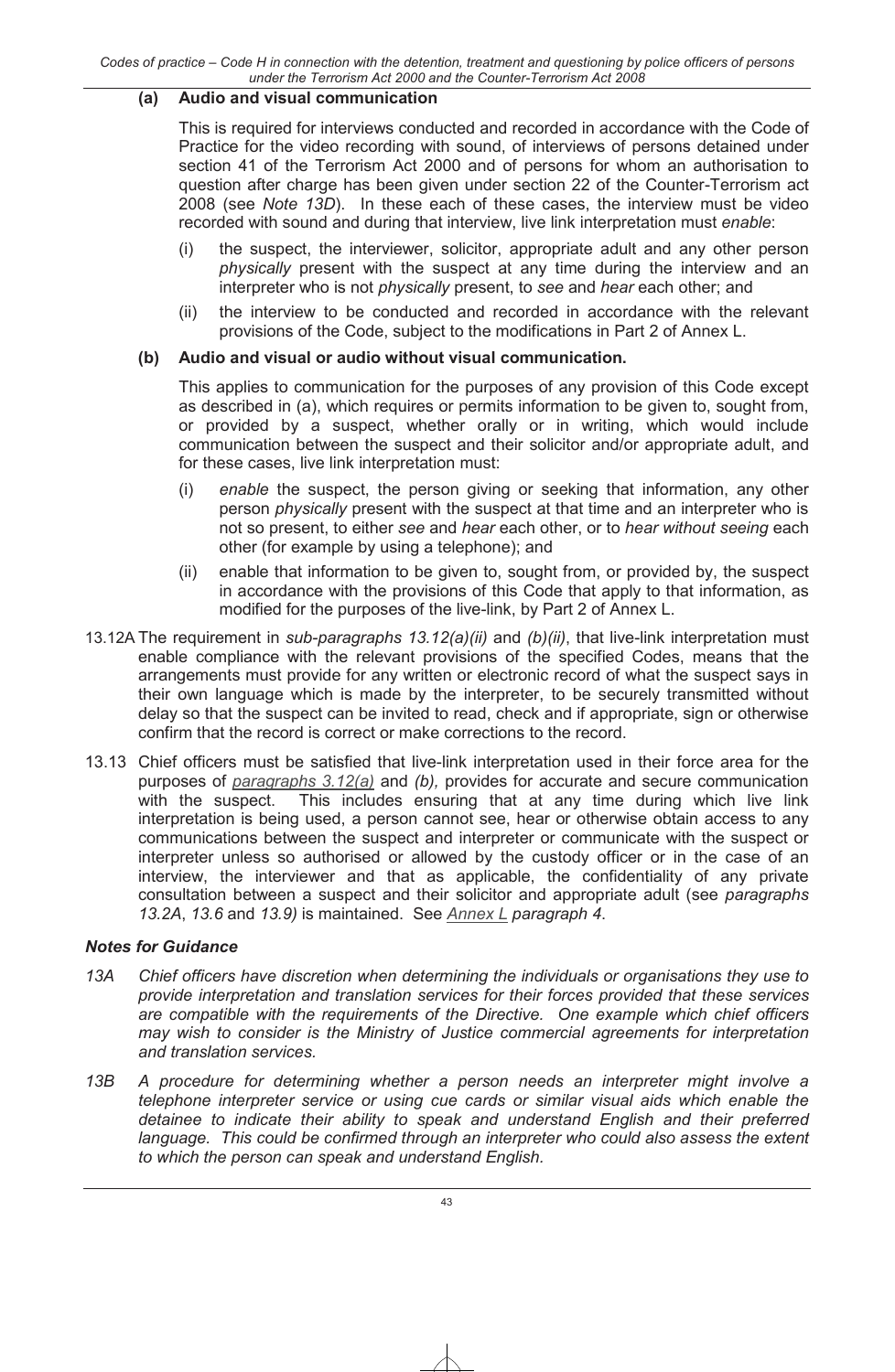- *13C There should also be a procedure for determining whether a suspect who requires an interpreter requires assistance in accordance with paragraph 3.20 to help them check and if applicable, sign any documentation.*
- *13D The Code of Practice referred to in paragraph 13.12, is available here: [https://www.gov.uk/government/publications/terrorism-act-2000-video-recording-code-of-practice.](https://www.gov.uk/government/publications/terrorism-act-2000-video-recording-code-of-practice)*

### **14 Reviews and Extensions of Detention under the Terrorism Act 2000**

### *(a) General*

- 14.0 The requirement in *paragraph 3.4(b)* that documents and materials essential to challenging the lawfulness the detainee's arrest and detention must be made available to the detainee or their solicitor, applies for the purposes of this section.
- 14.1 The powers and duties of the review officer are in the Terrorism Act 2000, Schedule 8, Part II. See *Notes 14A and 14B*. A review officer should carry out their duties at the police station where the detainee is held and be allowed such access to the detainee as is necessary to exercise those duties.
- 14.2 For the purposes of reviewing a person's detention, no officer shall put specific questions to the detainee:
	- regarding their involvement in any offence; or
	- in respect of any comments they may make:
		- ∼ when given the opportunity to make representations; or
		- $\sim$  in response to a decision to keep them in detention or extend the maximum period of detention.

Such an exchange could constitute an interview as in *paragraph 11.1* and would be subject to the associated safeguards in *section 11*.

- 14.3 If detention is necessary for longer than 48 hours from the time of arrest or, if a person was being detained under TACT Schedule 7, from the time at which the examination under Schedule 7 began, a police officer of at least superintendent rank, or a Crown Prosecutor may apply for a warrant of further detention or for an extension or further extension of such a warrant under paragraph 29 or (as the case may be) 36 of Part III of Schedule 8 to the Terrorism Act 2000. See *Note 14C*.
- 14.4 When an application is made for a warrant as described in paragraph 14.3, the detained person and their representative must be informed of their rights in respect of the application. These include:
	- (i) the right to a written notice of the application (s*ee paragraph 14.4*);
	- (ii) the right to make oral or written representations to the judicial authority / High Court judge about the application;
	- (iii) the right to be present and legally represented at the hearing of the application, unless specifically excluded by the judicial authority / High Court judge;
	- (iv) their right to free legal advice (see section 6 of this Code).
- 14.4A TACT *Schedule 8 paragraph 31* requires the notice of the application for a warrant of further detention to be provided before the judicial hearing of the application for that warrant and that the notice must include:
	- (a) notification that the application for a warrant has been made;
	- (b) the time at which the application was made:
	- (c) the time at which the application is to be heard;
	- (d) the grounds on which further detention is sought.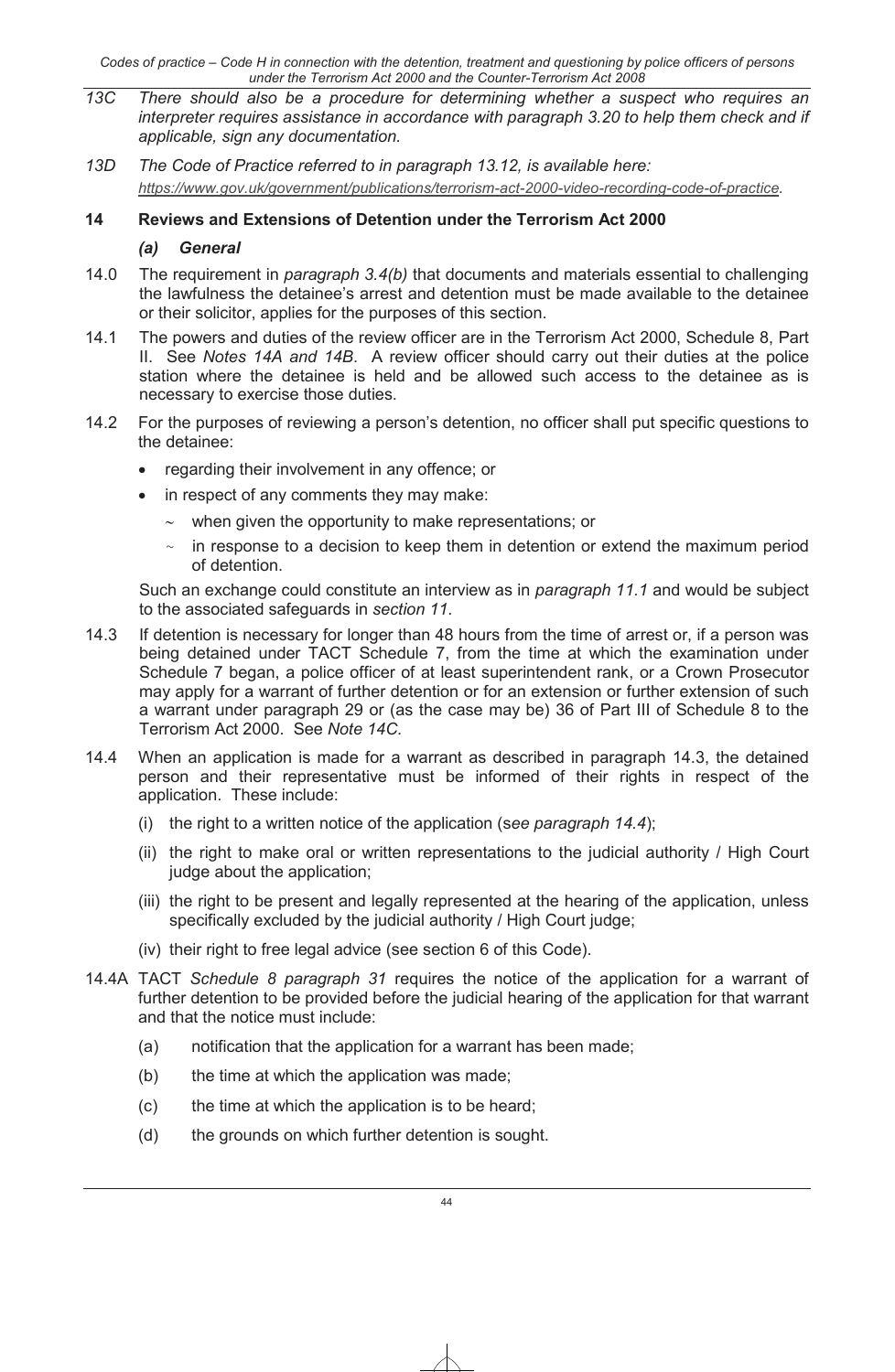A notice must also be provided each time an application is made to extend or further extend an existing warrant.

### *(b) Transfer of persons detained for more than 14 days to prison*

- 14.5 If the Detention of Terrorists Suspects (Temporary Extension) Bill is enacted and in force, a High Court judge may extend or further extend a warrant of further detention to authorise a person to be detained beyond a period of 14 days from the time of their arrest (or if they were being detained under TACT Schedule 7, from the time at which their examination under Schedule 7 began). The provisions of Annex J will apply when a warrant of further detention is so extended or further extended.
- 14.6 *Not used.*
- 14.7 *Not used.*
- 14.8 *Not used.*
- 14.9 *Not used.*
- 14.10 *Not used.*

#### *(c) Documentation*

- 14.11 It is the responsibility of the officer who gives any reminders as at *paragraph 14.4*, to ensure that these are noted in the custody record, as well any comments made by the detained person upon being told of those rights.
- 14.12 The grounds for, and extent of, any delay in conducting a review shall be recorded.
- 14.13 Any written representations shall be retained.
- 14.14 A record shall be made as soon as practicable about the outcome of each review and, if applicable, the grounds on which the review officer authorises continued detention. A record shall also be made as soon as practicable about the outcome of an application for a warrant of further detention or its extension
- 14.15 *Not used.*

- *14A TACT Schedule 8 Part II sets out the procedures for review of detention up to 48 hours from the time of arrest under TACT section 41 (or if a person was being detained under TACT Schedule 7, from the time at which the examination under Schedule 7 began). These include provisions for the requirement to review detention, postponing a review, grounds for continued detention, designating a review officer, representations, rights of the detained person and keeping a record. The review officer's role ends after a warrant has been issued for extension of detention under Part III of Schedule 8.*
- *14B A review officer may authorise a person's continued detention if satisfied that detention is necessary:*
	- *(a) to obtain relevant evidence whether by questioning the person or otherwise;*
	- *(b) to preserve relevant evidence;*
	- *(c) while awaiting the result of an examination or analysis of relevant evidence;*
	- *(d) for the examination or analysis of anything with a view to obtaining relevant evidence;*
	- *(e) pending a decision to apply to the Secretary of State for a deportation notice to be served on the detainee, the making of any such application, or the consideration of any such application by the Secretary of State;*
	- *(f) pending a decision to charge the detainee with an offence.*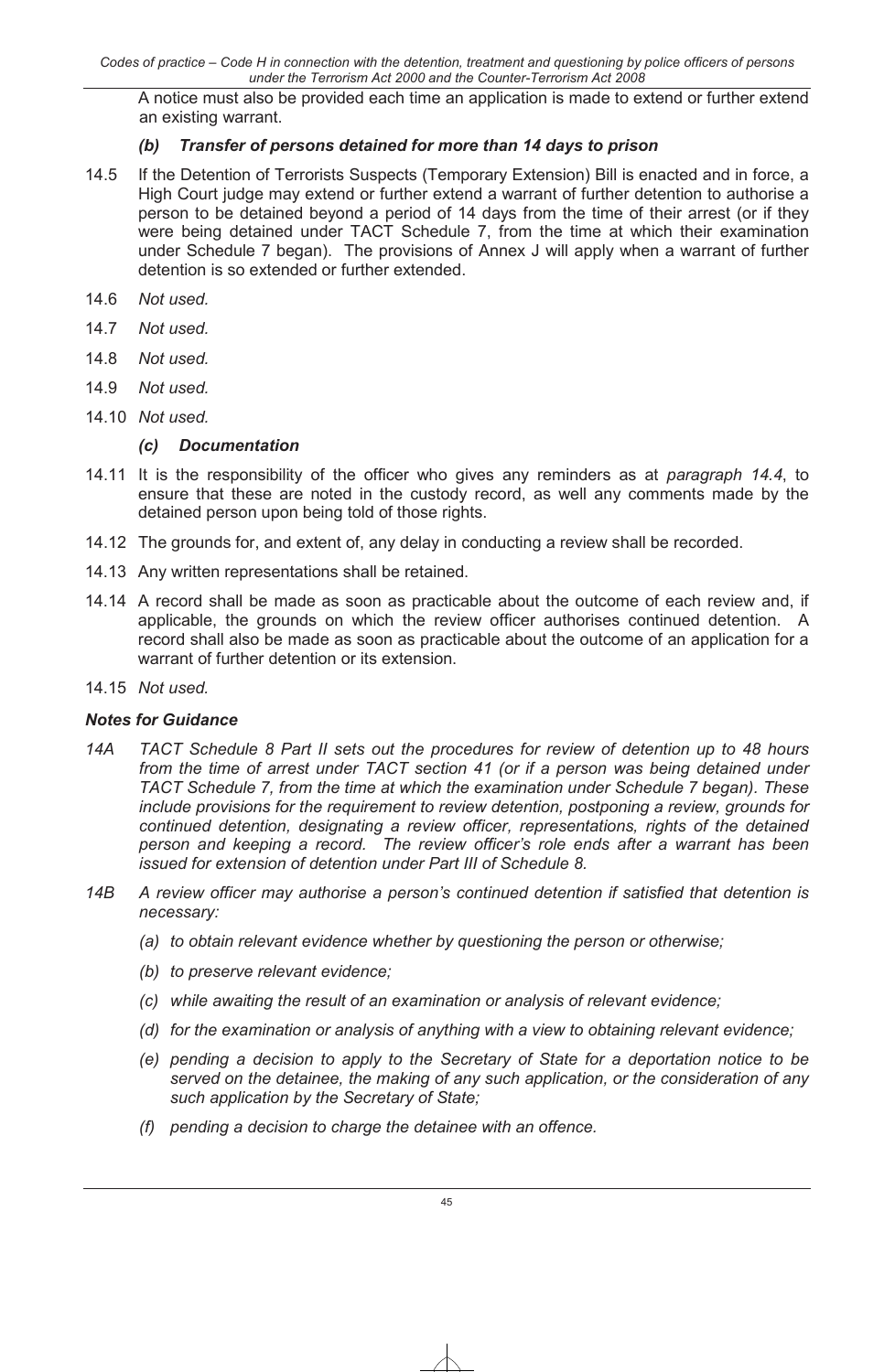*Codes of practice – Code H in connection with the detention, treatment and questioning by police officers of persons under the Terrorism Act 2000 and the Counter-Terrorism Act 2008*

- *14C Applications for warrants to extend detention beyond 48 hours, may be made for periods of 7 days at a time (initially under TACT Schedule 8 paragraph 29, and extensions thereafter under TACT Schedule 8, paragraph 36), up to a maximum period of 14 days (or 28 days if the Detention of Terrorists Suspects (Temporary Extension) Bill) is enacted and in force) from the time of their arrest (or if they were being detained under TACT Schedule 7, from the time at which their examination under Schedule 7 began). Applications may be made for shorter periods than 7 days, which must be specified. The judicial authority or High Court judge may also substitute a shorter period if they feel a period of 7 days is inappropriate.*
- *14D Unless Note 14F applies, applications for warrants that would take the total period of detention up to 14 days or less should be made to a judicial authority, meaning a District Judge (Magistrates' Court) designated by the Lord Chief Justice to hear such applications.*
- *14E If by virtue of the relevant provisions described in Note 14C being enacted the maximum period of detention is extended to 28 days, any application for a warrant which would take the period of detention beyond 14 days from the time of arrest (or if a person was being detained under TACT Schedule 7, from the time at which the examination under Schedule 7 began), must be made to a High Court Judge.*
- *14F If, when the Detention of Terrorists Suspects (Temporary Extension) Bill is enacted and in force, an application is made to a High Court judge for a warrant which would take detention beyond 14 days and the High Court judge instead issues a warrant for a period of time which would not take detention beyond 14 days, further applications for extension of detention must also be made to a High Court judge, regardless of the period of time to which they refer.*
- *14G Not used.*
- *14H An officer applying for an order under TACT Schedule 8 paragraph 34 to withhold specified information on which they intend to rely when applying for a warrant of further detention or the extension or further extension of such a warrant, may make the application for the order orally or in writing. The most appropriate method of application will depend on the circumstances of the case and the need to ensure fairness to the detainee.*
- *14I After hearing any representations by or on behalf of the detainee and the applicant, the judicial authority or High Court judge may direct that the hearing relating to the extension of detention under Part III of Schedule 8 is to take place using video conferencing facilities. However, if the judicial authority requires the detained person to be physically present at any hearing, this should be complied with as soon as practicable. Paragraph 33(4) to (9) of TACT Schedule 8 govern the hearing of applications via video-link or other means.*
- *14J Not used.*
- *14K Not used.*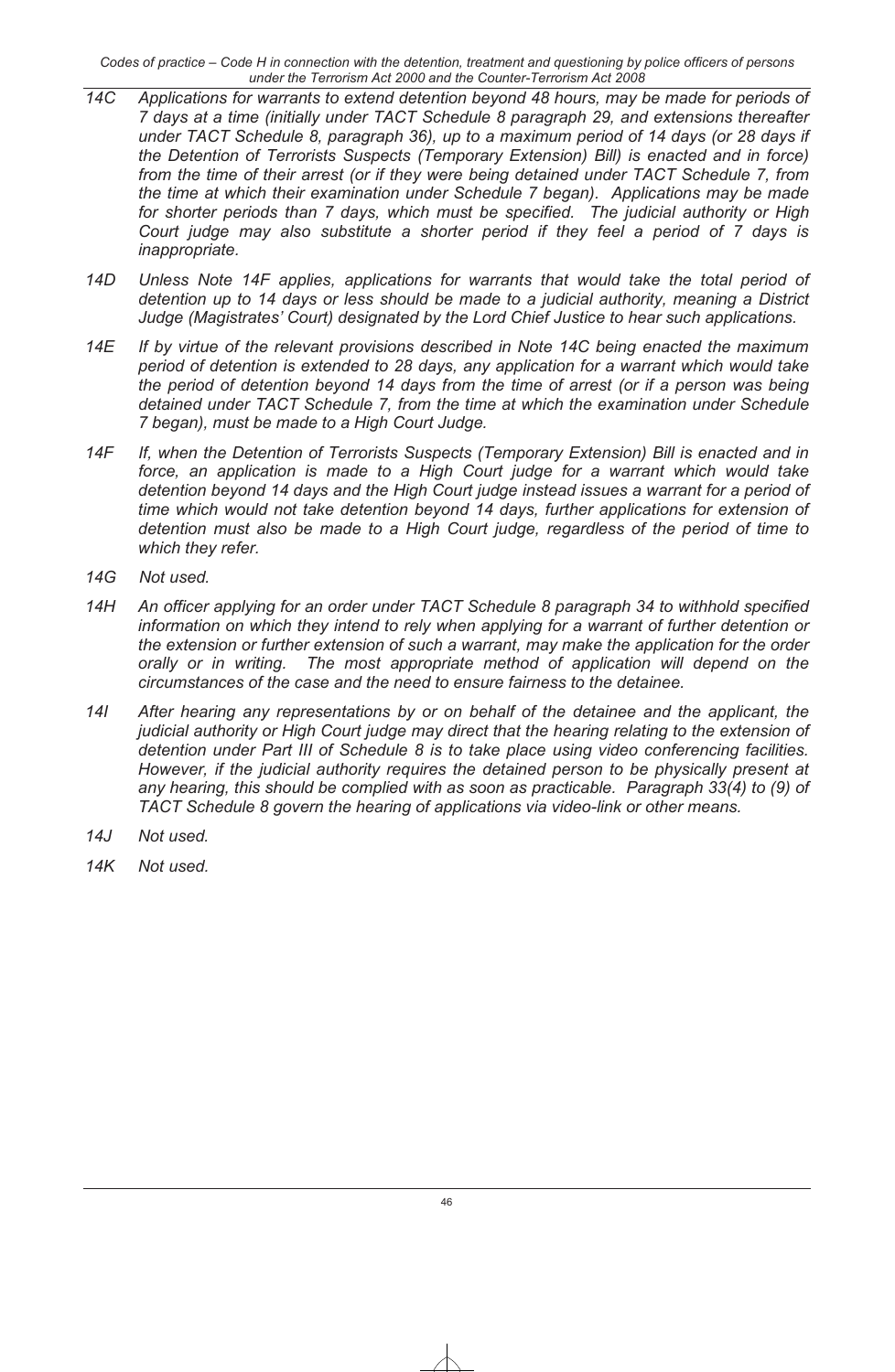### **15 Charging and post-charge questioning in terrorism cases**

# *(a) Charging*

15.1 Charging of detained persons is covered by PACE and guidance issued under PACE by the Director of Public Prosecutions. Decisions to charge persons to whom this Code (H) applies, the charging process and related matters are subject to section 16 of PACE Code C.

### *(b) Post-charge questioning*

- 15.2 Under section 22 of the Counter-Terrorism Act 2008, a judge of the Crown Court may authorise the questioning of a person about an offence for which they have been charged, informed that they may be prosecuted or sent for trial, if the offence:
	- is a terrorism offence as set out in section 27 of the Counter-Terrorism Act 2008; or
	- is an offence which appears to the judge to have a terrorist connection. See *Note 15C*.

The decision on whether to apply for such questioning will be based on the needs of the investigation. There is no power to detain a person solely for the purposes of post-charge questioning. A person can only be detained whilst being so questioned (whether at a police station or in prison) if they are already there in lawful custody under some existing power. If at a police station the contents of *sections 8* and *9* of this Code must be considered the minimum standards of treatment for such detainees.

- 15.3 The Crown Court judge may authorise the questioning if they are satisfied that:
	- further questioning is necessary in the interests of justice;
	- the investigation for the purposes of which the further questioning is being proposed is being conducted diligently and expeditiously; and
	- the questioning would not interfere unduly with the preparation of the person's defence to the charge or any other criminal charge that they may be facing.

See *Note 15E*

- 15.4 The judge authorising questioning may specify the location of the questioning.
- 15.5 The judge may only authorise a period up to a maximum of 48 hours before further authorisation must be sought. The 48 hour period would run continuously from the commencement of questioning. This period must include breaks in questioning in This period must include breaks in questioning in accordance with paragraphs 8.6 and 12.2 of this Code (see *Note 15B*).
- 15.6 Nothing in this Code shall be taken to prevent a suspect seeking a voluntary interview with the police at any time.
- 15.7 For the purposes of this section, any reference in sections 6, 10, 11, 12 and 13 of this Code to:
	- 'suspect' means the person in respect of whom an authorisation has been given under section 22 of the Counter-Terrorism Act 2008 (post-charge questioning of terrorist suspects) to interview them;
	- 'interview' means post-charge questioning authorised under section 22 of the Counter-Terrorism Act 2008;
	- 'offence' means an offence for which the person has been charged, informed that they may be prosecuted or sent for trial and about which the person is being questioned; and
	- 'place of detention' means the location of the questioning specified by the judge (see paragraph 15.4),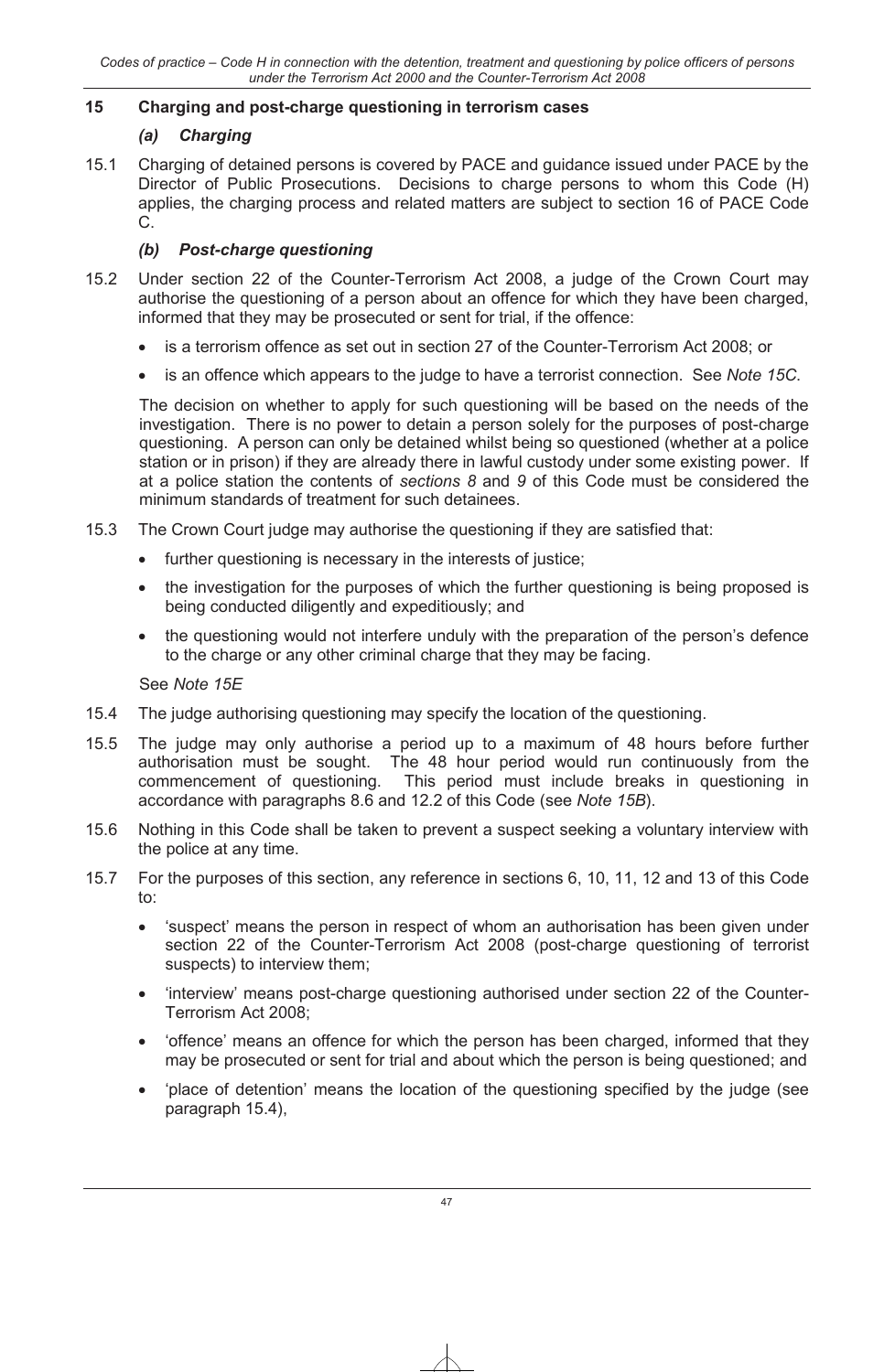and the provisions of those sections apply (as appropriate), to such questioning (whether at a police station or in prison) subject to the further modifications in the following paragraphs:

#### *Right to legal advice*

- 15.8 In *section 6* of this Code, for the purposes of post-charge questioning:
	- access to a solicitor may not be delayed under Annex B; and
	- *paragraph 6.5* (direction that a detainee may only consult a solicitor within the sight and hearing of a qualified officer) does not apply.

#### *Cautions*

15.9 In *section 10* of this Code, unless the restriction on drawing adverse inferences from silence applies (see paragraph 15.10), for the purposes of post-charge questioning, the caution must be given in the following terms before any such questions are asked:

*"You do not have to say anything. But it may harm your defence if you do not mention when questioned something which you later rely on in Court. Anything you do say may be given in evidence."*

Where the use of the Welsh Language is appropriate, a constable may provide the caution directly in Welsh in the following terms:

*"Does dim rhaid i chi ddweud dim byd. Ond gall niweidio eich amddiffyniad os na fyddwch chi'n sôn, wrth gael eich holi, am rywbeth y byddwch chi'n dibynnu arno nes ymlaen yn y Llys. Gall unrhyw beth yr ydych yn ei ddweud gael ei roi fel tystiolaeth."*

15.10 The only restriction on drawing adverse inferences from silence, see *Annex C,* applies in those situations where a person has asked for legal advice and is questioned before receiving such advice in accordance with paragraph 6.7(b).

#### *Interviews*

- 15.11 In section 11, for the purposes of post-charge questioning, whenever a person is questioned, they must be informed of the offence for which they have been charged or informed that they may be prosecuted, or that they have been sent for trial and about which they are being questioned.
- 15.12 Paragraph 11.2 (place where questioning may take place) does not apply to post-charge questioning.

#### *Recording post-charge questioning*

15.13 All interviews must be video recorded with sound in accordance with the separate Code of Practice issued under section 25 of the Counter-Terrorism Act 2008 for the video recording with sound of post-charge questioning authorised under section 22 of the Counter-Terrorism Act 2008 (see *paragraph 11.8*).

- *15A If a person is detained at a police station for the purposes of post-charge questioning, a custody record must be opened in accordance with section 2 of this Code. The custody*  record must note the power under which the person is being detained, the time at which the *person was transferred into police custody, their time of arrival at the police station and their time of being presented to the custody officer.*
- *15B The custody record must note the time at which the interview process commences. This shall be regarded as the relevant time for any period of questioning in accordance with paragraph 15.5 of this Code.*
- *15C Where reference is made to 'terrorist connection' in paragraph 15.2, this is determined in accordance with section 30 of the Counter-Terrorism Act 2008. Under section 30 of that Act a court must in certain circumstances determine whether an offence has a terrorist*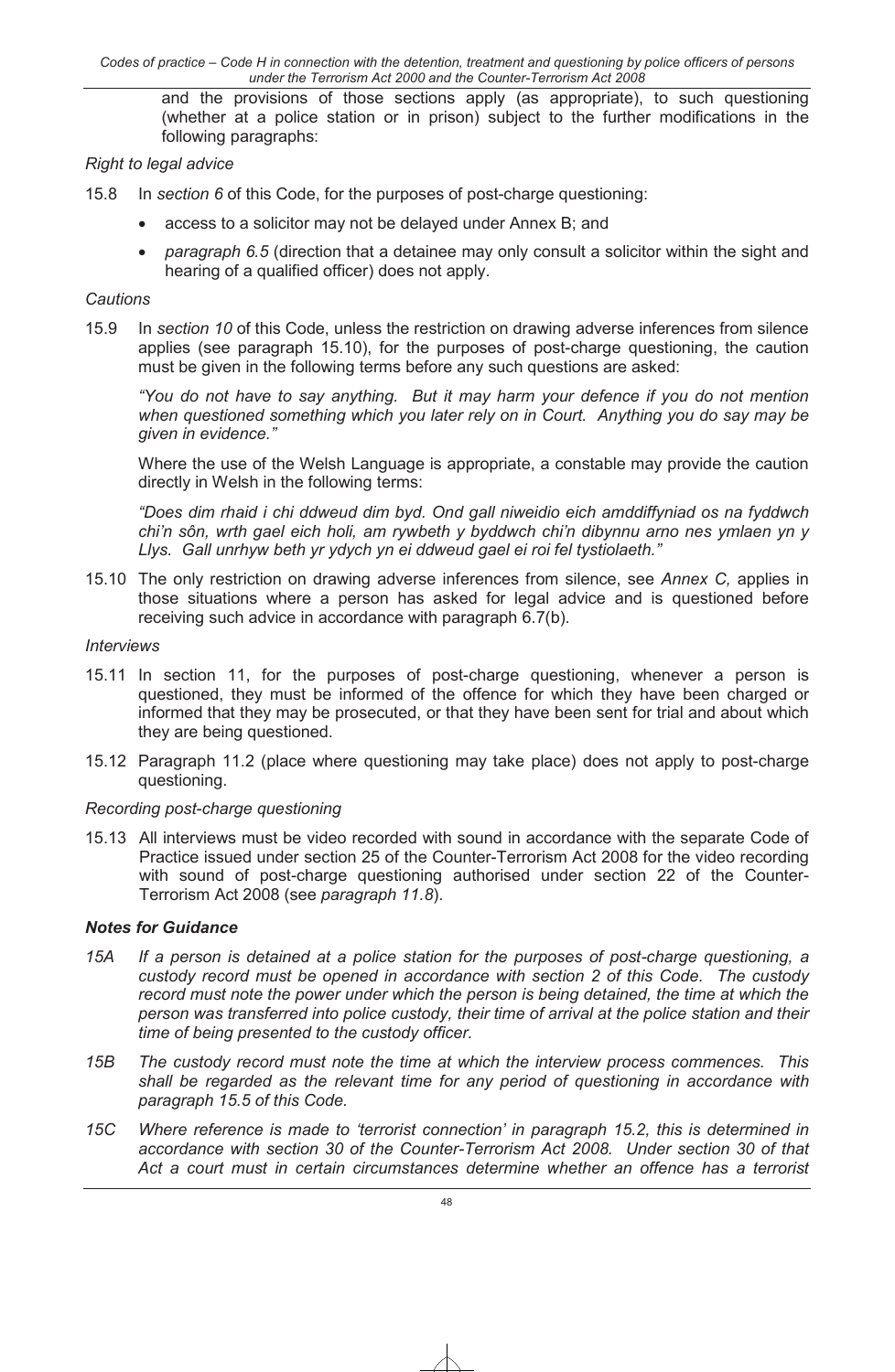*connection. These are offences under general criminal law which may be prosecuted in terrorism cases (for example explosives-related offences and conspiracy to murder). An offence has a terrorist connection if the offence is, or takes place in the course of, an act of terrorism or is committed for the purposes of terrorism (section 98 of the Act). Normally the court will make the determination during the sentencing process, however for the purposes of post-charge questioning, a Crown Court Judge must determine whether the offence could have a terrorist connection.* 

- *15D The powers under section 22 of the Counter-Terrorism Act 2008 are separate from and additional to the normal questioning procedures within this code. Their overall purpose is to enable the further questioning of a terrorist suspect after charge. They should not therefore be used to replace or circumvent the normal powers for dealing with routine questioning.*
- *15E Post-charge questioning has been created because it is acknowledged that terrorist investigations can be large and complex and that a great deal of evidence can come to light following the charge of a terrorism suspect. This can occur, for instance, from the translation of material or as the result of additional investigation. When considering an application for post-charge questioning, the police must 'satisfy' the judge on all three points under paragraph 15.3. This means that the judge will either authorise or refuse an application on the balance of whether the conditions in paragraph 15.3 are all met. It is important therefore, that when making the application, to consider the following questions:*
	- What further evidence is the questioning expected to provide?
	- Why was it not possible to obtain this evidence before charge?
	- How and why was the need to question after charge first recognised?
	- How is the questioning expected to contribute further to the case?
	- To what extent could the time and place for further questioning interfere with the preparation of the person's defence (for example if authorisation is sought close to the time of a trial)?
	- What steps will be taken to minimise any risk that questioning might interfere with the preparation of the person's defence?

*This list is not exhaustive but outlines the type of questions that could be relevant to any asked by a judge in considering an application.*

# **16 Testing persons for the presence of specified Class A drugs**

16.1 The provisions for drug testing under section 63B of PACE (as amended by section 5 of the Criminal Justice Act 2003 and section 7 of the Drugs Act 2005), do not apply to persons to whom this Code applies. Guidance on these provisions can be found in section 17 of PACE Code C.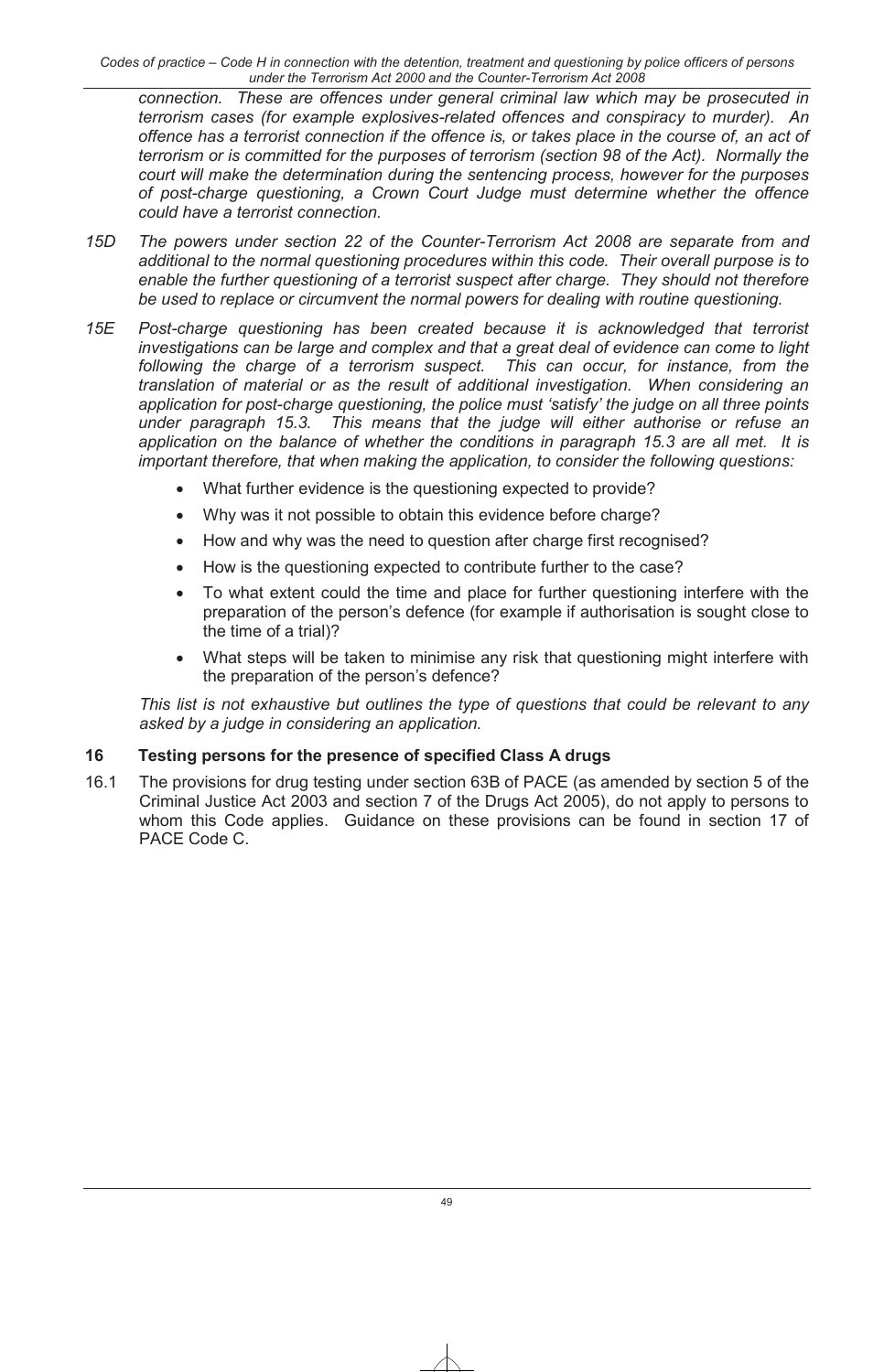### **ANNEX A INTIMATE AND STRIP SEARCHES**

### **A Intimate search**

1. An intimate search consists of the physical examination of a person's body orifices other than the mouth. The intrusive nature of such searches means the actual and potential risks associated with intimate searches must never be underestimated.

### *(a) Action*

- 2. Body orifices other than the mouth may be searched if authorised by an officer of inspector rank or above who has reasonable grounds for believing that the person may have concealed on themselves anything which they could and might use to cause physical injury to themselves or others at the station and the officer has reasonable grounds for believing that an intimate search is the only means of removing those items.
- 3. Before the search begins, a police officer or designated detention officer, must tell the detainee:
	- (a) that the authority to carry out the search has been given;
	- (b) the grounds for giving the authorisation and for believing that the article cannot be removed without an intimate search.

Note: *Paragraph 1.11A* of this Code requires someone to fulfil the role of the appropriate adult to be present when a 17-year-old is told about the authority and grounds for an intimate search.

- 4. An intimate search may only be carried out by a registered medical practitioner or registered nurse, unless an officer of at least inspector rank considers this is not practicable, in which case a police officer may carry out the search. See *Notes A1* to *A5*.
- 5. Any proposal for a search under *paragraph 2* to be carried out by someone other than a registered medical practitioner or registered nurse must only be considered as a last resort and when the authorising officer is satisfied the risks associated with allowing the item to remain with the detainee outweigh the risks associated with removing it. See *Notes A1* to *A5*.
- 6. An intimate search at a police station of a juvenile or mentally disordered or otherwise mentally vulnerable person may take place only in the presence of an appropriate adult of the same sex (see *Annex I*), unless the detainee specifically requests a particular adult of the opposite sex who is readily available. In the case of a juvenile the search may take place in the absence of the appropriate adult only if the juvenile signifies in the presence of the appropriate adult they do not want the adult present during the search and the adult agrees. A record shall be made of the juvenile's decision and signed by the appropriate adult.
- 7. When an intimate search under *paragraph 2* is carried out by a police officer, the officer must be of the same sex as the detainee (see *Annex I*). A minimum of two people, other than the detainee, must be present during the search. Subject to *paragraph 6*, no person of the opposite sex who is not a medical practitioner or nurse shall be present, nor shall anyone whose presence is unnecessary. The search shall be conducted with proper regard to the sensitivity and vulnerability of the detainee.

### *(b) Documentation*

- 8. In the case of an intimate search under paragraph 2, the following shall be recorded as soon as practicable, in the detainee's custody record:
	- the authorisation to carry out the search;
	- the grounds for giving the authorisation;
	- the grounds for believing the article could not be removed without an intimate search: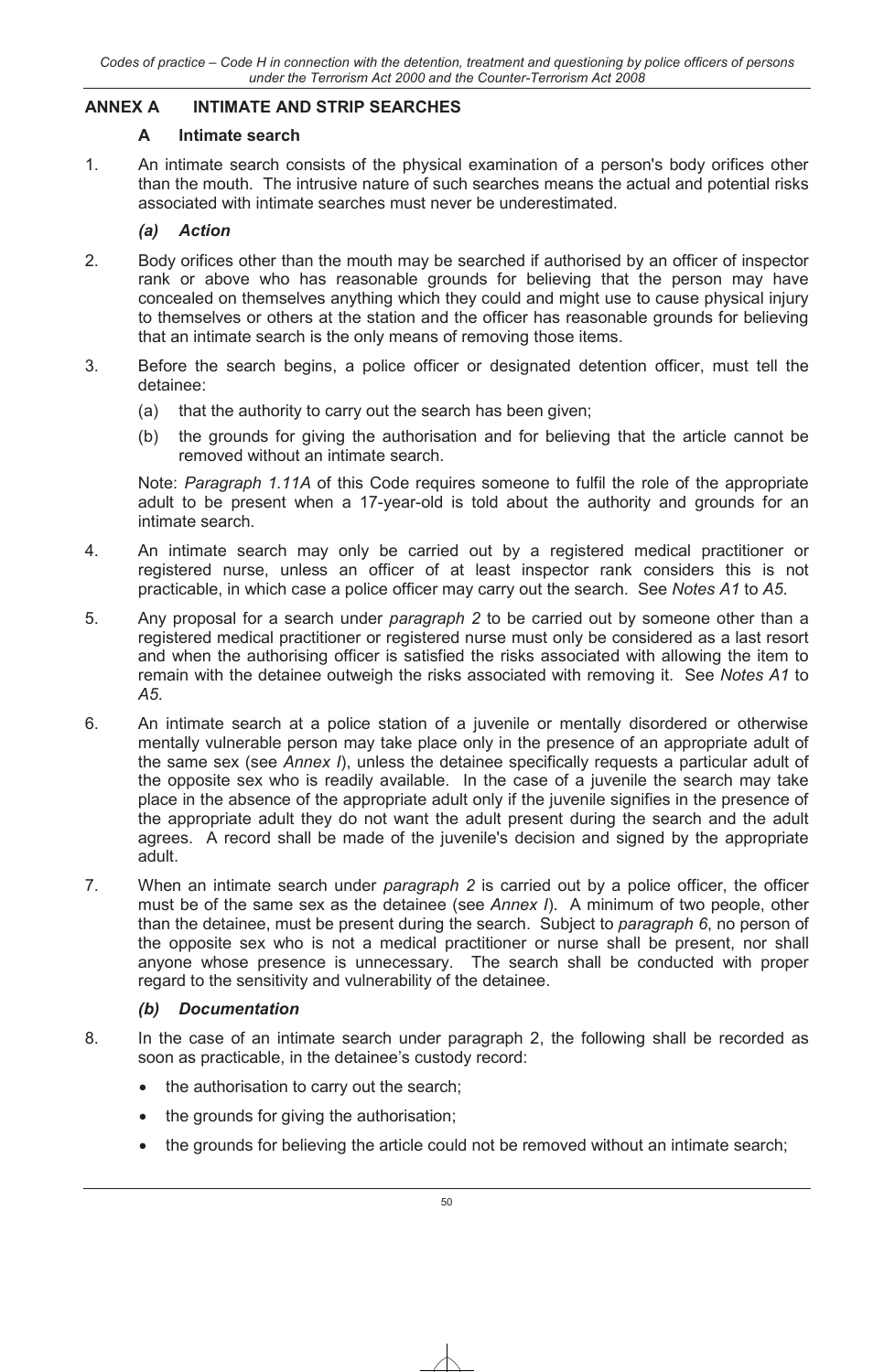- which parts of the detainee's body were searched;
- who carried out the search:
- who was present;
- the result.
- 9. If an intimate search is carried out by a police officer, the reason why it was impracticable for a registered medical practitioner or registered nurse to conduct it must be recorded.

#### **B Strip search**

10. A strip search is a search involving the removal of more than outer clothing. In this Code, outer clothing includes shoes and socks.

#### *(a) Action*

11. A strip search may take place only if it is considered necessary to remove an article which a detainee would not be allowed to keep, and the officer reasonably considers the detainee might have concealed such an article. Strip searches shall not be routinely carried out if there is no reason to consider that articles are concealed.

*The conduct of strip searches*

- 12. When strip searches are conducted:
	- (a) a police officer carrying out a strip search must be the same sex as the detainee (see *Annex I*);
	- (b) the search shall take place in an area where the detainee cannot be seen by anyone who does not need to be present, nor by a member of the opposite sex (see *Annex I*) except an appropriate adult who has been specifically requested by the detainee;
	- (c) except in cases of urgency, where there is risk of serious harm to the detainee or to others, whenever a strip search involves exposure of intimate body parts, there must be at least two people present other than the detainee, and if the search is of a juvenile or mentally disordered or otherwise mentally vulnerable person, one of the people must be the appropriate adult. Except in urgent cases as above, a search of a juvenile may take place in the absence of the appropriate adult only if the juvenile signifies in the presence of the appropriate adult that they do not want the adult to be present during the search and the adult agrees. A record shall be made of the juvenile's decision and signed by the appropriate adult. The presence of more than two people, other than an appropriate adult, shall be permitted only in the most exceptional circumstances;
	- (d) the search shall be conducted with proper regard to the sensitivity and vulnerability of the detainee in these circumstances and every reasonable effort shall be made to secure the detainee's co-operation and minimise embarrassment. Detainees who are searched shall not normally be required to remove all their clothes at the same time, e.g. a person should be allowed to remove clothing above the waist and redress before removing further clothing;
	- (e) if necessary to assist the search, the detainee may be required to hold their arms in the air or to stand with their legs apart and bend forward so a visual examination may be made of the genital and anal areas provided no physical contact is made with any body orifice;
	- (f) if articles are found, the detainee shall be asked to hand them over. If articles are found within any body orifice other than the mouth, and the detainee refuses to hand them over, their removal would constitute an intimate search, which must be carried out as in *Part A*;
	- (g) a strip search shall be conducted as quickly as possible, and the detainee allowed to dress as soon as the procedure is complete.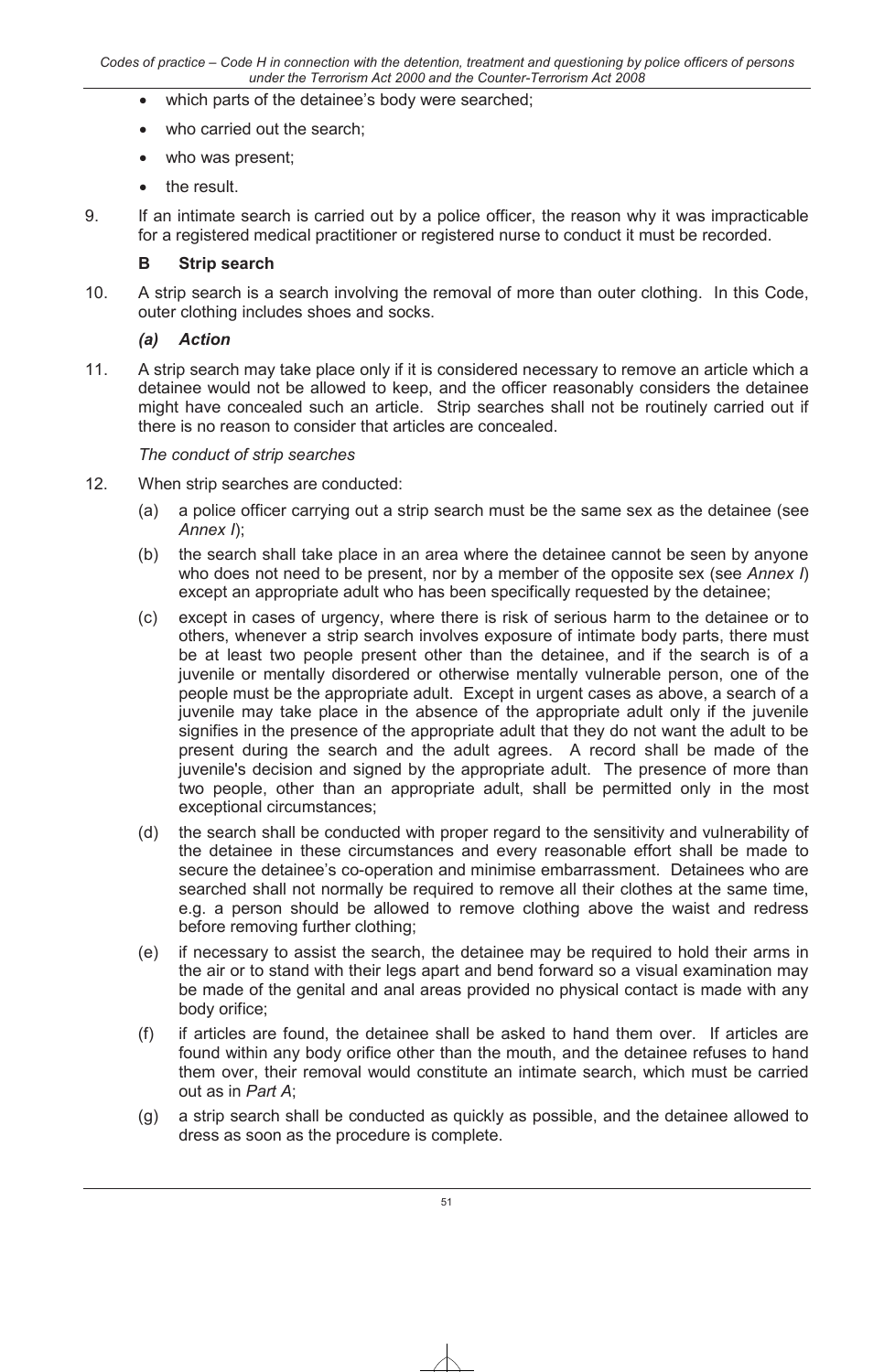### *(b) Documentation*

13. A record shall be made on the custody record of a strip search including the reason it was considered necessary, those present and any result.

- *A1 Before authorising any intimate search, the authorising officer must make every reasonable effort to persuade the detainee to hand the article over without a search. If the detainee agrees, a registered medical practitioner or registered nurse should whenever possible be asked to assess the risks involved and, if necessary, attend to assist the detainee.*
- *A2 If the detainee does not agree to hand the article over without a search, the authorising officer must carefully review all the relevant factors before authorising an intimate search. In particular, the officer must consider whether the grounds for believing an article may be concealed are reasonable.*
- *A3 If authority is given for a search under paragraph 2, a registered medical practitioner or registered nurse shall be consulted whenever possible. The presumption should be that the search will be conducted by the registered medical practitioner or registered nurse and the authorising officer must make every reasonable effort to persuade the detainee to allow the medical practitioner or nurse to conduct the search.*
- *A4 A constable should only be authorised to carry out a search as a last resort and when all other approaches have failed. In these circumstances, the authorising officer must be satisfied the detainee might use the article for one or more of the purposes in paragraph 2 and the physical injury likely to be caused is sufficiently severe to justify authorising a constable to carry out the search.*
- *A5 If an officer has any doubts whether to authorise an intimate search by a constable, the officer should seek advice from an officer of superintendent rank or above.*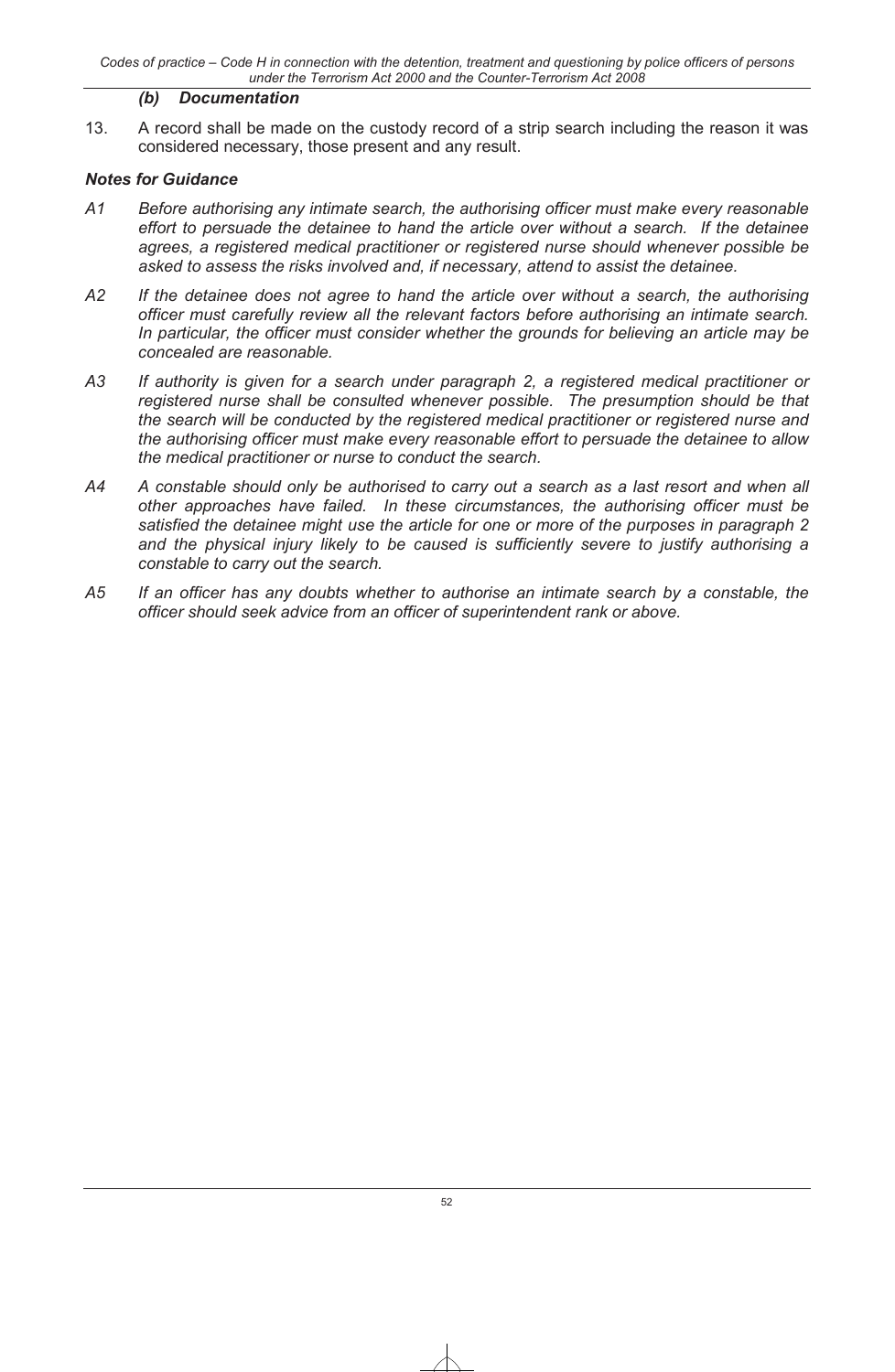#### **ANNEX B DELAY IN NOTIFYING ARREST OR ALLOWING ACCESS TO LEGAL ADVICE FOR PERSONS DETAINED UNDER THE TERRORISM ACT 2000.**

### **A DELAYS under TACT Schedule 8**

- 1. The rights as in *sections 5* or *6,* may be delayed if the person is detained under the Terrorism Act 2000, section 41, has not yet been charged with an offence and an officer of superintendent rank or above has reasonable grounds for believing the exercise of either right will have one of the following consequences:
	- (a) interference with or harm to evidence of a serious offence,
	- (b) interference with or physical injury to any person,
	- (c) the alerting of persons who are suspected of having committed a serious offence but who have not been arrested for it,
	- (d) the hindering of the recovery of property obtained as a result of a serious offence or in respect of which a forfeiture order could be made under section 23,
	- (e) interference with the gathering of information about the commission, preparation or instigation of acts of terrorism,
	- (f) the alerting of a person and thereby making it more difficult to prevent an act of terrorism, or
	- (g) the alerting of a person and thereby making it more difficult to secure a person's apprehension, prosecution or conviction in connection with the commission, preparation or instigation of an act of terrorism.
- 2. These rights may also be delayed if the officer has reasonable grounds for believing that:
	- (a) the detained person has benefited from his criminal conduct (to be decided in accordance with Part 2 of the Proceeds of Crime Act 2002), and
	- (b) the recovery of the value of the property constituting the benefit will be hindered by—
		- (i) informing the named person of the detained person's detention (in the case of an authorisation under paragraph 8(1)(a) of Schedule 8 to TACT), or
		- (ii) the exercise of the right under paragraph 7 (in the case of an authorisation under paragraph 8(1)(b) of Schedule 8 to TACT).
- 3. Authority to delay a detainee's right to consult privately with a solicitor may be given only if the authorising officer has reasonable grounds to believe the solicitor the detainee wants to consult will, inadvertently or otherwise, pass on a message from the detainee or act in some other way which will have any of the consequences specified under paragraph 8 of Schedule 8 to the Terrorism Act 2000. In these circumstances, the detainee must be allowed to choose another solicitor. See *Note B3*.
- 4. If the detainee wishes to see a solicitor, access to that solicitor may not be delayed on the grounds they might advise the detainee not to answer questions or the solicitor was initially asked to attend the police station by someone else. In the latter case the detainee must be told the solicitor has come to the police station at another person's request, and must be asked to sign the custody record to signify whether they want to see the solicitor.
- 5. The fact the grounds for delaying notification of arrest may be satisfied does not automatically mean the grounds for delaying access to legal advice will also be satisfied.
- 6. These rights may be delayed only for as long as is necessary but not beyond 48 hours from the time of arrest (or if a person was being detained under TACT Schedule 7, from the time at which the examination under Schedule 7 began). If the above grounds cease to apply within this time the detainee must as soon as practicable be asked if they wish to exercise either right, the custody record noted accordingly, and action taken in accordance with the relevant section of this Code.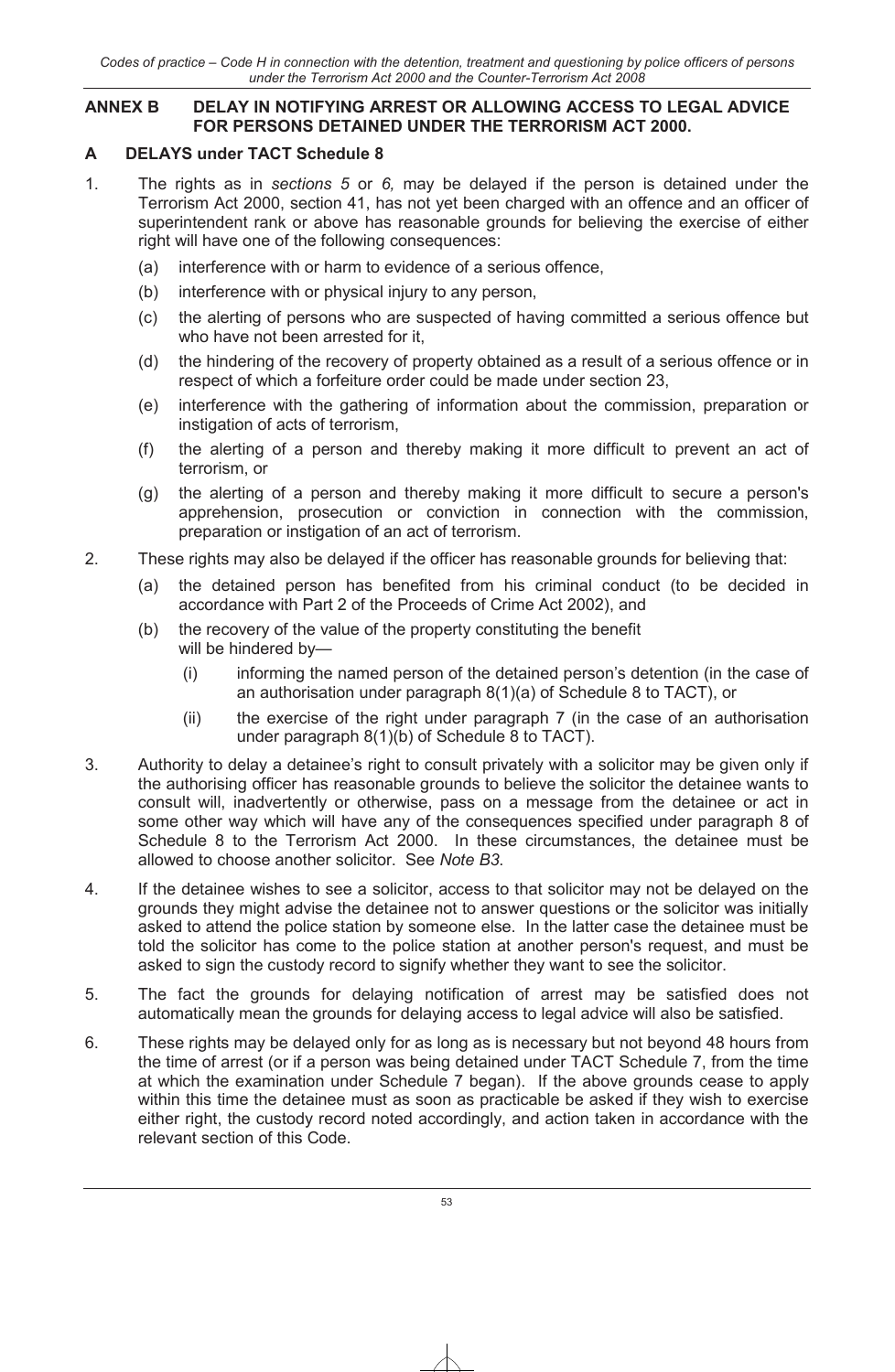7. A person must be allowed to consult a solicitor for a reasonable time before any court hearing.

### **B Documentation**

- 8. The grounds for action under this Annex shall be recorded and the detainee informed of them as soon as practicable.
- 9. Any reply given by a detainee under *paragraph 6* must be recorded and the detainee asked to endorse the record in relation to whether they want to receive legal advice at this point.

#### **C Cautions and special warnings**

10. When a suspect detained at a police station is interviewed during any period for which access to legal advice has been delayed under this Annex, the court or jury may not draw adverse inferences from their silence.

- *B1 Even if Annex B applies in the case of a juvenile, or a person who is mentally disordered or otherwise mentally vulnerable, action to inform the appropriate adult and the person responsible for a juvenile's welfare, if that is a different person, must nevertheless be taken as in paragraph 3.15 and 3.17.*
- *B2 In the case of Commonwealth citizens and foreign nationals, see Note 7A.*
- *B3 A decision to delay access to a specific solicitor is likely to be a rare occurrence and only when it can be shown the suspect is capable of misleading that particular solicitor and there is more than a substantial risk that the suspect will succeed in causing information to be conveyed which will lead to one or more of the specified consequences.*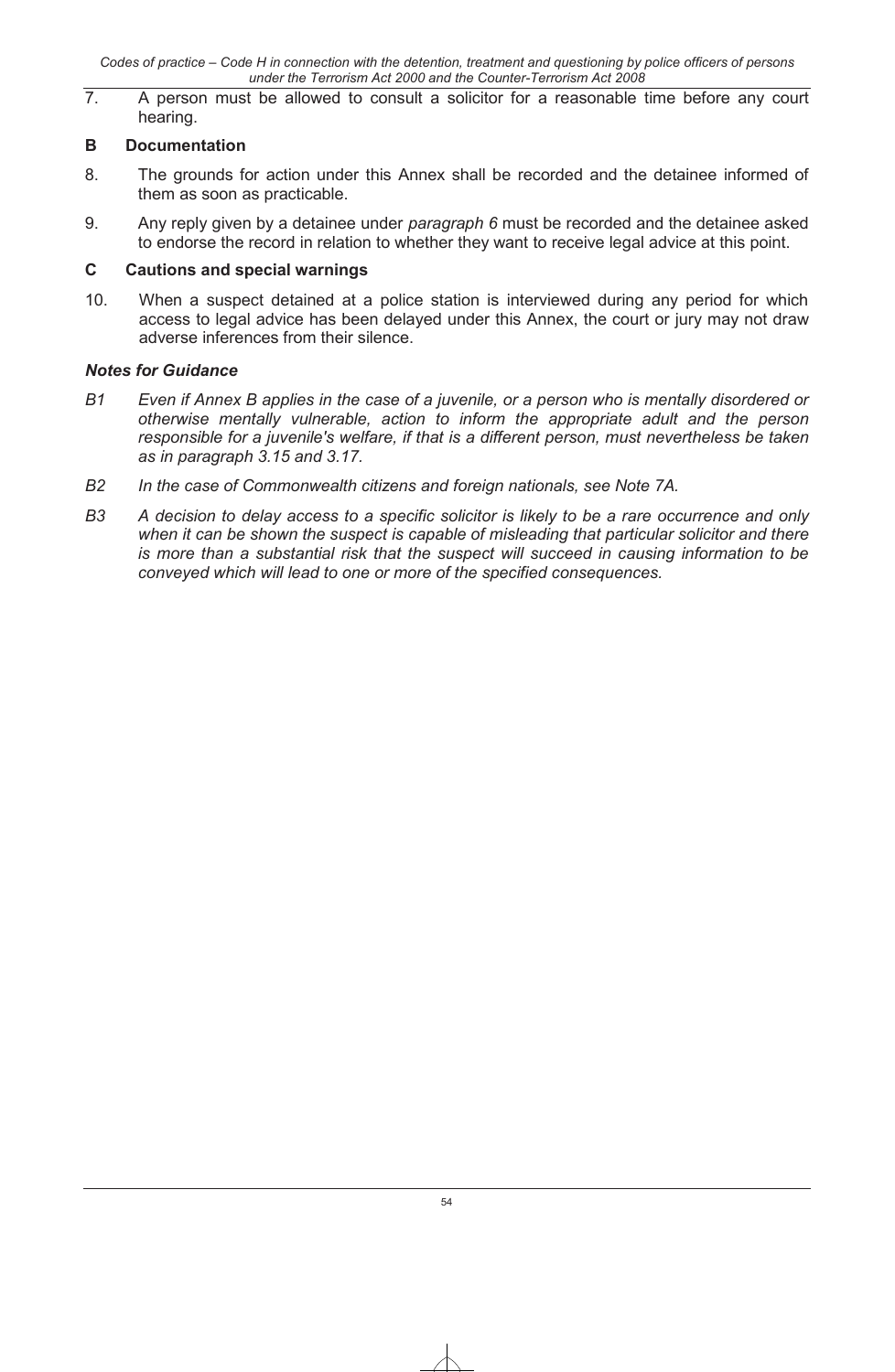#### **ANNEX C RESTRICTION ON DRAWING ADVERSE INFERENCES FROM SILENCE AND TERMS OF THE CAUTION WHEN THE RESTRICTION APPLIES**

### *(a) The restriction on drawing adverse inferences from silence*

- 1. The Criminal Justice and Public Order Act 1994, sections 34, 36 and 37 as amended by the Youth Justice and Criminal Evidence Act 1999, section 58 describe the conditions under which adverse inferences may be drawn from a person's failure or refusal to say anything about their involvement in the offence when interviewed, after being charged or informed they may be prosecuted. These provisions are subject to an overriding restriction on the ability of a court or jury to draw adverse inferences from a person's silence. This restriction applies:
	- (a) to any detainee at a police station who, before being interviewed, see *section 11* or being charged or informed they may be prosecuted, see *section 15,* has:
		- (i) asked for legal advice, see *section 6, paragraph 6.1*;
		- (ii) not been allowed an opportunity to consult a solicitor, including the duty solicitor, as in this Code; and
		- (iii) not changed their mind about wanting legal advice, see *section 6, paragraph 6.7(d).*

Note the condition in (ii) will:

- apply when a detainee who has asked for legal advice is interviewed before speaking to a solicitor as in *section 6, paragraph 6.6(a)* or *(b)*;
- $\sim$  not apply if the detained person declines to ask for the duty solicitor, see *section 6*, *paragraphs 6.7(b)* and *(*c*)*.
- (b) to any person who has been charged with, or informed they may be prosecuted for, an offence who:
	- (i) has had brought to their notice a written statement made by another person or the content of an interview with another person which relates to that offence, see PACE Code C *section 16*, *paragraph 16.4*;
	- (ii) is interviewed about that offence, see PACE Code C *section 16*, *paragraph 16.5*; or
	- (iii) makes a written statement about that offence, see *Annex D paragraphs 4* and *9,*

unless post-charge questioning has been authorised in accordance with section 22 of the Counter-Terrorism Act 2008, in which case the restriction will apply only if the person has asked for legal advice, see *section 6, paragraph 6.1*, and is questioned before receiving such advice in accordance with *paragraph* 6.7(b). See *paragraph 15.11*.

### *(b) Terms of the caution when the restriction applies*

2. When a requirement to caution arises at a time when the restriction on drawing adverse inferences from silence applies, the caution shall be:

*'You do not have to say anything, but anything you do say may be given in evidence.'*

Where the use of the Welsh Language is appropriate, the caution may be used directly in Welsh in the following terms:

*'Does dim rhaid i chi ddweud dim byd, ond gall unrhyw beth yr ydych chi'n ei ddweud gael ei roi fel tystiolaeth.'*

3. Whenever the restriction either begins to apply or ceases to apply after a caution has already been given, the person shall be re-cautioned in the appropriate terms. The changed position on drawing inferences and that the previous caution no longer applies shall also be explained to the detainee in ordinary language. See *Note C1*.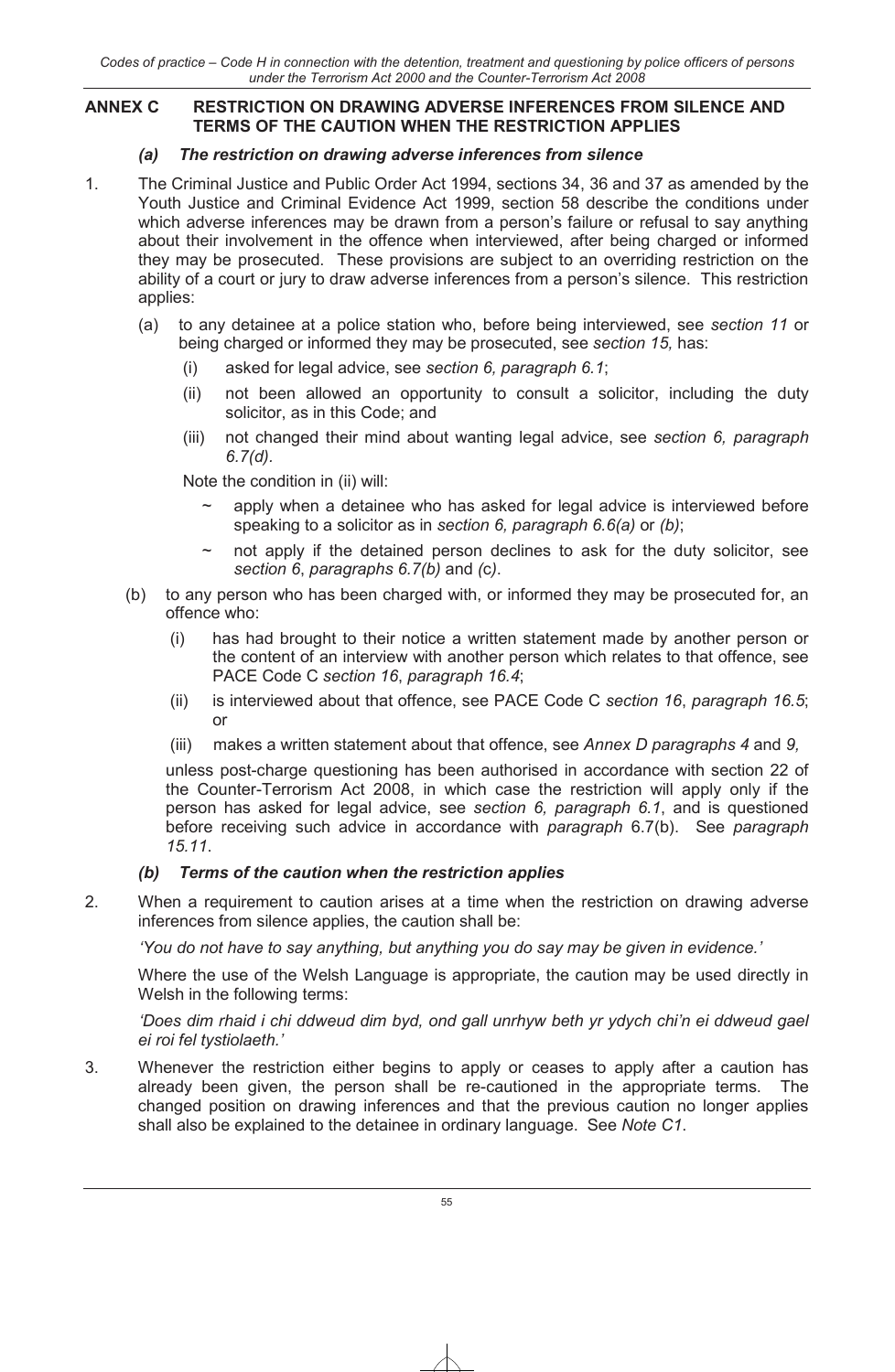#### *Notes for Guidance*

- *C1 The following is suggested as a framework to help explain changes in the position on drawing adverse inferences if the restriction on drawing adverse inferences from silence:*
	- *(a) begins to apply:*

*'The caution you were previously given no longer applies. This is because after that caution:*

- *(i) you asked to speak to a solicitor but have not yet been allowed an opportunity to speak to a solicitor. See paragraph 1(a); or*
- *(ii) you have been charged with/informed you may be prosecuted. See paragraph 1(b).*

*'This means that from now on, adverse inferences cannot be drawn at court and your defence will not be harmed just because you choose to say nothing. Please listen carefully to the caution I am about to give you because it will apply from now on. You will see that it does not say anything about your defence being harmed.'*

*(b) ceases to apply before or at the time the person is charged or informed they may be prosecuted, see paragraph 1(a);*

*'The caution you were previously given no longer applies. This is because after that caution you have been allowed an opportunity to speak to a solicitor. Please listen carefully to the caution I am about to give you because it will apply from now on. It explains how your defence at court may be affected if you choose to say nothing.'*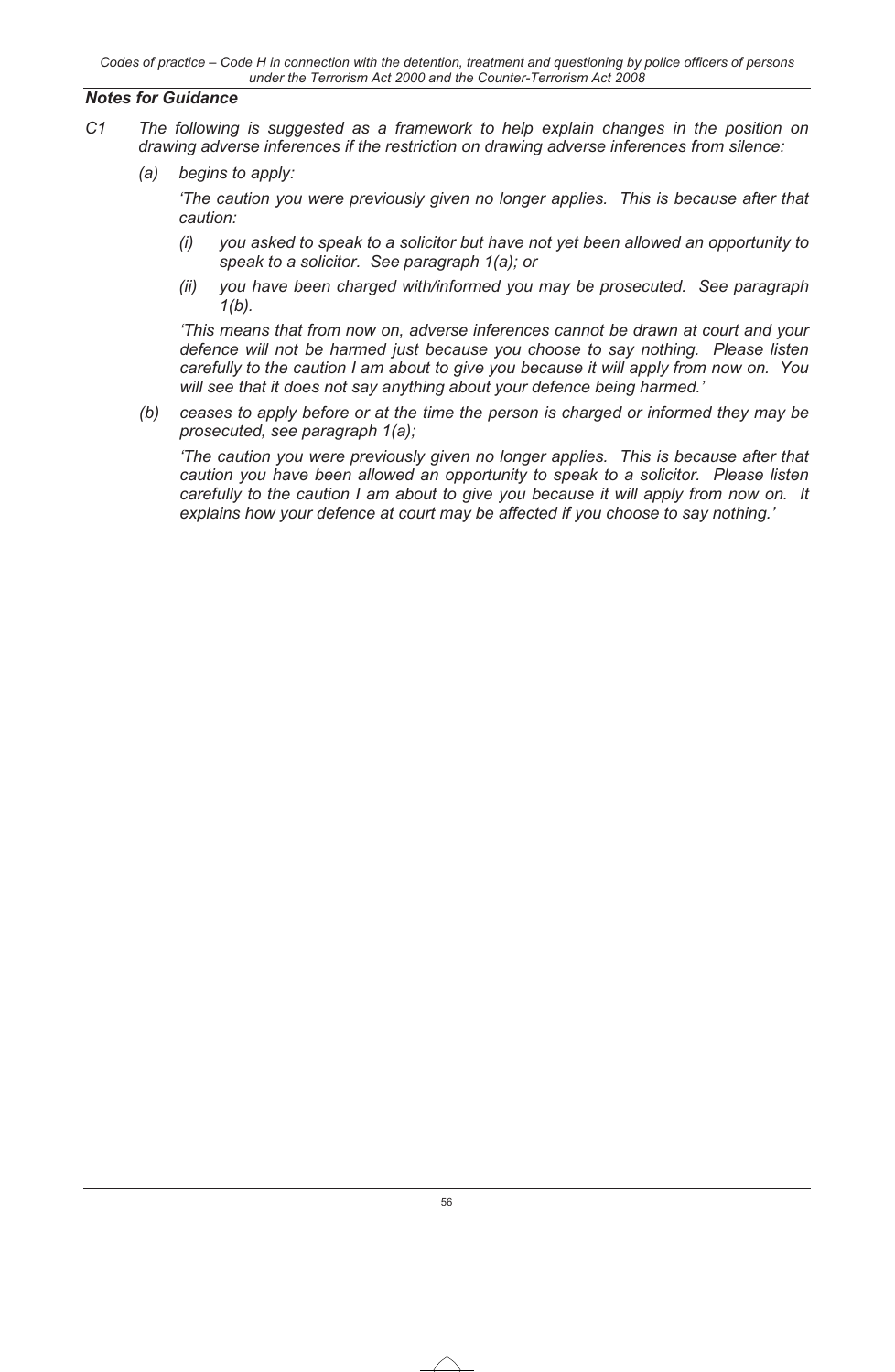### **ANNEX D WRITTEN STATEMENTS UNDER CAUTION**

### *(a) Written by a person under caution*

- 1. A person shall always be invited to write down what they want to say.
- 2. A person who has not been charged with, or informed they may be prosecuted for, any offence to which the statement they want to write relates, shall:
	- (a) unless the statement is made at a time when the restriction on drawing adverse inferences from silence applies, see Annex C, be asked to write out and sign the following before writing what they want to say:

'*I make this statement of my own free will. I understand that I do not have to say anything but that it may harm my defence if I do not mention when questioned something which I later rely on in court. This statement may be given in evidence.*';

(b) if the statement is made at a time when the restriction on drawing adverse inferences from silence applies, be asked to write out and sign the following before writing what they want to say;

'*I make this statement of my own free will. I understand that I do not have to say anything. This statement may be given in evidence.*'

- 3. When a person, on the occasion of being charged with or informed they may be prosecuted for any offence, asks to make a statement which relates to any such offence and wants to write it they shall:
	- (a) unless the restriction on drawing adverse inferences from silence, see *Annex C,* applied when they were so charged or informed they may be prosecuted, be asked to write out and sign the following before writing what they want to say:

'*I make this statement of my own free will. I understand that I do not have to say anything but that it may harm my defence if I do not mention when questioned something which I later rely on in court. This statement may be given in evidence.*';

(b) if the restriction on drawing adverse inferences from silence applied when they were so charged or informed they may be prosecuted, be asked to write out and sign the following before writing what they want to say:

'*I make this statement of my own free will. I understand that I do not have to say anything. This statement may be given in evidence.*'

4. When a person who has already been charged with or informed they may be prosecuted for any offence, asks to make a statement which relates to any such offence and wants to write it they shall be asked to write out and sign the following before writing what they want to say:

*'I make this statement of my own free will. I understand that I do not have to say anything. This statement may be given in evidence.';*

5. Any person writing their own statement shall be allowed to do so without any prompting except a police officer or other police staff may indicate to them which matters are material or question any ambiguity in the statement.

### *(b) Written by a police officer or other police staff*

6. If a person says they would like someone to write the statement for them, a police officer, or other police staff shall write the statement.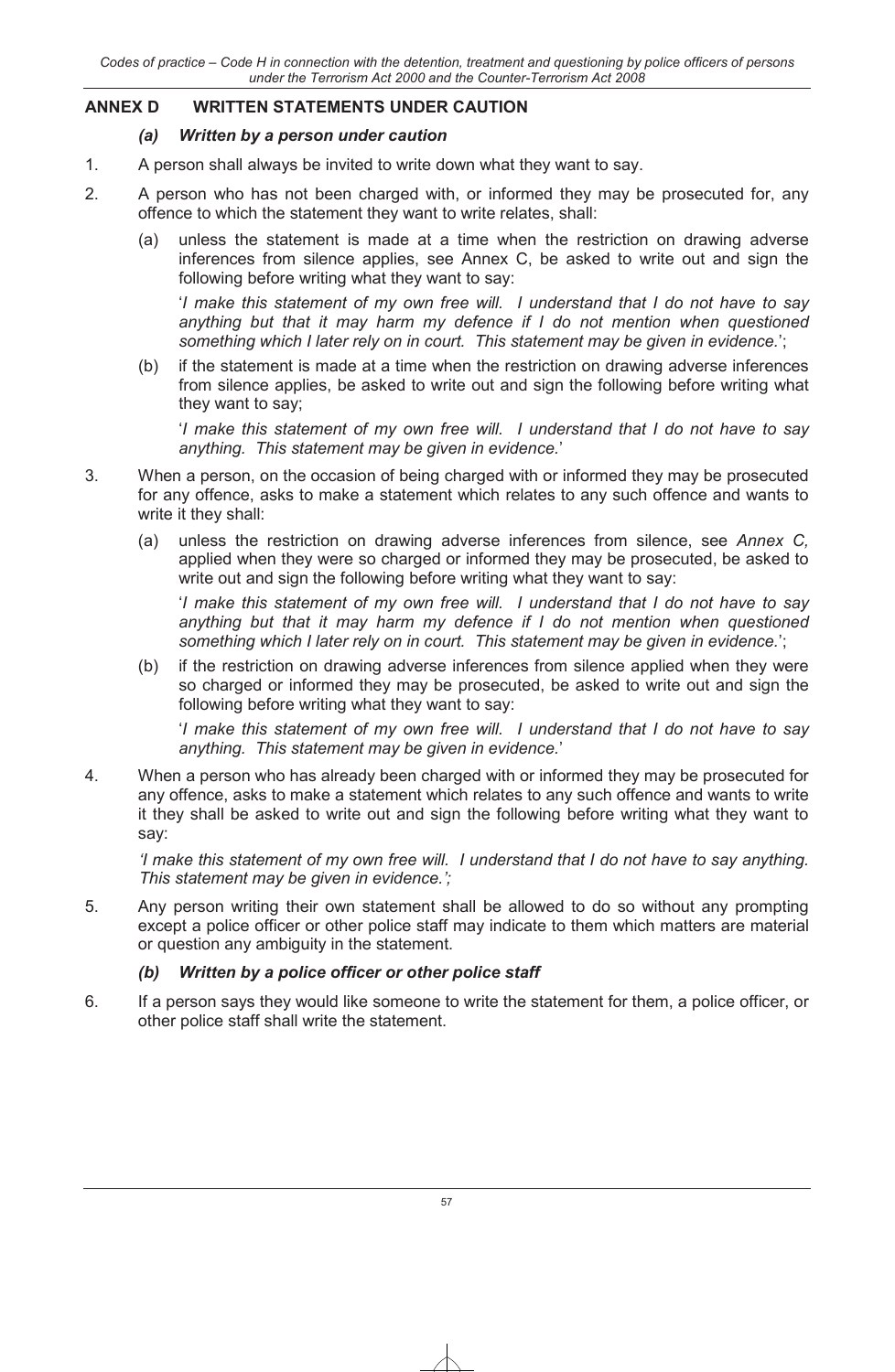- 7. If the person has not been charged with, or informed they may be prosecuted for, any offence to which the statement they want to make relates they shall, before starting, be asked to sign, or make their mark, to the following:
	- (a) unless the statement is made at a time when the restriction on drawing adverse inferences from silence applies, see *Annex C*:

'*I, ............................, wish to make a statement. I want someone to write down what I say. I understand that I do not have to say anything but that it may harm my defence if I do not mention when questioned something which I later rely on in court. This statement may be given in evidence.'*;

(b) if the statement is made at a time when the restriction on drawing adverse inferences from silence applies:

'*I, ............................, wish to make a statement. I want someone to write down what I say. I understand that I do not have to say anything. This statement may be given in evidence.*'

- 8. If, on the occasion of being charged with or informed they may be prosecuted for any offence, the person asks to make a statement which relates to any such offence they shall before starting be asked to sign, or make their mark to, the following:
	- (a) unless the restriction on drawing adverse inferences from silence applied, see *Annex C,* when they were so charged or informed they may be prosecuted:

'*I, ............................, wish to make a statement. I want someone to write down what I say. I understand that I do not have to say anything but that it may harm my defence if I do not mention when questioned something which I later rely on in court. This statement may be given in evidence.'*;

(b) if the restriction on drawing adverse inferences from silence applied when they were so charged or informed they may be prosecuted:

'*I, ............................, wish to make a statement. I want someone to write down what I say. I understand that I do not have to say anything. This statement may be given in evidence.*'

9. If, having already been charged with or informed they may be prosecuted for any offence, a person asks to make a statement which relates to any such offence they shall before starting, be asked to sign, or make their mark to:

*'I, ............................, wish to make a statement. I want someone to write down what I say. I understand that I do not have to say anything. This statement may be given in evidence.'*

- 10. The person writing the statement must take down the exact words spoken by the person making it and must not edit or paraphrase it. Any questions that are necessary, e.g. to make it more intelligible, and the answers given must be recorded at the same time on the statement form.
- 11. When the writing of a statement is finished the person making it shall be asked to read it and to make any corrections, alterations or additions they want. When they have finished reading they shall be asked to write and sign or make their mark on the following certificate at the end of the statement:

*'I have read the above statement, and I have been able to correct, alter or add anything I wish. This statement is true. I have made it of my own free will.'* 

12. If the person making the statement cannot read, or refuses to read it, or to write the above mentioned certificate at the end of it or to sign it, the person taking the statement shall read it to them and ask them if they would like to correct, alter or add anything and to put their signature or make their mark at the end. The person taking the statement shall certify on the statement itself what has occurred.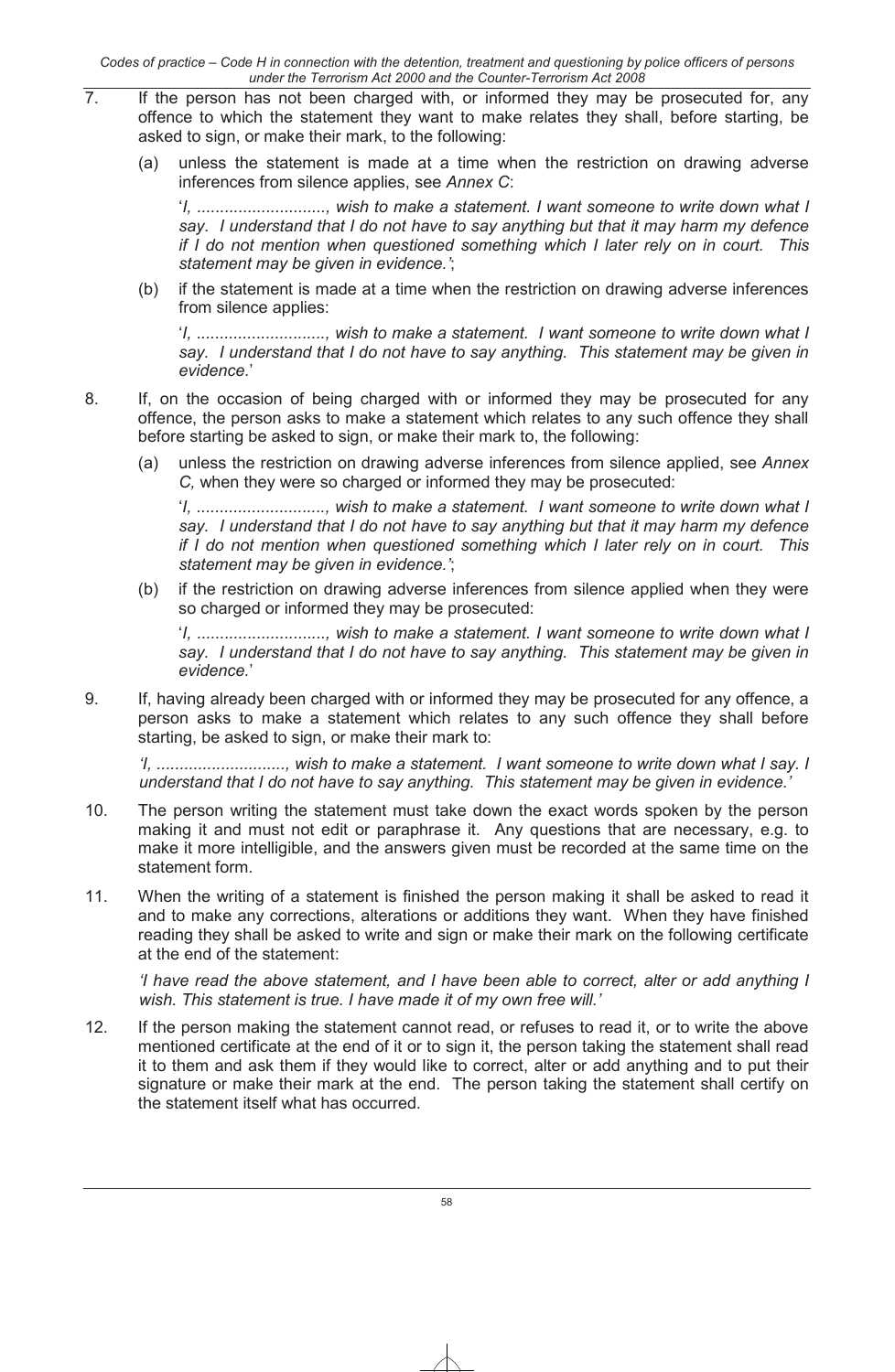#### **ANNEX E SUMMARY OF PROVISIONS RELATING TO MENTALLY DISORDERED AND OTHERWISE MENTALLY VULNERABLE PEOPLE**

- 1. If an officer has any suspicion, or is told in good faith, that a person of any age may be mentally disordered or otherwise mentally vulnerable, or mentally incapable of understanding the significance of questions or their replies that person shall be treated as mentally disordered or otherwise mentally vulnerable for the purposes of this Code. See *paragraph 1.10*
- 2. In the case of a person who is mentally disordered or otherwise mentally vulnerable, 'the appropriate adult' means:
	- (a) a relative, guardian or other person responsible for their care or custody;
	- (b) someone experienced in dealing with mentally disordered or mentally vulnerable people but who is not a police officer or employed by the police;
	- (c) failing these, some other responsible adult aged 18 or over who is not a police officer or employed by the police.

#### See *paragraph 1.13(b)* and *Note 1D*

- 3. If the detention of a person who is mentally vulnerable or appears to be suffering from a mental disorder is authorised by the review officer (see *paragraphs 14.1* and *14.2* and *Notes 14A* and *14B)*, the custody officer must as soon as practicable inform the appropriate adult of the grounds for detention and the person's whereabouts, and ask the adult to come to the police station to see them. If the appropriate adult:
	- is already at the station when information is given as in *paragraphs 3.1* to *3.5* the information must be given in their presence;
	- is not at the station when the provisions of *paragraph 3.1* to *3.5* are complied with these provisions must be complied with again in their presence once they arrive.

#### See *paragraphs 3.15* to *3.16*

- 4. If the appropriate adult, having been informed of the right to legal advice, considers legal advice should be taken, the provisions of *section 6* apply as if the mentally disordered or otherwise mentally vulnerable person had requested access to legal advice. See *paragraphs 3.20, 6.6* and *Note E1.*
- 5. The custody officer must make sure a person receives appropriate clinical attention as soon as reasonably practicable if the person appears to be suffering from a mental disorder or in urgent cases immediately call the nearest appropriate healthcare professional or an ambulance. It is not intended these provisions delay the transfer of a detainee to a place of safety under the Mental Health Act 1983, section 136 if that is applicable. If an assessment under that Act is to take place at a police station, the custody officer must consider whether an appropriate healthcare professional should be called to conduct an initial clinical check on the detainee. See *paragraphs 9.6* and *9.8*.
- 6. If a mentally disordered or otherwise mentally vulnerable person is cautioned in the absence of the appropriate adult, the caution must be repeated in the appropriate adult's presence. See *paragraph 10.11.*
- 7. A mentally disordered or otherwise mentally vulnerable person must not be interviewed or asked to provide or sign a written statement in the absence of the appropriate adult unless the provisions of *paragraphs 11.2* or *11.11* to *11.13* apply. Questioning in these circumstances may not continue in the absence of the appropriate adult once sufficient information to avert the risk has been obtained. A record shall be made of the grounds for any decision to begin an interview in these circumstances. See *paragraphs 11.2, 11.9* and *11.11* to *11.13*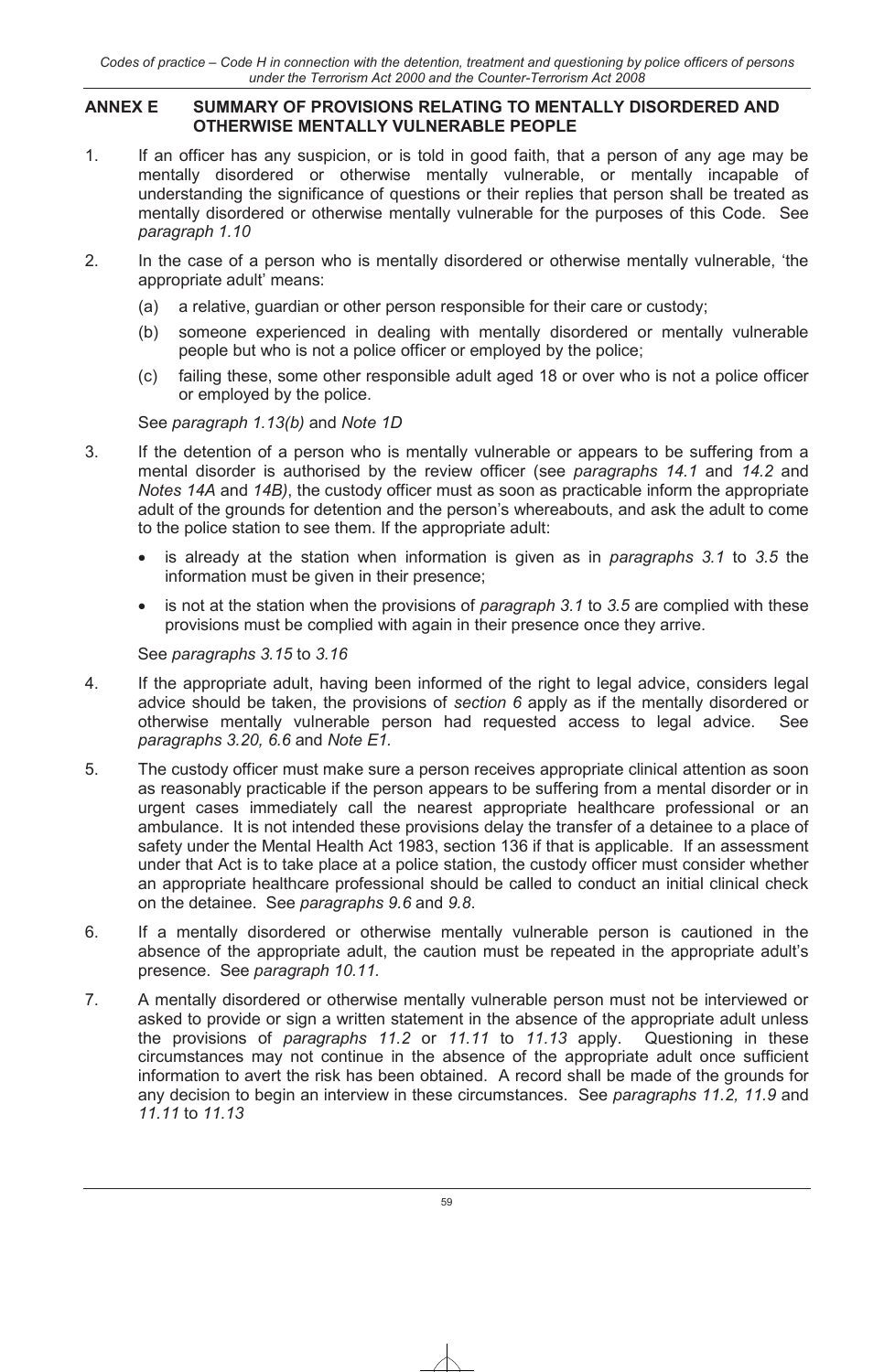- 8. If the appropriate adult is present at an interview, they shall be informed they are not expected to act simply as an observer and the purposes of their presence are to:
	- advise the interviewee
	- observe whether or not the interview is being conducted properly and fairly
	- facilitate communication with the interviewee

See *paragraph 11.10*

- 9. If the custody officer charges a mentally disordered or otherwise mentally vulnerable person with an offence or takes such other action as is appropriate when there is sufficient evidence for a prosecution this must be carried out in the presence of the appropriate adult if they are at the police station. A copy of the written notice embodying any charge must be given to the appropriate adult. See *PACE Code C Section 16.*
- 10. An intimate or strip search of a mentally disordered or otherwise mentally vulnerable person may take place only in the presence of the appropriate adult of the same sex, unless the detainee specifically requests the presence of a particular adult of the opposite sex. A strip search may take place in the absence of an appropriate adult only in cases of urgency when there is a risk of serious harm to the detainee or others. See *Annex A*, *paragraphs 6* and *12(c)*
- 11. Particular care must be taken when deciding whether to use any form of approved restraints on a mentally disordered or otherwise mentally vulnerable person in a locked cell. See *paragraph 8.2*

- *E1 The purpose of the provision at paragraph 3.20 and 6.6 is to protect the rights of a mentally disordered or otherwise mentally vulnerable detained person who does not understand the significance of what is said to them. A mentally disordered or otherwise mentally vulnerable detained person should always be given an opportunity, when an appropriate adult is called to the police station, to consult privately with a solicitor in the absence of the appropriate adult if they want.*
- *E2 Although people who are mentally disordered or otherwise mentally vulnerable are often capable of providing reliable evidence, they may, without knowing or wanting to do so, be particularly prone in certain circumstances to provide information that may be unreliable, misleading or self-incriminating. Special care should always be taken when questioning such a person, and the appropriate adult should be involved if there is any doubt about a person's mental state or capacity. Because of the risk of unreliable evidence, it is important to obtain corroboration of any facts admitted whenever possible.*
- *E3 Because of the risks referred to in Note E2, which the presence of the appropriate adult is intended to minimise, officers of superintendent rank or above should exercise their discretion to authorise the commencement of an interview in the appropriate adult's absence only in exceptional cases, if it is necessary to avert an immediate risk of serious harm.* See *paragraphs 11.2 and 11.11 to 11.13.*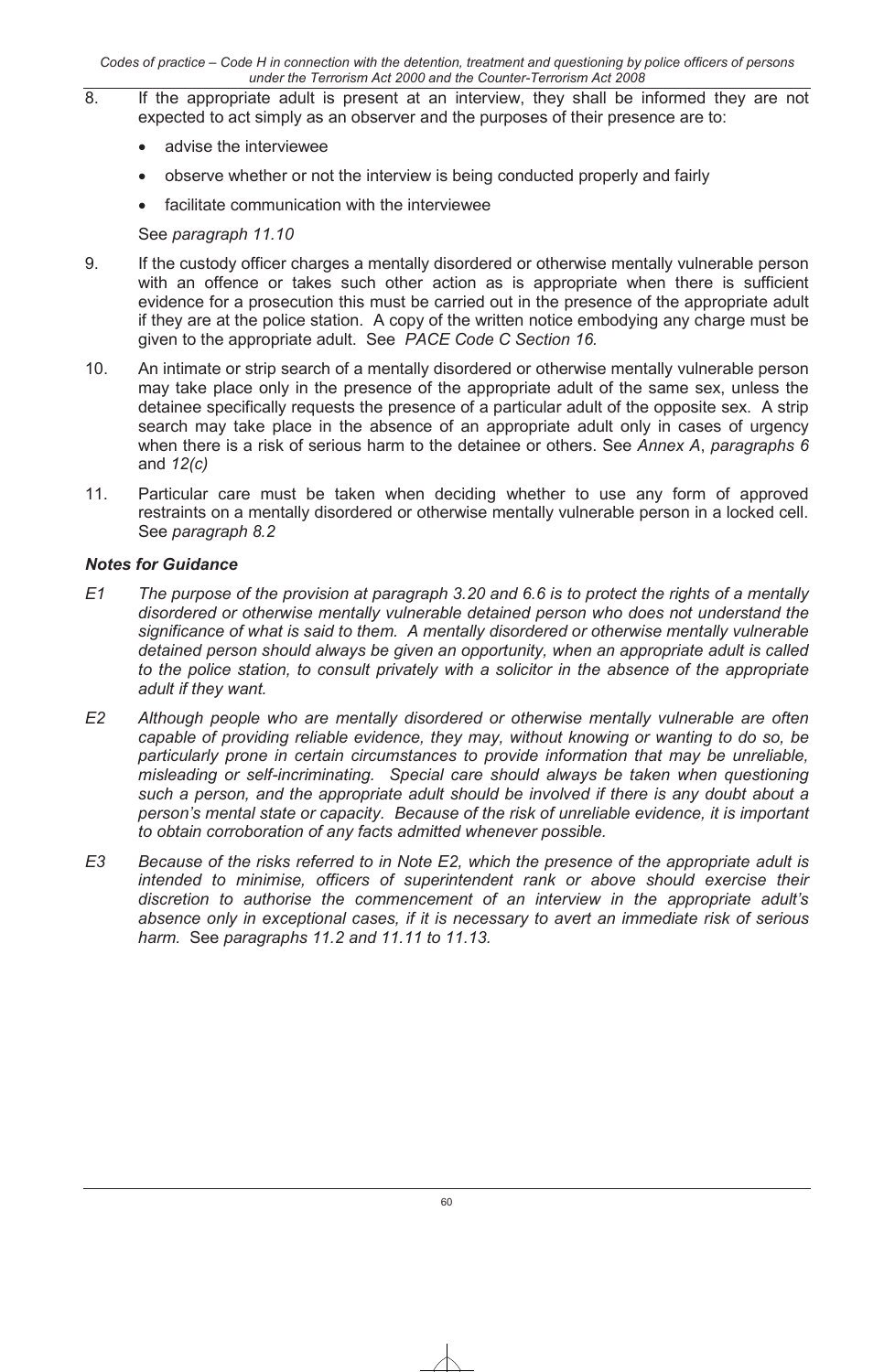# **ANNEX F** – *Not used*

### **ANNEX G FITNESS TO BE INTERVIEWED**

- 1. This Annex contains general guidance to help police officers and healthcare professionals assess whether a detainee might be at risk in an interview.
- 2. A detainee may be at risk in a interview if it is considered that:
	- (a) conducting the interview could significantly harm the detainee's physical or mental state;
	- (b) anything the detainee says in the interview about their involvement or suspected involvement in the offence about which they are being interviewed **might** be considered unreliable in subsequent court proceedings because of their physical or mental state.
- 3. In assessing whether the detainee should be interviewed, the following must be considered:
	- (a) how the detainee's physical or mental state might affect their ability to understand the nature and purpose of the interview, to comprehend what is being asked and to appreciate the significance of any answers given and make rational decisions about whether they want to say anything;
	- (b) the extent to which the detainee's replies may be affected by their physical or mental condition rather than representing a rational and accurate explanation of their involvement in the offence;
	- (c) how the nature of the interview, which could include particularly probing questions, might affect the detainee.
- 4. It is essential healthcare professionals who are consulted consider the functional ability of the detainee rather than simply relying on a medical diagnosis, e.g. it is possible for a person with severe mental illness to be fit for interview.
- 5. Healthcare professionals should advise on the need for an appropriate adult to be present, whether reassessment of the person's fitness for interview may be necessary if the interview lasts beyond a specified time, and whether a further specialist opinion may be required.
- 6. When healthcare professionals identify risks they should be asked to quantify the risks. They should inform the custody officer:
	- whether the person's condition:
		- ∼ is likely to improve;
		- ∼ will require or be amenable to treatment; and
	- indicate how long it may take for such improvement to take effect.
- 7. The role of the healthcare professional is to consider the risks and advise the custody officer of the outcome of that consideration. The healthcare professional's determination and any advice or recommendations should be made in writing and form part of the custody record.
- 8. Once the healthcare professional has provided that information, it is a matter for the custody officer to decide whether or not to allow the interview to go ahead and if the interview is to proceed, to determine what safeguards are needed. Nothing prevents safeguards being provided in addition to those required under the Code. An example might be to have an appropriate healthcare professional present during the interview, in addition to an appropriate adult, in order constantly to monitor the person's condition and how it is being affected by the interview.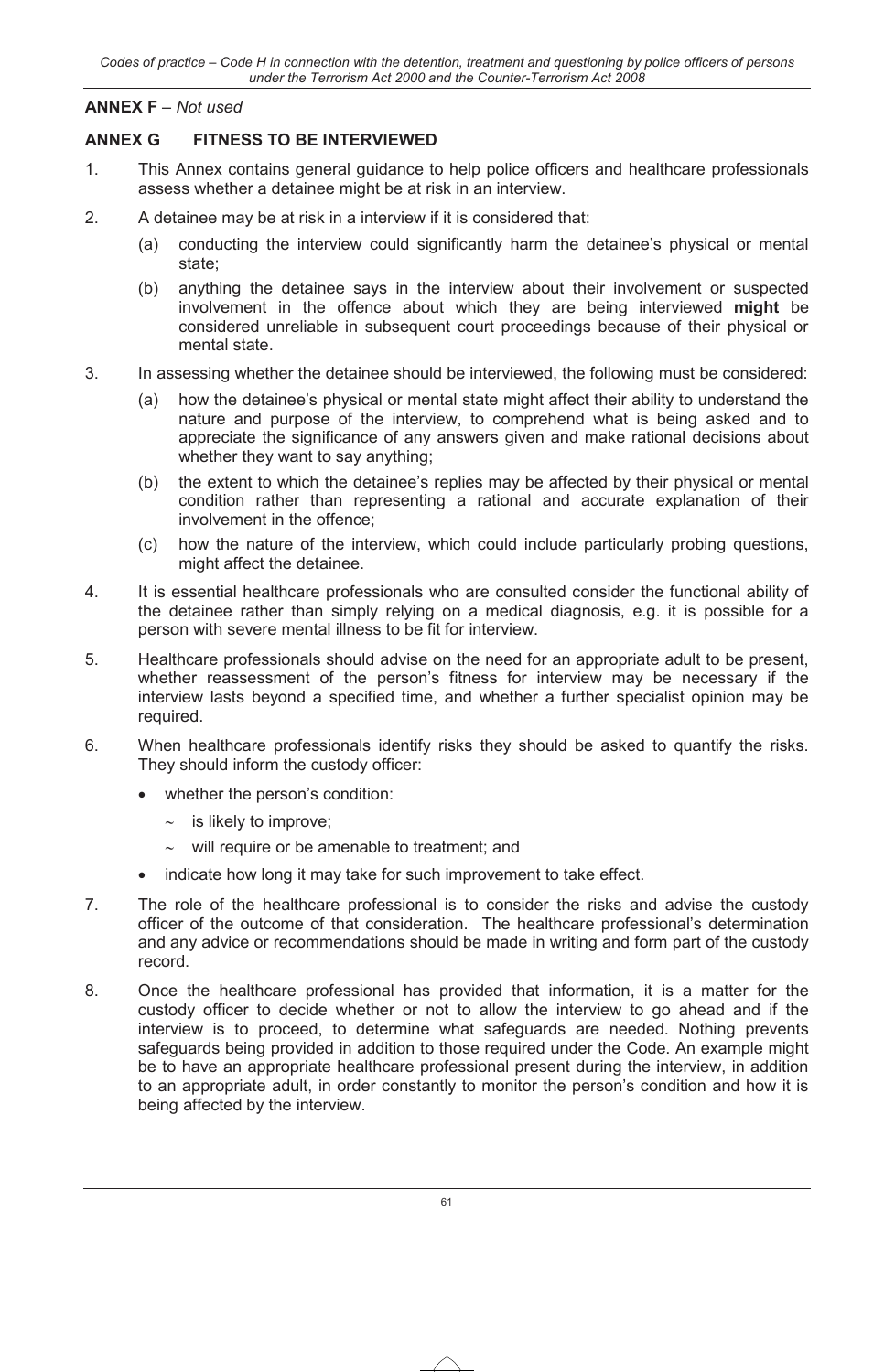# **ANNEX H DETAINED PERSON: OBSERVATION LIST**

- 1. If any detainee fails to meet any of the following criteria, an appropriate healthcare professional or an ambulance must be called.
- 2. When assessing the level of rousability, consider:

*Rousability* - can they be woken?

- go into the cell
- call their name
- shake gently

*Response to questions* - can they give appropriate answers to questions such as:

- What's your name?
- Where do you live?
- Where do you think you are?

*Response to commands* - can they respond appropriately to commands such as:

- Open your eyes!
- Lift one arm, now the other arm!
- 3. Remember to take into account the possibility or presence of other illnesses, injury, or mental condition; a person who is drowsy and smells of alcohol may also have the following:
	- **Diabetes**
	- Epilepsy
	- Head injury
	- Drug intoxication or overdose
	- **Stroke**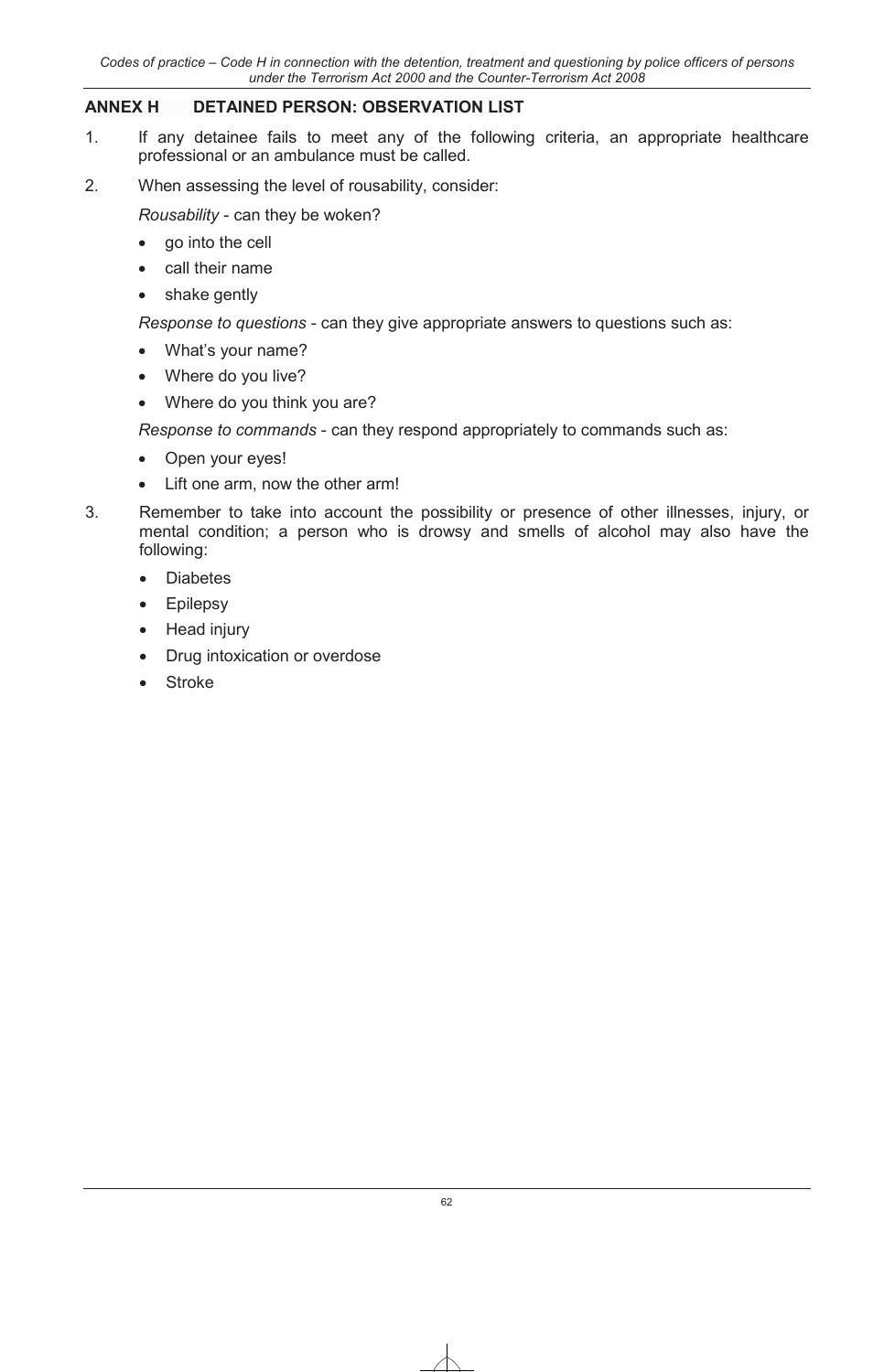### **ANNEX I ESTABLISHING GENDER OF PERSONS FOR THE PURPOSE OF SEARCHING**

- 1. Certain provisions of this and other PACE Codes explicitly state that searches and other procedures may only be carried out by, or in the presence of, persons of the same sex as the person subject to the search or other procedure. See *Note I1*.
- 2. All searches and procedures must be carried out with courtesy, consideration and respect for the person concerned. Police officers should show particular sensitivity when dealing with transgender individuals (including transsexual persons) and transvestite persons (see *Notes I2, I3 and I4).*

### *(a) Consideration*

- 3. In law, the gender (and accordingly the sex) of an individual is their gender as registered at birth, unless they have been issued with a Gender Recognition Certificate (GRC) under the Gender Recognition Act 2004 (GRA), in which case the person's gender is their acquired gender. This means that if the acquired gender is the male gender, the person's sex becomes that of a man and, if it is the female gender, the person's sex becomes that of a woman) and they must be treated as their acquired gender.
- 4. When establishing whether the person concerned should be treated as being male or female for the purposes of these searches and procedures, the following approach which is designed to minimise embarrassment and secure the person's co-operation should be followed:
	- (a) The person must not be asked whether they have a GRC (see *paragraph 8*);
	- (b) If there is no doubt as to as to whether the person concerned should be treated as being male or female, they should be dealt with as being of that sex.
	- (c) If at any time (including during the search or carrying out the procedure) there is doubt as to whether the person should be treated, or continue to be treated, as being male or female:
		- (i) the person should be asked what gender they consider themselves to be. If they express a preference to be dealt with as a particular gender, they should be asked to indicate and confirm their preference by signing the custody record or, if a custody record has not been opened, the search record or the officer's notebook. Subject to (ii) below, the person should be treated according to their preference;
		- (ii) if there are grounds to doubt that the preference in (i) accurately reflects the person's predominant lifestyle, for example, if they ask to be treated as woman but documents and other information make it clear that they live predominantly as a man, or vice versa, they should be treated according to what appears to be their predominant lifestyle and not their stated preference;
		- (iii) If the person is unwilling to express a preference as in (i) above, efforts should be made to determine their predominant lifestyle and they should be treated as such. For example, if they appear to live predominantly as a woman, they should be treated as being female; or
		- (iv) if none of the above apply, the person should be dealt with according to what reasonably appears to have been their sex as registered at birth.
- 5. Once a decision has been made about which gender an individual is to be treated as, each officer responsible for the search or procedure should where possible be advised before the search or procedure starts of any doubts as to the person's gender and the person informed that the doubts have been disclosed. This is important so as to maintain the dignity of the person and any officers concerned.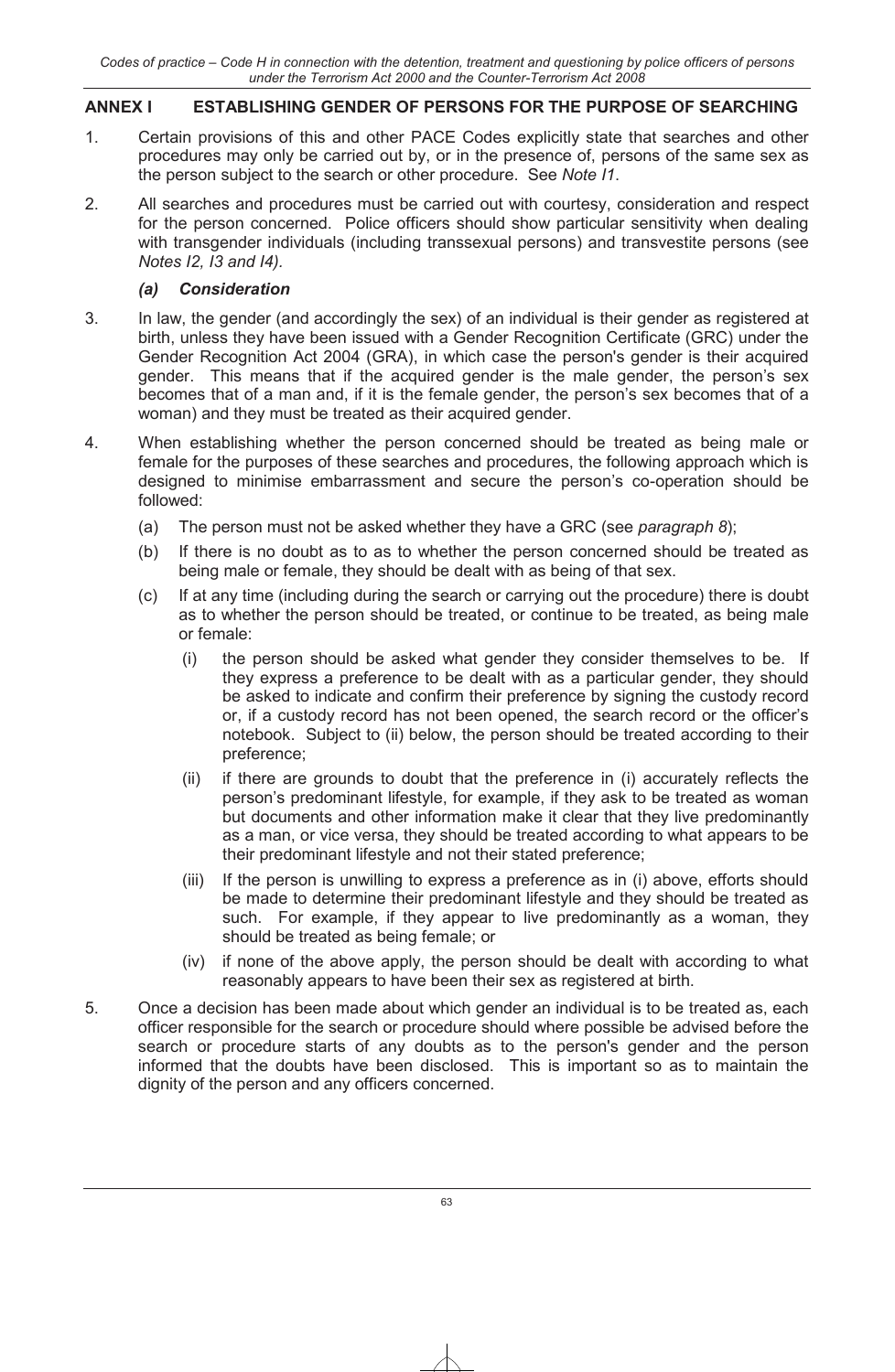### *(b) Documentation*

- 6. The person's gender as established under *paragraph 4(c)(i)* to *(iv)* above must be recorded in the person's custody record, or if a custody record has not been opened, on the search record or in the officer's notebook.
- 7. Where the person elects which gender they consider themselves to be under *paragraph 4(b)(i)* but following *4(b)(ii)* is not treated in accordance with their preference, the reason must be recorded in the search record, in the officer's notebook or, if applicable, in the person's custody record..

### *(c) Disclosure of information*

8. Section 22 of the GRA defines any information relating to a person's application for a GRC or to a successful applicant's gender before it became their acquired gender as 'protected information'. Nothing in this Annex is to be read as authorising or permitting any police officer or any police staff who has acquired such information when acting in their official capacity to disclose that information to any other person in contravention of the GRA. Disclosure includes making a record of 'protected information' which is read by others.

- *I1 Provisions to which paragraph 1 applies include:*
	- *In Code C; paragraph 4.1 and Annex A paragraphs 5, 6, 11 and 12 (searches, strip and intimate searches of detainees under sections 54 and 55 of PACE);*
	- *In Code A; paragraphs 2.8 and 3.6 and Note 4;*
	- *In Code D; paragraph 5.5 and Note 5F (searches, examinations and photographing of detainees under section 54A of PACE) and paragraph 6.9 (taking samples);*
	- *In Code H; paragraph 4.1 and Annex A paragraphs 6, 7 and 12 (searches, strip and intimate searches under sections 54 and 55 of PACE of persons arrested under section 41 of the Terrorism Act 2000).*
- *I2 While there is no agreed definition of transgender (or trans), it is generally used as an umbrella term to describe people whose gender identity (self-identification as being a woman, man, neither or both) differs from the sex they were registered as at birth. The term includes, but is not limited to, transsexual people.*
- *I3 Transsexual means a person who is proposing to undergo, is undergoing or has undergone a process (or part of a process) for the purpose of gender reassignment which is a protected characteristic under the Equality Act 2010 (see paragraph 1.0), by changing physiological or other attributes of their sex. This includes aspects of gender such as dress and title. It would apply to a woman making the transition to being a man and a man making the transition to being a woman, as well as to a person who has only just started out on the process of gender reassignment and to a person who has completed the process. Both would share the characteristic of gender reassignment with each having the characteristics of one sex, but with certain characteristics of the other sex.*
- *I4 Transvestite means a person of one gender who dresses in the clothes of a person of the opposite gender. However, a transvestite does not live permanently in the gender opposite to their birth sex.*
- *I5 Chief officers are responsible for providing corresponding operational guidance and instructions for the deployment of transgender officers and staff under their direction and control to duties which involve carrying out, or being present at, any of the searches and procedures described in paragraph 1. The guidance and instructions must comply with the Equality Act 2010 and should therefore complement the approach in this Annex.*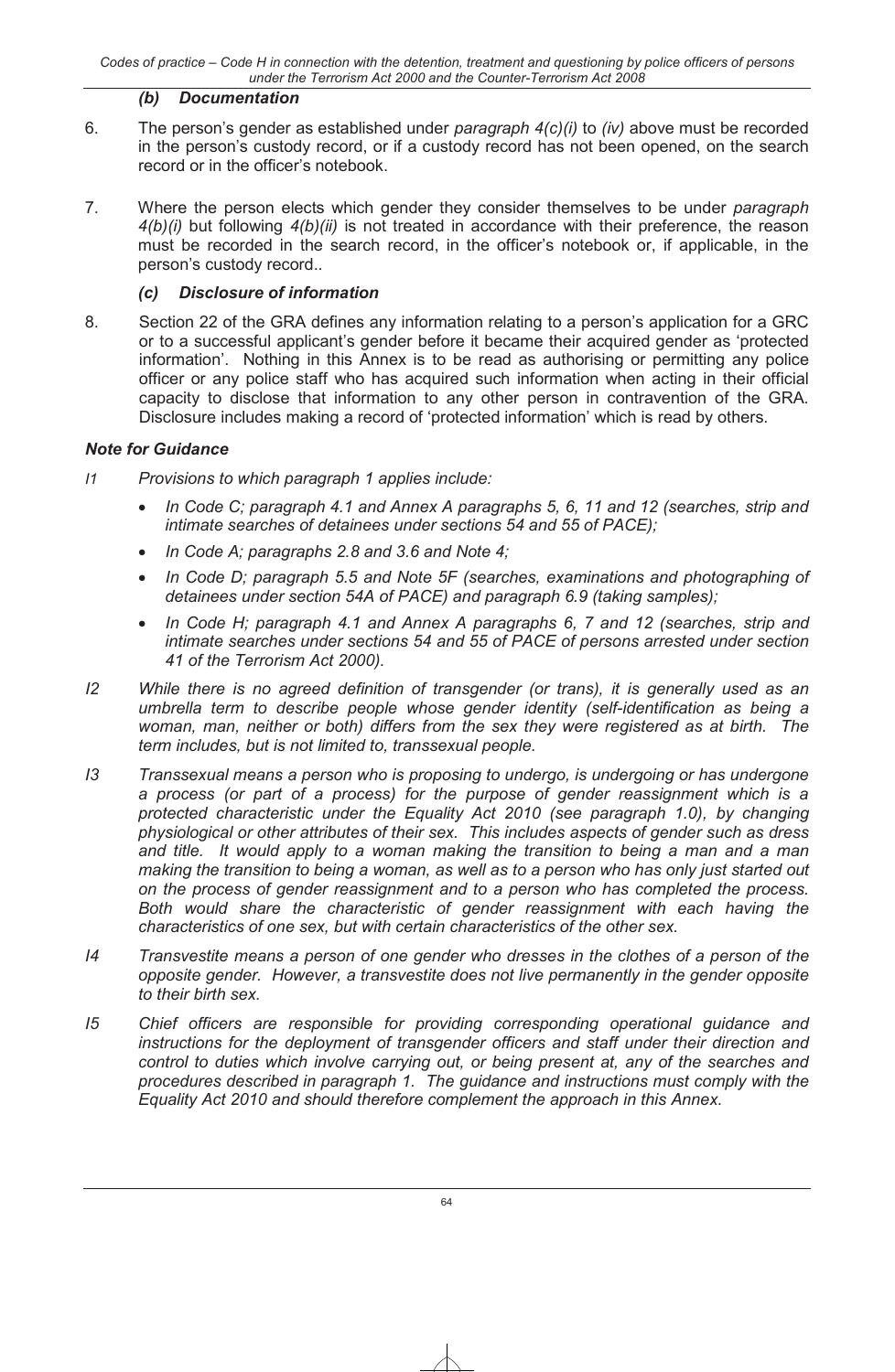### **ANNEX J TRANSFER OF PERSONS DETAINED FOR MORE THAN 14 DAYS TO PRISON**

- 1. When a warrant of further detention is extended or further extended by a High Court judge to authorise a person's detention beyond a period of 14 days from the time of their arrest (or if they were being detained under TACT Schedule 7, from the time at which their examination under Schedule 7 began), the person must be transferred from detention in a police station to detention in a designated prison as soon as is practicable after the warrant is issued, unless:
	- (a) the detainee specifically requests to remain in detention at a police station and that request can be accommodated, or
	- (b) there are reasonable grounds to believe that transferring the detainee to a prison would:
		- (i) significantly hinder a terrorism investigation;
		- (ii) delay charging of the detainee or their release from custody, or
		- (iii) otherwise prevent the investigation from being conducted diligently and expeditiously.

Any grounds in (b)(i) to (iii) above which are relied upon for not transferring the detainee to prison must be presented to the senior judge as part of the application for the extension or further extension of the warrant. See *Note J1.*

- 2. If at any time during which a person remains in detention at a police station under the warrant, the grounds at (b)(i) to (iii) cease to apply, the person must be transferred to a prison as soon as practicable.
- 3. Police should maintain an agreement with the National Offender Management Service (NOMS) that stipulates named prisons to which individuals may be transferred under this paragraph. This should be made with regard to ensuring detainees are moved to the most suitable prison for the purposes of the investigation and their welfare, and should include provision for the transfer of male, female and juvenile detainees. Police should ensure that the Governor of a prison to which they intend to transfer a detainee is given reasonable notice of this. Where practicable, this should be no later than the point at which a warrant is applied for that would take the period of detention beyond 14 days.
- 4. Following a detainee's transfer to a designated prison, their detention will be governed by the terms of Schedule 8 to TACT 2000 and the Prison Rules and this Code of Practice will not apply during any period that the person remains in prison detention. The Code will once more apply if the person is transferred back from prison detention to police detention. In order to enable the Governor to arrange for the production of the detainee back into police custody, police should give notice to the Governor of the relevant prison as soon as possible of any decision to transfer a detainee from prison back to a police station. Any transfer between a prison and a police station should be conducted by police and this Code will be applicable during the period of transit. *See Note 2J.* A detainee should only remain in police custody having been transferred back from a prison, for as long as is necessary for the purpose of the investigation.
- 5. The investigating team and custody officer should provide as much information as necessary to enable the relevant prison authorities to provide appropriate facilities to detain an individual. This should include, but not be limited to:
	- (i) medical assessments
	- (ii) security and risk assessments
	- (iii) details of the detained person's legal representatives
	- (iv) details of any individuals from whom the detained person has requested visits, or who have requested to visit the detained person.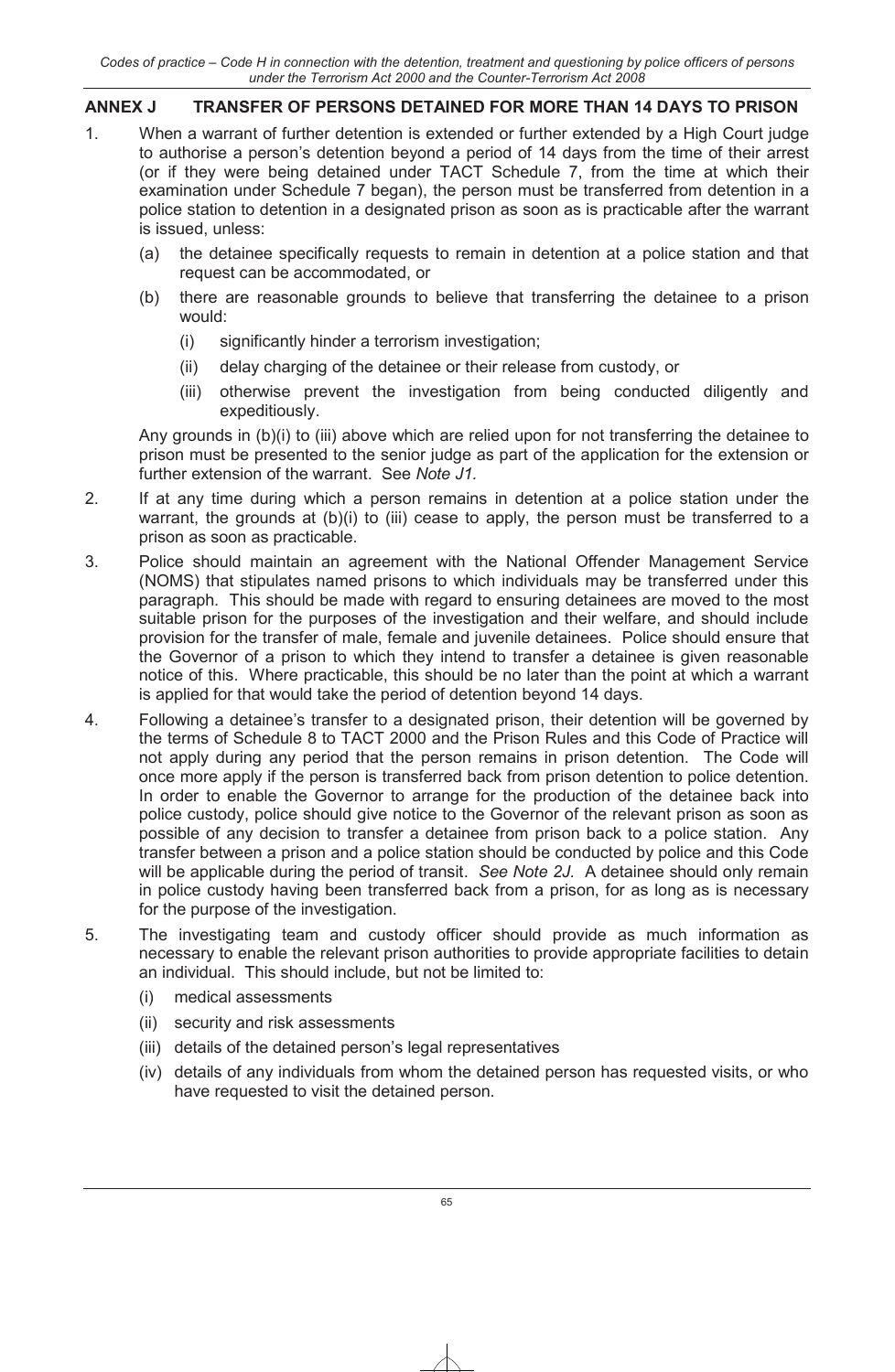- 6. Where a detainee is to be transferred to prison, the custody officer should inform the detainee's legal adviser beforehand that the transfer is to take place (including the name of the prison). The custody officer should also make all reasonable attempts to inform:
	- family or friends who have been informed previously of the detainee's detention; and
	- the person who was initially informed of the detainee's detention in accordance with *paragraph 5.1*.
- 7. Any decision not to transfer a detained person to a designated prison under paragraph *1,*  must be recorded, along with the reasons for this decision. If a request under paragraph *1(a)* is not accommodated, the reasons for this should also be recorded.

- *J1 Transfer to prison is intended to ensure that individuals who are detained for extended periods of time are held in a place designed for longer periods of detention than police stations. Prison will provide detainees with a greater range of facilities more appropriate to longer detention periods.*
- *J2 This Code will only apply as is appropriate to the conditions of detention during the period of transit. There is obviously no requirement to provide such things as bed linen or reading materials for the journey between prison and police station.*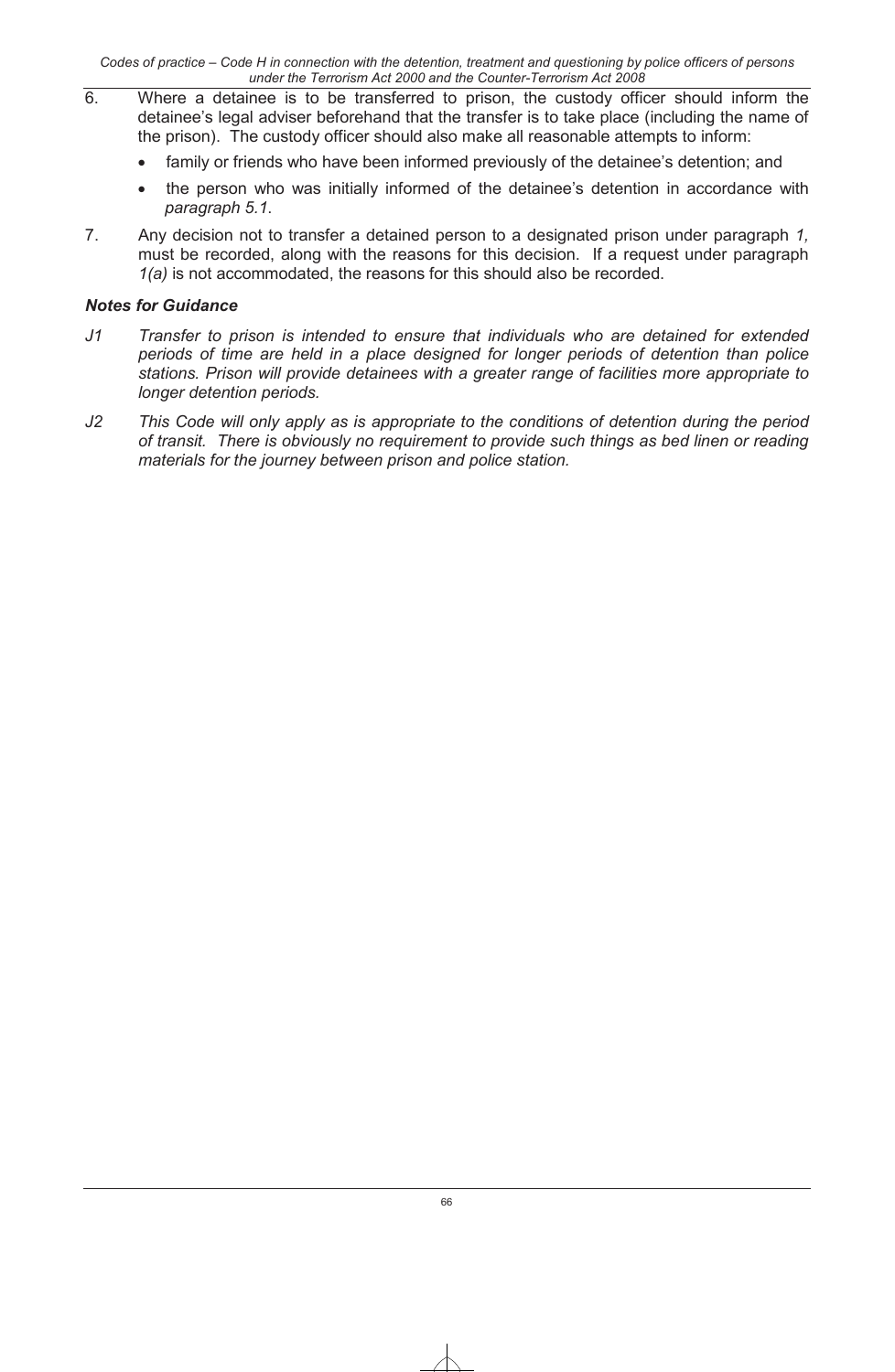# **ANNEX K DOCUMENTS AND RECORDS TO BE TRANSLATED**

- 1. For the purposes of [Directive 2010/64/EU](http://eur-lex.europa.eu/LexUriServ/LexUriServ.do?uri=OJ:L:2010:280:0001:0007:en:PDF) of the European Parliament and of the Council of 20 October 2010 and this Code, essential documents comprise records required to be made in accordance with this Code which are relevant to decisions to deprive a person of their liberty, to any charge and to any record considered necessary to enable a detainee to defend themselves in criminal proceedings and safeguard the fairness of the proceedings. Passages of essential documents which are not relevant need not be translated. See *Note K1*.
- 2. The documents considered essential for the purposes of this Code and for which (subject to paragraphs 3 to 7) written translations must be created are the records made in accordance with this Code of the grounds and reasons for any authorisation of a suspects detention under the provisions of the Terrorism Act 2000 or the Counter Terrorism Act 2008 (postcharge questioning) to which this Code applies as they are described and referred to in the suspect's custody record. Translations should be created as soon as practicable after the authorisation has been recorded and provided as soon as practicable thereafter, whilst the person is detained or after they have been released (see *Note K3*). See *paragraphs [13.12](#page--1-0)* to *13.14* and *[Annex L](#page--1-1)* for application to live-link interpretation.
- 3. The custody officer may authorise an oral translation or oral summary of the documents to be provided (through an interpreter) instead of a written translation. Such an oral translation or summary may only be provided if it would not prejudice the fairness of the proceedings by in any way adversely affecting or otherwise undermining or limiting the ability of the suspect in question to understand their position and to communicate effectively with police officers, interviewers, solicitors and appropriate adults with regard to their detention and the investigation of the offence in question and to defend themselves in the event of criminal proceedings. The quantity and complexity of the information in the document should always be considered and specific additional consideration given if the suspect is mentally disordered or otherwise mentally vulnerable or is a juvenile or a 17-year-old (see *Code H paragraph 1.11A*). The reason for the decision must be recorded (see *paragraph 13.11(e)*).
- 4. Subject to *paragraphs 5* to *7* below, a suspect may waive their right to a written translation of the essential documents described in the table but only if they do so voluntarily after receiving legal advice or having full knowledge of the consequences and give their unconditional and fully informed consent in writing (see *paragraph 9*).
- 5. The suspect may be asked if they wish to waive their right to a written translation and before giving their consent, they must be reminded of their right to legal advice and asked whether they wish to speak to a solicitor.
- 6. No police officer or police staff should do or say anything with the intention of persuading a suspect who is entitled to a written translation of an essential document to waive that right. See *Notes K2 and K3*.
- 7. For the purpose of the waiver:
	- (a) the consent of a person who is mentally disordered or otherwise mentally vulnerable person is only valid if the information about the circumstances under which they can waive the right and the reminder about their right to legal advice mentioned in *paragraphs 3* to *5* and their consent is given in the presence of the appropriate adult, and the appropriate adult also agrees.
	- (b) the consent of a juvenile is only valid if their parent's or guardian's consent is also obtained unless the juvenile is under 14, when their parent's or guardian's consent is sufficient in its own right and the information and reminder mentioned in *sub paragraph (a)* above and their consent is also given in the presence of the appropriate adult (who may or may not be a parent or guardian).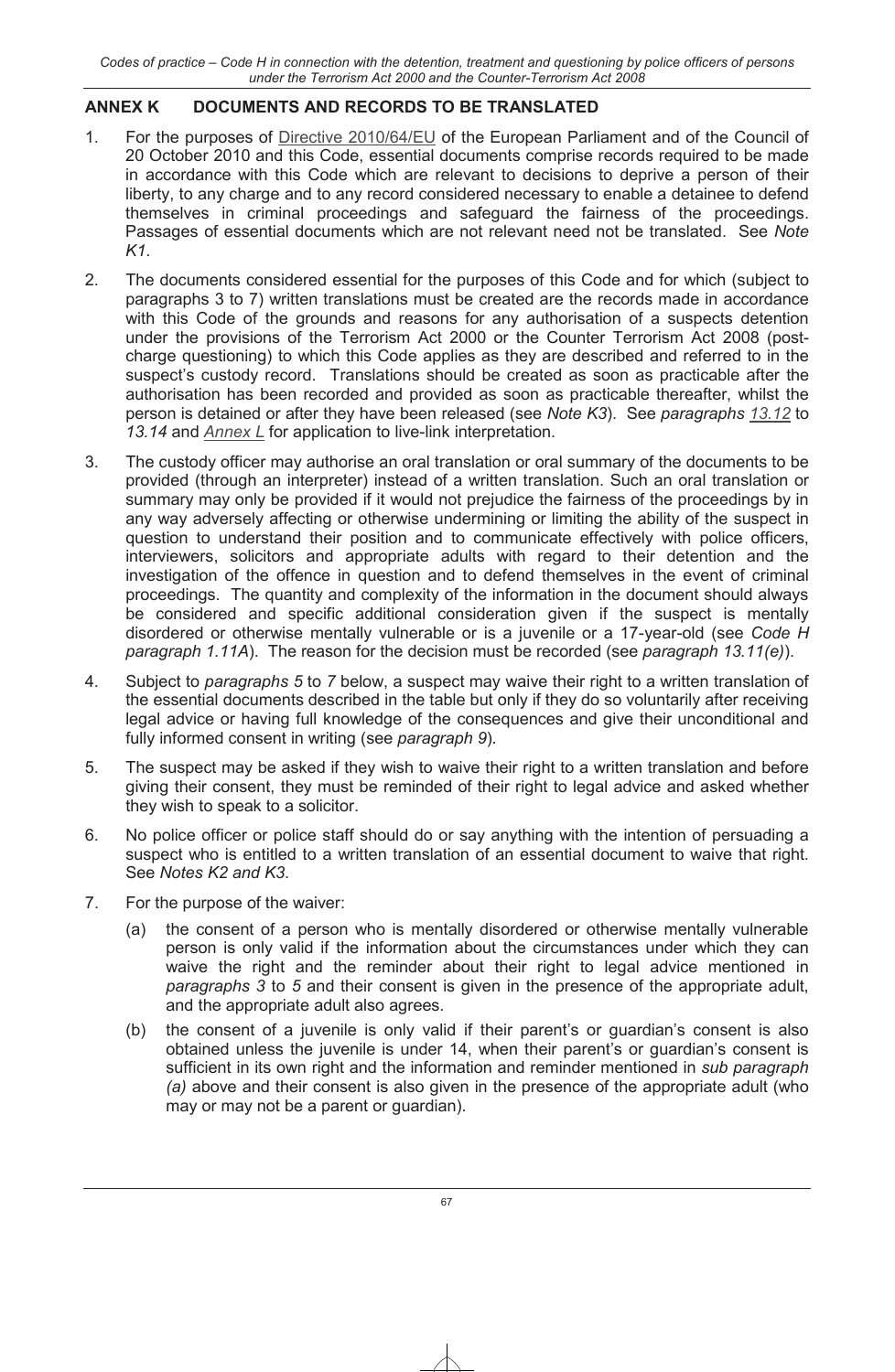- 8. The detainee, their solicitor or appropriate adult may make representations to the custody officer that a document which is not included in the table is essential and that a translation should be provided. The request may be refused if the officer is satisfied that the translation requested is not essential for the purposes described in *paragraph 1* above.
- 9. If the custody officer has any doubts about:
	- providing an oral translation or summary of an essential document instead of a written translation (see *paragraph 3*);
	- whether the suspect fully understands the consequences of waiving their right to a written translation of an essential document (see *paragraph 4*); or
	- about refusing to provide a translation of a requested document (see *paragraph 7*),

the officer should seek advice from an inspector or above.

#### *Documentation*

10. Action taken in accordance with this Annex shall be recorded in the detainee's custody record or interview record as appropriate (see *Code H paragraph 13.11(e)*).

- *K1 It is not necessary to disclose information in any translation which is capable of undermining or otherwise adversely affecting any investigative processes, for example, by enabling the suspect to fabricate an innocent explanation or to conceal lies from the interviewer.*
- *K2 No police officer or police staff shall indicate to any suspect, except to answer a direct question whether the period for which they are liable to be detained, or if not detained, the time taken to complete the interview, might be reduced:*
	- *if they do not ask for legal advice before deciding whether they wish to waive their right to a written translation of an essential document; or*
	- *if they decide to waive their right to a written translation of an essential document.*
- *K3 There is no power under TACT to detain a person or to delay their release solely to create and provide a written translation of any essential document.*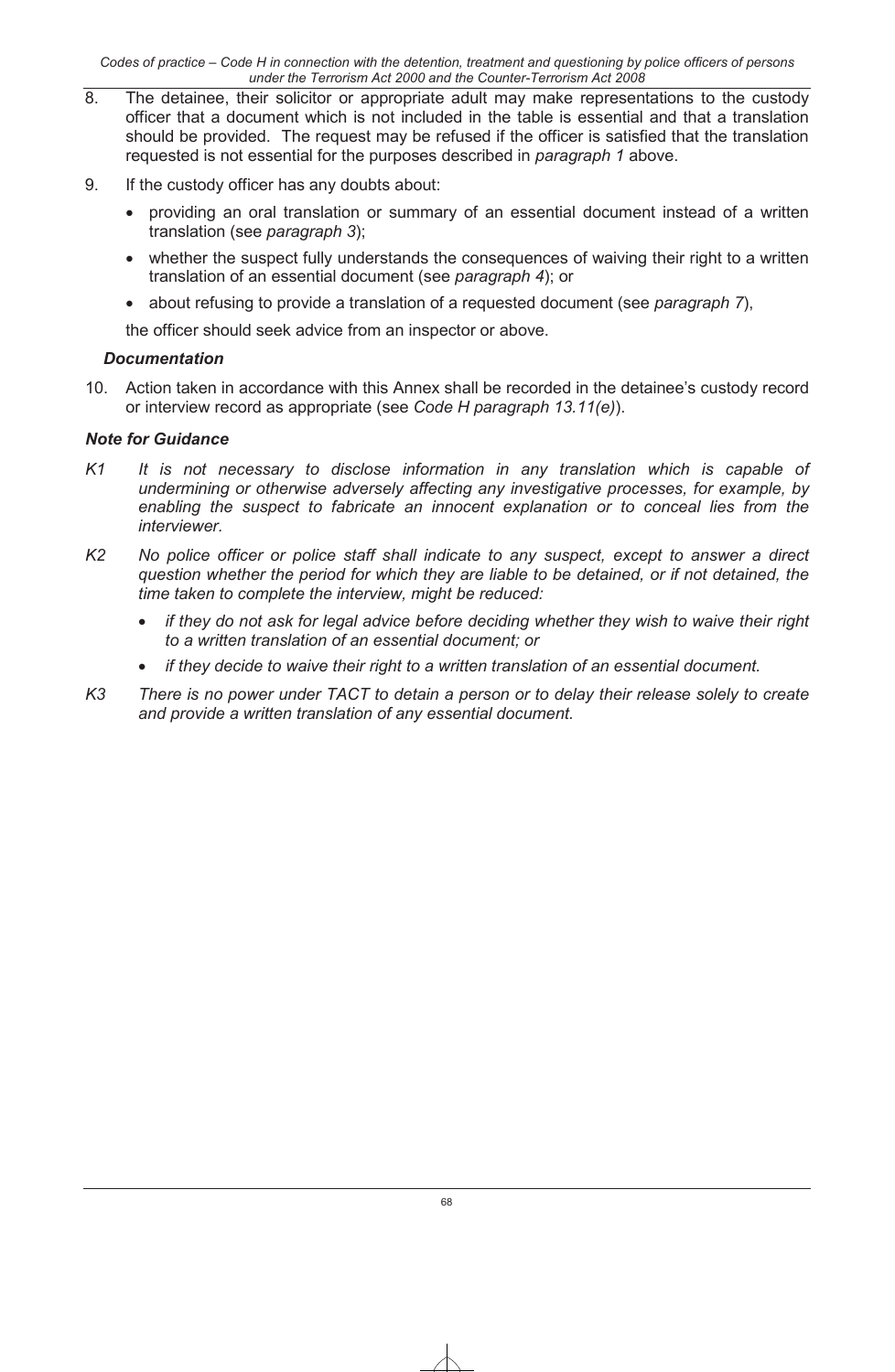# **ANNEX L LIVE-LINK INTERPRETATION (PARA. 13.12)**

### *Part 1: When the physical presence of the interpreter is not required.*

- 1. [EU Directive 2010/64](http://eur-lex.europa.eu/LexUriServ/LexUriServ.do?uri=OJ:L:2010:280:0001:0007:en:PDF) (see *paragraph 13.1*), Article 2(6) provides "Where appropriate, communication technology such as videoconferencing, telephone or the Internet may be used, unless the physical presence of the interpreter is required in order to safeguard the fairness of the proceedings." This Article permits, but does not require the use of a live-link, and the following provisions of this Annex determine whether the use of a live-link is appropriate in any particular case.
- 2. Decisions in accordance with this Annex that the physical presence of the interpreter is not required and to permit live-link interpretation, must be made on a case by case basis. Each decision must take account of the age, gender and vulnerability of the suspect, the nature and circumstances of the terrorism investigation and the impact on the suspect according to the particular purpose(s) for which the suspect requires the assistance of an interpreter and the time(s) when that assistance is required (see *Note L1*). For this reason, the custody officer must consider whether the ability of the particular suspect, to communicate confidently and effectively for the purpose in question (see *paragraph 3*) is likely to be adversely affected or otherwise undermined or limited if the interpreter is not physically present and live-link interpretation is used. Although a suspect for whom an appropriate adult is required may be more likely to be adversely affected as described, it is important to note that a person who does not require an appropriate adult may also be adversely impacted by the use of live-link interpretation.
- 3. Examples of purposes referred to in *paragraph 2* include:
	- (a) understanding and appreciating their position having regard to any information given to them, or sought from them, in accordance with this or any other Code of Practice which, in particular, include:
		- the caution (see *paragraphs C10.1* and *10.12*).
		- the special warning (see *paragraphs 10.9* to *10.11*).
		- information about their suspected involvement in the commission, preparation or instigation of acts of terrorism offence (see *paragraphs 10.3, 11.1* and *Note 11ZA*).
		- the grounds and reasons for detention (see *paragraphs 13.10* and *13.10A*).
		- the translation of essential documents (see *paragraph 13.10B* and *Annex L*).
		- their rights and entitlements (see *paragraph 3.14*).
		- intimate and non-intimate searches of detained persons at police stations.
		- provisions and procedures that apply to taking fingerprints, samples and photographs from persons detained for the purposes of a terrorism investigation.
	- (b) understanding and seeking clarification from the interviewer of questions asked during an interview that must be video recorded with sound (see *paragraph 7*) and of anything else that is said by the interviewer and answering the questions.
	- (c) consulting privately with their solicitor and (if applicable) the appropriate adult (see *paragraphs 3.18, 13.3, 13.6 and 13.9*):
		- (i) to help decide whether to answer questions put to them during interview; and
		- (ii) about any other matter concerning their detention and treatment whilst in custody.
	- (d) communicating with practitioners and others who have some formal responsibility for, or an interest in, the health and welfare of the suspect. Particular examples include appropriate healthcare professionals (see *section 9* of this Code) and Independent Custody Visitors.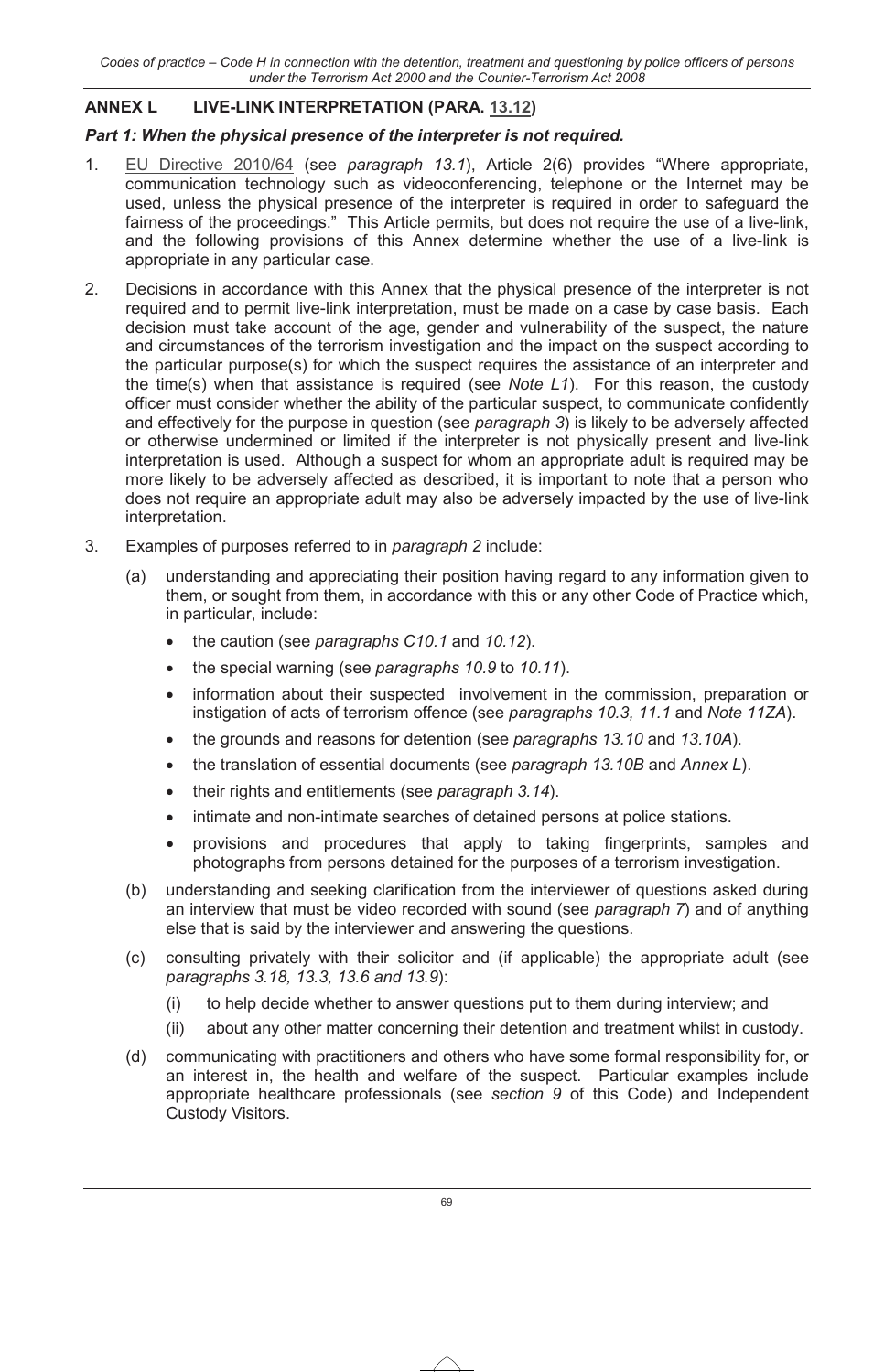*Codes of practice – Code H in connection with the detention, treatment and questioning by police officers of persons under the Terrorism Act 2000 and the Counter-Terrorism Act 2008*

4. If the custody officer or the interviewer (subject to *paragraph 13.1(b*)) is satisfied that for a particular purpose as described in *paragraphs 2 and 3 above*, the live-link interpretation *would not* adversely affect or otherwise undermine or limit the suspect's ability to communicate confidently and effectively for *that* purpose, they must so inform the suspect, their solicitor and (if applicable) the appropriate adult. At the same time, the operation of livelink interpretation must be explained and demonstrated to them, they must be advised of the chief officer's obligations concerning the security of live-link communications under *paragraph 13.13* (see *Note L2*) and they must be asked if they wish to make representations that livelink interpretation should not be used or if they require more information about the operation of the arrangements. They must also be told that at any time live-link interpretation is in use, they may make representations to the custody officer or interviewer that its operation should cease and that the physical presence of an interpreter should be arranged.

### **When the authority of an inspector is required**

- 5. If representations are made that live-link interpretation should not be used, or that at anytime live-link interpretation is in use, its operation should cease and the physical presence of an interpreter arranged and the custody officer is unable to allay the concerns raised, live-link interpretation may not be used, or (as the case may be) continue to be used, *unless* authorised in writing by an officer of the rank of inspector or above, in accordance with *paragraph 6*.
- 6. Authority may be given if the officer is satisfied that for the purpose(s) in question at the time an interpreter is required, live-link interpretation is necessary and justified. In making this decision, the officer must have regard to:
	- (a) the circumstances of the suspect;
	- (b) the nature and seriousness of the offence;
	- (c) the requirements of the investigation, including its likely impact on both the suspect and any victim(s);
	- (d) the representations made by the suspect, their solicitor and (if applicable) the appropriate adult that live-link interpretation should not be used (see *paragraph 5*)
	- (e) the availability of a suitable interpreter to be *physically* present compared with the availability of a suitable interpreter for live-link interpretation (see *Note L3*); and
	- (f) the risk if the interpreter is not *physically* present, evidence obtained using link interpretation might be excluded in subsequent criminal proceedings.
	- (g) the likely impact on the suspect and the investigation of any consequential delay to arrange for the interpreter to be *physically* present with the suspect.
- 7. The separate Code of Practice that governs the conduct and recording of interviews of persons detained at a police station under section 41 of the Terrorism Act 2000 (TACT) and of persons in respect of whom an authorisation to question after charge has been given under section 22 of the Counter-Terrorism Act 2008 requires those interviews to be video recorded with sound. This will require the visual record to show the live-link interpretation arrangements and the interpreter as seen and experienced by the suspect during the interview (see *Note L4*).

#### **Documentation**

8. A record must be made of the actions, decisions, authorisations and outcomes arising from the requirements of this Annex. This includes representations made in accordance with *paragraphs 4* and *7*.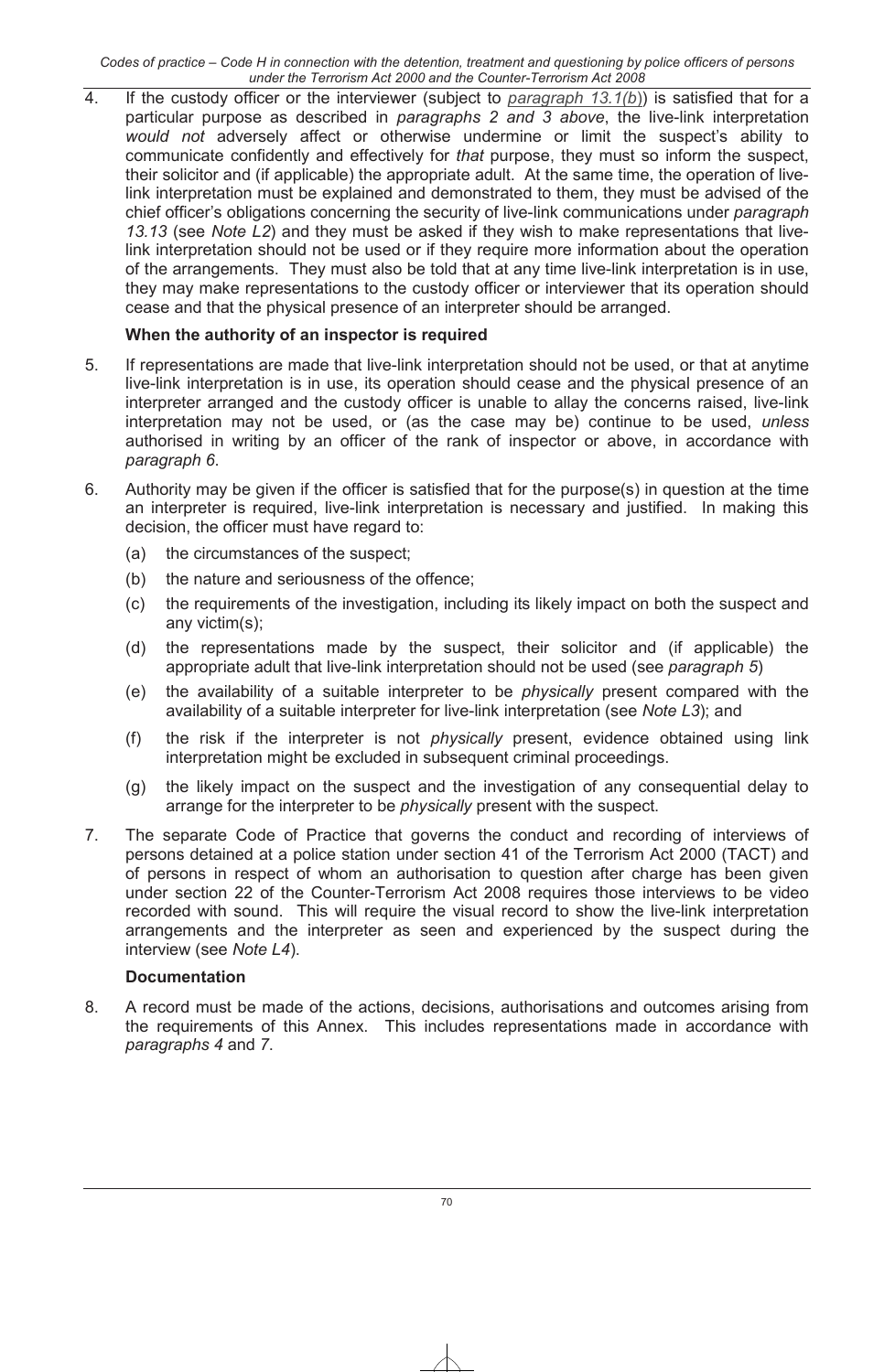## *Part 2: Modifications for live-link interpretation*

9. The following modification shall apply for the purposes of live-link interpretation:

# **(a) Code H paragraph 13.4:**

For sub-paragraph (b), *substitute*: "A clear legible copy of the complete statement shall be sent without delay via the live-link to the interviewer. The interviewer, after confirming with the suspect that the copy is legible and complete, shall invite the suspect to sign it. The interviewer is responsible for ensuring that that the signed copy and the original record made by the interpreter are retained with the case papers for use in evidence if required and must advise the interpreter of their obligation to keep the original record securely for that purpose.";

# **(b) Code of Practice for video recording interviews with sound – paragraph 4.4**

At the beginning of the paragraph *insert*: "Before the interview commences, the operation of live-link interpretation shall be explained and demonstrated to the suspect, their solicitor and appropriate adult, unless it has been previously explained and demonstrated (see Code H Annex L *paragraph 4*)."

#### **(c) Code for video recording interviews with sound - paragraph 4.22 (signing master recording label)**

After the *third sentence,* insert, "If live-link interpretation has been used, the interviewer should ask the interpreter to observe the removal and sealing of the master recording and to confirm in writing that they have seen it sealed and signed by the interviewer. A clear legible copy of the confirmation signed by the interpreter must be sent via the livelink to the interviewer. The interviewer is responsible for ensuring that the original confirmation and the copy are retained with the case papers for use in evidence if required, and must advise the interpreter of their obligation to keep the original confirmation securely for that purpose. and must advise the interpreter of their obligation to keep the original confirmation securely for that purpose.."

#### *Notes for Guidance*

- *L1 For purposes other than an interview, audio-only live-link interpretation, for example by telephone (see Code H paragraph 13.12(b)) may provide an appropriate option until an interpreter is physically present or audio-visual live-link interpretation becomes available. A particular example would be the initial action required when a detained suspect arrives at a police station to inform them of, and to explain, the reasons for their arrest and detention and their various rights and entitlements. Another example would be to inform the suspect by telephone, that an interpreter they will be able to see and hear is being arranged. In these circumstances, telephone live-link interpretation may help to allay the suspect's concerns and contribute to the completion of the risk assessment (see Code H paragraph 3.6).*
- *L2 The explanation and demonstration of live-link interpretation is intended to help the suspect, solicitor and appropriate adult make an informed decision on whether to agree to its use and to allay any concerns they may have.*
- *L3 Factors affecting availability of a suitable interpreter will include the location of the police station and the language and type of interpretation (oral or sign language) required.*
- *L4 The Code of Practice referred to is paragraphs 7 and 9, is available here: [https://www.gov.uk/government/publications/terrorism-act-2000-video-recording-code-of-practice.](https://www.gov.uk/government/publications/terrorism-act-2000-video-recording-code-of-practice)*